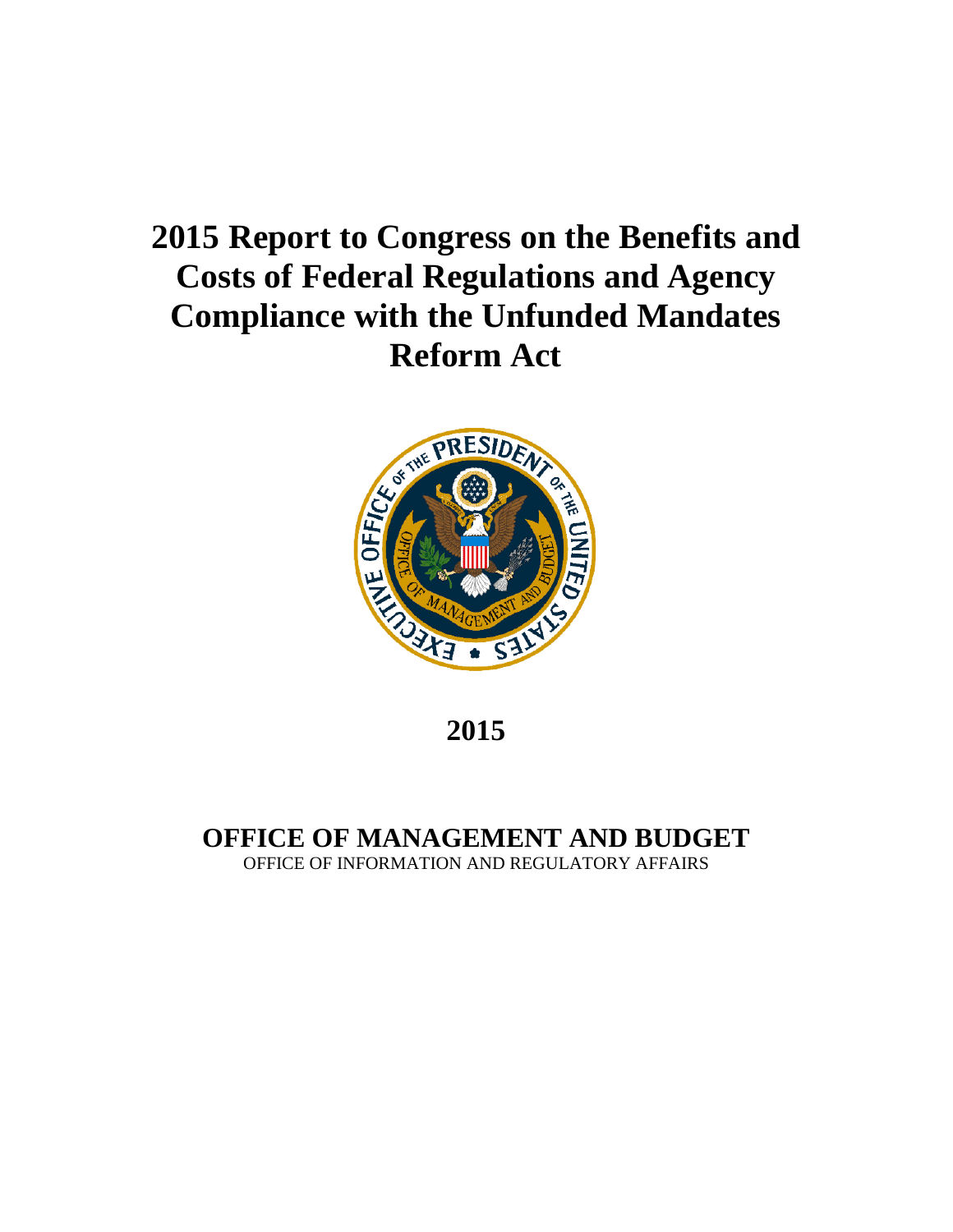### **2015 REPORT TO CONGRESS**

## **ON THE BENEFITS AND COSTS OF FEDERAL REGULATIONS AND AGENCY COMPLIANCE WITH THE UNFUNDED MANDATES REFORM ACT**

|           | PART I: 2015 REPORT TO CONGRESS ON THE BENEFITS AND COSTS OF FEDERAL                |
|-----------|-------------------------------------------------------------------------------------|
|           |                                                                                     |
| A.        | Estimates of the Aggregated Annual Benefits and Costs of Regulations Reviewed by    |
| <b>B.</b> | Trends in Annual Benefits and Costs of Regulations Reviewed by OMB over the Last    |
| C.        | Estimates of the Benefits and Costs of Major Rules Issued in Fiscal Year 2014 21    |
| D.        | The Impact of Federal Regulation on State, Local, and Tribal Governments, Small     |
|           |                                                                                     |
|           | CHAPTER III: UPDATE ON THE IMPLEMENTATION OF OMB'S INFORMATION QUALITY INITIATIVES  |
|           |                                                                                     |
|           |                                                                                     |
|           |                                                                                     |
|           | PART II: EIGHTEENTH ANNUAL REPORT TO CONGRESS ON AGENCY COMPLIANCE                  |
| A.        |                                                                                     |
| <b>B.</b> |                                                                                     |
| C.        |                                                                                     |
| D.        |                                                                                     |
|           |                                                                                     |
|           | APPENDIX B: THE BENEFITS AND COSTS OF FISCAL YEAR 2004 MAJOR RULES 96               |
|           | APPENDIX C: INFORMATION ON THE REGULATORY ANALYSES FOR MAJOR RULES BY INDEPENDENT   |
|           | APPENDIX D: AGENCY CONSULTATION ACTIVITIES UNDER THE UNFUNDED MANDATES REFORM<br>99 |
|           |                                                                                     |
|           |                                                                                     |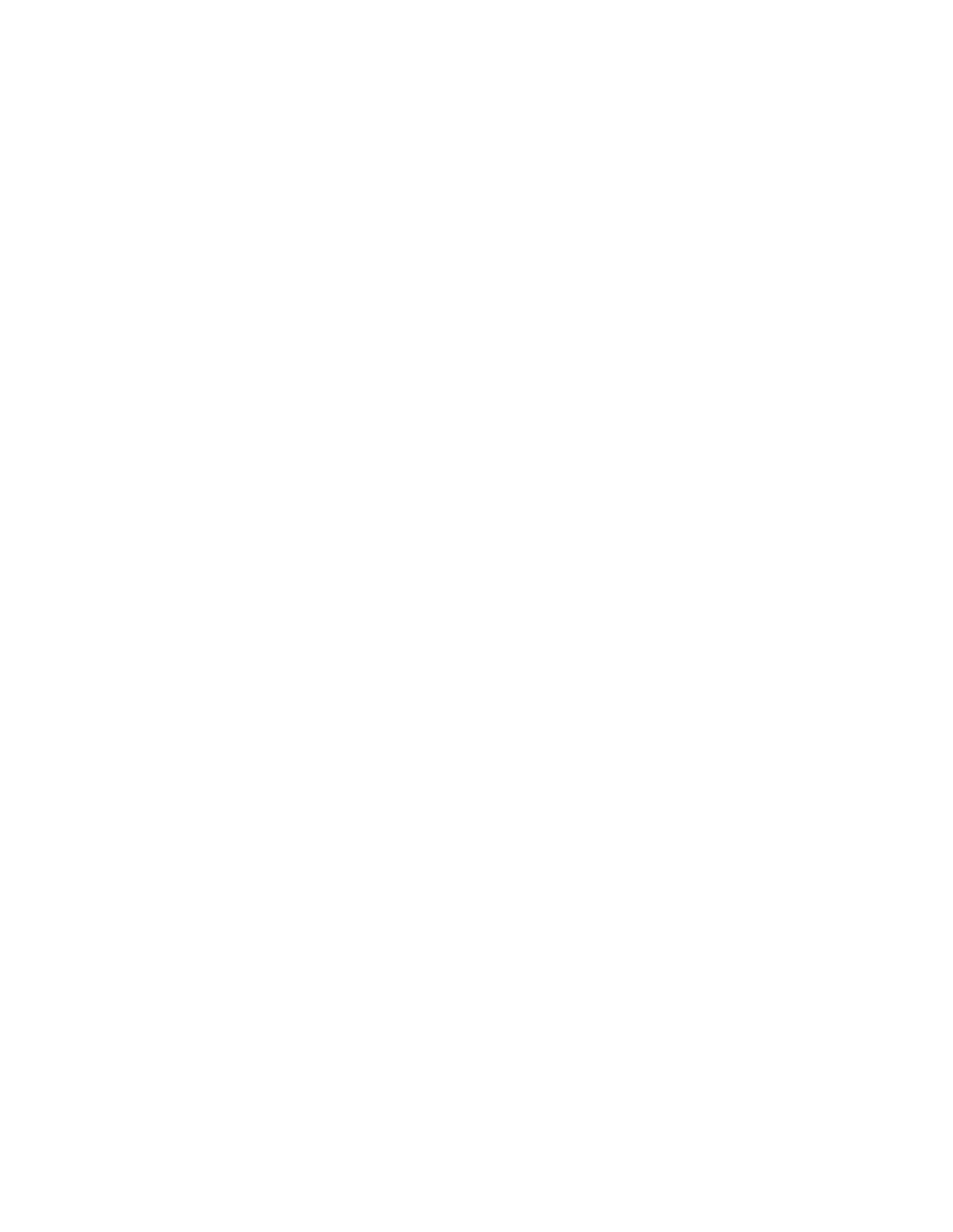#### <span id="page-3-0"></span>**EXECUTIVE SUMMARY**

The Regulatory Right-to-Know Act calls for the Office of Management and Budget (OMB) to submit to Congress each year "an accounting statement and associated report" including:

- (A) an estimate of the total annual benefits and costs (including quantifiable and nonquantifiable effects) of Federal rules and paperwork, to the extent feasible:
	- (1) in the aggregate;
	- (2) by agency and agency program; and
	- (3) by major rule;
- (B) an analysis of impacts of Federal regulation on State, local, and tribal government, small business, wages, and economic growth; and
- (C) recommendations for reform.

The Regulatory Right-to-Know Act does not define "major rule." For the purposes of this Report, we define major rules to include all final rules promulgated by an Executive Branch agency that meet any one of the following three conditions:

- Rules designated as major under  $5 \text{ U.S.C. }$  \$804(2);<sup>[1](#page-3-1)</sup>
- Rules designated as meeting the analysis threshold under the Unfunded Mandates Reform Act of 1995 (UMRA); $^{2}$  $^{2}$  $^{2}$  or
- Rules designated as "economically significant" under section  $3(f)(1)$  of Executive Order 12866.<sup>[3](#page-3-3)</sup>

This report covers cost and benefits through FY 2014. The principal findings of this Report are as follows.

> • The estimated annual benefits of major Federal regulations reviewed by OMB from October 1, 200[4](#page-3-4), to September 30,  $2014<sup>4</sup>$  for which agencies estimated and

<span id="page-3-1"></span> $\frac{1}{1}$ <sup>1</sup>A major rule is defined in Subtitle E of the Small Business Regulatory Enforcement Fairness Act of 1996 as a rule that is likely to result in: "(A) an annual effect on the economy of \$100,000,000 or more; (B) a major increase in costs or prices for consumers, individual industries, Federal, State, or local government agencies, or geographic regions; or (C) significant adverse effects on competition, employment, investment, productivity, innovation, or on the ability of United States-based enterprises to compete with foreign-based enterprises in domestic and export markets." P.L. 104-121 Sec. 804, 5 U.S.C. § 804(2). In order for a rule to take effect, agencies must submit a report to each House of Congress and GAO and make available "a complete copy of any cost-benefit analysis of the rule." 2 <sup>2</sup>A written statement containing a qualitative and quantitative assessment of the anticipated benefits and costs of the Federal mandate is required under the Section 202(a) of the Unfunded Mandates Reform Act of 1995 for all rules that may result in: "the expenditure by State, local, and tribal governments, in the aggregate, or by the private sector, of \$100,000,000 or more (adjusted annually for inflation) in any one year." 2 U.S.C. § 1532(a).

<span id="page-3-3"></span><span id="page-3-2"></span><sup>&</sup>lt;sup>3</sup>A regulatory action is considered "economically significant" under Executive Order 12866 § 3(f)(1) if it is likely to result in a rule that may have: "an annual effect on the economy of \$100 million or more or adversely affect in a material way the economy, a sector of the economy, productivity, competition, jobs, the environment, public health or safety, or State, local, or tribal governments or communities."

<span id="page-3-4"></span><sup>4</sup> We explain later in the Report that OMB chose a ten-year period for aggregation because pre-regulation estimates prepared for rules adopted more than ten years ago are of questionable relevance today.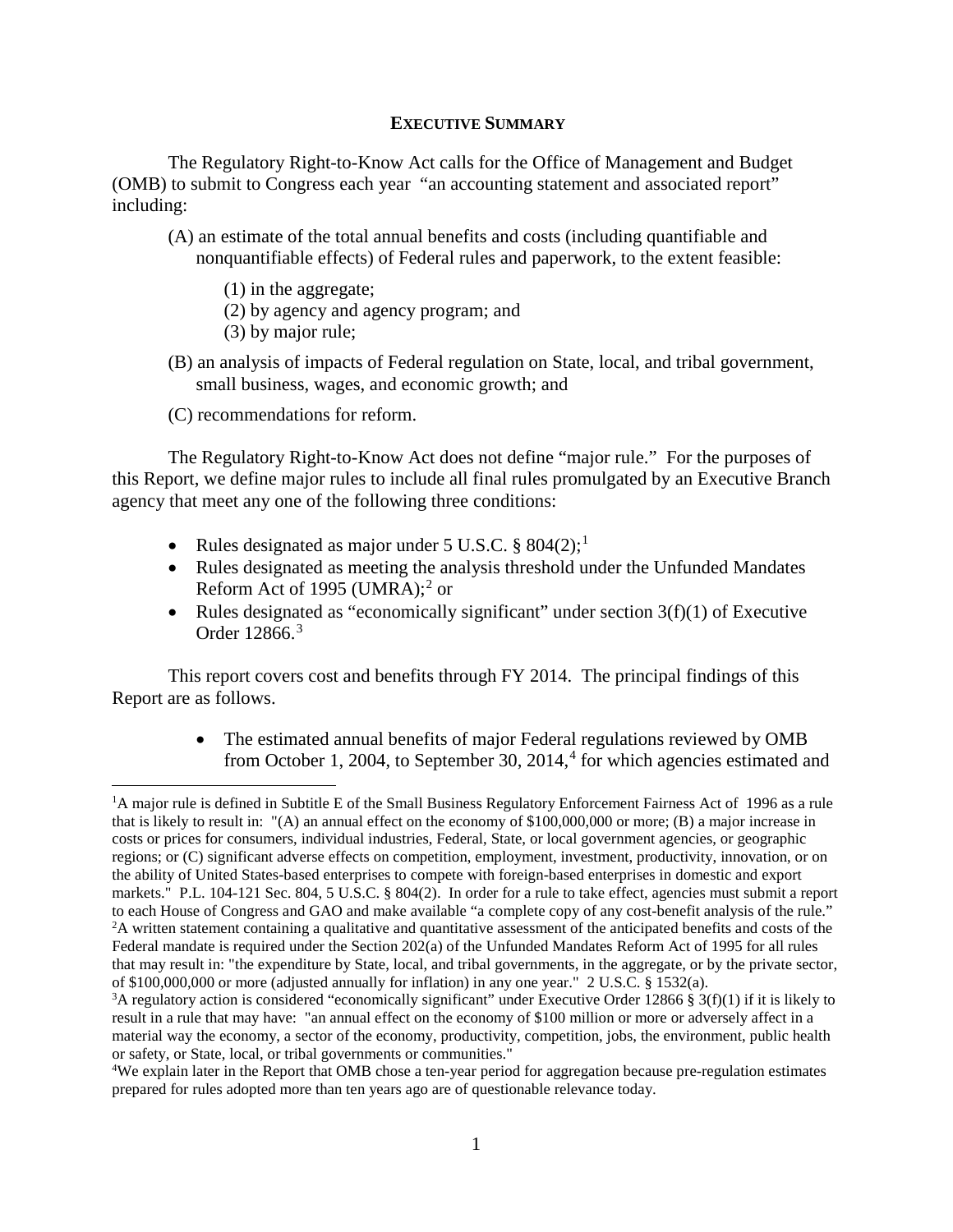monetized both benefits and costs<sup>[5](#page-4-0)</sup>, are in the aggregate between \$216 billion and \$812 billion, while the estimated annual costs are in the aggregate between \$57 billion and \$85 billion, reported in 2001 dollars. In 2010 dollars, aggregate annual benefits are estimated to be between \$261 and \$981 billion and costs between \$68 and \$103 billion. These ranges reflect uncertainty in the benefits and costs of each rule at the time that it was evaluated.

- There is substantial variation across agencies in the total net benefits expected from rules. A significant majority of rules have net benefits. Some rules are anticipated to produce far higher net benefits than others. Over the last decade, a few rules have had net costs, and these rules are typically the result of legal requirements. All these estimates reflect the challenges associated with fully capturing the relevant effects—both benefits and costs.
- During fiscal year 2014 (FY 2014), executive agencies promulgated 53 major rules, of which 34 were "transfer" rules – rules that primarily caused income transfers. Most transfer rules implement Federal budgetary programs as required or authorized by Congress, such as rules associated with the Medicare Program and the Federal Pell Grant Program. More information about these 53 major rules follows:
	- For thirteen rules, the issuing agencies quantified and monetized both benefits and costs. Those thirteen rules were estimated to result in a total of \$8.1 billion to \$18.9 billion in annual benefits and \$2.5 billion to \$3.7 billion in annual costs.
	- For two rules, the issuing agency was able to quantify and monetize only benefits.
	- For three rules, the issuing agencies were able to quantify and monetize only costs, in two cases only partially.
	- For one rule, the issuing agency was able to quantify and monetize neither costs nor benefits.
	- For the 34 transfer rules, the issuing agencies quantified and monetized the transfer amounts, at least partially. (The transfer amounts reflect the principal economic consequences of such rules.)
- The independent regulatory agencies, whose regulations are not subject to OMB review under Executive Orders 12866 and 13563, issued 17 major final rules in FY 2014. The majority of rules were issued to regulate the financial sector.
- The estimated annual net benefits, i.e., benefits net of costs, of major Federal regulations reviewed by OMB from January 21, 2009, to September 30, 2014

<span id="page-4-0"></span> <sup>5</sup> There are two rules for which OMB has monetized the agency's estimates: EPA's Clean Air Visibility Rule (2006 Report) and Standards of Performance for Stationary Compression Ignition Internal Combustion Engines (2007 Report). Please see Table I-4 in both reports for details about specific adjustments.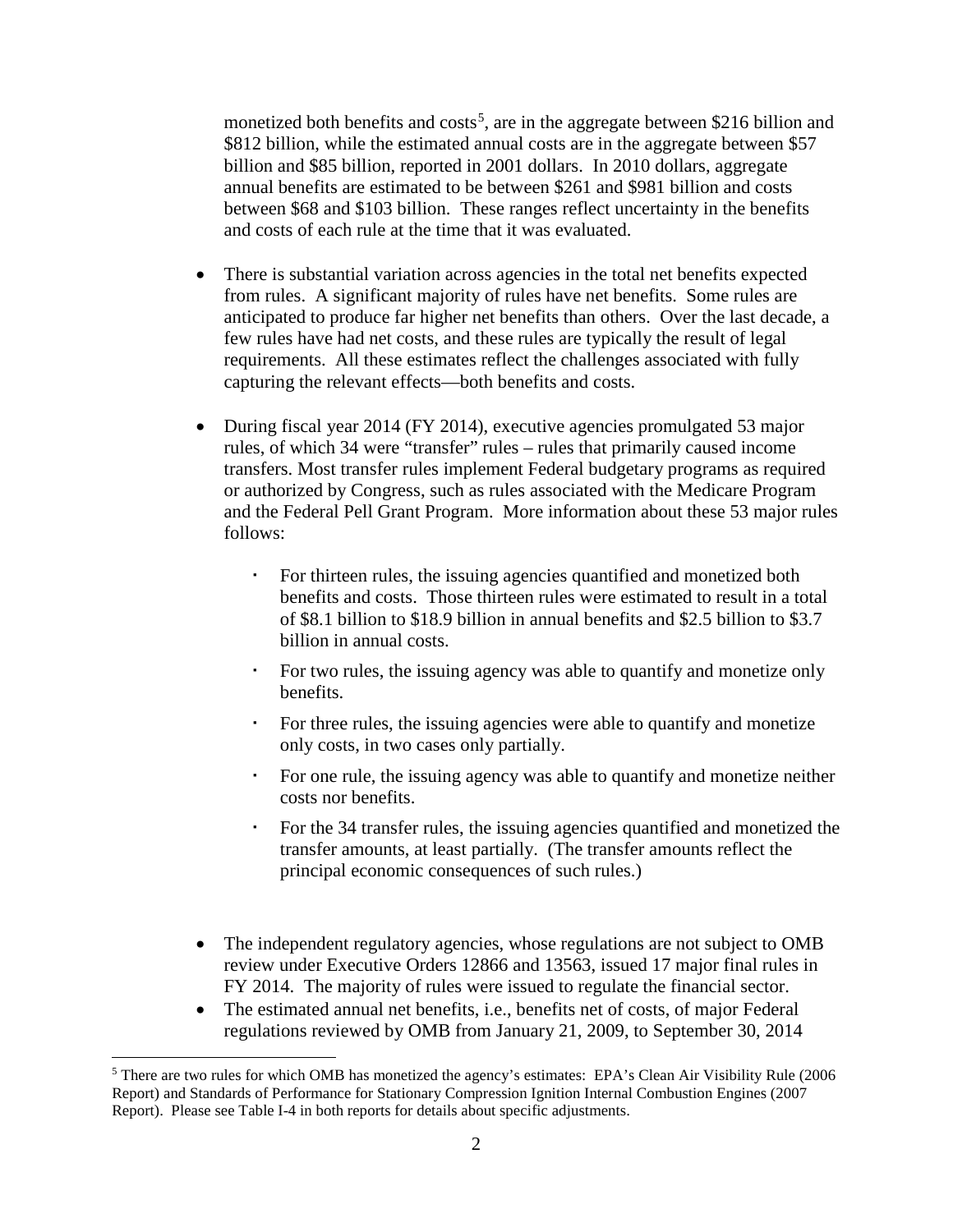(this Administration), for which agencies estimated and monetized both benefits and costs, is approximately \$215 billion.

It is important to emphasize that the estimates used here have limitations. These estimates reflect the current state of science and information available to agencies. Lack of empirical information and data is a continuing challenge to agencies when assessing the likely effects of regulation. In some cases, the quantification of various effects is speculative and may not be complete. For example, it may not be possible to quantify the benefits of certain disclosure requirements, even if those benefits are likely to be large, simply because the impact of some of these requirements cannot be specified in advance. In other cases, monetization of particular categories of benefits (such as protection of homeland security or personal privacy) can present significant challenges. As Executive Order 13563 recognizes, some rules produce benefits that cannot be adequately captured in monetary equivalents.

Careful consideration of costs and benefits is best understood as a pragmatic way of helping to ensure that regulations will improve social welfare, above all by informing the design and consideration of various options so as (1) to determine whether additional regulation is appropriate and (2) to identify the opportunities for minimizing the costs of achieving a social goal (cost-effectiveness) and maximizing net social benefits (efficiency).

Chapter I summarizes the benefits and costs of major regulations issued between October 1, 2004 and September 30, 2014 and examines in more detail the benefits and costs of major Federal regulations issued in fiscal year 2014. It also discusses regulatory impacts on State, local, and tribal governments, small business, wages, and economic growth. Chapter II provides discusses recommendations for reform.

This Report is being issued along with OMB's Eighteenth Annual Report to Congress on Agency Compliance with the Unfunded Mandates Reform Act (UMRA) (Pub. L. No. 104-4, 2 U.S.C. § 1538). OMB reports on agency compliance with Title II of UMRA, which requires that each agency conduct a cost-benefit analysis and select the least costly, most cost-effective, or least burdensome alternative before promulgating any proposed or final rule that may result in expenditures of more than \$100 million (adjusted for inflation) in any one year by State, local, and tribal governments, or by the private sector. Each agency must also seek input from State, local, and tribal governments.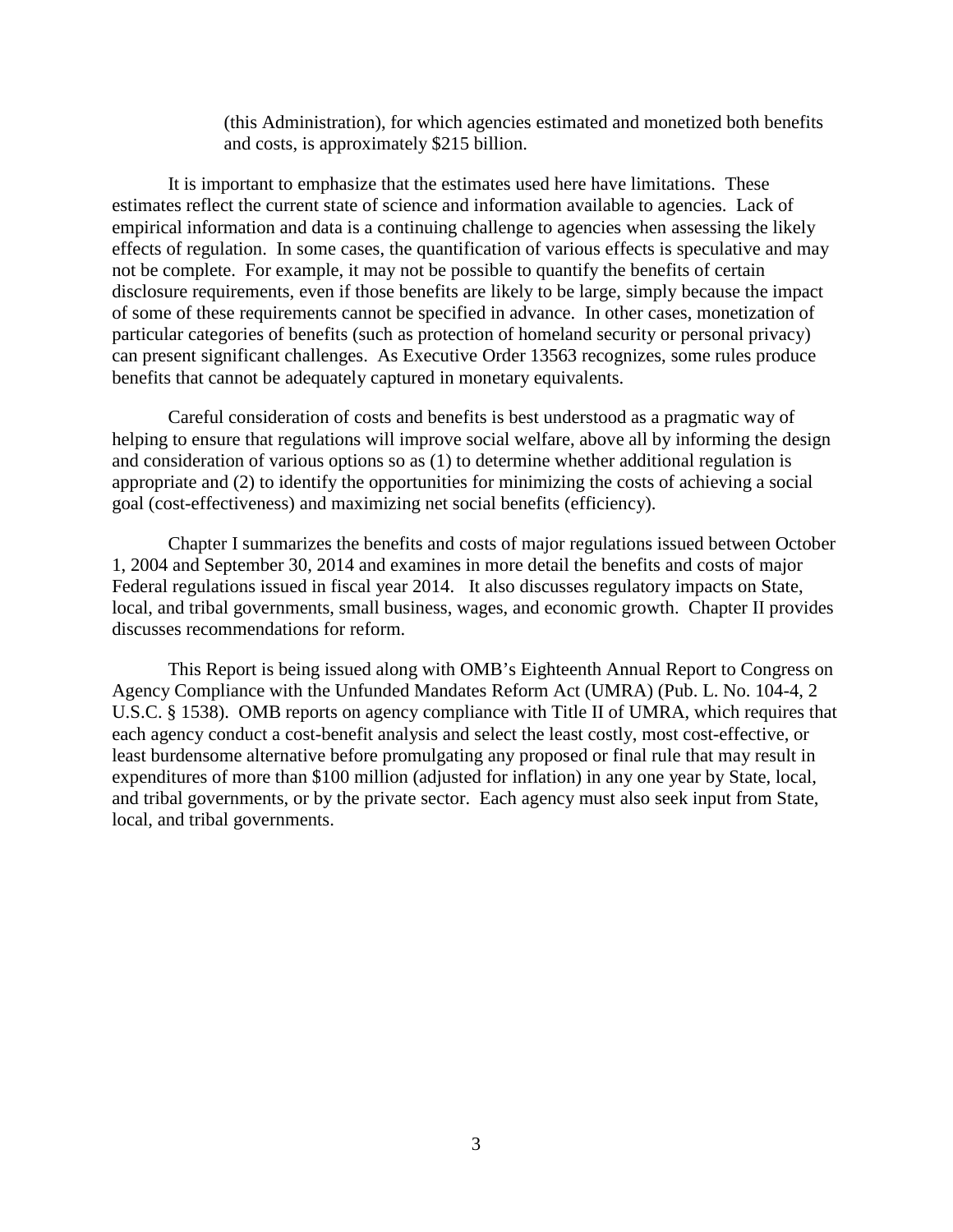# <span id="page-6-0"></span>**PART I: 2015 REPORT TO CONGRESS ON THE BENEFITS AND COSTS OF FEDERAL REGULATIONS**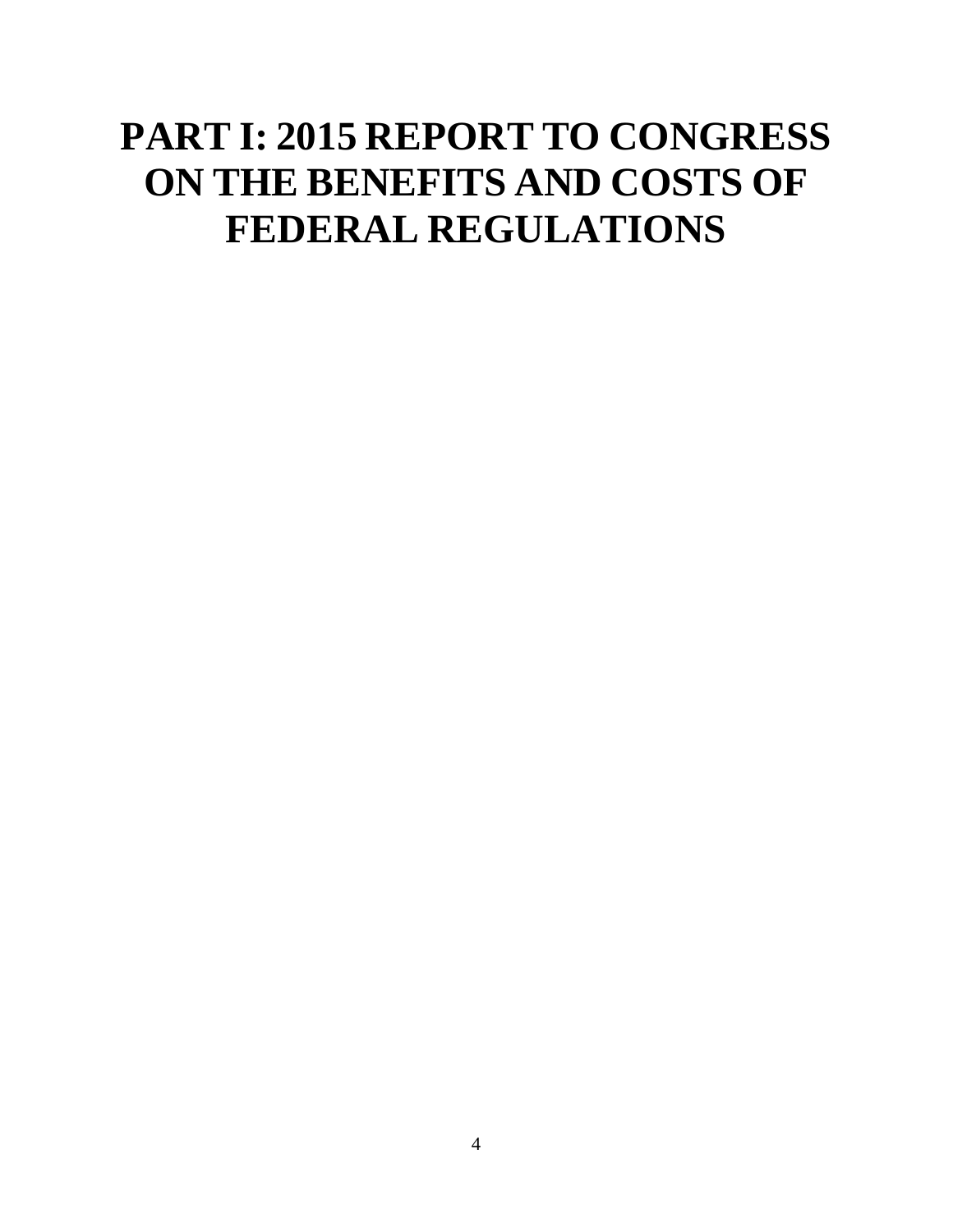#### **Chapter I: The Benefits and Costs of Federal Regulations**

<span id="page-7-0"></span>This chapter consists of two parts: (A) the accounting statement and (B) a brief report on regulatory impacts on State, local, and tribal governments, small business, and wages. Part A revises the benefit-cost estimates in last year's Report by updating the estimates through the end of FY 2014 (September 30, 2014). As in previous Reports, this chapter uses a ten-year lookback. Estimates are based on the major regulations (for which the regulatory agency monetized both benefits and costs) that were reviewed by OMB from October 1, 2004 to September 30, 2014.<sup>[6](#page-7-1)</sup> For this reason, nine rules reviewed from October 1, 2003 to September 30, 2004 (fiscal year 2004) were included in the totals for the 2014 Report but are not included in this Report. A list of these fiscal year 2004 (FY 2004) rules can be found in Appendix B (see Table B-1). The removal of the nine FY 2004 rules from the ten-year window is accompanied by the addition of thirteen FY 2014 rules.

As has been the practice for many years, all estimates presented in this chapter are agency estimates of benefits and costs, or minor modifications of agency information performed by OMB.<sup>[7](#page-7-2)</sup> This chapter also includes a discussion of major rules issued by independent regulatory agencies, although OMB does not review these rules under Executive Orders 12[8](#page-7-3)66 and 13563.<sup>8</sup> This discussion is based solely on data provided by these agencies to the Government Accountability Office (GAO) under the Congressional Review Act.

In the past, we have adjusted estimates to 2001 dollars, the requested format in OMB Circular A-4. Starting last year, we began reporting most of the numbers in this chapter in both 2010 and 2001 dollars, in order to provide estimates that are closer to current year dollars.

Aggregating benefit and cost estimates of individual regulations produces results that are neither precise nor complete, nor, in some cases, conceptually sound. Six points deserve emphasis.

 $\overline{a}$ 

<span id="page-7-1"></span><sup>6</sup> All previous Reports are available at: http://www.whitehouse.gov/omb/inforeg\_regpol\_reports\_congress/.

<span id="page-7-2"></span><sup>7</sup> OMB used agency estimates where available. We note that those estimates were typically subject to internal review (through the interagency review process required by Executive Order 12866) and external review (through the public comment process). The benefit and cost ranges represent lowest and highest agency estimates among all the estimates using both 3 and 7 percent discount rates. When agencies do not provide central estimates but do provide ranges for benefit and cost estimates, we take the mean of the lowest and the highest values irrespective of the discount rates. Historically, if an agency quantified but did not monetize estimates, we used standard assumptions to monetize them, as explained in Appendix A. However, for this year's rules, agencies monetized all of the rules for which they provided quantified estimates. All amortizations are performed using discount rates of 3 and 7 percent, unless the agency has already presented annualized, monetized results using a different explicit discount rate. OMB did not independently estimate benefits or costs when agencies did not provide quantified estimates. The estimates presented here rely on the state of the science at the time the Regulatory Impact Analyses (RIAs) were published. We do not update or recalculate benefit and cost numbers based on current understanding of science and economics.

<span id="page-7-3"></span><sup>8</sup> These executive orders can be found at

[https://www.whitehouse.gov/sites/default/files/omb/inforeg/eo12866/eo12866\\_10041993.pdf](https://www.whitehouse.gov/sites/default/files/omb/inforeg/eo12866/eo12866_10041993.pdf) and [https://www.whitehouse.gov/sites/default/files/omb/inforeg/eo12866/eo13563\\_01182011.pdf.](https://www.whitehouse.gov/sites/default/files/omb/inforeg/eo12866/eo13563_01182011.pdf) Section 3(b) of Executive Order 12866 excludes "independent regulatory agencies as defined in 44 U.S.C. 3502(10)" from OMB's regulatory review purview.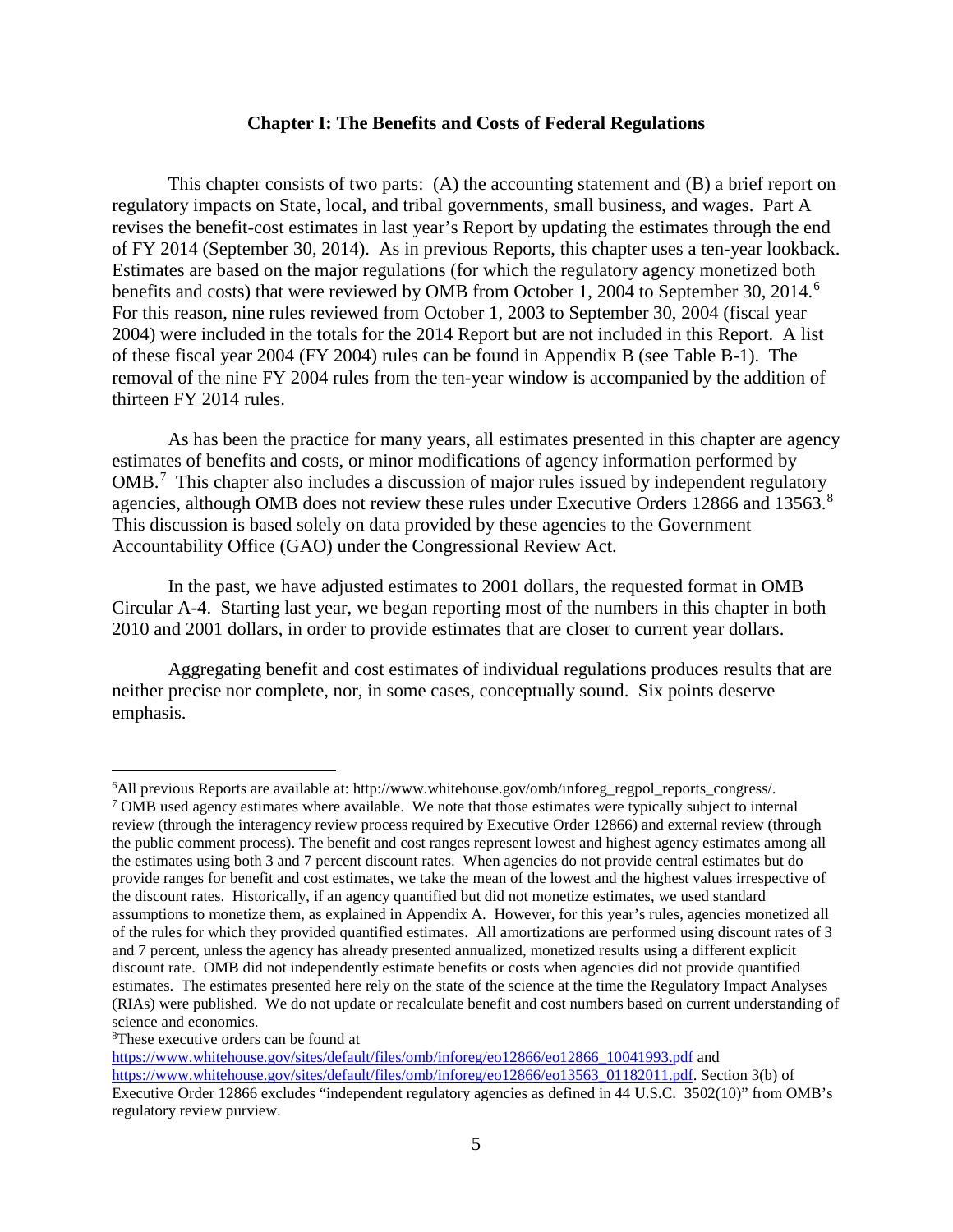- 1. Individual regulatory impact analyses vary in rigor and may rely on different assumptions including baseline scenarios, methods including models, data, and measures of welfare changes including approximations thereof. Summing across estimates involves the aggregation of analytical results that, for reasons we describe below, are not comparable. While important inconsistencies across agencies have been reduced over time, OMB continues to investigate possible inconsistencies and seeks to identify and to promote best practices. Executive Order 13563 emphasizes the importance of such practices and of quantification, directing agencies to "use the best available techniques to quantify anticipated present and future benefits and costs as accurately as possible." For example, all agencies draw on the existing economic literature for valuation of reductions in mortality and morbidity, but the technical literature has not converged on uniform figures, and consistent with the lack of uniformity in that literature, such valuations vary somewhat (though not dramatically) across agencies. Some agencies provide information on the stream of effects whereas other agencies provide information at specific points in time. Later in this document we provide additional discussion of the uncertainty inherent in quantifying the value of a statistical life.
- 2. For comparisons or aggregations to be meaningful, benefit and cost estimates should correctly account for all substantial effects of regulatory actions including implementation periods, some of which may not be reflected in the available data. In addition to unquantified benefits and costs, agency estimates reflect the uncertainties associated with the agency's assumptions and other analytic choices.
- 3. As we have noted, it is not always possible to quantify or to monetize relevant benefits or costs of rules in light of limits on existing information. For purposes of policy, non-monetized benefits and costs may be important. Some regulations have significant non-quantified or non-monetized benefits (such as protection of privacy, human dignity, and equity) and costs that are relevant under governing statutes and that may serve as a key factor in an agency's decision to promulgate a particular rule.
- 4. Prospective analysis may overestimate or underestimate both benefits and costs; retrospective analysis can be important as a corrective mechanism.<sup>[9](#page-8-0)</sup> Executive Orders 13563 and 13610 specifically call for such analysis, with the goal of improving relevant regulations through modification, streamlining, expansion, or repeal. The aim of retrospective analysis is to improve understanding of the accuracy of prospective analysis and to provide a basis for potentially modifying rules as a result of ex post evaluations. Rules should be written and designed to facilitate retrospective analysis of their effects, including consideration of the data that will be needed for future evaluation of the rules' ex post costs and benefits.
- 5. While emphasizing the importance of quantification, Executive Order 13563 also refers to "values that are difficult or impossible to quantify, including equity, human dignity, fairness, and distributive impacts." As Executive Order 13563 recognizes, such values may be appropriately considered under relevant law. Using examples from the recent past, if a rule would prevent the denial of health insurance to children with preexisting conditions, or allow wheelchair-bound workers to have access to

<span id="page-8-0"></span><sup>&</sup>lt;sup>9</sup> See Greenstone (2009).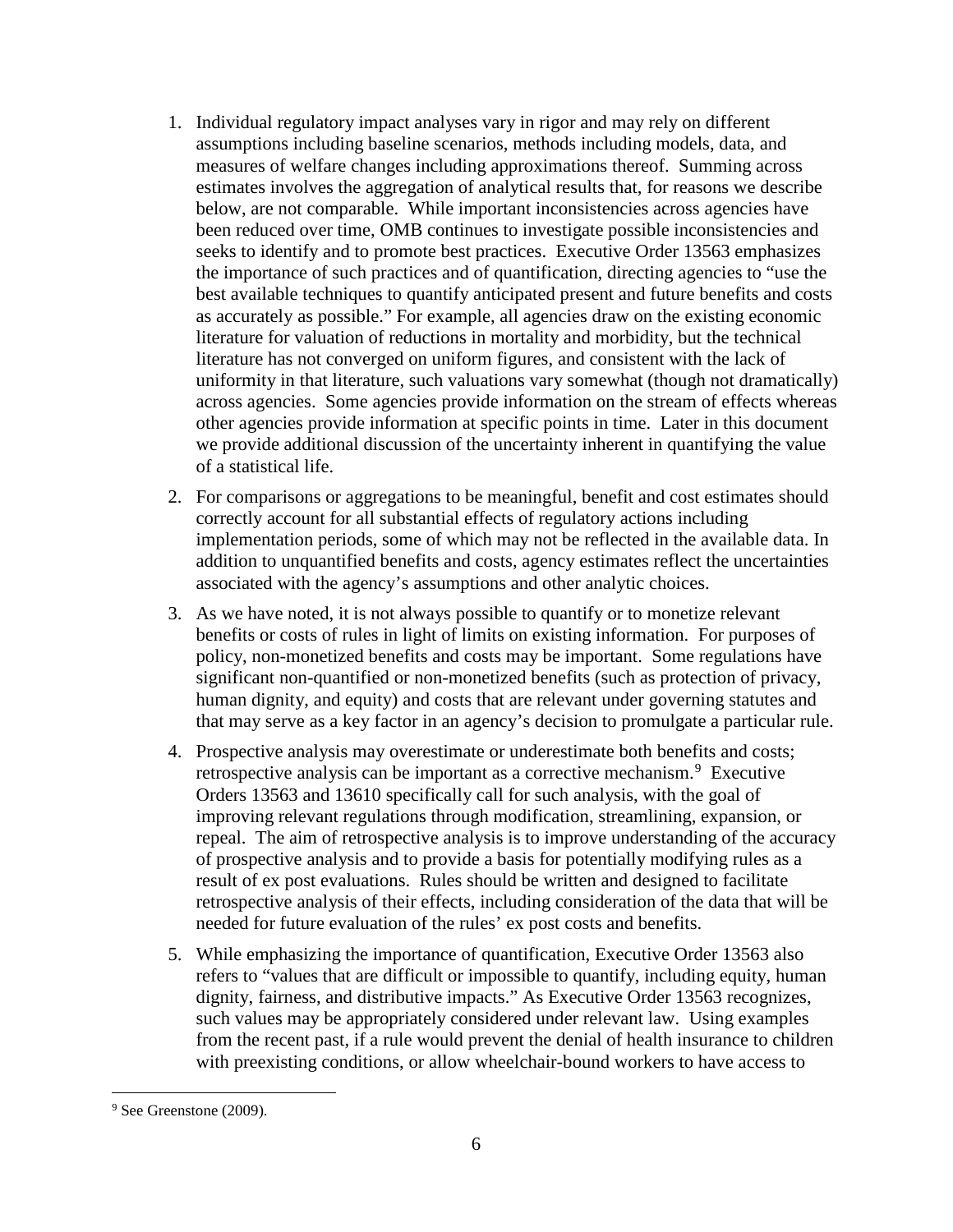bathrooms, a consideration of dignity is involved, and relevant law may require or authorize agencies to take that consideration into account. If a regulation would disproportionately help or hurt those at the bottom of the economic ladder, or those who are suffering from some kind of acute condition or extreme deprivation, relevant law may require or authorize agencies to take that fact into account. So far as we are aware, there is only limited analysis of the distributional effects of regulation;<sup>[10](#page-9-1)</sup> such analysis could prove illuminating.

6. The most fundamental purpose of a regulatory impact analysis is to inform policy options at the time a regulatory decision is being made; however, analytic approaches that serve this purpose may not readily lend themselves to aggregation. For example, suppose the Department of Labor's Wage and Hour Division (WHD) issues a regulation for which impacts accrue on a per-employee basis, and the number of affected employees is estimated on the assumption that suppliers in the "gig" economy (e.g., Uber and Lyft drivers) qualify as employees. If subsequent case law instead establishes these workers as members of a new category (different from both employees and independent contractors) over which WHD is given jurisdiction, WHD may issue a new rule extending the same policies earlier applied to "employees" to the new category of workers. The RIA for the new rule would appropriately include all the effects related to gig workers, even though such effects were already tallied in the first rule and a multi-year sum of the estimated effects of WHD rules would thus encompass double-counting.<sup>[11](#page-9-2)</sup>

#### <span id="page-9-0"></span>**A. Estimates of the Aggregated Annual Benefits and Costs of Regulations Reviewed by OMB over the Last Ten Years**

#### *1. Aggregated Estimates*

From fiscal year 2005 (FY 2005) through FY 2014, Federal agencies published 36,457 final rules in the *Federal Register*. [12](#page-9-3) OMB reviewed 2,851 of these final rules under Executive Orders 12866 and 13563.<sup>13</sup> Of these OMB-reviewed rules, 549 are considered major rules, primarily as a result of their anticipated impact on the economy (i.e., an impact of \$100 million

<span id="page-9-3"></span><sup>12</sup> This count includes all final and interim final rules from all Federal agencies (including independent agencies).

<span id="page-9-1"></span> <sup>10</sup> See, e.g., Kahn (2001); Adler (2011) offers relevant theoretical discussion.

<span id="page-9-2"></span> $<sup>11</sup>$  In this example, which is kept simple for the sake of explanation, the relevant impacts could be easily netted out</sup> of the estimates of the first rule, thus making the cumulative sum correct. While we have attempted to reconcile the aggregations in this report when straightforward, such corrections have generally been infeasible in this report given the number and complexity of regulations being tracked.

<span id="page-9-4"></span><sup>&</sup>lt;sup>13</sup> Counts of OMB reviewed rules are available through the "review counts" and "search" tools on OIRA's regulatory information website [\(www.reginfo.gov\)](http://www.reginfo.gov/). In addition, the underlying data for these counts are available for download in XML format on the website.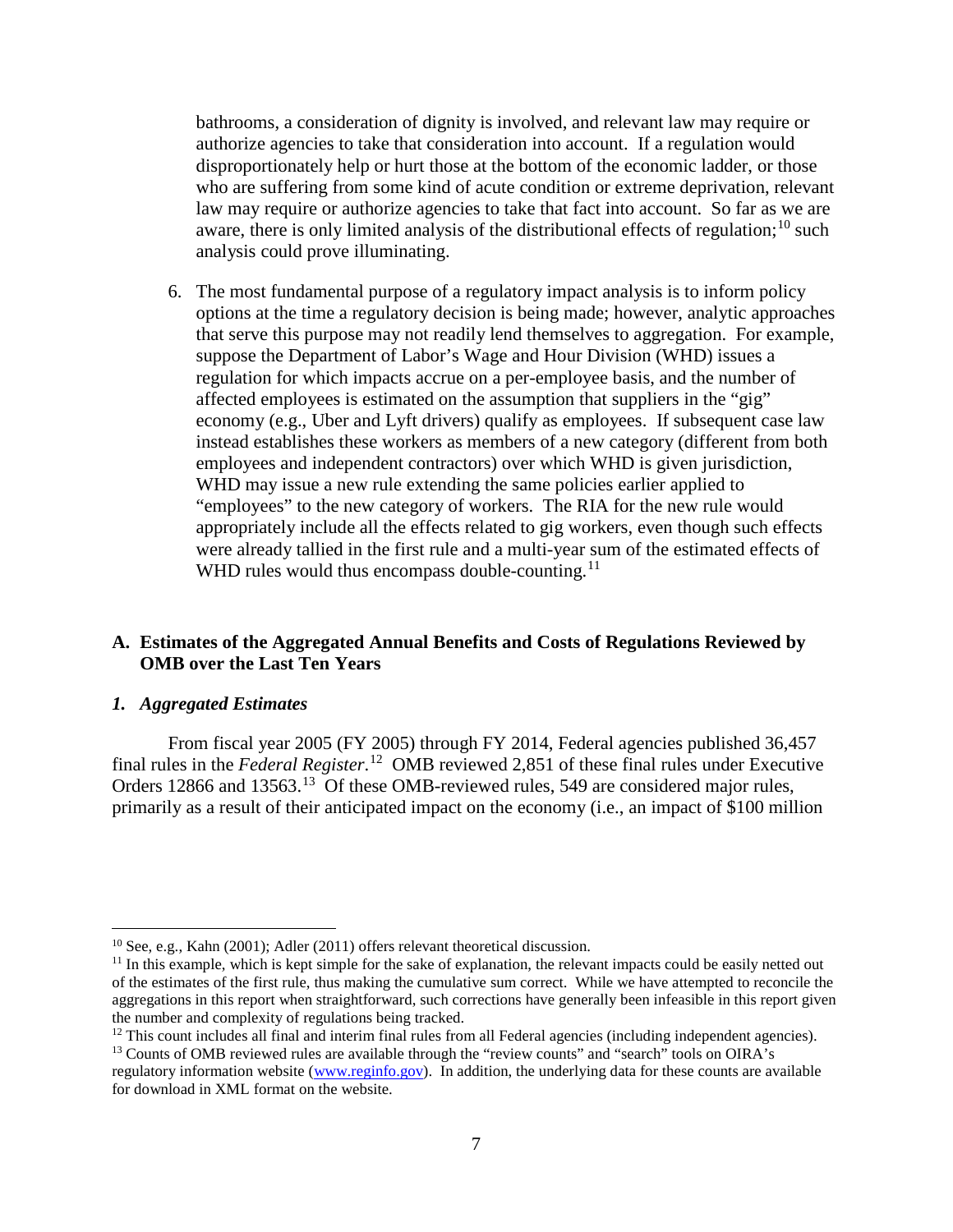in at least one year). Many major rules are budgetary transfer rules,  $^{14}$  $^{14}$  $^{14}$  and may not impose a significant private mandate.

We include in our 10-year aggregate of annualized benefits and costs of regulations rules that meet two conditions:<sup>[15](#page-10-1)</sup> (1) each rule was estimated to generate benefits or costs of approximately \$100 million, or more, in at least one year; and (2) a substantial portion of its benefits and costs were quantified and monetized by the agency or, in some cases, monetized by OMB. The estimates are therefore not a complete accounting of all the benefits and costs of all regulations issued by the Federal Government during this period.[16](#page-10-2) Table 1-1 presents estimates of the total annualized benefits and costs of 120 regulations reviewed by OMB over the ten-year period from October 1, 2004, to September 30, 2014, broken down by issuing agency.

As discussed in previous Reports, OMB chose a ten-year period for aggregation for many reasons, including that many analyses choose 10-year or shorter analytic timelines, some rules are replaced by newer rules within the 10-year timeline, and economic conditions may change making the prospective estimates less informative. The estimates of the benefits and costs of Federal regulations over the period October 1, 2004, to September 30, 2014, are based on agency analyses conducted prior to issuance of the regulation and are subjected to public notice, comments, and OMB review under Executive Orders 12866 and 13563.

In assembling these tables of estimated benefits and costs, OMB applied a uniform format for the presentation to make agency estimates more closely comparable with each other (for example, annualizing benefit and cost estimates). OMB monetized quantitative estimates where the agency did not do so. For example, for two rulemakings within the ten-year window of this Report, we have converted agency projections of quantified benefits, such as estimated injuries avoided per year or tons of pollutant reductions per year, to dollars using the valuation estimates discussed in Appendix B of our 2006 Report.<sup>[17](#page-10-3)</sup>

<span id="page-10-0"></span><sup>&</sup>lt;sup>14</sup> Budgetary transfer rules are rules that primarily cause income transfers usually from taxpayers to program beneficiaries. Agencies typically do not provide estimates of these transfer rules' distortionary effects on the economy.

<span id="page-10-1"></span><sup>&</sup>lt;sup>15</sup> OMB discusses, in this Report and in previous Reports, the difficulty of estimating and aggregating the benefits and costs of different regulations over long time periods and across many agencies using different methodologies for quantification and monetization as well as for addressing uncertainty. Any aggregation involves the assemblage of benefit and cost estimates that are not strictly comparable. In part to address this issue, the 2003 Report included OMB's new regulatory analysis guidance, OMB Circular A-4, which took effect on January 1, 2004 for proposed rules and January 1, 2005 for final rules. The guidance recommends what OMB defines as "best practices" in regulatory analysis, with a goal of strengthening the role of science, engineering, and economics in rulemaking. The overall goal of this guidance is a more transparent, accountable, and credible regulatory process and a more consistent regulatory environment. OMB continues to work with the agencies in applying this guidance to their impact analyses.

<span id="page-10-2"></span><sup>&</sup>lt;sup>16</sup> In many instances, agencies were unable to quantify all benefits and costs. We have included information about these unquantified effects on a rule-by-rule basis in the columns titled "Other Information" in Appendix A of this report. The monetized estimates we present necessarily exclude these unquantified effects.

<span id="page-10-3"></span><sup>&</sup>lt;sup>17</sup> The 2006 Report is available a[t http://www.whitehouse.gov/omb/inforeg\\_regpol\\_reports\\_congress/.](http://www.whitehouse.gov/omb/inforeg_regpol_reports_congress/) For example, the emission reductions associated with EPA's Clean Air Visibility Rule and Standards of Performance for Stationary Compression Ignition Internal Combustion Engines were monetized using the valuation estimates discussed in the 2006 Report. We note that there are discussions regarding the scientific assumptions underlying the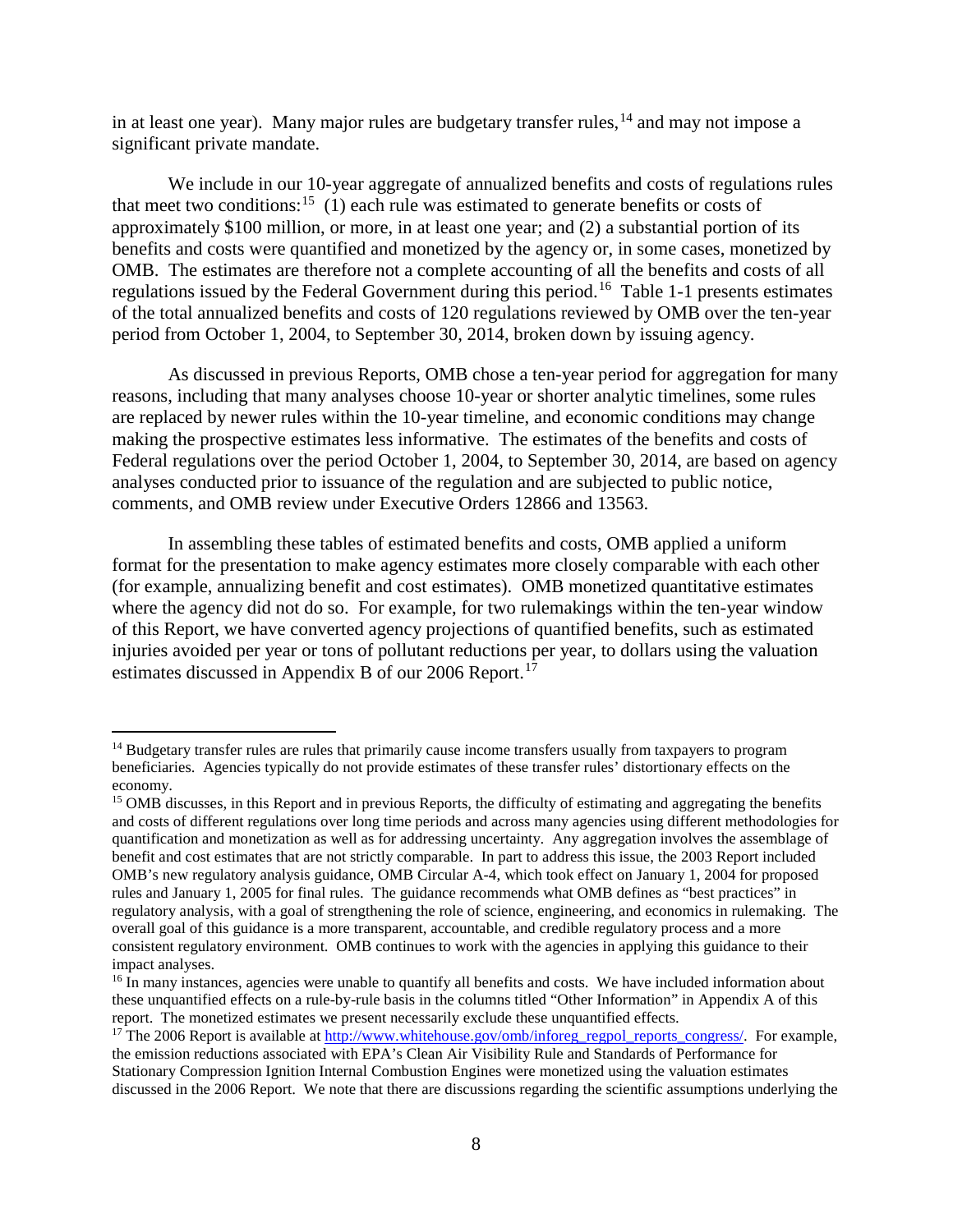|                                                                                               |  | Table 1-1: Estimates of the Total Annual Benefits and Costs of Major Federal Rules by |
|-----------------------------------------------------------------------------------------------|--|---------------------------------------------------------------------------------------|
| Agency, October 1, 2004 - September 30, 2014 (billions of 2001 or 2010 dollars) <sup>18</sup> |  |                                                                                       |

| <b>Agency</b>                   | <b>Number of</b> |                   | <b>Benefits</b>   | <b>Costs</b>      |                   |
|---------------------------------|------------------|-------------------|-------------------|-------------------|-------------------|
|                                 | <b>Rules</b>     | 2001\$            | 2010\$            | 2001\$            | 2010\$            |
| Department of Agriculture       | $\overline{4}$   | 0.9 <sub>to</sub> | 1.0 <sub>to</sub> | 0.8 <sub>to</sub> | 1.0 <sub>to</sub> |
|                                 |                  | 1.2               | 1.4               | 1.2               | 1.4               |
| Department of Energy            | 20               | 13.6 to           | $16.4$ to         | $5.2$ to          | $6.3$ to          |
|                                 |                  | 24.0              | 29.0              | 7.5               | 9.0               |
| Department of Health and        | 16               | $14.6 \text{ to}$ | $17.7$ to         | 1.0 <sub>to</sub> | $1.2$ to          |
| <b>Human Services</b>           |                  | 29.7              | 35.9              | 4.1               | 4.9               |
| Department of Homeland          | $\overline{2}$   | $0$ to $0.5$      | $0$ to $0.6$      | $0.1$ to          | $0.1$ to          |
| Security                        |                  |                   |                   | 0.3               | 0.3               |
|                                 |                  |                   |                   |                   |                   |
| Department of Housing and       | 1                | 2.3               | 2.8               | 0.9               | 1.1               |
| <b>Urban Development</b>        |                  |                   |                   |                   |                   |
|                                 |                  |                   |                   |                   |                   |
| Department of Justice           | $\overline{4}$   | 1.8 <sub>to</sub> | $2.1$ to          | 0.8 <sub>to</sub> | 1.0 <sub>to</sub> |
|                                 |                  | 4.0               | 4.8               | 1.0               | 1.3               |
| Department of Labor             | 8                | $7.5$ to          | 8.9 to            | $2.3$ to          | $2.7$ to          |
|                                 |                  | 21.5              | 25.8              | 5.2               | 6.2               |
| Department of Transportation    | 28               | $15.4$ to         | 18.7 to           | 7.0 <sub>to</sub> | $8.5$ to          |
| $(DOT)^{19}$                    |                  | 27.2              | 32.9              | 13.5              | 16.3              |
| <b>Environmental Protection</b> | 32               | $132.5$ to        | 160.2 to          | $31.1$ to         | 37.6 to           |
| Agency $(EPA)^{20}$             |                  | 651.8             | 787.7             | 37.5              | 45.4              |

 benefits per ton numbers that we use to monetize benefits that were not monetized. If, for instance, assumptions similar to those described at http://[w](http://www.epa.gov/air/benmap/bpt.html)ww.epa.gov/air/benmap/bpt.html were used, these estimates would be higher.<br><sup>18</sup> Benefit and cost values were converted from 2001 dollars to 2010 dollars using Gross Domestic Product im

<span id="page-11-0"></span>price deflators from the Bureau of Economic Analysis.

<span id="page-11-2"></span><sup>20</sup> This total includes the impacts of EPA's 2005 Clean Air Interstate Rule (CAIR). CAIR was initially vacated by the U.S. Court of Appeals for the District of Columbia Circuit, see *North Carolina* v. *EPA*, 531 F.3d 896 (D.C. Cir. 2008) (per curiam), but in a later decision on rehearing the court modified the remedy to remand without vacatur, thus allowing EPA to continue to administer CAIR pending further rulemaking, see *North Carolina* v. *EPA*, 550 F.3d 1176 (D.C. Cir. 2008) (per curiam). On July 6, 2011, EPA finalized the Cross-State Air Pollution Rule (CSAPR), which responded to the remand in *North Carolina* and was designed to replace CAIR. On August 21, 2012, a divided panel of the D.C. Circuit vacated CSAPR while again keeping CAIR in place pending further EPA action. See *EME Homer City Generation, L.P.* v. *EPA*, 696 F.3d 7 (D.C. Cir. 2012). On April 29, 2014, The U.S. Supreme Court reversed the DC Circuit opinion vacating CSAPR and sent the case back to the D.C. Circuit to entertain arguments that had not been decided earlier. On June 26, 2014, the EPA filed a motion with the U.S. Court of Appeals for the D.C. Circuit to lift the stay on CSAPR. On Oct 23, 2014, the U.S. Court of Appeal for the D.C. Circuit ordered that EPA's motion to lift the stay of CSAPR be granted. The U.S. Court of Appeals for the D.C. Circuit issued its opinion on the remaining issues raised with respect to CSAPR on July 28, 2015. EPA is currently in the process of responding to the D.C. Circuit's remand of certain elements of CSAPR.

The CSAPR Phase 1 implementation began in 2015, and Phase 2 will begin in 2017, following the lift of the stay.

<span id="page-11-1"></span><sup>&</sup>lt;sup>19</sup> This total excludes FMCSA's 2010 Electronic On-Board Recorders for Hours-of-Service Compliance rule. The rule was vacated on Aug. 26, 2011, by the U.S Court of Appeals for the Seventh Circuit. To avoid double counting, this total also excludes FMCSA's 2009 Hours of Service rule, which finalized the provisions of the 2005 final rule included in the final count of rules.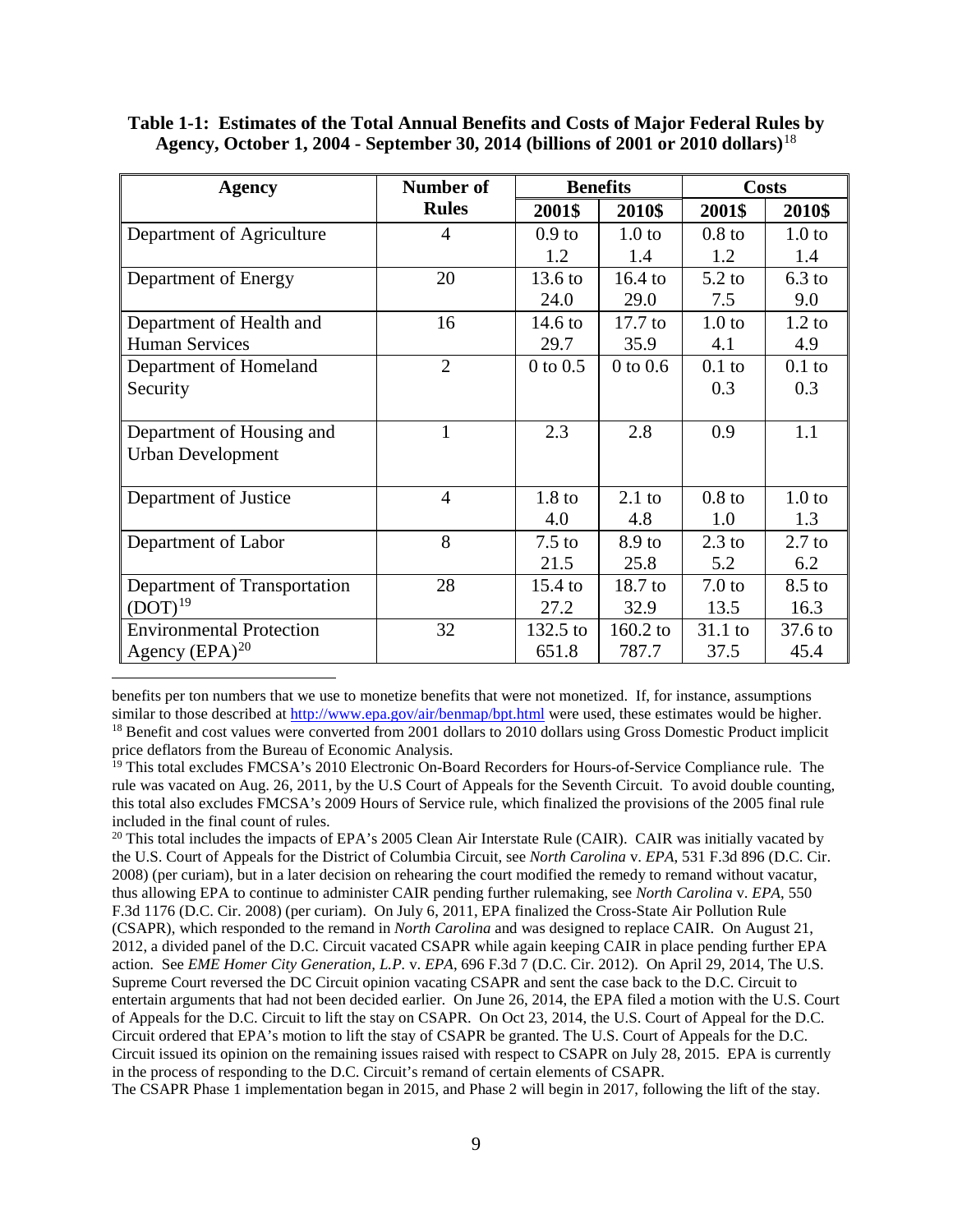| Agency            | Number of    | <b>Benefits</b> |            | Costs            |         |
|-------------------|--------------|-----------------|------------|------------------|---------|
|                   | <b>Rules</b> | 2001\$          | 2010\$     | 2001\$           | 2010\$  |
| Joint DOT and EPA |              | $27.3$ to       | 33.0 to    | $7.3 \text{ to}$ | 8.9 to  |
|                   |              | 49.6            | 59.9       | 14.0             | 16.9    |
| <b>Total</b>      | 120          | 215.9 to        | $260.9$ to | 56.6 to          | 68.4 to |
|                   |              | 811.7           | 981.0      | 85.1             | 102.9   |

The estimated aggregate benefits and costs reported in Table 1-1 are about the same as those presented in last year's final Report. As with previous Reports, the reported monetized benefits continue to be significantly higher than the monetized costs. Two agencies—the Department of Transportation and the Environmental Protection Agency—issued a majority of total rules — 63 of 120. In addition, the Environmental Protection Agency and the Department of Transportation are responsible for a majority of both total benefits and total costs.

Table 1-2 provides additional information on estimated aggregate benefits and costs for specific agency program offices. In order for a program to be included in Table 1-2, the program office must have finalized three or more major rules in the last ten years with monetized benefits

 $\overline{a}$ 

This total also excludes EPA's 2004 "National Emission Standards for Hazardous Air Pollutants: Industrial/Commercial/Institutional Boilers and Process Heaters." On June 19, 2007, the United States Court of Appeals for the District of Columbia Circuit vacated and remanded this rule to EPA. EPA finalized the 2011 National Emission Standards for Hazardous Air Pollutants for Major and Area Sources of Industrial, Commercial, and Institutional Boilers and Process Heaters and the Commercial and Industrial Solid Waste Incineration Units, but announced a delay notice, staying the effective date of these rules. In January 9, 2012, the United States District Court for the District of Columbia vacated the delay notice and remanded the notice for further proceedings. EPA subsequently published the final versions of these rules, on January 31 and February 1, 2013. The report includes EPA's 2013 "National Emission Standards for Hazardous Air Pollutants for Major Sources: Industrial, Commercial, and Institutional Boilers and Process Heaters; Proposed Reconsiderations.

This total also excludes EPA's 2005 "Clean Air Mercury Rule." On February 8, 2008, the D.C. Circuit vacated EPA's rule removing power plants from the Clean Air Act list of sources of hazardous air pollutants. At the same time, the court vacated the Clean Air Mercury Rule.

Finally, this total also excludes EPA's 2004 rule—"Establishing Location, Design, Construction, and Capacity Standards for Cooling Water Intake Structures at Large Existing Power Plants." On January 25, 2007, the Second Circuit remanded this rule back to EPA for revisions and EPA suspended the provisions of the rule. On April 1, 2009 the Supreme Court reversed one part of the Second Circuit ruling related to the use of cost-benefit analysis and remanded the rule to the lower court, which returned the rule to EPA for further consideration at the agency's request. The final Phase IV rule, "National Pollutant Discharge Elimination System—Final Regulations to Establish Requirements for Cooling Water Intake Structures at Existing Facilities and Amend Requirements at Phase I Facilities," was signed by the EPA Administrator on May 19, 2014, and published in the Federal Register on August 15, 2014.

We recognize that the attribution and accounting raises some complex questions, and that on one view, not taken here, our approach greatly understates the net benefits of CSAPR – on that view, it does so by tens of billions of dollars. For the purposes of this Report, we have attributed the benefits and costs of the two rules on an incremental basis. A certain amount of equipment has been installed under CAIR, and we attributed both the costs and benefits due to those controls to CAIR. For CSAPR, which is about 30% more stringent than CAIR, we attributed its costs and benefits only due to the additional equipment required over and above the requirements of CAIR.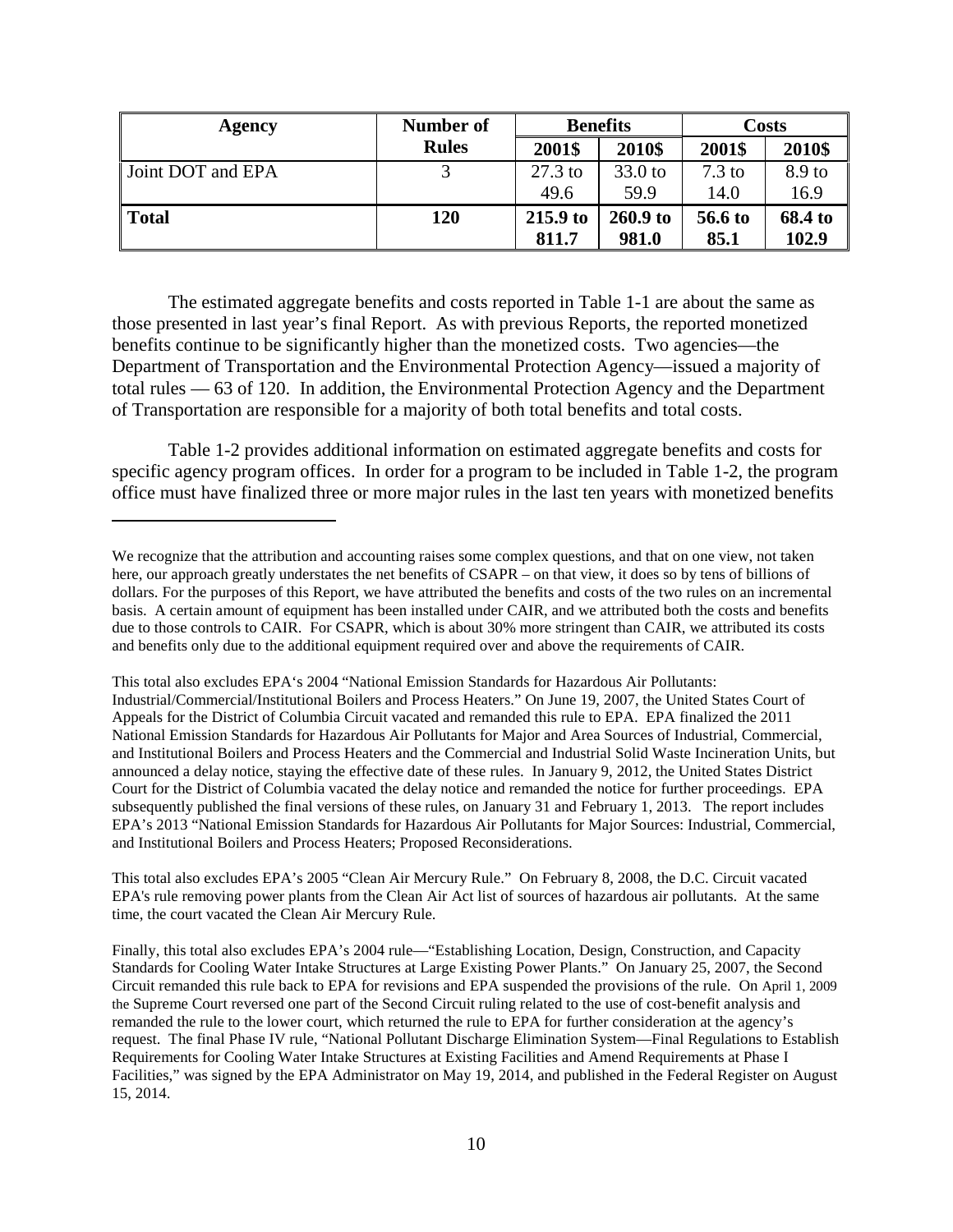and costs. Two of the program offices included--Department of Transportation's National Highway Traffic Safety Administration and the Environmental Protection Agency's Office of Air-- finalized three overlapping sets of rules pertaining to vehicle fuel economy, and these are listed separately.

| Table 1-2: Estimates of Annual Benefits and Costs of Major Federal Rules: Selected |
|------------------------------------------------------------------------------------|
| Program Offices and Agencies, October 1, 2004 - September 30, 2014                 |
| (billions of 2001 or 2010 dollars)                                                 |

| <b>Agency</b>                                 | Number of<br><b>Benefits</b> |                   |                                    | <b>Costs</b>          |                                    |
|-----------------------------------------------|------------------------------|-------------------|------------------------------------|-----------------------|------------------------------------|
|                                               | <b>Rules</b>                 | 2001\$            | 2010\$                             | 2001\$                | 2010\$                             |
| <b>Department of Agriculture</b>              |                              |                   |                                    |                       |                                    |
| Animal and Plant Health Inspection            | $\overline{3}$               | 0.9 <sub>to</sub> | 1.0 to 1.4                         |                       | 0.7 to 0.9 0.9 to 1.1              |
| Service                                       |                              | 1.2               |                                    |                       |                                    |
| <b>Department of Energy</b>                   |                              |                   |                                    |                       |                                    |
| <b>Energy Efficiency and Renewable Energy</b> | 20                           | 13.6 to           | 16.4 to                            |                       | $\overline{5.2}$ to 7.5 6.3 to 9.0 |
|                                               |                              | 24.0              | 229.0                              |                       |                                    |
| <b>Department of Health and Human</b>         |                              |                   |                                    |                       |                                    |
| <b>Services</b>                               |                              |                   |                                    |                       |                                    |
| Food and Drug Administration                  | 5                            | $0.3$ to          | 0.4 to 14.0 0.2 to 0.4 0.2 to 0.5  |                       |                                    |
|                                               |                              | 11.6              |                                    |                       |                                    |
| Center for Medicare and Medicaid              | 10                           | $14.2 \text{ to}$ | 17.2 to 21.7 0.7 to 3.5 0.9 to 4.2 |                       |                                    |
| <b>Services</b>                               |                              | 18.0              |                                    |                       |                                    |
| <b>Department of Labor</b>                    |                              |                   |                                    |                       |                                    |
| Occupational Safety and Health                | 5                            | 0.9 <sub>to</sub> | 1.1 to 3.8                         | 0.6                   | $0.7$ to $0.8$                     |
| Administration                                |                              | 3.1               |                                    |                       |                                    |
| <b>Employee Benefits Security</b>             | 3                            | 6.6 <sub>to</sub> | 7.9 to 22.2 1.7 to 4.5 2.1 to 5.4  |                       |                                    |
| Administration                                |                              | 18.4              |                                    |                       |                                    |
| <b>Department of Transportation</b>           |                              |                   |                                    |                       |                                    |
| National Highway Traffic Safety               | 12                           | $13.1$ to         | 15.8 to 27.4                       | $5.5$ to              | 6.6 <sub>to</sub>                  |
| Administration                                |                              | 22.7              |                                    | 10.7                  | 13.0                               |
| <b>Federal Aviation Administration</b>        | 6                            | $0.4$ to          | $0.4 \text{ to } 1.6$              | 0.4 to 0.9 0.5 to 1.1 |                                    |
|                                               |                              | 1.3               |                                    |                       |                                    |
| <b>Federal Motor Carriers Safety</b>          | $\overline{4}$               | $0.7$ to          | 0.9 to 2.2                         | $0.2$ to $0.3$        | 0.3                                |
| Administration                                |                              | 1.8               |                                    |                       |                                    |
| <b>Federal Railroad Administration</b>        | 3                            | 0.9 <sub>to</sub> | 1.1 to 1.2                         |                       | 0.7 to 1.4 0.7 to 1.7              |
|                                               |                              | 1.0               |                                    |                       |                                    |
| <b>Environmental Protection Agency</b>        |                              |                   |                                    |                       |                                    |
| Office of Air                                 | 22                           | 130.2 to          | 157.4 to                           | 30.3 to               | 36.6 to                            |
|                                               |                              | 643.6             | 777.9                              | 36.5                  | 44.1                               |
| Office of Solid Waste and Emergency           | $\overline{4}$               | $0$ to $0.3$      | $\overline{0}$ to $\overline{0.3}$ | $-0.3$                | $-0.3$ to                          |
| Response                                      |                              |                   |                                    |                       | $-0.4$                             |
| Office of Water                               | $\overline{4}$               | 0.9 <sub>to</sub> | 1.1 to 4.0                         | 0.5 to 0.6 0.6 to 0.7 |                                    |
|                                               |                              | 3.3               |                                    |                       |                                    |
| <b>Department of</b>                          |                              |                   |                                    |                       |                                    |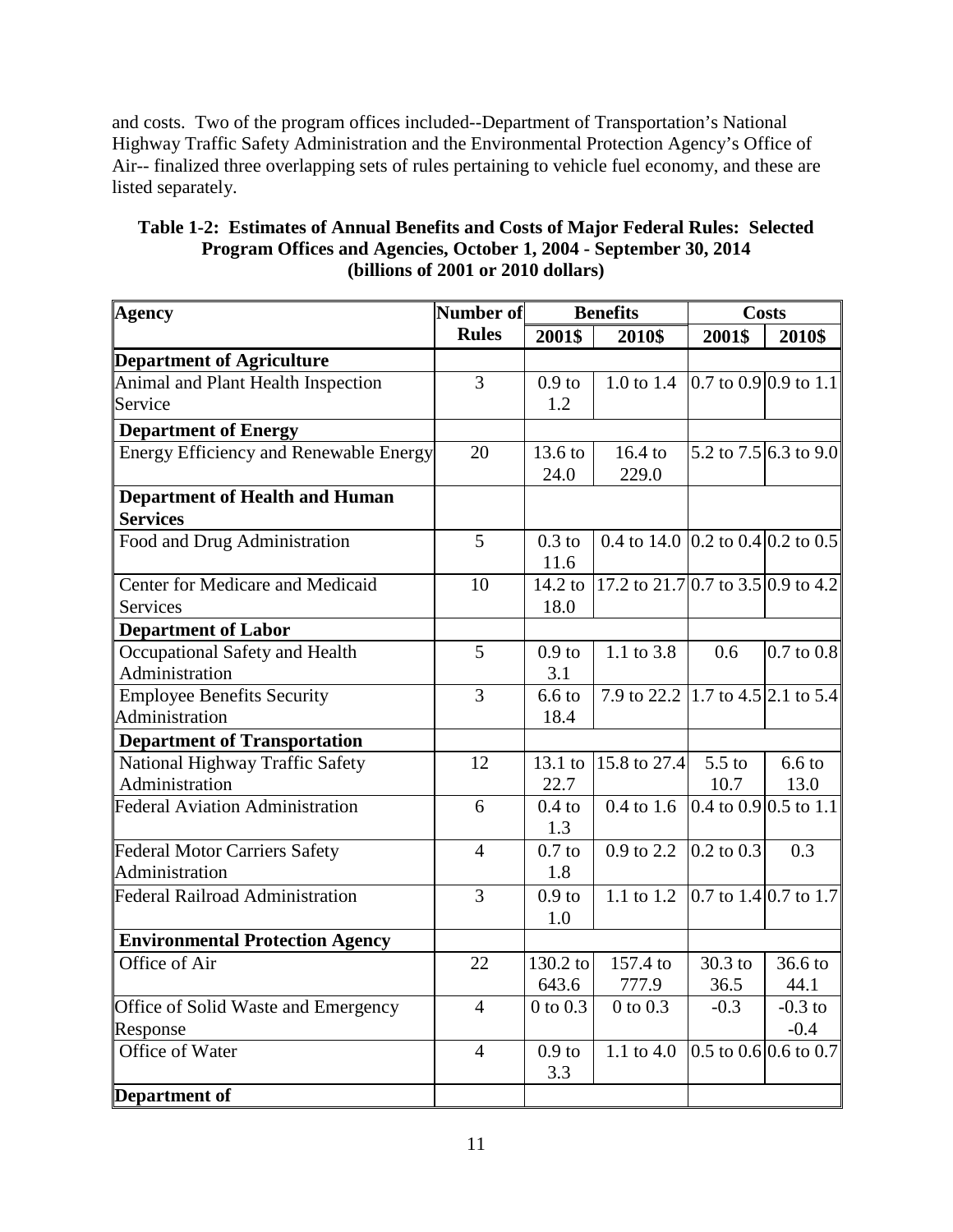| <b>Agency</b>                       | Number of    |           | <b>Benefits</b> | <b>Costs</b>     |        |
|-------------------------------------|--------------|-----------|-----------------|------------------|--------|
|                                     | <b>Rules</b> | 2001\$    | 2010\$          | 2001\$           | 2010\$ |
| <b>Transportation/Environmental</b> |              |           |                 |                  |        |
| <b>Protection Agency</b>            |              |           |                 |                  |        |
| National Highway Traffic Safety     |              | $27.3$ to | $33.0$ to       | $7.3 \text{ to}$ | 8.9 to |
| Administration/Office of Air        |              | 49.6      | 60.0            | 14.0             | 16.9   |

The ranges of benefits and costs reported in Tables 1-1 and 1-2 were calculated by adding the lower bounds of agencies' estimates for each of the underlying rules to generate an aggregate lower bound, and similarly adding the upper bounds of agencies' estimates to generate an aggregate upper bound.<sup>21</sup> The range reported by the agency for each rule reflects a portion of the agency's uncertainty about the likely impact of the rule. In some cases, this range is a confidence interval based on a formal integration of the statistical uncertainty. Such analyses, however, rarely provide an integrated estimate that includes model and parameter uncertainty. Rather, when agencies do attempt to quantify such sources of uncertainty, they often conduct a component-by-component exploration of the impact of alternative assumptions and parameters. In generating this table, most entries are ranges, based on agency analyses in which input parameters were varied across a plausible range.

More generally, the ranges of benefits and costs presented in Tables 1-1 and 1-2 should be treated with some caution. Because different rules treat uncertainties differently, if at all, the ranges above should not be understood to embody significant underlying uncertainties. If the reasons for uncertainty differ across individual rules, aggregating high and low-end estimates can result in totals that may be misleading. The benefits and costs presented in Tables 1-1 and 1-2 are not necessarily correlated. In other words, when interpreting the meaning of these ranges, the reader should not assume that when benefits are in fact on the low end of their range, costs will also tend to be on the low end of their range. This is because, for some rules, there are factors that affect costs that have little correlation with factors that affect benefits (and vice-versa). Accordingly, to calculate the range of net benefits (i.e., benefits minus costs), one should not simply subtract the lower bound of the benefits range from the lower bound of the cost range and similarly for the upper bound. It is possible that the true benefits are at the higher bound and that the true costs are at the lower bound, as well as vice-versa. Thus, for example, it is possible that the net benefits of Department of Energy rules taken together could range from about \$6.1 billion to \$18.8 billion per year (in 2001\$).

#### *2. EPA Air Rules*

Across the Federal government, the rules with the highest estimated benefits as well as the highest estimated costs, by far, come from the Environmental Protection Agency and in particular its Office of Air and Radiation. Specifically, EPA rules account for 61 to 80 percent of the monetized benefits and 44 to 55 percent of the monetized costs.<sup>[22](#page-14-1)</sup> Of these, rules that have

<span id="page-14-0"></span> $21$  To the extent that the estimates quantitatively incorporated uncertainty, this approach of adding ranges may overstate the uncertainty in the total benefits and costs for each agency.

<span id="page-14-1"></span> $^{22}$ These estimates do not include the joint EPA/DOT CAFE rules as "EPA" rules.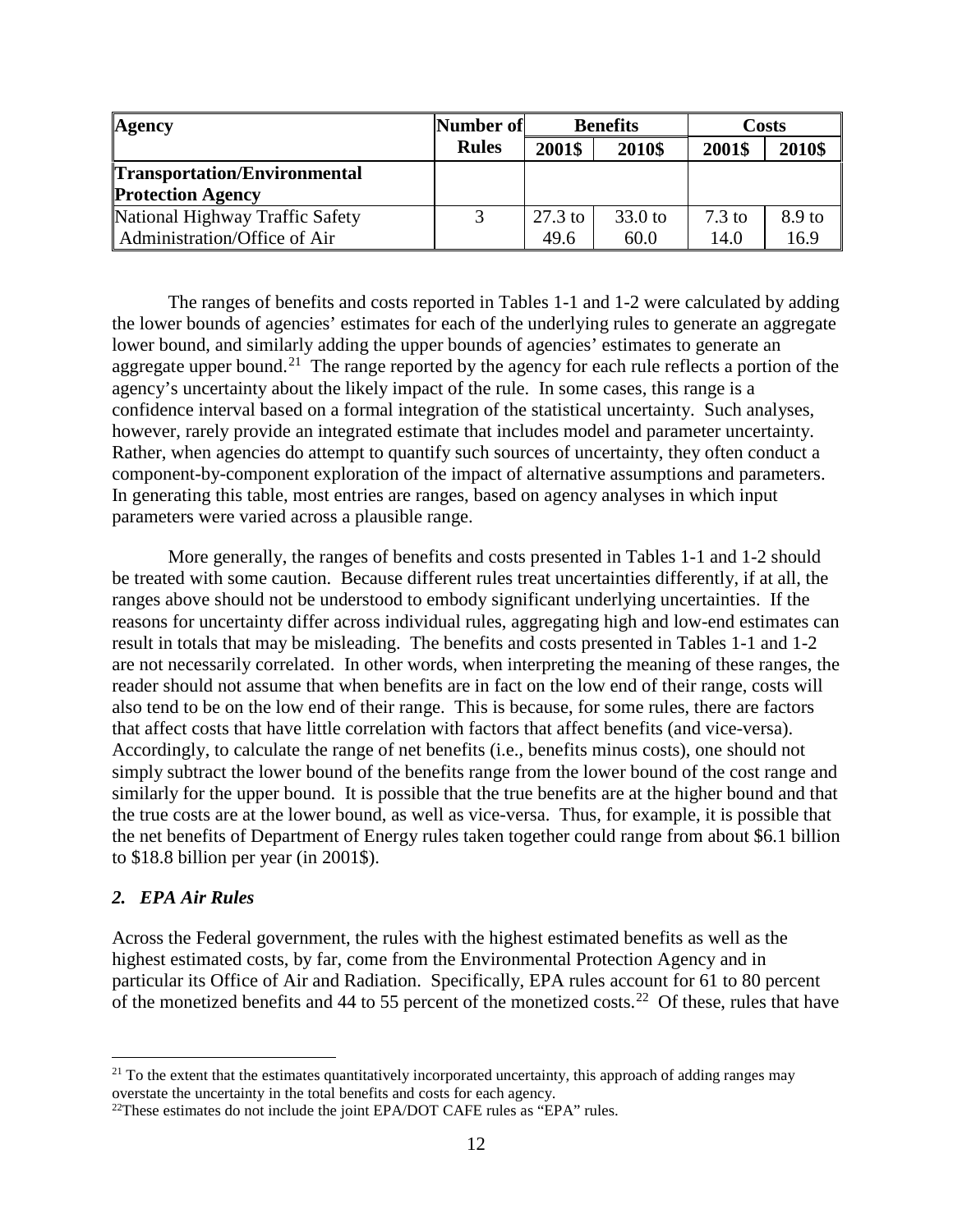significant aim to improve air quality account for 98 to 99 percent of the benefits of EPA rules. As such, we provide additional information on the estimates associated with these rules.

Of the EPA's 22 air rules, the highest estimated benefits are for the Clean Air Fine Particle Implementation Rule issued in 2007, with benefits estimates ranging from \$19 billion to \$167 billion per year; the Clean Air Interstate Rule issued in 2005, with benefits estimates ranging from \$12 billion to \$152 billion; and the National Emission Standards for Hazardous Air Pollutants From Coal- and Oil-Fired Electric Utility Steam Generating Units ("Utility MACT"<sup>23</sup>) issued in 2011, with benefits estimates ranging from \$28 billion to \$77 billion (2001\$). While the benefits of these rules far exceed the costs, they are also among the costliest rules. The Utility MACT rule, which is estimated to be the costliest of the EPA rules, has annualized costs of about \$8.2 billion (2001\$).

Importantly, the large estimated benefits of EPA rules issued pursuant to the Clean Air Act are mostly attributable to the reduction in public exposure to fine particulate matter (referred to in many contexts as PM). While some of these rules monetize the estimated benefits of emissions controls designed specifically to limit particulate matter or its precursors, other rules monetize the benefits associated with the ancillary reductions in particulate matter that come from reducing emission of hazardous air pollutants which are difficulty to quantify and monetize because of data limitations. For example, in the case of the Utility MACT, particulate matter "co-benefits,"<sup>[24](#page-15-1)</sup> make up the majority of the monetized benefits, even though the regulation is designed to limit emissions of mercury and other hazardous air pollutants. The consideration of co-benefits, including the co-benefits associated with reduction of particulate matter, is consistent with standard accounting practices and has long been required under OMB Circular A-4. We will continue to work with agencies to ensure that they clearly communicate when such co-benefits constitute a significant share of the monetized benefits of a rule. We note also that EPA's 2006 National Ambient Air Quality Standards (NAAQS) for particulate matter, with estimated benefits ranging from \$4 billion to \$40 billion per year and estimated costs of \$3 billion per year (2001\$), is excluded from the 10-year aggregate estimates or the year-by-year estimates. The reason for the exclusion is to prevent double-counting: EPA finalized implementing rules, such as the Cross-State Air Pollution Rule, that will achieve emission reductions and impose costs that account for a major portion of the benefit and cost estimates associated with this NAAQS rule. The benefit and cost estimates for lead NAAQS, SO2 NAAQS, and 2008 Ozone NAAQS may also be dropped in the future reports to avoid double counting to the extent that EPA publishes implementing regulations that would be designed to achieve the emissions reductions required by these NAAQS.

#### *3. Assumptions and Uncertainties*

The largest benefits are associated with regulations that reduce risks to life. As such, this section provides additional information on the assumptions underlying such quantification and valuation. While agency practice is rooted in empirical research and is not widely variable, agencies have adopted somewhat different methodologies—for example, different monetized

<span id="page-15-0"></span> <sup>23</sup> A National Emission Standard for Hazardous Air Pollutant (NESHAP) based on Maximum Achievable Control Technology (MACT) is called a MACT standard.

<span id="page-15-1"></span> $24$  Co-benefits are benefits that are ancillary to the primary objectives of regulation. In estimating co-benefits, agencies are encouraged to carefully construct baselines so that double-counting of benefits is minimized.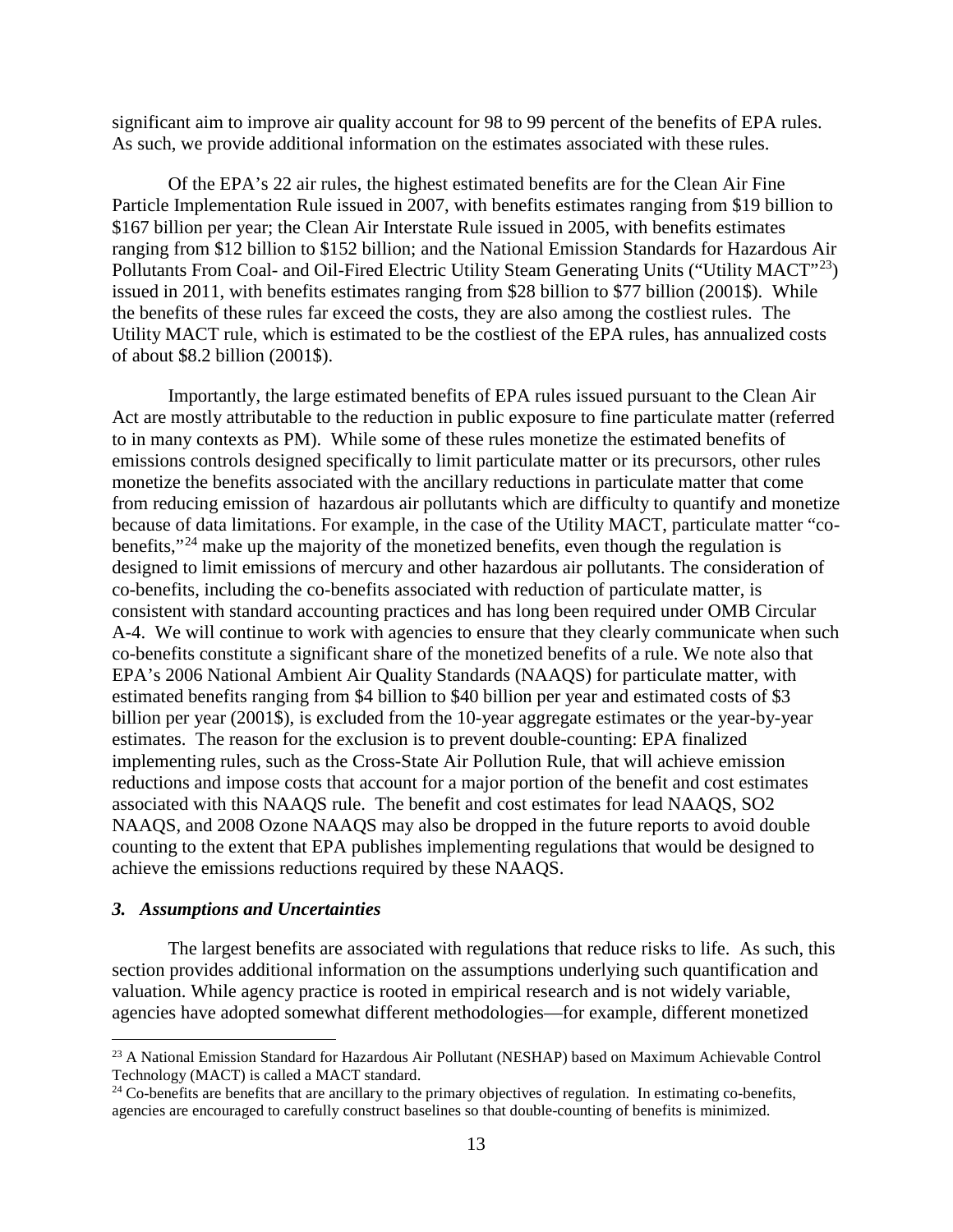values for effects (such as mortality and morbidity), different baselines in terms of the regulations and controls already in place, different rates of time preference, and different treatments of uncertainty. These differences are reflected in the estimates provided in Tables 1-1 and 1-2, above. And while we have generally relied on agency estimates in monetizing benefits and costs, and those estimates have generally been subject both to public and to interagency review, our reliance on those estimates in this Report should not necessarily be taken as an OMB endorsement of all the varied methodologies used by agencies to estimate benefits and costs.

An important source of uncertainty in the case of health and safety regulations is how to value the regulations' expected reduction in risks to life. Agencies vary in how they estimate the value of a statistical life (VSL), which is best understood not as the "valuation of life," but as the valuation of *statistical mortality risks*. For example, the average person in a population of 50,000 may value a reduction in mortality risk of 1/50,000 at \$150. The value of reducing the risk of 1 *statistical* (as opposed to a known or identified) fatality in this population would be \$7.5 million, representing the aggregation of the willingness to pay values held by everyone in the population. Building on an extensive literature, OMB Circular A-4 provides background and discussion of the theory and practice of calculating VSL. It concludes that a substantial majority of the studies of VSL indicate a value that varies "from roughly \$1 million to \$10 million per statistical life." Circular A-4 generally reports values in 2001 dollars; if we update these values to 2010 dollars the range would be \$1.2-\$12.2 million. In practice, agencies have tended to use a value above the mid-point of this range (i.e., greater than \$6.7 million in 2010 dollars).<sup>25</sup> To account for the uncertainty in the appropriate value for the reduction of risk to life, agencies often use a range of plausible VSL values to construct a range of estimated benefits for rules.

A second source of uncertainty is the set of assumptions used in projecting the health impact of reducing particulate matter. These projections are based on a series of models that take into account emissions changes, resulting distributions of changes in ambient air quality, the estimated reductions in health effects from changes in exposure, and the composition of the population that will benefit from the reduced exposure. Each component includes assumptions,

<span id="page-16-0"></span> $25$  Two agencies, EPA and DOT, have developed official guidance on VSL. In its 2013 update, DOT adopted a value of \$9.1 million (\$2012) adjusted for income growth in later years, and requires all the components of the Department to use that value in their RIAs. See Department of Transportation (2013). EPA uses a VSL of \$6.3 million (\$2000) and adjusts this value for real income growth to later years. In its final rule reviewing the National Ambient Air Quality Standards for particulate matter, for example, EPA adjusted this VSL to account for a different currency year (\$2010) and for income growth to 2020, which yields a VSL of \$9.6 million. EPA stated in this RIA, however, that it is continuing its efforts to update this guidance, and that it anticipated preparing draft guidelines in response to recommendations received from its Science Advisory Board. In April of 2014 the Department of Homeland Security adopted DOT's VSL of \$9.1 million.

Other regulatory agencies that have used a VSL in individual rulemakings include DOL's Occupational Safety and Health Administration (OSHA) and HHS' Food and Drug Administration (FDA). In OSHA's Electric Power final rule, OSHA used a VSL of \$8.7 million (2009\$). The FDA has used values of \$7.9 million (2009\$) or \$9.1 million (2013\$) in several of its rulemakings to monetize mortality risks, but it has been increasingly moving toward monetizing value of the remaining life-years using a "Value of a Statistical Life Year" or VSLY. (See Circular A-4 for discussion.)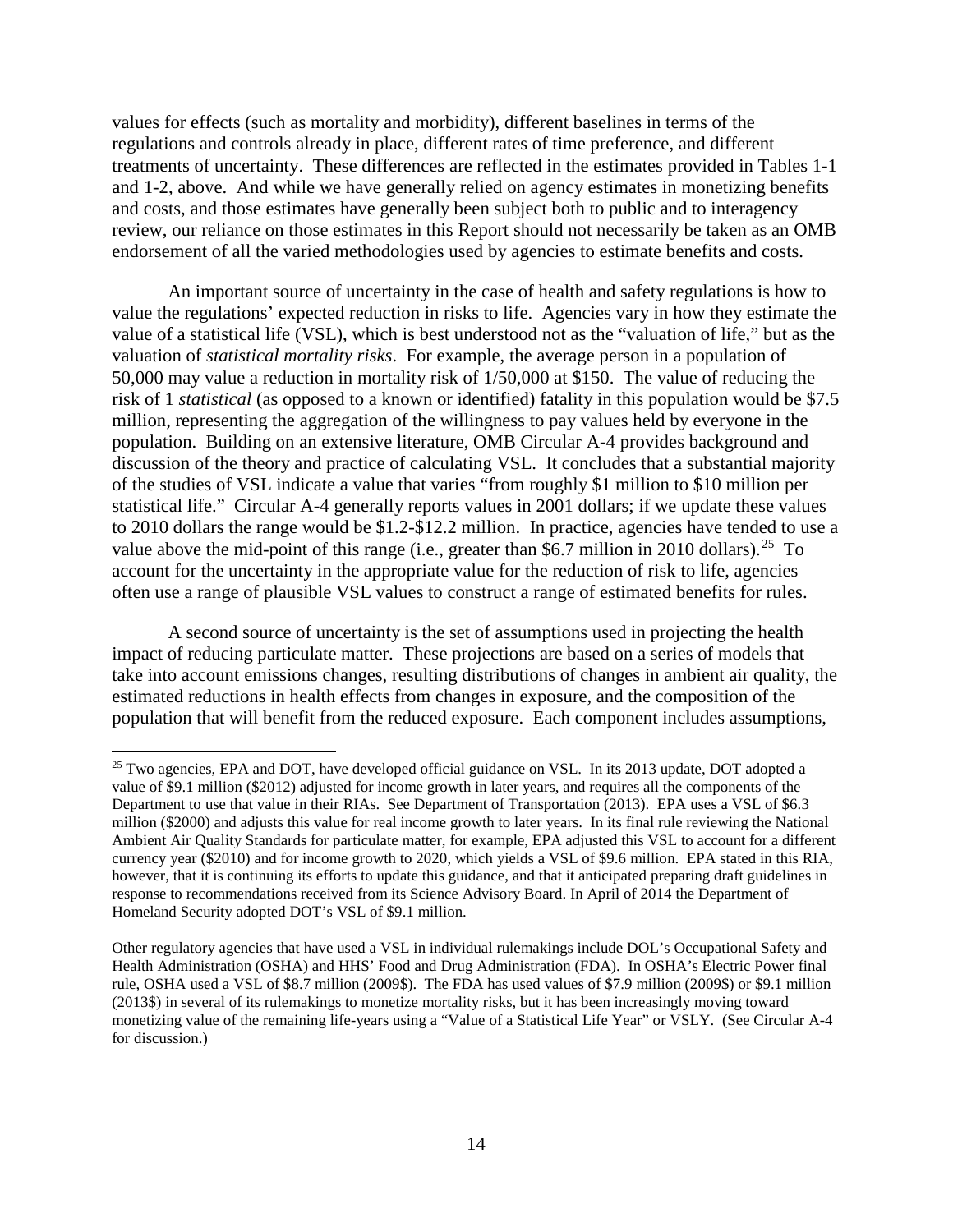each with varying degrees of uncertainty. A 2002 study by the National Research Council/National Academy of Sciences entitled *Estimating the Public Health Benefits of Proposed Air Pollution Regulations* (2002) highlighted the uncertainty in the reduction of premature deaths associated with reduction in particulate matter.

The six key assumptions underpinning the particulate matter benefits estimates, and our analysis of these sources of uncertainty, are as follows:

1. Inhalation of fine particles is causally associated with premature death at concentrations near those experienced by most Americans on a daily basis.

> EPA, with the endorsement of its Clean Air Scientific Advisory Committee (CASAC), has determined that the weight of available epidemiological evidence indicates that exposure to fine particles is causally related to premature death. The agency further concludes that potential biological mechanisms for this effect, while not completely understood, are also supportive of a causal determination. Although discussed qualitatively in EPA's regulatory impact analyses, this assumption carries with it uncertainty that is not accounted for in the analysis presented in EPA's monetized benefits estimates.

2. The concentration-response function for fine particles and premature mortality is approximately linear, even for concentrations below the levels established by the National Ambient Air Quality Standard (NAAQS), which reflect the level determined by EPA to be protective of public health with an adequate margin of safety, taking into consideration effects on susceptible subpopulations.

> Although  $CASAC<sup>26</sup>$  $CASAC<sup>26</sup>$  $CASAC<sup>26</sup>$  concluded that the evidence supports the use of a nothreshold log-linear model, they specifically recognize the uncertainty about the exact shape of the concentration-response function. EPA's *Policy Assessment*<sup>[27](#page-17-1)</sup> for the most recent fine particulate matter NAAQS concludes that the range from the  $25<sup>th</sup>$  to the  $10<sup>th</sup>$  percentile is a reasonable range of the air quality distribution below which we start to have appreciably less confidence in the magnitude of the associations observed in the epidemiological studies. This is consistent with the

<span id="page-17-0"></span><sup>&</sup>lt;sup>26</sup> U.S. Environmental Protection Agency - Science Advisory Board (U.S. EPA-SAB). 2009. Consultation on EPA's Particulate Matter National Ambient Air Quality Standards: Scope and Methods Plan for Health Risk and Exposure Assessment. EPA-COUNCIL-09-009. May. Available on the Internet at

<sup>&</sup>lt;http://yosemite.epa.gov/sab/SABPRODUCT.NSF/81e39f4c09954fcb85256ead006be86e/723FE644C5D758DF852 575BD00763A32/\$File/EPA-CASAC-09-009-unsigned.pdf> and U.S. Environmental Protection Agency - Science Advisory Board (U.S. EPA-SAB). 2009. Review of EPA's Integrated Science Assessment for Particulate Matter (First External Review Draft, December 2008). EPA-COUNCIL-09-008. May. Available on the Internet at <http://yosemite.epa.gov/sab/SABPRODUCT.NSF/81e39f4c09954fcb85256ead006be86e/73ACCA834AB44A1085 2575BD0064346B/\$File/EPA-CASAC-09-008-unsigned.pdf>.

<span id="page-17-1"></span><sup>&</sup>lt;sup>27</sup> U.S. Environmental Protection Agency (U.S. EPA). 2011. Policy Assessment for the Review of the Particulate Matter National Ambient Air Quality Standards. EPA-452/D-11-003. April. Available on the Internet at <http://www.epa.gov/ttnnaaqs/standards/pm/s\_pm\_2007\_pa.html>.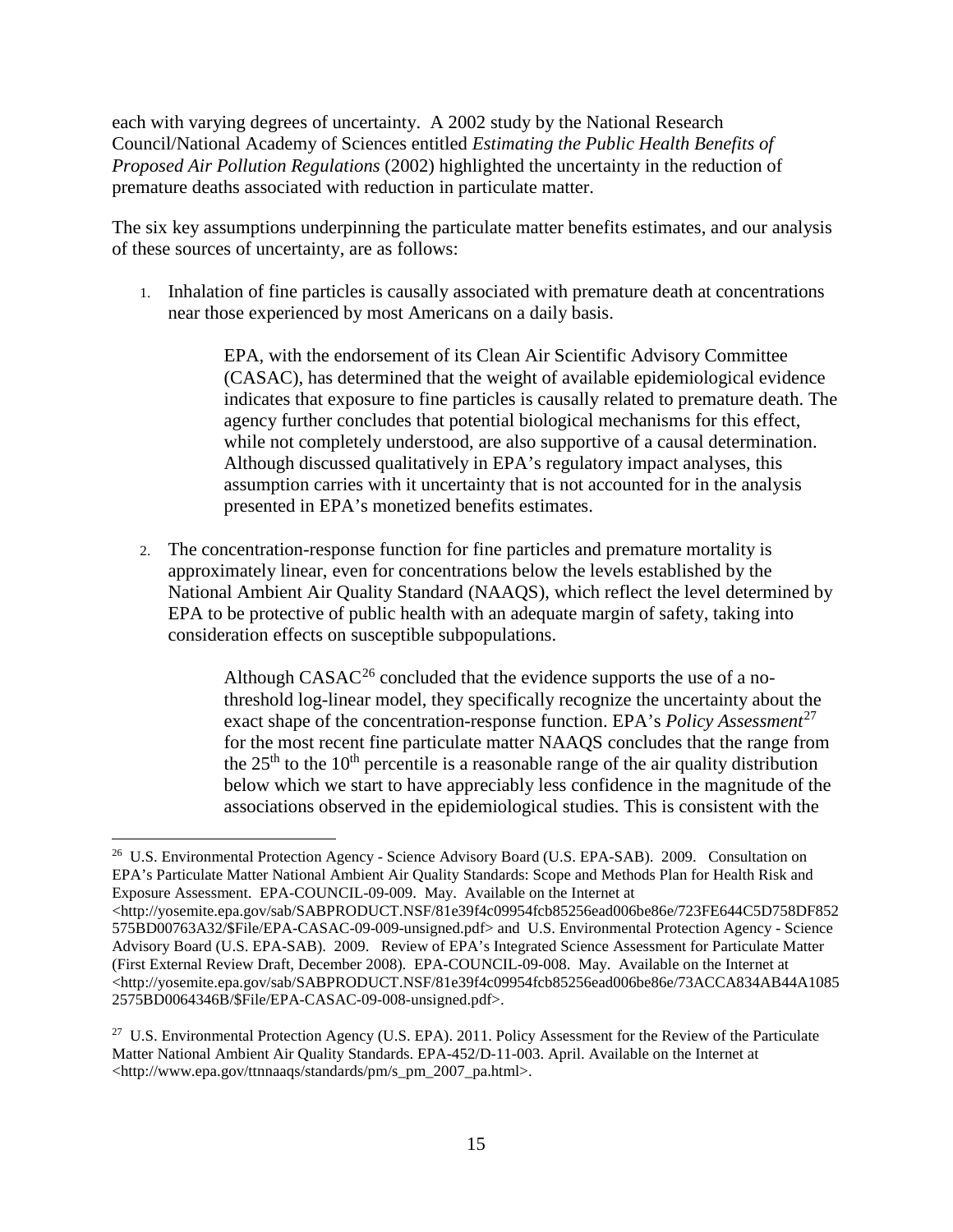toxicological perspective on fine particulate matter concentration-response functions. Two of the twelve particulate matter science experts who were included in an expert elicitation in 2006 specifically highlighted the uncertainty associated with the fine particulate matter – premature mortality relationship at low levels.

In setting the 2012 particulate matter NAAQS, EPA has determined that there is no level below which it can be concluded with confidence that particulate matter effects do not occur and that the NAAQS are not zero-risk standards.<sup>28</sup> However, the possibility of a de-minimis population effect at concentrations lower than the NAAQS could be consistent with the criteria for setting the NAAQS. This becomes important for understanding the extent of the uncertainty in the particulate matter benefits estimates if a significant portion of the benefits associated with more recent rules are from projected exposure reductions in areas that are already in attainment with both the 24-hour and annual NAAQS for fine particles. For example, in the Utility MACT, a majority of the benefits accrue to populations who live in areas that are projected to meet the annual fine particulate standards.

In assessing the comparability of estimates over time, it is worth noting that between FY 2006 and midway through FY 2009, all EPA's primary benefits estimates explicitly included an assumption of a threshold for premature mortality effects at lower levels—that is, health benefits were not assumed for exposure reductions below a hypothetical threshold of  $10\mu\text{g/m}^3$  (although sensitivity analyses explored alternative models). Since mid-2009, EPA's primary benefits estimates reflect a no-threshold assumption.

3. All fine particles, regardless of their chemical composition, are equally potent in causing premature mortality.

> Although some scientific experiments have found differential toxicity among species of particulate matter, EPA, with CASAC's endorsement, has concluded that the scientific evidence is not yet sufficient to allow differentiation of benefits estimates by particle type<sup>29</sup>. However, some agencies and stakeholders have

<span id="page-18-0"></span><sup>&</sup>lt;sup>28</sup> 78 FR 3098: "However, evidence- and risk-based approaches using information from epidemiological studies to inform decisions on  $PM_{2.5}$  standards are complicated by the recognition that no population threshold, below which it can be concluded with confidence that  $PM_{2.5}$ -related effects do not occur, can be discerned from the available evidence. As a result, any general approach to reaching decisions on what standards are appropriate necessarily requires judgments about how to translate the information available from epidemiological studies into a basis for appropriate standards. This includes consideration of how to weigh the uncertainties in the reported associations across the distributions of  $PM_{2.5}$  concentrations in the studies and the uncertainties in quantitative estimates of risk, in the context of the entire body of evidence before the Agency. Such approaches are consistent with setting standards that are either more or less stringent than necessary, recognizing that a zero-risk standard is not required by the CAA."

<span id="page-18-1"></span><sup>&</sup>lt;sup>29</sup> "[M]any constituents of PM<sub>2.5</sub> can be linked with multiple health effects, and the evidence is not yet sufficient to allow differentiation of those constituents or sources that are more closely related to specific outcomes". U.S. Environmental Protection Agency (U.S. EPA). 2009. Integrated Science Assessment for Particulate Matter (Final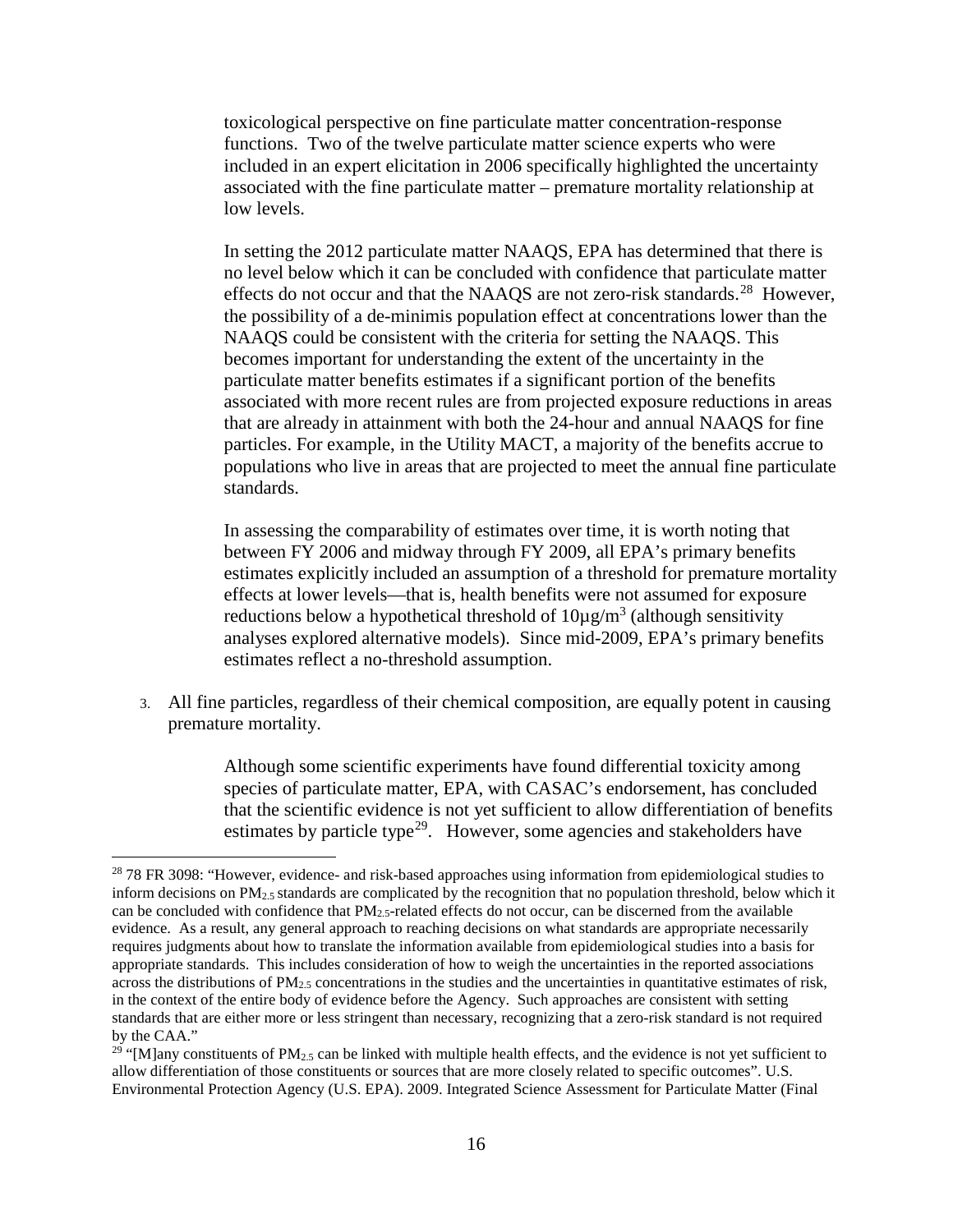suggested that this research provides insight regarding potential differential toxicity among species of particulate matter. This assumption of equal toxicity contributes to the uncertainty associated with particulate matter benefits estimates because fine particles vary considerably in composition across sources. For instance, particulate matter indirectly produced via transported precursors emitted from electrical generating utilities (EGUs) may differ significantly in composition from direct particulate matter released by other industrial sources. Similarly, gasoline and diesel engine emissions differ. As such, when a given rule controls a broad range of sources, there is likely less uncertainty in the benefits estimate that if the rule controls a single type of source.

4. The forecasts for future emissions and associated air quality modeling accurately predict both the baseline (state of the world absent a rule) and the air quality impacts of the rule being analyzed.

> The models used are based on up-to-date assessment tools and scientific literature that has been peer-reviewed; however, as in all models the results are driven by a series of assumptions. Inherent uncertainties in the overall enterprise must be recognized, even if the results are critical to projecting the benefits of air quality regulations.

5. National dollar benefit-per-ton estimates of the benefits of reducing directly emitted fine particulates and PM2.5 precursors are applied, as a less modeling intensive estimation technique, in some rules that control emissions from specific source categories.

> Because these benefit-per-ton estimates are based on national-level analysis that may not reflect local variability in population density, meteorology, exposure, baseline health incidence rates, or other local factors, depending on the analysis and the location, they may not provide an accurate representation of the geographic distribution of benefits, and thus either over-estimate or underestimate the aggregate benefits of reducing fine particulate emissions or their precursors at specific locations.

6. The value of mortality risk reduction, which is taken largely from studies of the willingness to accept risk in the labor market is an accurate reflection of what people would be willing to pay for incremental reductions in mortality risk from air pollution exposure and these values are uniform for people in different stages of life or with differing health status.

> As discussed above, there is considerable uncertainty about how to value reductions in risk to life. Agencies generally assume a uniform VSL; however, some studies indicate that willingness to pay for reductions in risk may change with age. (See Krupnick (2007) for a survey of the literature.) If VSLs do change

Report). EPA-600-R-08-139F. National Center for Environmental Assessment—RTP Division. December. Available on the Internet at <http://cfpub.epa.gov/ncea/cfm/recordisplay.cfm?deid=216546>.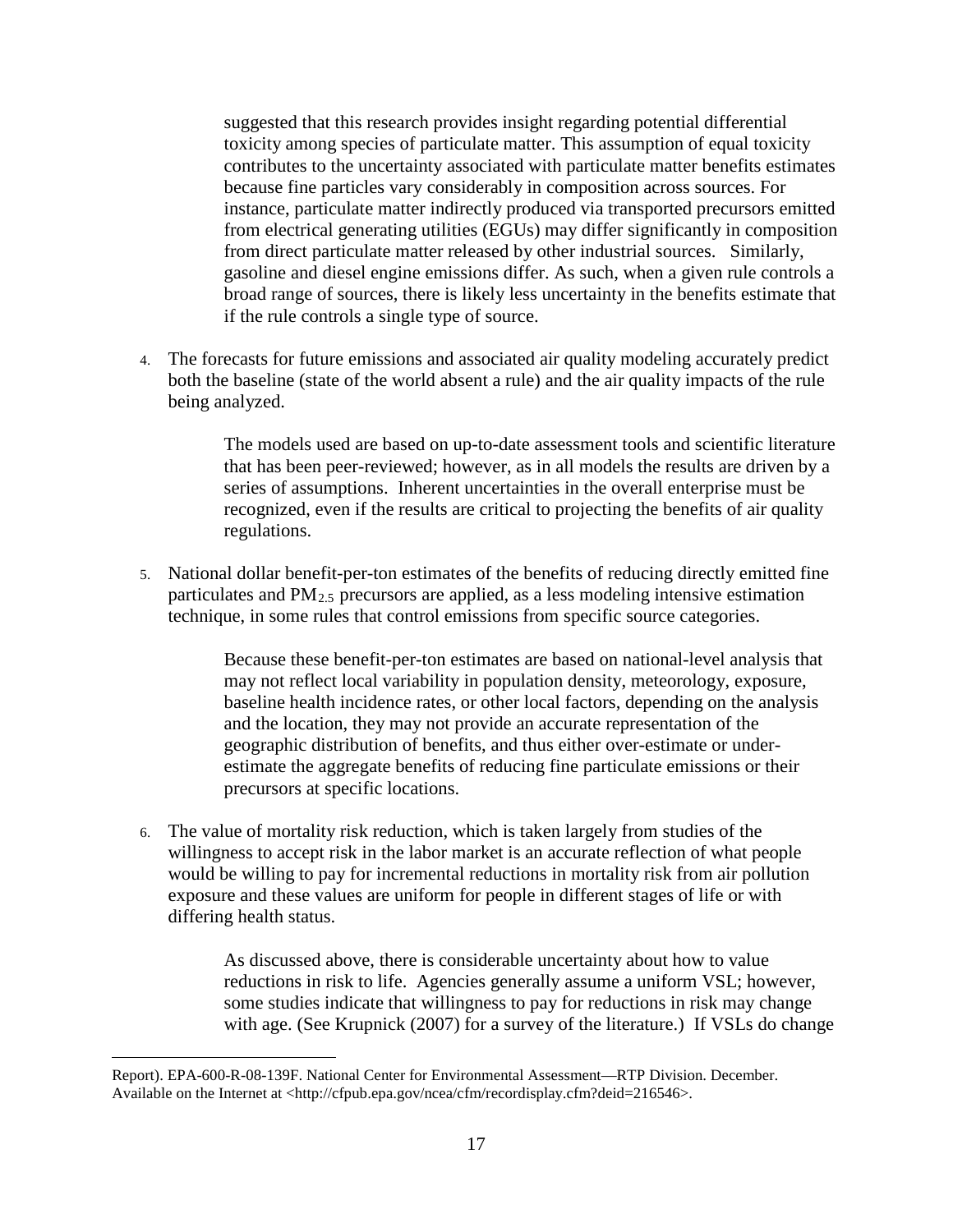with age, it would have an important impact on the size of the benefits associated with premature mortality because EPA's analysis shows that the median age of individuals experiencing reduced mortality is around 75 years old. However it is also worth noting that slightly more than half of the avoided life years occur in populations age <65 due to the fact that the younger populations would lose more life years per death than older population.<sup>[30](#page-20-0)</sup>

To the extent that any of these assumptions are incorrect, the benefit ranges in the tables above might be different, though the magnitude and direction of bias is not known with certainty. We understand that additional research is currently being conducted that should help to improve our understanding in each of these areas. In addition, we continue to work with EPA to consider the implications of such reports as Miller, et al. (2006), National Research Council (2008), and Environmental Protection Agency (2010).

#### *4. Quantification*

We have also noted that many of these major rules have important non-quantified benefits and costs that may have been a key factor in an agency's decision to select a particular approach. In important cases, agencies have been unable to quantify the benefits of rules, simply because existing information does not permit reliable estimates. These qualitative issues are discussed in Table A-1 of Appendix A, agency rulemaking documents, and previous editions of this Report.

Finally, because these estimates exclude non-major rules and rules adopted more than ten years ago, the total benefits and costs of all Federal rules now in effect are likely to be significantly larger than the sum of the benefits and costs reported in Table 1-1. More research would be necessary to produce current estimates of total benefits and costs for all agencies and programs, though some agencies have developed valuable assessments of the benefits and costs of their programs. And as noted, it is important to consider retrospective, as opposed to *ex ante*, estimates of both benefits and costs.

#### *5. Other Safety, Health and Consumer Protection Rules*

Although rules that reduce public exposure to fine particulate matter, as well as other environmental regulations from EPA dominate the monetized benefits and costs of federal regulation over the last ten years, other agencies have contributed to safety, health and financial well-being in the U.S. Table 1-3 identifies the number of rules, areas of impact, and associated estimated benefits and costs.

International trade-related environmental and safety regulation attempts to reduce risks associated with pests and disease (e.g., mad cow disease) that may be carried by goods imported

<span id="page-20-0"></span><sup>&</sup>lt;sup>30</sup> Regulatory Impact Analysis for the Final Revisions to the National Ambient Air Quality Standards for Particulate Matter, U.S. Environmental Protection Agency, 2012. [Pages 5-75 and 5-76, Chapter 5, Benefits].

[http://www.epa.gov/ttnecas1/regdata/RIAs/finalria.pdf.](http://www.epa.gov/ttnecas1/regdata/RIAs/finalria.pdf) See OMB Circular A-4 for further discussion on effectiveness metrics for public health and safety rulemakings such as "equivalent lives" (ELs) and "quality-adjusted life years" (QALYs).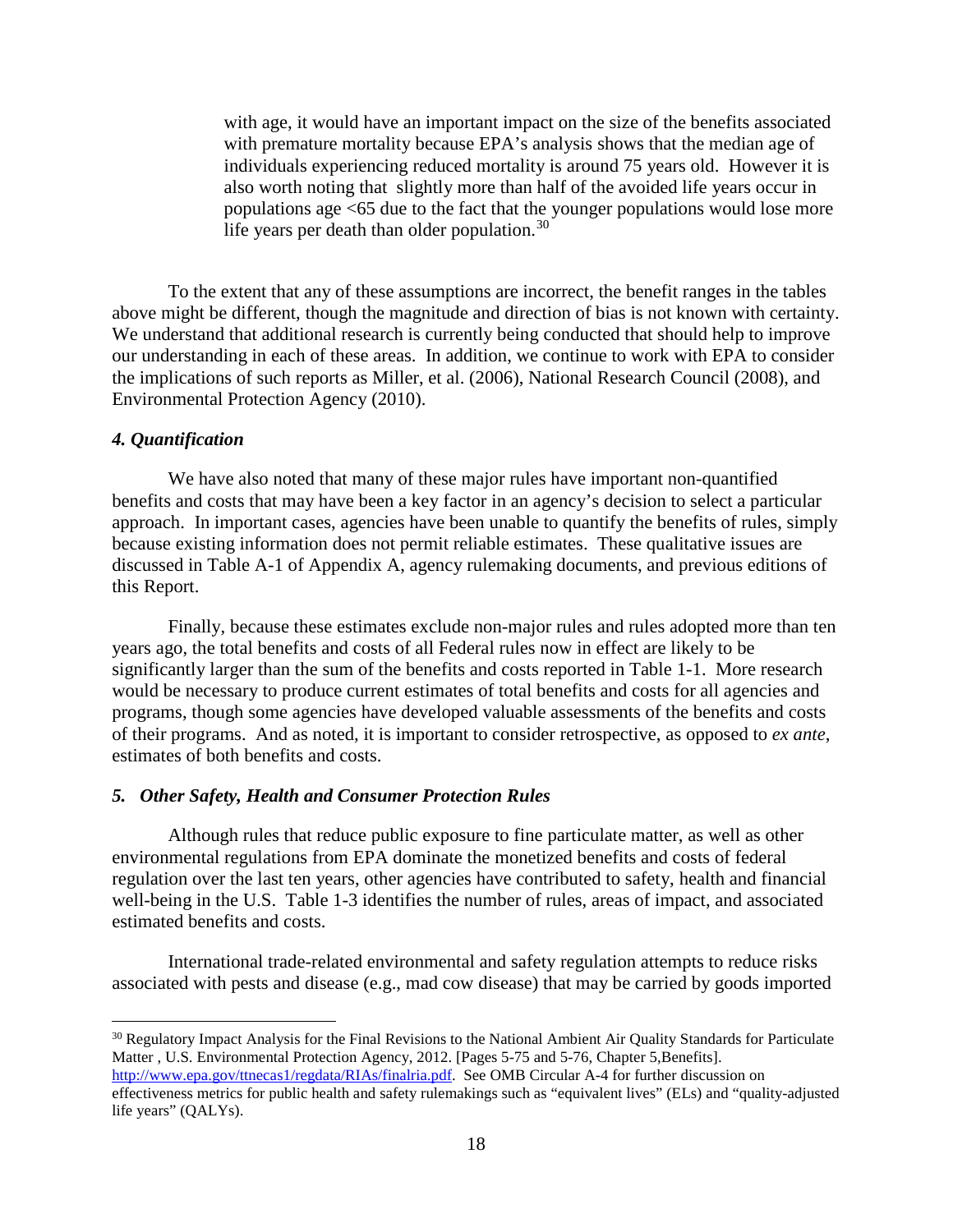to the U.S. USDA and FDA have also issued non-trade rules that attempt to reduce foodborne illnesses and encourage better health, resulting in estimated net benefits of \$109 million to \$11,413 million (2001\$). Health rules have dealt with: manufacturing practices and adulteration in producing dietary supplements, medical errors, and safety requirements for long term care facilities. Consumer protection rules govern the residential mortgage process and fees associated with retirement funds. Transportation related safety rules attempt to reduce the risk of injury and death associated with vehicles, airplanes, and trains.

| <b>Area of Safety and</b>                     | <b>Number of Rules</b> | <b>Estimated Benefits</b> |              | <b>Estimated Costs</b> |                |
|-----------------------------------------------|------------------------|---------------------------|--------------|------------------------|----------------|
| <b>Health Regulation</b>                      |                        | 2001\$                    | 2010\$       | 2001\$                 | 2010\$         |
| Safety rules to govern<br>international trade | 3                      | 0.9 to 1.2                | 1.0 to $1.4$ | $0.7 \text{ to } 0.9$  | $0.9$ to $1.1$ |
| Food safety and                               | 4                      | $0.2$ to $8.9$            | $0.3$ to     | $0.2 \text{ to } 0.6$  | $0.3$ to $0.8$ |
| labeling                                      |                        |                           | 10.8         |                        |                |
| Health                                        | 6                      | $11.4$ to                 | 13.8 to      | $0.3 \text{ to } 0.5$  | $0.3$ to       |
|                                               |                        | 14.3                      | 17.6         |                        | 0.6            |
| Consumer protection                           | 3                      | 8.9 to                    | $10.7$ to    | $2.7 \text{ to } 5.5$  | 3.2 to 6.6     |
|                                               |                        | 20.7                      | 25.0         |                        |                |
| Worker safety                                 | 7                      | $0.9$ to 3.2              | 1.1 to 3.8   | $0.6 \text{ to } 0.7$  | 0.8            |
| <b>Transportation safety</b>                  | 24                     | $13.6 \text{ to}$         | $16.4$ to    | $5.5$ to               | $6.6$ to       |
|                                               |                        | 23.3                      | 28.1         | 10.3                   | 12.5           |

**Table 1-3: Estimates of Annual Benefits and Costs of Non-Environmental Related Health, Safety and Consumer Protection Rules: October 1, 2004 - September 30, 2014 (billions of 2001 and 2010 dollars)**

#### <span id="page-21-0"></span>**B. Trends in Annual Benefits and Costs of Regulations Reviewed by OMB over the Last Ten Years**

Table 1-4 reports the total benefits and costs of rules issued from October 1, 2004 to September 30, 2014 by fiscal year for which monetized estimates of both benefits and costs are available.[31](#page-21-1) Figure 1-1 provides similar information to Table 1-4 in graphical form. The bars in this figure presents the annual sums of primary estimates (or midpoints of ranges if primary estimates are not available) for costs and benefits. The accompanying error bars represent the ranges in values between low and high estimates for costs and benefits. As the figures show, the

<span id="page-21-1"></span><sup>&</sup>lt;sup>31</sup> Table 1-4 includes all rules reported in Table 1-1. The ranges will not necessarily match previously reported estimates for a fiscal year in past reports as rules have been dropped over time as described in this and past reports. See Appendix A for a complete list of rules included in these totals. In addition, and unlike previous years, the costs attributable to rules that did not have monetized benefits are relatively large when compared to the costs of rules that had both benefits and costs monetized. In order to maintain the convention we have used over many years of presenting in this table and accompanying chart only estimates of rules for which both costs and benefits were monetized, we have not included the costs here. There are also rules that only had benefits monetized; however, their inclusion in this year's totals would have only a small impact on the overall benefits estimate. The executive summary of this report includes a discussion of all of these additional rules, and they are listed and summarized in Table 1-6(b) below.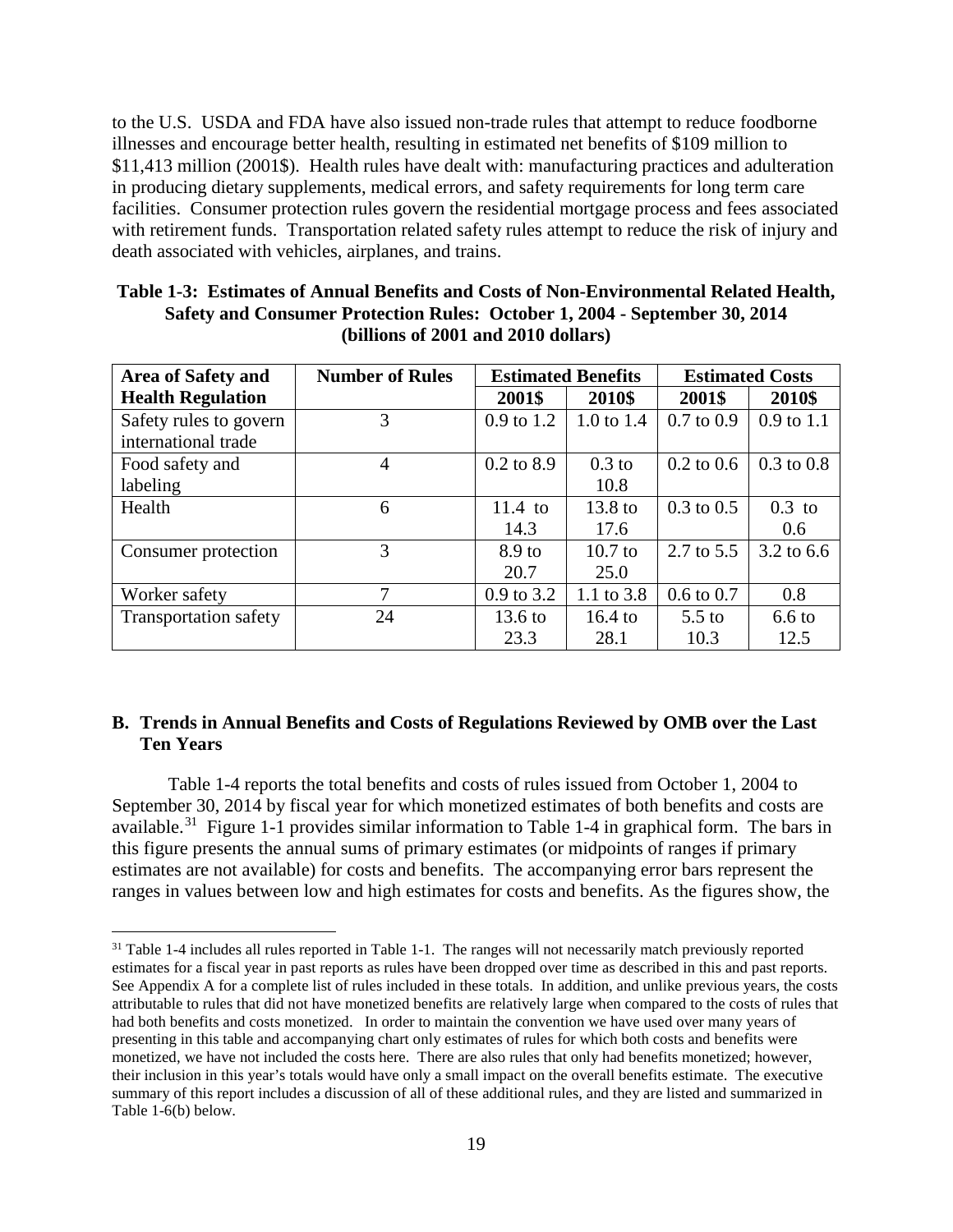monetized additional costs of private mandates tend to be around or below \$10 billion per year. The costs for FY2013 and FY2014 are well below this level.

| <b>Fiscal Year</b> | Number of    | <b>Benefits</b>            |                           | <b>Costs</b> |              |
|--------------------|--------------|----------------------------|---------------------------|--------------|--------------|
|                    | <b>Rules</b> | 2001\$                     | 2010\$                    | 2001\$       | 2010\$       |
|                    |              |                            |                           |              |              |
| 2005               | $12^{32}$    | $27.9$ to<br>178.1         | 33.7 to<br>215.1          | 3.8 to 6.1   | 4.6 to 7.4   |
| 2006               | $6^{33}$     | 2.5 to $5.0$               | 3.0 to $6.0$              | 1.1 to 1.4   | 1.4 to 1.7   |
| 2007               | 12           | $28.6 \text{ to}$<br>184.2 | $34.5$ to<br>222.5        | 9.4 to 10.7  | 11.4 to 12.9 |
| 2008               | 12           |                            | 8.6 to 39.4 10.3 to 47.6  | 7.9 to 9.2   | 9.5 to 11.1  |
| 2009               | $15^{34}$    |                            | 8.5 to 28.9 10.4 to 35.0  | 3.7 to 9.5   | 4.5 to 11.5  |
| 2010               | $17^{35}$    | 18.6 to 85.9               | $22.5$ to<br>103.8        | 6.4 to 12.4  | 7.7 to 14.9  |
| 2011               | 12           | 34.3 to 89.5               | $41.5$ to<br>108.1        | 5.0 to 10.1  | 6.1 to 12.2  |
| 2012               | 14           | 53.2 to<br>114.6           | 64.3 to<br>138.5          | 14.8 to 19.5 | 17.8 to 23.6 |
| 2013               | $\tau$       |                            | 25.6 to 67.3 30.9 to 81.4 | 2.0 to 2.5   | 2.4 to 3.0   |
| 2014               | 13           |                            | 8.1 to 18.9 9.8 to 22.8   | 2.5 to 3.7   | 3.0 to 4.4   |

**Table 1-4: Total Annual Benefits and Costs of Major Rules by Fiscal Year (billions of 2001 and 2010 dollars)**

As demonstrated by Figure 1-1, the estimated variability in benefit estimates across fiscal years is greater than in cost estimates, but there still is considerable uncertainty in the estimation of costs. Many assumptions invoked in cost estimations remain unexamined for their uncertainty. Note that the benefits exceed the costs in every fiscal year and that, in terms of the midpoint of the range of estimates, over the previous 10 fiscal years the highest benefit year was 2007 and the highest cost year was 2012.[36](#page-22-4)

<span id="page-22-0"></span><sup>&</sup>lt;sup>32</sup> This total does not include EPA's 2005 Clean Air Mercury Rule which was vacated in 2008.

<span id="page-22-1"></span><sup>&</sup>lt;sup>33</sup> This total does not include the impacts of EPA's 2006 PM NAAQS rule. Consistent with past practices, the benefit and cost estimates of the NAAQS rulemaking was only included until the implementing regulations were finalized.

<span id="page-22-2"></span><sup>&</sup>lt;sup>34</sup> This total excludes DOT's 2008 Hours of Service rule which finalized provisions included for an interim final rule included in the 2005 totals.

<span id="page-22-3"></span><sup>&</sup>lt;sup>35</sup> This total excludes the impacts of DOT's 2010 Electronic On-Board Recorders for Hours-of-Service Compliance rule. This rule was vacated by the U.S. Court of Appeals for the Seventh Circuit on August 26, 2011.

<span id="page-22-4"></span><sup>&</sup>lt;sup>36</sup> The highest benefit rule in FY 2007 is Clean Air Fine Particle Implementation Rule (2060-AK70) and the highest cost rules in FY 2012 are the National Emission Standards for Hazardous Air Pollutants From Coal- and Oil-Fired Electric Utility Steam Generating Units and Standards of Performance for Electric Utility Steam Generating Units (2060-AP52) and the Joint Rulemaking to Establish 2017 and Later Model Year Light Duty Vehicle GHG Emissions and CAFE Standards (2060-AQ54 and 2127-AK79).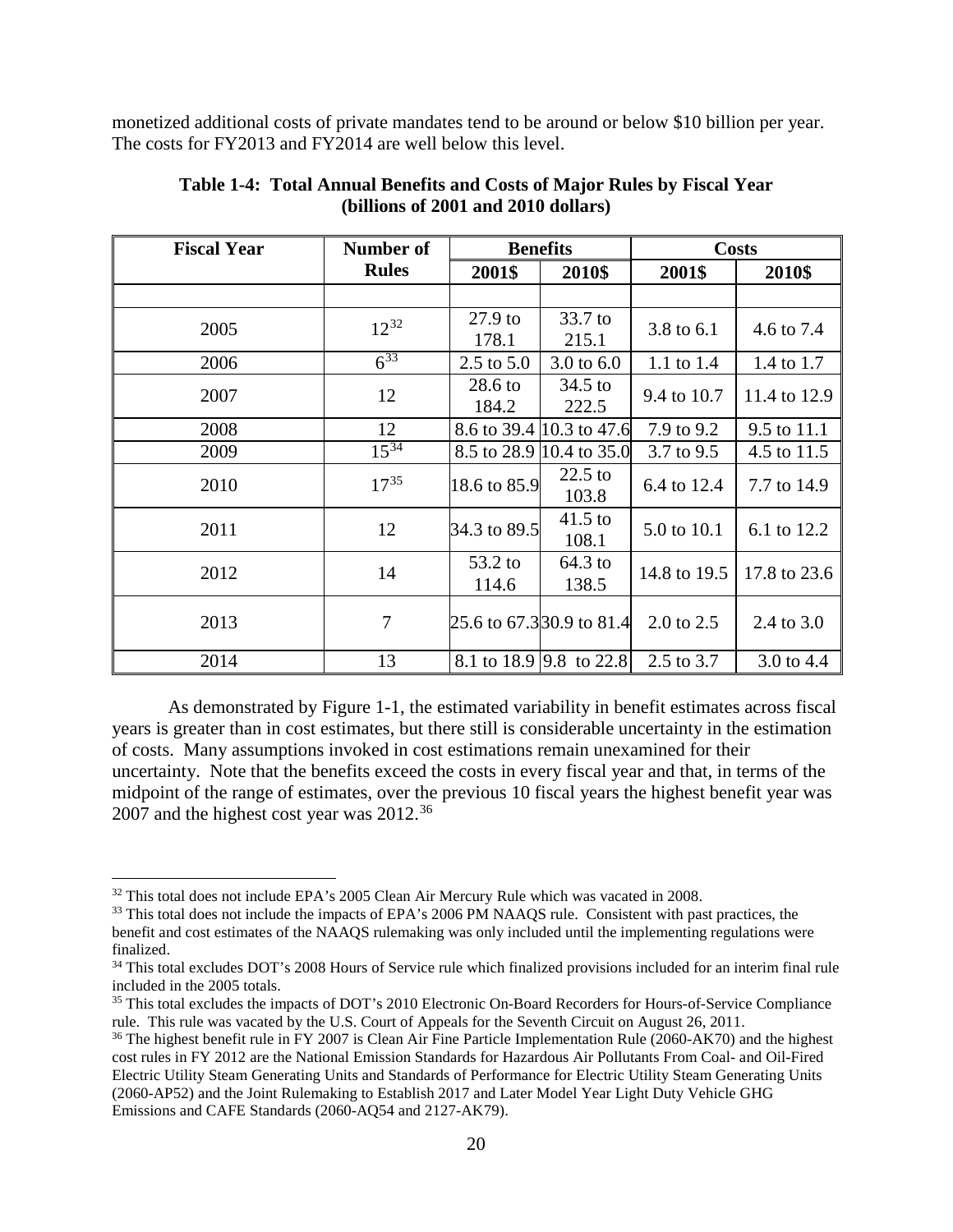

The estimates we report here are prospective estimates made by agencies during the rulemaking process adjusted for vacated or superseded rules. As we have emphasized, it is possible that retrospective studies will show (as they sometimes have  $37$ ) that the benefits and costs were either overestimated or underestimated. As discussed elsewhere in this Report (see Appendix A) as well as previous Reports, the aggregate estimates of benefits and costs derived from estimates by different agencies and over different time periods are subject to some methodological variations and differing assumptions.<sup>[38](#page-23-2)</sup> In addition, the groundwork for the regulations issued by one administration is often begun in a previous administration, and some rules are issued due to court decisions rather than administration choice.<sup>[39](#page-23-3)</sup> Nonetheless, the methodological variations and differing assumptions are usually not dramatic, and we believe that comparative information remains meaningful.

#### <span id="page-23-0"></span>**C. Estimates of the Benefits and Costs of Major Rules Issued in Fiscal Year 2014**

<span id="page-23-1"></span> <sup>37</sup> See Harrington, Morgenstern and Nelson (2000).

<span id="page-23-2"></span> $38$  This is particularly true for EPA's air pollution regulations. Caution should be used in comparing benefits and costs over time in light of several factors, including new scientific evidence regarding the relationship between pollutants and health endpoints; changes in the EPA's choice of assumptions when uncertainty remains (e.g., regarding the shape of the concentration – response function at low levels); and differences in techniques for monetizing benefits (including changes to the value assigned to a statistical life). Aggregate estimates in the report reflect differences in approaches and assumptions over time to reflect more recent scientific evidence. Summing across time does not reflect how EPA would calculate the costs and benefits of prior rules today.

<span id="page-23-3"></span><sup>&</sup>lt;sup>39</sup> For example, FDA's trans-fat rule was proposed by the Clinton administration and issued by the Bush Administration, while the groundwork for EPA's 2004 non-road diesel engine rule was set by the NAAQS rules issued in 1997. Also, NHTSA's Corporate Average Fuel Economy rule for Model Year 2011 was proposed during the Bush Administration, but finalized in the first year of the Obama Administration.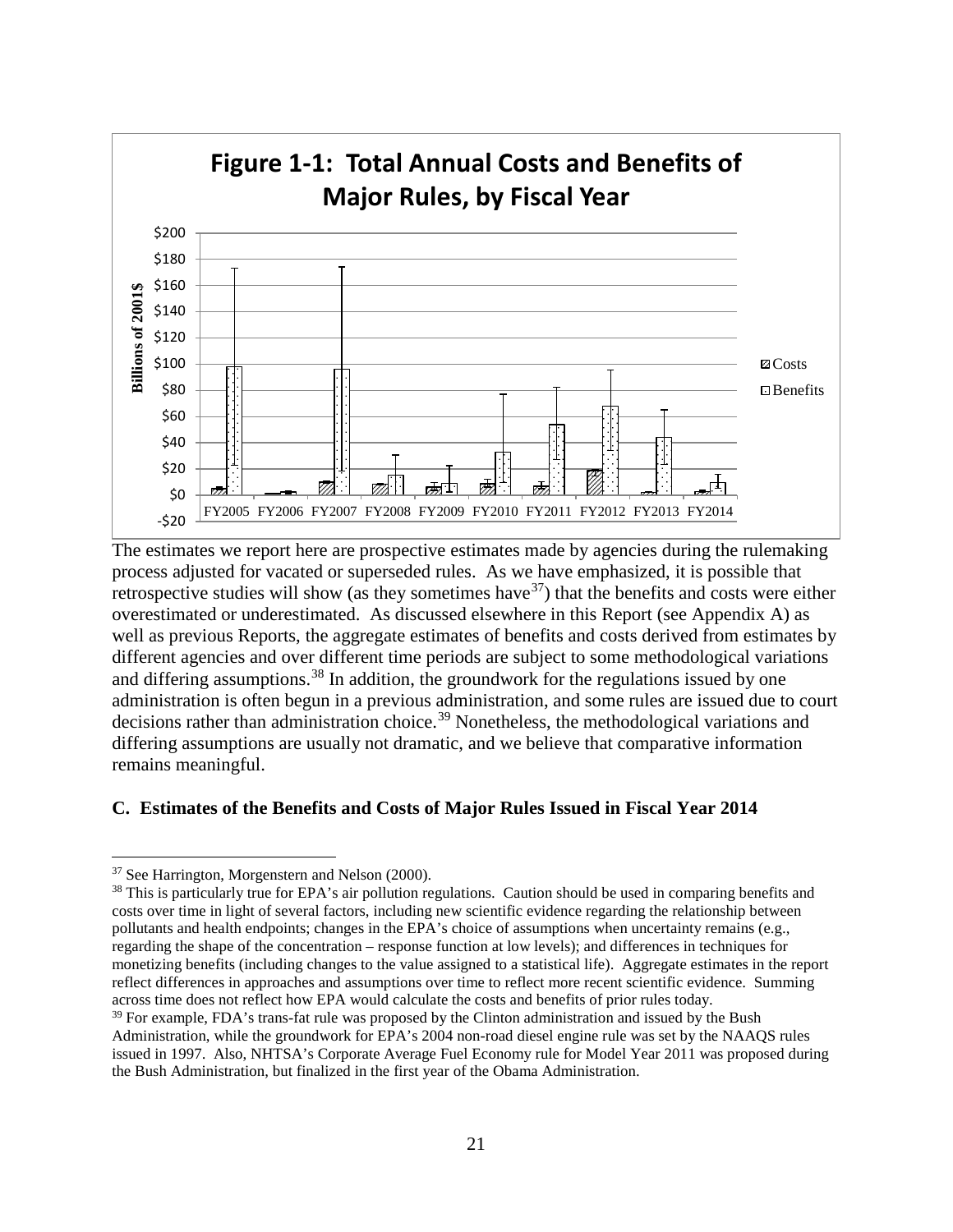#### *1. Major Rules Issued by Executive Departments and Agencies*

In this section, we examine in more detail the estimated benefits and costs of the 53 major final rules for which OMB concluded review during the 12-month period beginning October 1, 2013, and ending September 30, 2014.<sup>[40](#page-24-0)</sup> (Note that 34 of the 53 rules are transfer rules.) Major rules represent approximately 31 percent of the 174 final rules reviewed by OMB.<sup>[41](#page-24-1)</sup> OMB believes, however, that the benefits and costs of major rules, which have the largest economic effects, account for the majority of the total benefits and costs of all rules subject to OMB review. $42$ 

Overall, HHS promulgated the largest number of rules in FY 2014 (twenty); many of these rules were annual budget rules—rules that involve changes in the federal government's outlays (such as Medicare funding) or receipts (such as passport fees). Sixteen of these largely transfer income from one group of entities to another without imposing significant costs on the private sector, while the other four do have significant economic impact on the private sector. Several major HHS rules were issued in accordance with the Patient Protection and Affordable Care Act; relevant RINs include 0938-AR82, 0938-AS02, 0938-AR89 and 0938-AR93.

The monetized costs and benefits estimates of thirteen FY2014 rules, aggregated by agency in Table 1-5 and listed in Table 1-6(a), are included in the ten-year aggregates in Tables 1-1, 1-2, and  $1-4$ ,  $43$ 

<span id="page-24-0"></span><sup>&</sup>lt;sup>40</sup> This count excludes rules that were withdrawn from OMB review or rules that were rescinded, stayed, or vacated after publication. It also counts joint rules as a single rule, even if they were submitted to OMB separately for review.

<span id="page-24-1"></span><sup>&</sup>lt;sup>41</sup> Counts of OMB-reviewed rules are available through the "review counts" and "search" tools on OIRA's regulatory information website [\(www.reginfo.gov\)](http://www.reginfo.gov/).

<span id="page-24-2"></span> $42$  We discussed the relative contribution of major rules to the total impact of Federal regulation in detail in the "response-to-comments" section on pages 26-27 of the 2004 Report. In summary, our evaluation of a few representative agencies found that major rules represented the vast majority of the benefits and costs of all rules promulgated by these agencies and reviewed by OMB.

<span id="page-24-3"></span><sup>&</sup>lt;sup>43</sup> As noted in previous Reports, we include rules that provide both the benefit and cost estimates to the ten-year aggregation so that "apples-to-apples" comparison can be preserved.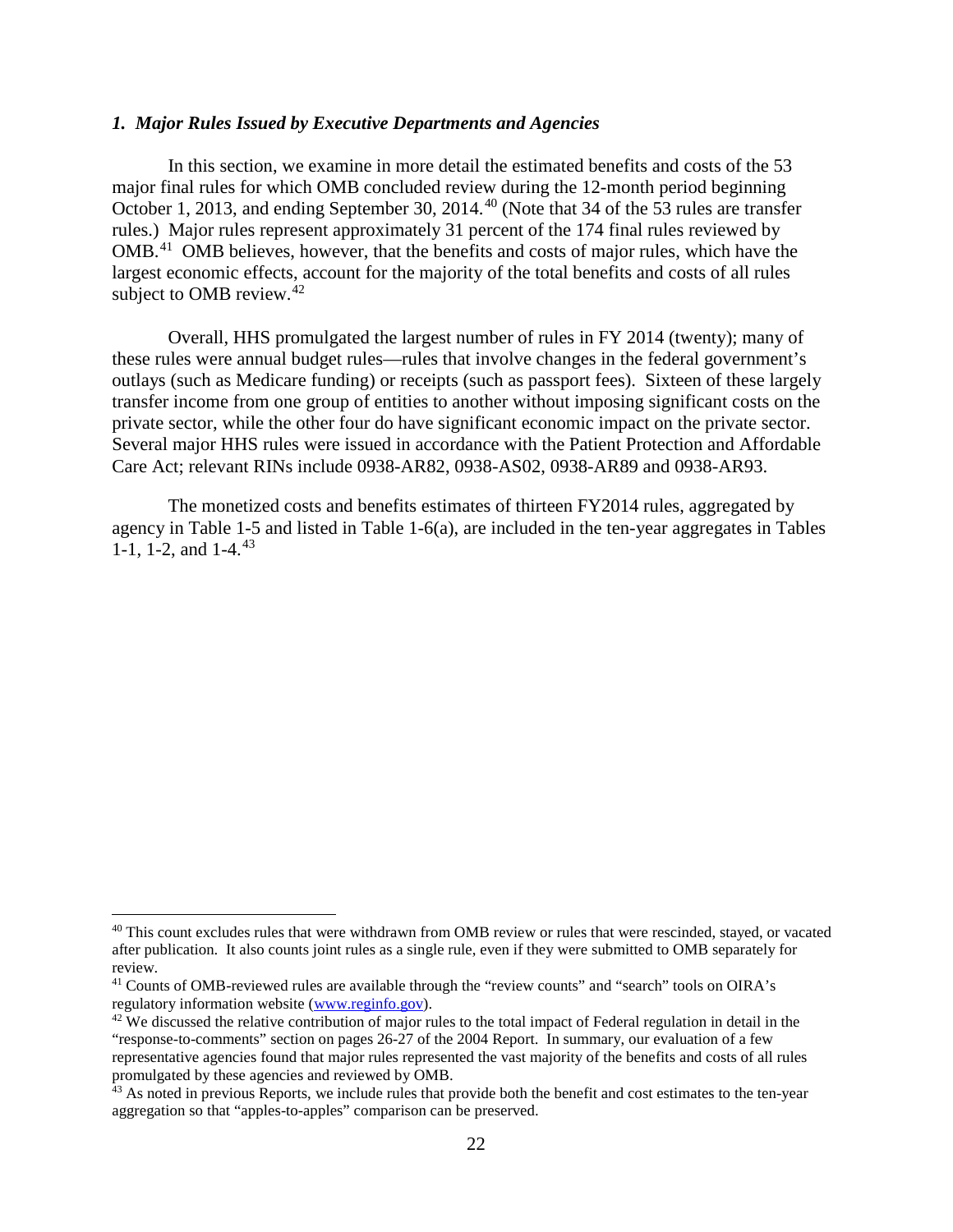| Agency                          | <b>Number of Rules</b> | <b>Benefits</b> |                   | <b>Costs</b>     |                   |
|---------------------------------|------------------------|-----------------|-------------------|------------------|-------------------|
|                                 |                        | 2001\$          | 2010\$            | 2001\$           | 2010\$            |
| Department of Energy            | 6                      | $4.5$ to        | $5.4$ to          | $1.3 \text{ to}$ | $1.6 \text{ to}$  |
|                                 |                        | 7.4             | 8.9               | 1.7              | 2.0               |
| Department of Health and        |                        | $\Omega$        | $\Omega$          | $-0.2$ to $-$    | $-0.2$ to $-$     |
| <b>Human Services</b>           |                        |                 |                   | 0.6              | 0.8               |
|                                 |                        |                 |                   |                  |                   |
| Department of Labor             | 2                      | 0.2             | 0.2               | 0.1              | 0.1               |
| Department of Transportation    | 2                      | $0.2$ to        | $0.3$ to          | $0.5$ to         | 0.6 <sub>to</sub> |
|                                 |                        | 0.6             | 0.8               | 0.8              | 1.0               |
| <b>Environmental Protection</b> | $\overline{2}$         | $3.2$ to        | 3.9 <sub>to</sub> | 1.3              | 1.6               |
| Agency                          |                        | 10.7            | 12.9              |                  |                   |
| <b>Total</b>                    | 13                     | 8.1 to          | 9.8 to            | $2.5$ to         | 3.0 <sub>to</sub> |
|                                 |                        | 18.9            | 22.8              | 3.7              | 4.4               |

#### **Table 1-5: Estimates, by Agency, of the Total Annual Benefits and Costs of Major Rules: October 1, 2013 - September 30, 2014 (billions of 2001 or 2010 dollars)**

Thirty-four of the 53 major rules examined for FY 2014 were "transfer rules"— rules that primarily caused income transfers, usually from taxpayers to program beneficiaries. Most of these implement Federal budgetary programs as required or authorized by Congress. Rules of this kind are promulgated in response to statutes that authorize and often require them. Although rules that affect Federal budget programs are subject to Executive Orders 12866 and 13563 and OMB Circular A-4, and are reviewed by OMB, past Reports have focused primarily on regulations that have effects largely through private sector mandates. (For transfer rules, agencies typically report the estimated budgetary impacts.)

We recognize that markets embed distortions and that the transfers are not lump-sum, thereby changing relative prices of goods and services. Hence, transfer rules may create social benefits or costs. For example, they may impose real costs on society to the extent that they cause people to change behavior, either by directly prohibiting or mandating certain activities, or, more often, by altering prices. The costs resulting from these behavior changes are referred to as the "deadweight losses" associated with the transfer. The Regulatory Right-to-Know Act requires OMB to report the social costs and benefits of these rules, and OMB encourages agencies to report these costs and benefits for transfer rules; OMB will consider incorporating any such estimates into future Reports.

Tables 1-6(a), 1-6(b), and 1-6(c) list each of the 19 "non-transfer" rules and, where available, provides information on their monetized benefits and costs. Table 1-6(a) lists the 13 rules for which agencies estimated both costs and benefits, Table 1-6(b) lists the 5 rules for which agencies at least partially estimated costs and benefits, and Table 1-6(c) lists 1 rule for which the agency estimated neither costs nor benefits. Of the 13 rules for which agencies estimated both costs and benefits, the monetized benefits for two rules did not exceed monetized costs: DOT's Federal Motor Vehicle Safety Standard No. 111, Rearview Mirrors Rule, which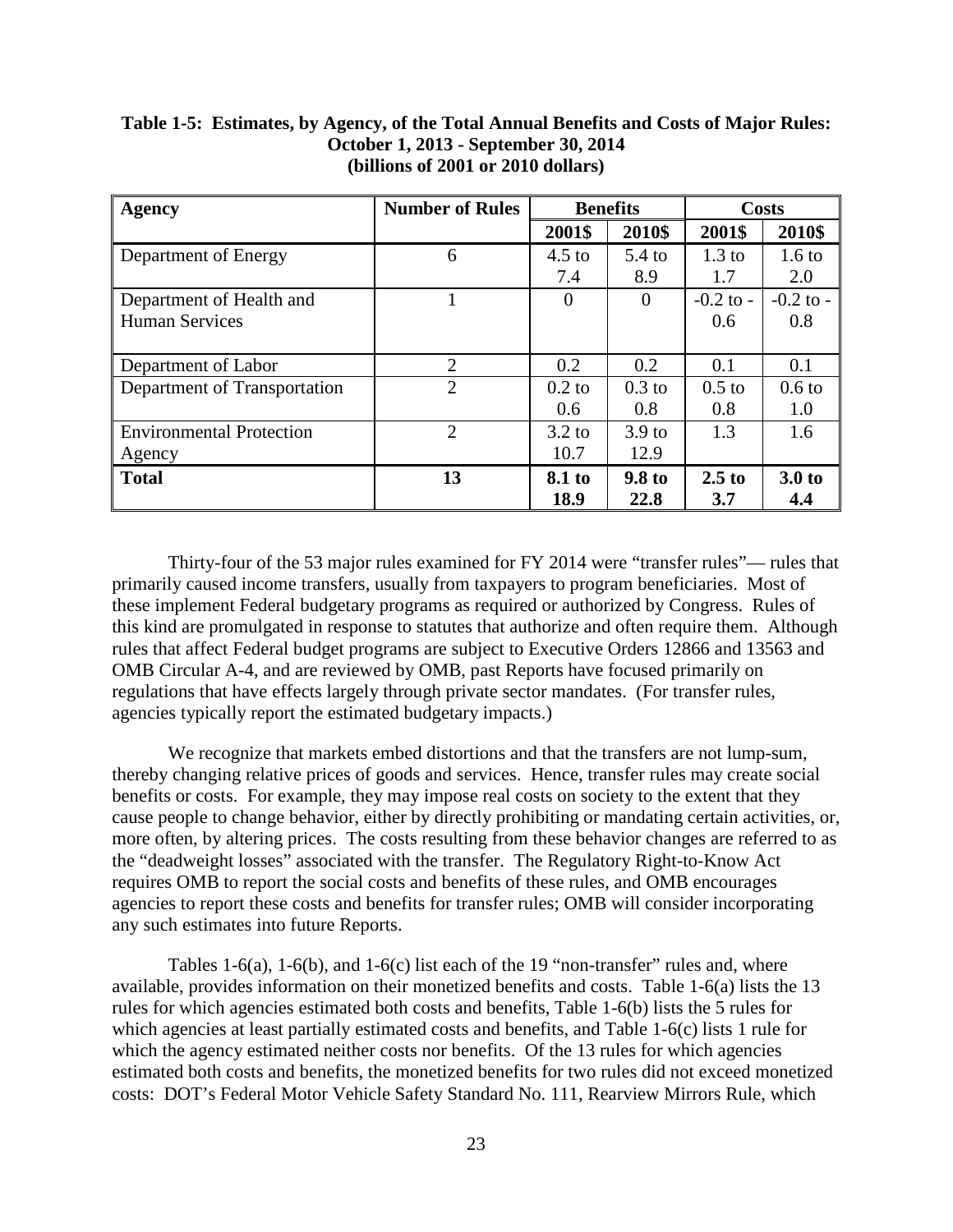required rearview cameras for all new cars and light trucks, and EPA's Criteria and Standards for Cooling Water Intake Structures rule.

| <b>Agency</b> | RIN <sup>44</sup> | <b>Title</b>                                                                                                                          |                                 | <b>Benefits</b>             |                                         | <b>Costs</b>                            |
|---------------|-------------------|---------------------------------------------------------------------------------------------------------------------------------------|---------------------------------|-----------------------------|-----------------------------------------|-----------------------------------------|
|               |                   |                                                                                                                                       | 2001\$                          | 2010\$                      | 2001\$                                  | 2010\$                                  |
| <b>HHS</b>    | 0938-<br>AR49     | Part II--Regulatory<br>Provisions To Promote<br>Program Efficiency,<br>Transparency, and<br><b>Burden Reduction</b><br>$(CMS-3267-F)$ | $\boldsymbol{0}$                | $\overline{0}$              | $-0.5$<br>Range:<br>$-0.2$ to<br>$-0.6$ | $-0.6$<br>Range:<br>$-0.2$ to<br>$-0.8$ |
| <b>DOL</b>    | 1218-<br>AB67     | <b>Electric Power</b><br>Transmission and<br>Distribution; Electrical<br>Protective Equipment                                         | 0.2                             | 0.2                         | < 0.1                                   | 0.1<br>Range:<br>$0$ to $0.1$           |
| <b>DOL</b>    | 1219-<br>AB64     | Lowering Miners'<br><b>Exposure to Respirable</b><br>Coal Mine Dust,<br><b>Including Continuous</b><br><b>Personal Dust Monitors</b>  | < 0.1                           | < 0.1                       | < 0.1                                   | < 0.1                                   |
| <b>DOE</b>    | 1904-<br>AB57     | <b>Energy Efficiency</b><br><b>Standards for External</b><br><b>Power Supplies</b>                                                    | 0.3                             | 0.4                         | 0.1                                     | 0.1<br>Range:<br>$0.1$ to $0.2$         |
| <b>DOE</b>    | 1904-<br>AB86     | <b>Energy Conservation</b><br><b>Standards for Walk-In</b><br>Coolers and Walk-In<br>Freezers                                         | 0.9<br>Range:<br>0.9 to 1.1     | 1.1<br>Range:<br>1.1 to 1.3 | 0.4                                     | 0.5                                     |
| <b>DOE</b>    | 1904-<br>AC00     | <b>Energy Efficiency</b><br><b>Standards for Metal</b><br>Halide Lamp Fixtures                                                        | 0.1<br>Range:<br>$0.1$ to $0.2$ | 0.1                         | < 0.1                                   | < 0.1<br>Range:<br>$0$ to $0.1$         |
| <b>DOE</b>    | 1904-<br>AC19     | <b>Energy Conservation</b><br>Standards for<br>Commercial<br>Refrigeration<br>Equipment                                               | 0.8<br>Range:<br>$0.7$ to $1.0$ | 0.9<br>Range:<br>0.9 to 1.2 | 0.2                                     | 0.2<br>Range:<br>$0.2 \text{ to } 0.3$  |
| <b>DOE</b>    | 1904-<br>AC22     | <b>Energy Conservation</b><br>Standards for<br><b>Residential Furnace</b><br>Fans                                                     | 1.4<br>Range:<br>1.1 to 2.2     | 1.6<br>Range:<br>1.4 to 2.7 | 0.3<br>Range:<br>$0.2$ to $0.3$         | 0.3<br>Range:<br>$0.3$ to $0.4$         |

#### **Table 1-6 (a): Major Rules Reviewed with Estimates of Both Annual Benefits and Costs, October 1, 2013 - September 30, 2014 (billions of 2001 or 2010 dollars)**

<span id="page-26-0"></span> <sup>44</sup> In 2010, OMB issued a memorandum on "Increasing Openness in the Rulemaking Process – Use of the Regulation Identifier Number (RIN)" (available at:

[http://www.whitehouse.gov/sites/default/files/omb/assets/inforeg/IncreasingOpenness\\_04072010.pdf\)](http://www.whitehouse.gov/sites/default/files/omb/assets/inforeg/IncreasingOpenness_04072010.pdf). The memorandum provides that agencies should use the RIN on all relevant documents throughout the entire "lifecycle" of a rule. We believe that this requirement is helping members of the public to find regulatory information at each stage of the process and is promoting informed participation.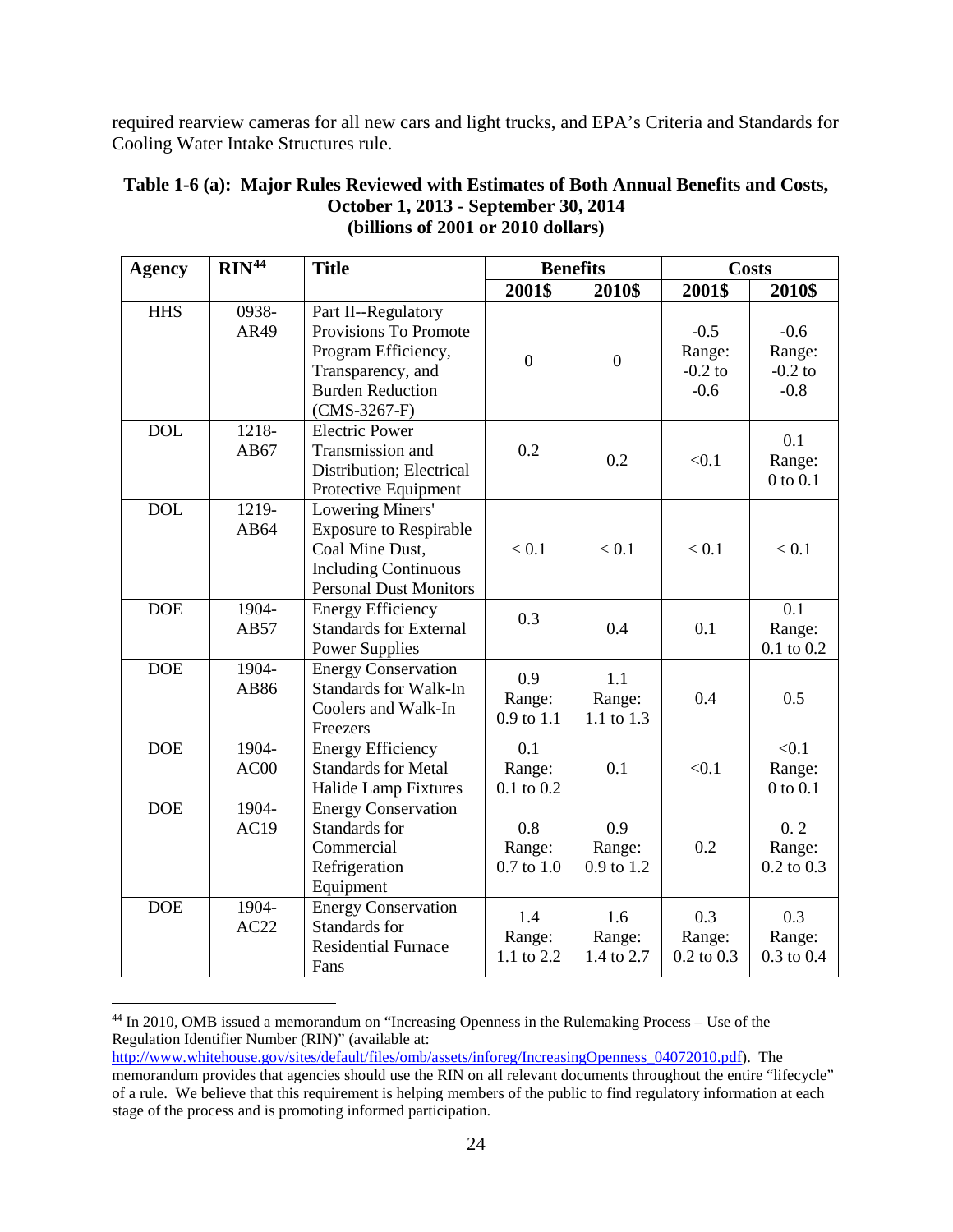| <b>Agency</b> | RIN <sup>44</sup> | <b>Title</b>                 |                  | <b>Benefits</b>   | <b>Costs</b>   |                |
|---------------|-------------------|------------------------------|------------------|-------------------|----------------|----------------|
|               |                   |                              | 2001\$           | 2010\$            | 2001\$         | 2010\$         |
| <b>DOE</b>    | 1904-             | <b>Energy Efficiency</b>     |                  |                   |                |                |
|               | AC28              | <b>Standards for Certain</b> | 1.6              | 1.9               | 0.4            | 0.5            |
|               |                   | Commercial and               | Range:           | Range:            | Range:         | Range:         |
|               |                   | <b>Industrial Electric</b>   | 1.3 to 2.6       | 1.6 to $3.1$      | $0.4$ to $0.5$ | $0.5$ to $0.7$ |
|               |                   | <b>Motors</b>                |                  |                   |                |                |
| <b>EPA</b>    | 2040-             | Criteria and Standards       |                  |                   |                |                |
|               | AE95              | for Cooling Water            | < 0.1            | < 0.1             | 0.2            | 0.3            |
|               |                   | <b>Intake Structures</b>     |                  |                   |                |                |
| <b>EPA</b>    | 2060-             | Control of Air               |                  |                   |                |                |
|               | AQ86              | <b>Pollution From Motor</b>  | $3.2 \text{ to}$ | 3.9 <sub>to</sub> |                |                |
|               |                   | Vehicles: Tier 3 Motor       | 10.6             | 12.9              | 1.1            | 1.3            |
|               |                   | Vehicle Emission and         |                  |                   |                |                |
|               |                   | <b>Fuel Standards</b>        |                  |                   |                |                |
| <b>DOT</b>    | 2127-             | <b>Federal Motor Vehicle</b> |                  |                   |                |                |
|               | AK43              | Safety Standard No.          | $0.2$ to $0.5$   | $0.3$ to $0.6$    | $0.5$ to $0.8$ | $0.6$ to $1.0$ |
|               |                   | 111, Rearview Mirrors        |                  |                   |                |                |
| <b>DOT</b>    | 2127-             | Require Installation of      | < 0.1            |                   | < 0.1          |                |
|               | AK56              | Seat Belts on                | Range:           | < 0.1             | Range:         | < 0.1          |
|               |                   | Motorcoaches, FMVSS          | $0$ to $0.1$     |                   | $0$ to $0.2$   |                |
|               |                   | No. 208 (MAP-21)             |                  |                   |                |                |

Five rules for which agencies monetized either benefits or costs are listed in Table 1-6(b). In some cases, agencies lack data to fully monetize. In other cases, benefits or costs may be difficult to quantify, leading agencies to rely on qualitative measures. Two of the rules in Table 1-6(b), DOI's two Migratory Bird Hunting regulations, assessed only benefits. Three rules reported only (partially or fully) monetized costs, without monetizing benefits. The potential transfer effects and non-quantified effects of rules are described in "other information" column of Table A-1.<sup>45</sup>

One rule for which agencies estimated neither costs nor benefits is listed in Table 1-6(c).

We continue to work with agencies to improve the quantification of the benefits and costs of these types of regulations and to make progress toward quantifying variables that have thus far been discussed only qualitatively. Executive Order 13563 notes that agencies "may consider (and discuss qualitatively) values that are difficult or impossible to quantify," but firmly states that "each agency is directed to use the best available techniques to quantify anticipated present and future benefits and costs as accurately as possible."

<span id="page-27-0"></span><sup>&</sup>lt;sup>45</sup> In some instances, agencies have been unable to quantify the benefits and costs of rules because existing information does not permit reliable estimates. In these cases, agencies generally have followed the guidance of Circular A-4 and have provided detailed discussions of the non-quantified benefits and costs in their analysis of rules in order to help decision-makers understand the significance of these factors. For example, DOI promulgates annual Migratory Bird Hunting regulations, which permit hunting of migratory birds. The two potential societal costs are (1) any long-run effect on the bird populations and (2) the cost associated with administering and enforcing the permit program. Evaluating the long-term population effect of annual hunting permits is difficult. Also, State governments administer and enforce the permit program; gathering this information is difficult.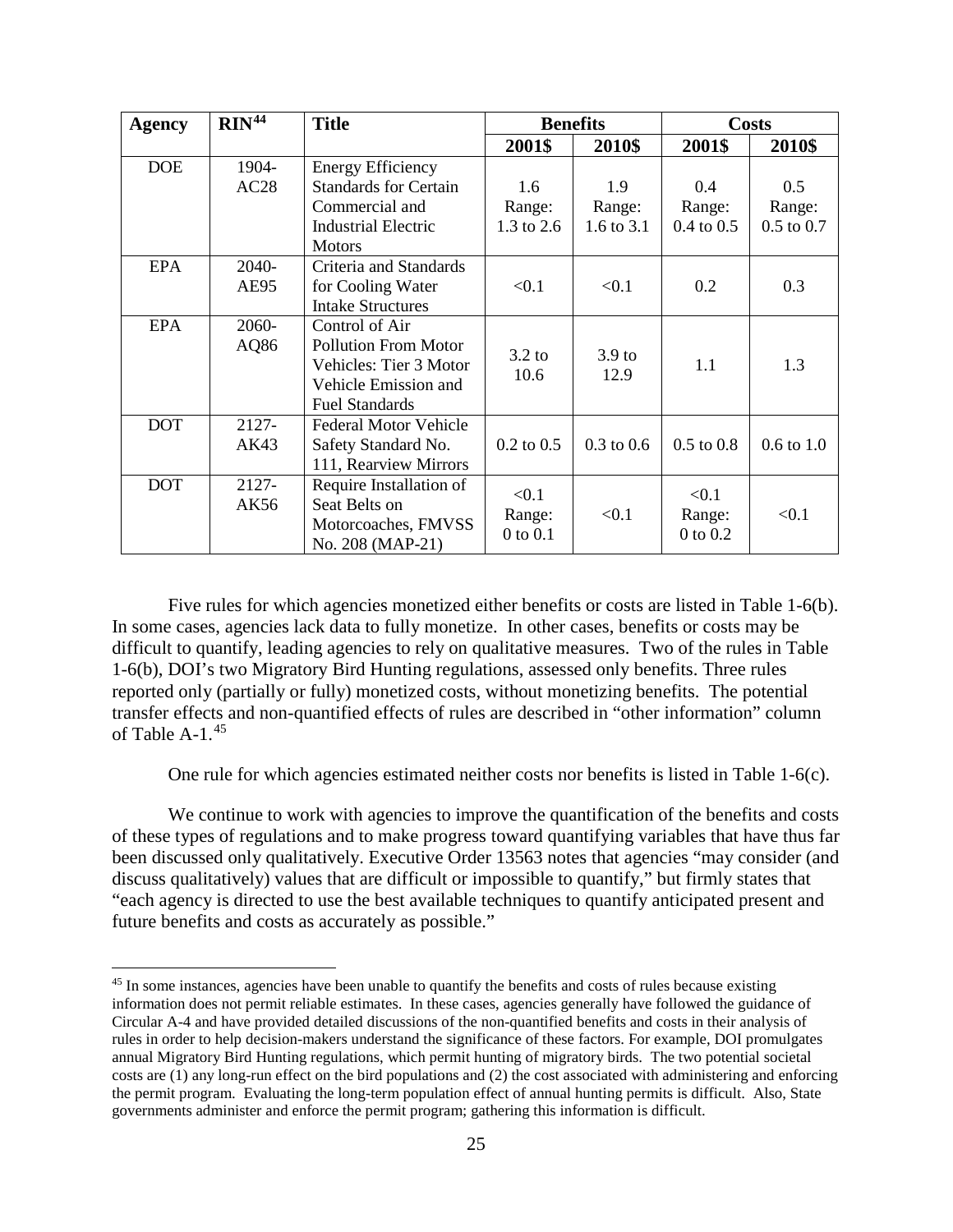#### **Table 1-6(b): Major Rules Reviewed with Estimates of Annual Benefits or Costs, October 1, 2013 - September 30, 2014 (billions of 2001 or 2010 dollars)**

| Agency     | <b>RIN</b> | <b>Title</b>                                                                                                                                                                                                                                     | <b>Benefits</b>      |                | <b>Costs</b>                   |                                |
|------------|------------|--------------------------------------------------------------------------------------------------------------------------------------------------------------------------------------------------------------------------------------------------|----------------------|----------------|--------------------------------|--------------------------------|
|            |            |                                                                                                                                                                                                                                                  | 2001\$               | 2010\$         | 2001\$                         | 2010\$                         |
| <b>HHS</b> | 0938-AR82  | Program Integrity:<br>Exchange, Premium<br>Stabilization<br>Programs, Market<br>Standards, and<br>Cost-Sharing<br>Reduction<br>Reconcilliation<br>[sic]; Amendments<br>to Benefit and<br><b>Payment Parameters</b><br>for 2014 (CMS-<br>9957-F2) | <b>Not Estimated</b> |                | < 0.1<br>(partial<br>estimate) | < 0.1<br>(partial<br>estimate) |
| <b>HHS</b> | 0938-AS02  | Exchange and<br><b>Insurance Market</b><br>Standards for 2015<br>and 2016 (CMS-<br>9949-F)                                                                                                                                                       | <b>Not Estimated</b> |                | < 0.1<br>(partial<br>estimate) | < 0.1<br>(partial<br>estimate) |
| <b>HHS</b> | 0945-AS31  | Administrative<br>Simplification:<br>Change to the<br><b>Compliance Date</b><br>for the International<br>Classification of<br>Diseases, 10th<br><b>Revision Medical</b><br>Data Code Sets<br>$(CMS-0043-F)$                                      |                      | Not Estimated  | 3.1<br>Range:<br>$0.9$ to 5.3  | 3.7<br>Range:<br>1.1 to 6.4    |
| <b>DOI</b> | 1018-AZ80  | <b>Migratory Bird</b><br>Hunting; 2014-2015<br><b>Migratory Game</b><br><b>Bird Hunting</b><br><b>Regulations (Early</b><br>Season)                                                                                                              | $0.2 -$<br>0.3       | $0.3 -$<br>0.4 | Not Estimated                  |                                |
| <b>DOI</b> | 1018-AZ80  | Migratory Bird<br>Hunting; 2014-2015<br><b>Migratory Game</b><br><b>Bird Hunting</b><br><b>Regulations (Late</b><br>Season)                                                                                                                      | $0.2 -$<br>0.3       | $0.3 -$<br>0.4 | Not Estimated                  |                                |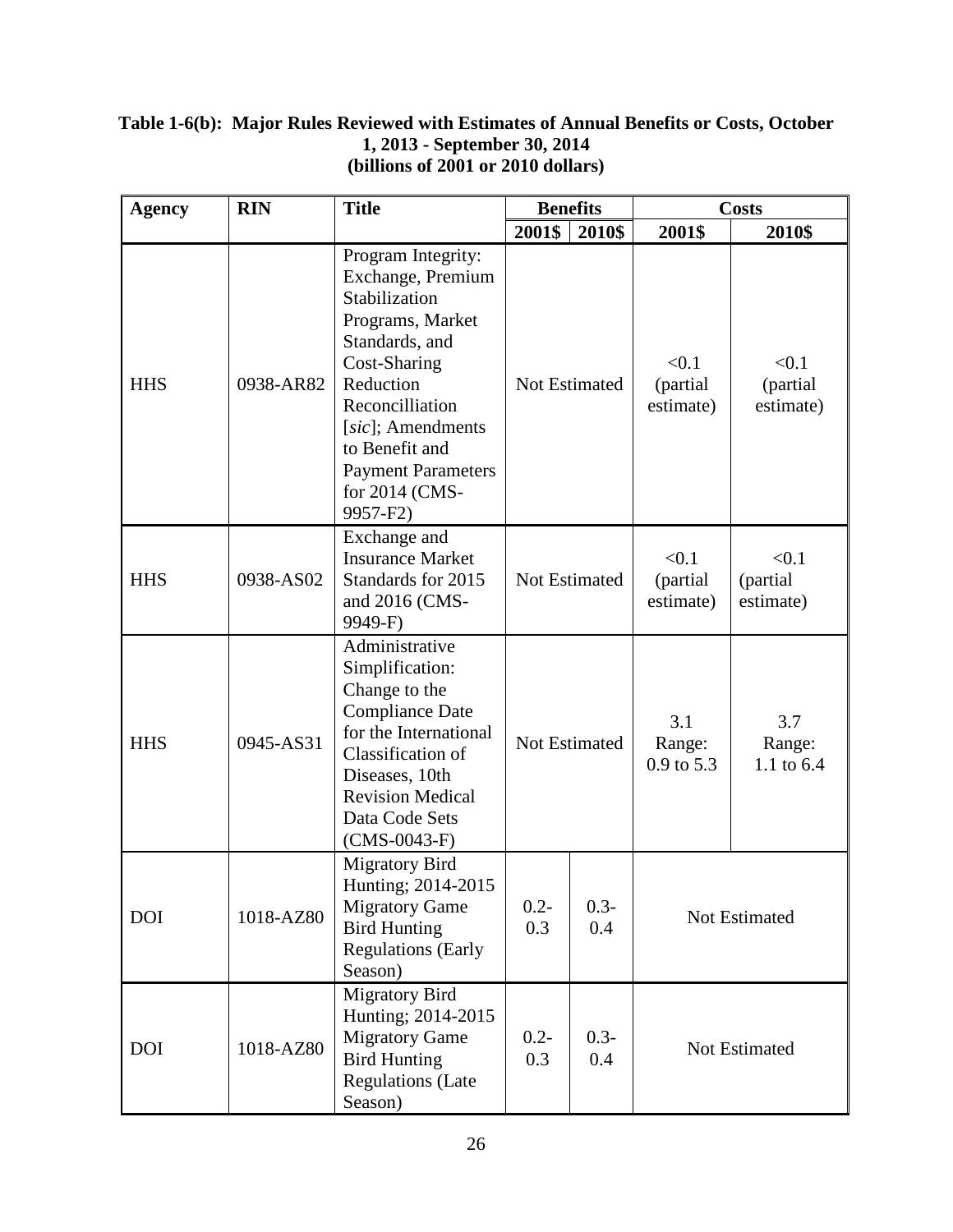#### **Table 1-6(c): Major Rule Reviewed Without Estimates of Annual Benefits or Costs October 1, 2013- September 30, 2014**

| Agency                | <b>RIN</b> | <b>Title</b>                                                                                                                                                                  | <b>Benefits</b> | Costs                |
|-----------------------|------------|-------------------------------------------------------------------------------------------------------------------------------------------------------------------------------|-----------------|----------------------|
| $\overline{\rm{DOC}}$ |            | Eliminate the Expiration Date<br>Contained in the Final Rule<br>0648-BB20 to Reduce the Threat of Ship<br><b>Collisions With North</b><br>Atlantic Right Whales <sup>46</sup> | Not Estimated   | <b>Not Estimated</b> |

Table 1-7(a) lists each of 33 "budget" rules and provides information on the estimated income transfers. Unless otherwise noted, OMB simply converts to 2001 and 2010 dollars agencies' own estimates of annualized impacts. For all 53 budget and non-budget rules, we summarize the available information on the non-monetized impacts, where available, for these regulations in the "other information" column of Table A-1 in Appendix A. Table 1-7(b) lists a non-budget transfer rule. The primary economic impact of this rule is to cause transfers between parties outside the Federal Government, and the table includes agency's estimates of these transfers.

#### **Table 1-7(a) Major Rules Implementing or Adjusting Federal Budgetary Programs, October 1, 2013 - September 30, 2014 (billions of 2001 or 2010 dollars)**

| <b>Agency</b> | <b>RIN</b> | <b>Title</b>                           | <b>Transfers</b>         |                 |
|---------------|------------|----------------------------------------|--------------------------|-----------------|
|               |            |                                        | 2001\$                   | 2010\$          |
| <b>USDA</b>   | 0560-AI21  | Disaster Assistance Programs,<br>0.5   |                          | 0.6             |
|               |            | Payment Limitations, and               | Range:                   | Range:          |
|               |            | Payment Eligibility                    | $0.4$ to $0.6$           | $0.5$ to $0.8$  |
| <b>USDA</b>   | 0560-AI22  | <b>Cotton Transition Assistance</b>    | 0.2                      | 0.3             |
|               |            | Program (CTAP)                         |                          |                 |
| <b>USDA</b>   | 0560-AI23  | Margin Protection Program for          | 0.1                      | 0.1             |
|               |            | Dairy and Dairy Product                | Range:                   | Range:          |
|               |            | <b>Donation Program</b>                | $(<0.1)$ to 3.0          | $(<0.1)$ to 3.6 |
| <b>USDA</b>   | 0560-AI24  | Agriculture Risk Coverage and          | 4.1 to 5.1<br>4.9 to 6.1 |                 |
|               |            | Price Loss Coverage Programs           |                          |                 |
| <b>USDA</b>   | 0563-AC43  | General Administrative                 | 0.1<br>0.1               |                 |
|               |            | <b>Regulations</b> ; Catastrophic Risk |                          |                 |

<span id="page-29-0"></span><sup>&</sup>lt;sup>46</sup> This rule's preamble incorrectly stated that it was not designated economically significant.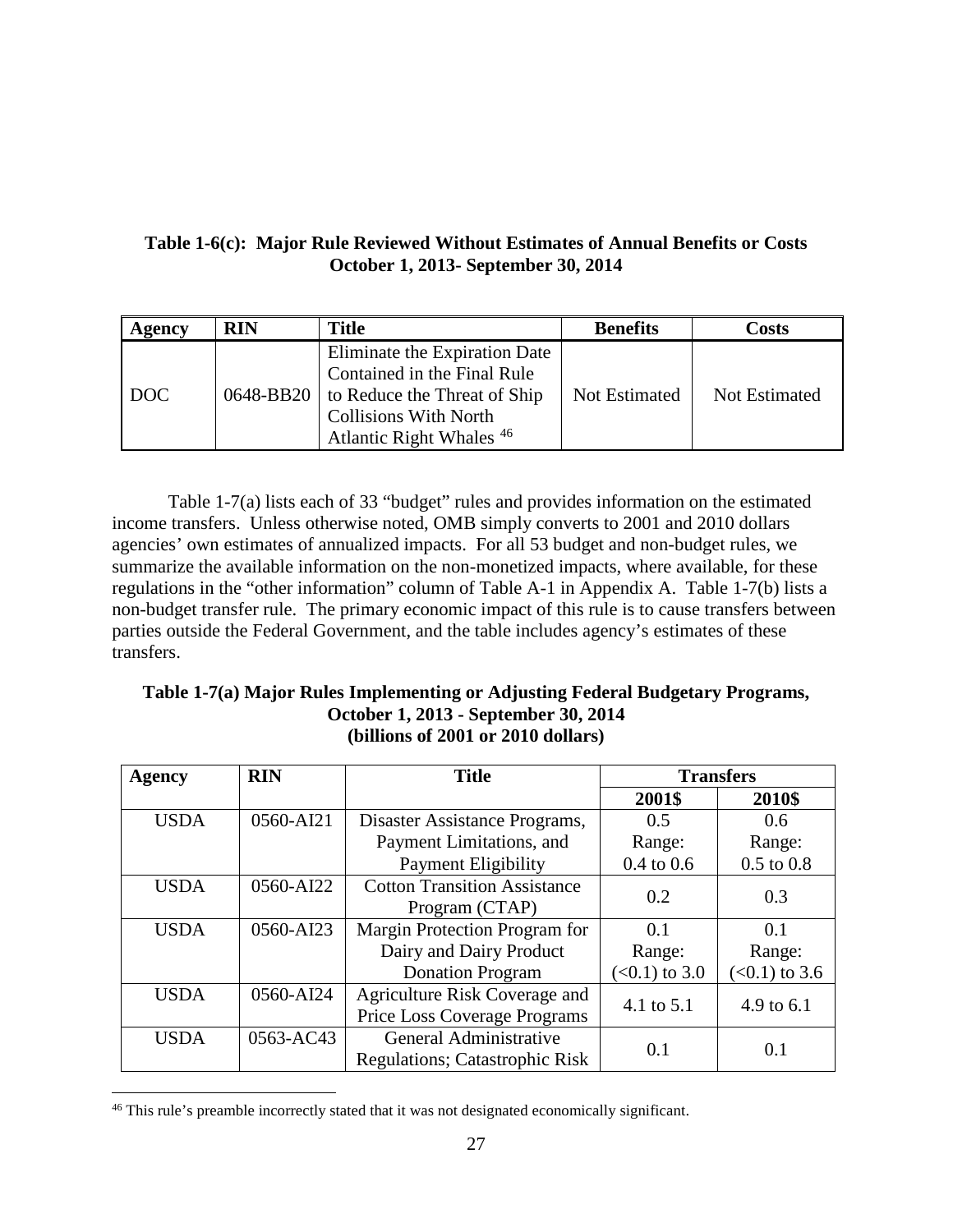| <b>Agency</b> | <b>RIN</b> | <b>Title</b>                                                   | <b>Transfers</b> |        |
|---------------|------------|----------------------------------------------------------------|------------------|--------|
|               |            |                                                                | 2001\$           | 2010\$ |
|               |            | Protection Endorsement; Area                                   |                  |        |
|               |            | <b>Risk Protection Insurance</b>                               |                  |        |
|               |            | Regulations; and the Common                                    |                  |        |
|               |            | Crop Insurance Regulations,                                    |                  |        |
|               |            | <b>Basic Provisions</b>                                        |                  |        |
| <b>USDA</b>   | 0584-      | <b>Special Supplemental Nutrition</b>                          |                  |        |
|               | AD77       | Program for Women, Infants,                                    |                  |        |
|               |            | and Children (WIC):                                            | 0.2              | 0.2    |
|               |            | Revisions in the WIC Food                                      |                  |        |
|               |            | Packages                                                       |                  |        |
| <b>USDA</b>   | 0584-AE15  | <b>Certification of Compliance</b>                             |                  |        |
|               |            | With Meal Requirements for                                     |                  |        |
|               |            | the National School Lunch                                      | 0.2              | 0.3    |
|               |            | Program Under the Healthy,                                     |                  |        |
|               |            | Hunger-Free Kids Act of 2010                                   |                  |        |
| <b>DOD</b>    | 0720-AB60  | <b>CHAMPUS/TRICARE: Pilot</b>                                  |                  |        |
|               |            | Program for Refills of                                         |                  |        |
|               |            | Maintenance Medications for                                    |                  |        |
|               |            | <b>TRICARE For Life</b>                                        | 0.1              | 0.1    |
|               |            | Beneficiaries Through the                                      |                  |        |
|               |            | <b>TRICARE Mail Order Program</b>                              |                  |        |
| <b>DOD</b>    | 0790-AJ06  | <b>Voluntary Education Programs</b>                            | 0.5              | 0.6    |
| <b>HHS</b>    | 0938-      | Home and Community-Based                                       |                  |        |
|               | AO53       | State Plan Services Program,                                   |                  |        |
|               |            | Waivers, and Provider Payment                                  | 0.1              | 0.2    |
|               |            |                                                                |                  |        |
| <b>HHS</b>    | 0938-AR37  | Reassignments (CMS-2249-F)                                     |                  |        |
|               |            | Policy and Technical Changes                                   |                  |        |
|               |            | to the Medicare Advantage and                                  | 0.1              | 0.1    |
|               |            | the Medicare Prescription Drug                                 |                  |        |
|               |            | <b>Benefit Programs for Contract</b><br>Year 2015 (CMS-4159-F) |                  |        |
|               | 0938-AR52  |                                                                |                  |        |
| <b>HHS</b>    |            | Home Health Prospective                                        |                  | 0.2    |
|               |            | Payment System Rate for CY                                     | 0.2              |        |
|               |            | 2014 (CMS-1450-F)                                              |                  |        |
| <b>HHS</b>    | 0938-AR54  | Changes to the Hospital                                        |                  |        |
|               |            | <b>Outpatient Prospective</b>                                  |                  |        |
|               |            | Payment System and                                             | 0.5              | 0.6    |
|               |            | <b>Ambulatory Surgical Center</b>                              |                  |        |
|               |            | Payment System for CY 2014                                     |                  |        |
|               |            | $(CMS-1601-F)$                                                 |                  |        |
| <b>HHS</b>    | 0938-AR55  | CY 2014 Changes to the End-                                    |                  |        |
|               |            | <b>Stage Renal Disease (ESRD)</b>                              | (<0.1)           | (<0.1) |
|               |            | Prospective Payment System,                                    |                  |        |
|               |            | <b>ESRD</b> Quality Incentive                                  |                  |        |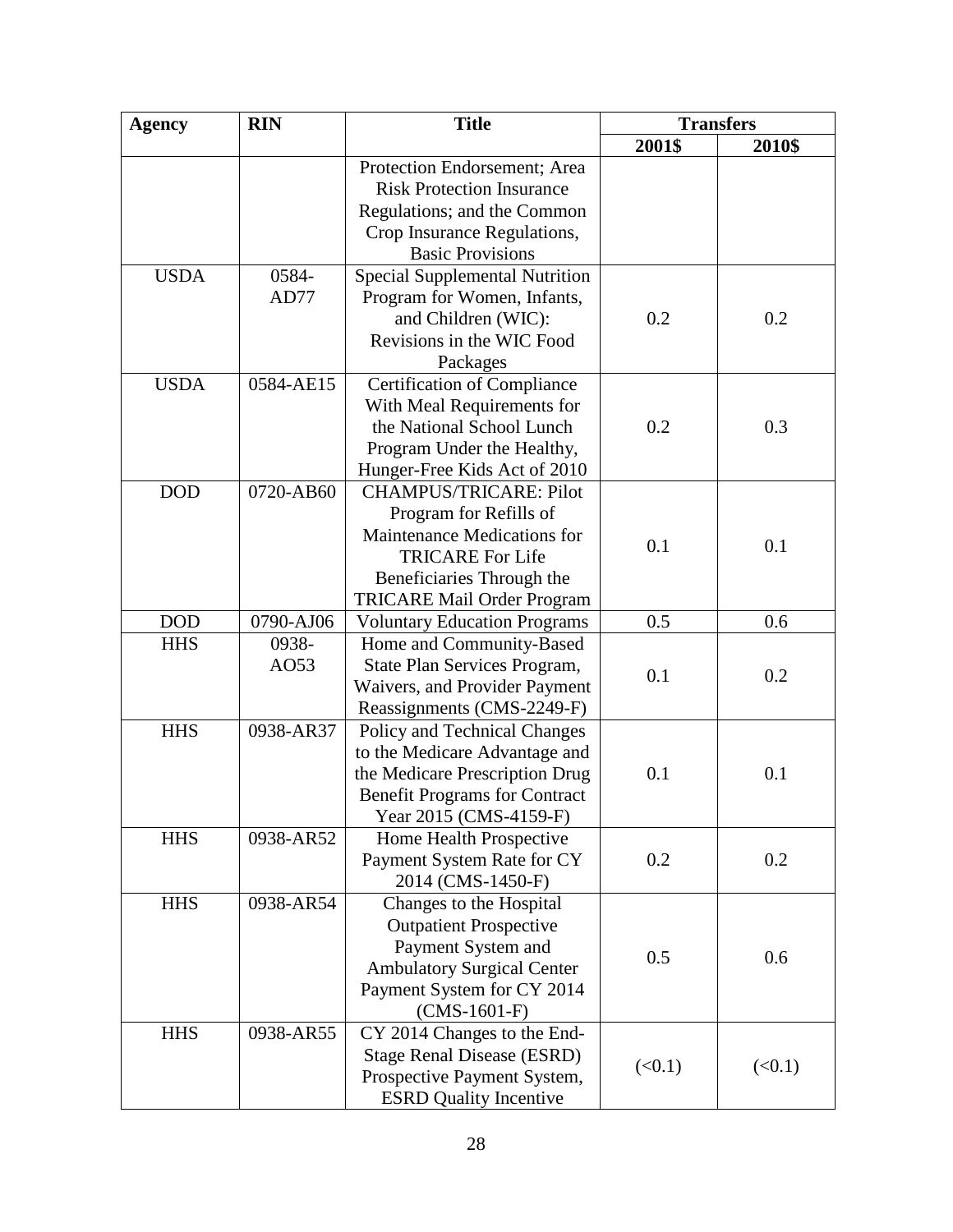| <b>Agency</b> | <b>RIN</b> | <b>Title</b>                          | <b>Transfers</b> |           |
|---------------|------------|---------------------------------------|------------------|-----------|
|               |            |                                       | 2001\$           | 2010\$    |
|               |            | Program, and Durable Medical          |                  |           |
|               |            | Equipment (CMS-1526-F)                |                  |           |
| <b>HHS</b>    | 0938-AR56  | Revisions to Payment Policies         |                  |           |
|               |            | Under the Physician Fee               | 14.1             | 17.1      |
|               |            | Schedule and Medicare Part B          |                  |           |
|               |            | for CY 2014 (CMS-1600-FC)             |                  |           |
| <b>HHS</b>    | 0938-AR62  | <b>Prospective Payment System</b>     |                  |           |
|               |            | for Federally Qualified Health        |                  |           |
|               |            | Centers; Changes to                   |                  |           |
|               |            | <b>Contracting Policies for Rural</b> | 0.2              | 0.2       |
|               |            | <b>Health Clinics and CLIA</b>        |                  |           |
|               |            | <b>Enforcement Actions for</b>        |                  |           |
|               |            | Proficiency Testing Referral          |                  |           |
|               |            | (CMS-1443-FC)                         |                  |           |
| <b>HHS</b>    | 0938-AR89  | CY 2015 Notice of Benefit and         | (<0.1)           | (<0.1)    |
|               |            | <b>Payment Parameters (CMS-</b>       | (partial         | (partial  |
|               |            | 9954-F)                               | estimate)        | estimate) |
| <b>HHS</b>    | 0938-AR93  | Establishment of the Basic            | 0.1              | 0.2       |
|               |            | Health Program (CMS-2380-F)           |                  |           |
| <b>HHS</b>    | 0938-AS07  | FY 2015 Prospective Payment           |                  |           |
|               |            | <b>System and Consolidated</b>        | 0.6              | 0.7       |
|               |            | <b>Billing for Skilled Nursing</b>    |                  |           |
|               |            | Facilities (SNF) (CMS-1605-F)         |                  |           |
| <b>HHS</b>    | 0938-AS08  | FY 2015 Inpatient Psychiatric         |                  |           |
|               |            | <b>Facilities Prospective Payment</b> | 0.1              | 0.1       |
|               |            | System--Rate Update (CMS-<br>$1606-F$ |                  |           |
| <b>HHS</b>    | 0938-AS09  | FY 2015 Inpatient                     |                  |           |
|               |            | <b>Rehabilitation Facility</b>        |                  |           |
|               |            | <b>Prospective Payment System</b>     | 0.1              | 0.2       |
|               |            | $(CMS-1608-F)$                        |                  |           |
| <b>HHS</b>    | 0938-AS10  | FY 2015 Hospice Payment               |                  |           |
|               |            | Rate Update (CMS-1609-F)              | 0.2              | 0.2       |
| <b>HHS</b>    | 0938-AS11  | <b>Hospital Inpatient Prospective</b> |                  |           |
|               |            | Payment System for Acute              |                  |           |
|               |            | Care Hospitals and the Long-          |                  |           |
|               |            | Term Care Hospital                    | (0.2)            | (0.2)     |
|               |            | <b>Prospective Payment System</b>     |                  |           |
|               |            | and Fiscal Year 2015 Rates            |                  |           |
|               |            | $(CMS-1607-F)$                        |                  |           |
| <b>HHS</b>    | 0938-AS18  | <b>Extension of Payment</b>           |                  |           |
|               |            | <b>Adjustment for Low-Volume</b>      |                  |           |
|               |            | Hospitals and the Medicare-           | 0.2              | 0.2       |
|               |            | Dependent Hospital Program            |                  |           |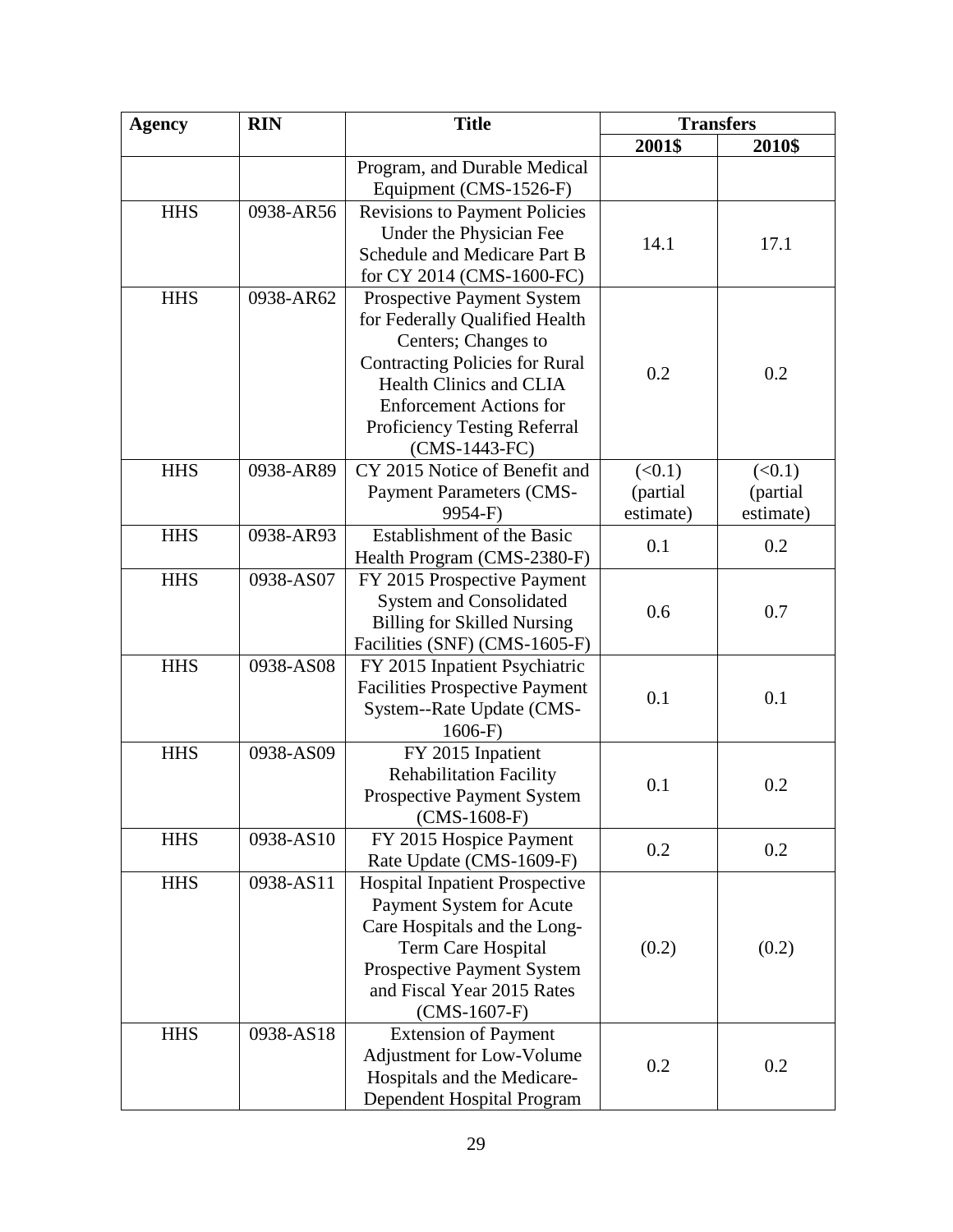| <b>Agency</b> | <b>RIN</b> | <b>Title</b>                         | <b>Transfers</b> |                 |
|---------------|------------|--------------------------------------|------------------|-----------------|
|               |            |                                      | 2001\$           | 2010\$          |
|               |            | Under the FY 2014 Hospital           |                  |                 |
|               |            | <b>Inpatient Prospective Payment</b> |                  |                 |
|               |            | System $(CMS-1599-IFC2)$             |                  |                 |
| <b>PBGC</b>   | 1212-AB26  | Premium Rates, Payment of            | 0.1              | 0.1             |
|               |            | Premiums, Reducing                   | Range:           | Range:          |
|               |            | <b>Regulatory Burden</b>             | $0$ to $0.1$     | $0$ to $0.1$    |
| <b>TREAS</b>  | 1505-AC44  | <b>Restore Act Program</b>           | 0.5              | 0.6             |
| <b>DHS</b>    | 1652-      | <b>Aviation Security</b>             | (0.3)            | (0.3)           |
|               | AA01       | <b>Infrastructure Fees (ASIF)</b>    |                  |                 |
| <b>DHS</b>    | $1652 -$   | <b>Adjustment of Passenger Civil</b> | 1.3              | 1.5 to 1.6      |
|               | AA68       | <b>Aviation Security Service Fee</b> |                  |                 |
| <b>ED</b>     | 1840-      | Transitioning from the FFEL          | 0.9              | 1.1             |
|               | AD12       | Program to the Direct Loan           | Range:           | Range:          |
|               |            | Program and Loan                     | $0.4$ to $0.9$   | $0.4$ to $1.1$  |
|               |            | Rehabilitation Under the FFEL,       |                  |                 |
|               |            | Direct Loan, and Perkins Loan        |                  |                 |
|               |            | Programs                             |                  |                 |
| <b>ED</b>     | 1840-      | 150% Regulations                     | 0.4              | 0.5             |
|               | AD13       |                                      | Range:           | Range:          |
|               |            |                                      | $0.2$ to $0.5$   | $0.3$ to $0.6$  |
| <b>DOT</b>    | 2132-AB13  | <b>Public Transportation</b>         | $< 0.1$ to 8.6   | $< 0.1$ to 10.3 |
|               |            | <b>Emergency Relief Program</b>      |                  |                 |
|               |            | $(MAP-21)$                           |                  |                 |
| <b>VA</b>     | 2900-      | 0.1<br>Copayments for Medications in |                  | 0.1             |
|               | AO91       | 2014                                 |                  |                 |
| VA            | 2900-      | Loan Guaranty; Qualified             | $0$ to $0.4$     | $0$ to $0.5$    |
|               | AO65       | <b>Mortgage Definition</b>           |                  |                 |

**( ) indicates a budget savings**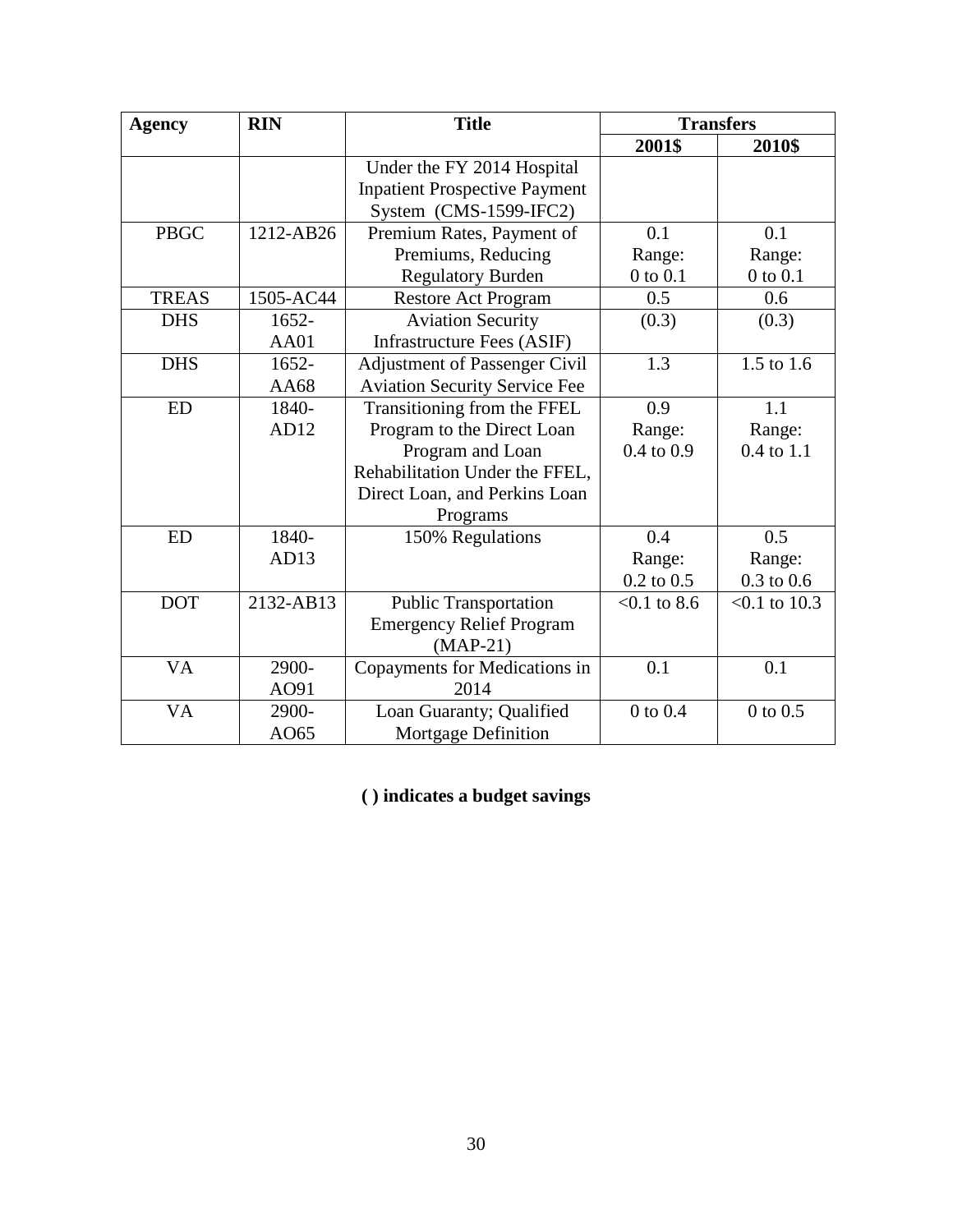#### **Table 1-7(b): Non-Budget Transfer Rule, October 1, 2013 - September 30, 2014 (billions of 2001 or 2010 dollars)**

| Agency     | <b>RIN</b> | <b>Title</b>                                    |     | <b>Transfers</b> |  |
|------------|------------|-------------------------------------------------|-----|------------------|--|
|            |            |                                                 |     | 2010\$           |  |
|            |            | <b>HIPAA Mental Health Parity and Addiction</b> | 0.6 | 0.7              |  |
| <b>HHS</b> | 0938-AR81  | Equity Act of 2008 Amendments (CMS-4140-        |     |                  |  |
|            |            |                                                 |     |                  |  |
|            |            |                                                 |     |                  |  |

#### *2. Major Rules Issued by Independent Agencies*

The Small Business Regulatory Enforcement Fairness Act of 1996 (SBREFA)<sup>[47](#page-33-0)</sup> requires the Government Accountability Office (GAO) to submit to Congress reports on major rules, including rules issued by agencies not subject to Executive Orders 12866 and 13563. In preparing this Report, we reviewed the information contained in GAO reports on benefits and costs of major rules issued by independent agencies for the period of October 1, 2013 to September 30, 2014.<sup>[48](#page-33-1)</sup> GAO reported that nine agencies issued a total of 17 major rules during this period. (Rules by independent agencies are not subject to OMB review under Executive Order 13563 and Executive Order 12866.)

Table 1-10 lists each of these major rules and the extent to which GAO reported benefit and cost estimates for the rule. The majority of rules were issued to regulate the financial sector. The Office of the Comptroller of the Currency in the Department of the Treasury, Federal Deposit Insurance Corporation and the Federal Reserve System issued four rules that regulate how much capital banks and other depository institutions are required to keep to reduce the risk of future insolvency. One of these rules also increased the stringency of the prudential standards for large bank holding companies and foreign banks to increase the resiliency to weather financial crisis. Two rules promulgated by the Commodity Futures Trading Commission and the Securities and Exchange Commission increased investor protection by reducing asymmetric information between regulated entities and consumers and investors. Securities and Exchange Commission issued a rule to reduce the systemic risk/contagion effects associated with money market.

Some of the financial regulations are promulgated to comply with the requirements of the Dodd-Frank Wall Street Reform and Consumer Protection Act (Dodd-Frank Act). The Dodd-Frank Act requires many changes in the financial market including financial stability measures and investor protection and securities regulation. For example, the Department of Treasury, Office of the Comptroller of the Currency and the Federal Reserve System promulgated "Regulatory Capital Rules: Regulatory Capital, Implementation of Basel III, Capital Adequacy, Transition Provisions, Prompt Corrective Action, Standardized Approach for Risk-Weighted

<span id="page-33-0"></span> <sup>47</sup> Pub. L. No. 104-121.

<span id="page-33-1"></span> $48$  In practice, a rule was considered "major" for the purposes of the report if (a) it was estimated to have either annual costs or benefits of \$100 million or more or (b) it was likely to have a significant impact on the economy.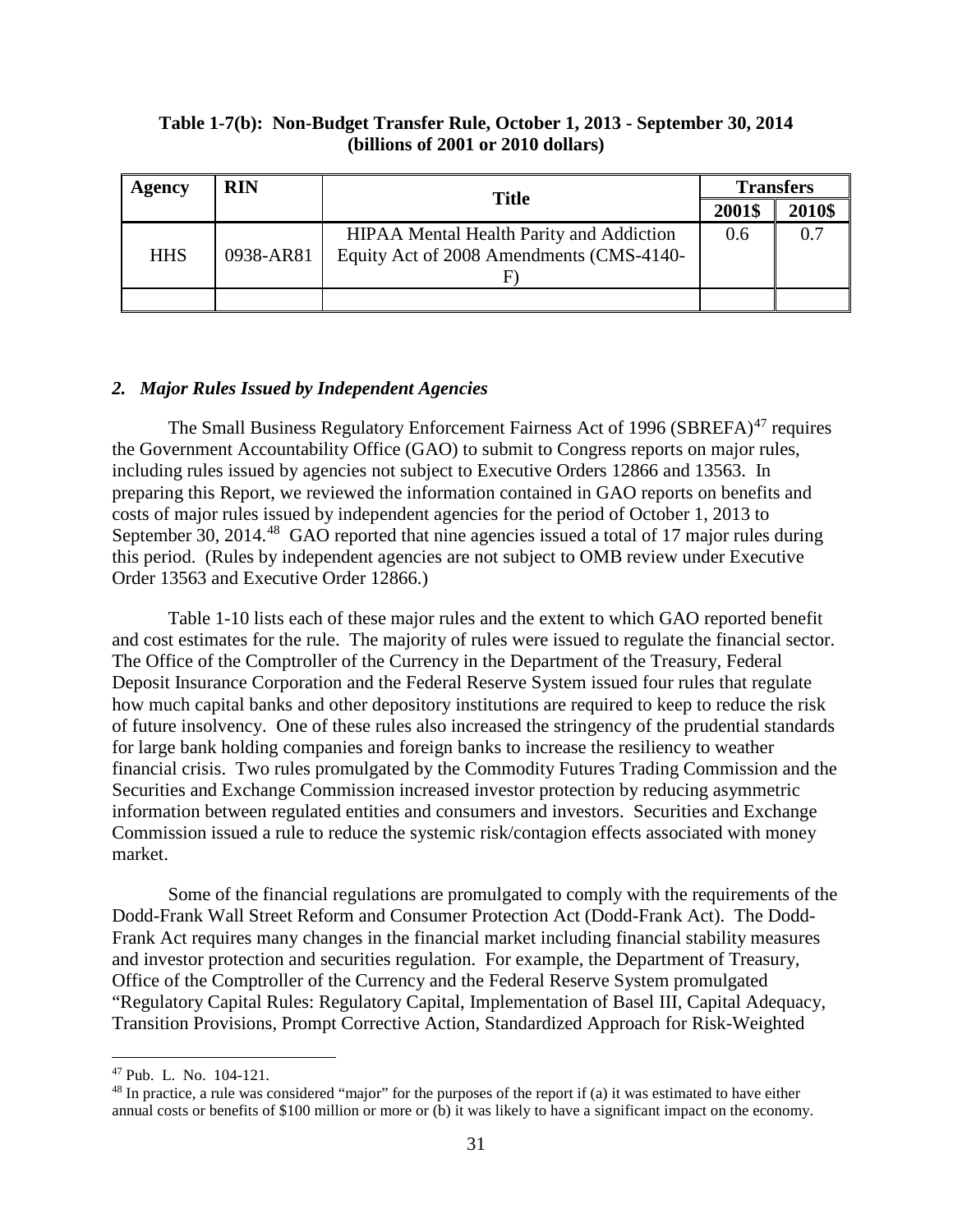Assets, Market Discipline and Disclosure Requirements, Advanced Approaches Risk-Based Capital Rule, and Market Risk Capital Rule" for "a safer, more resilient, and more stable banking system."<sup>[49](#page-34-0)</sup> Securities and Exchange Commission promulgated a rule that governs nationally recognized statistical rating organizations.<sup>[50](#page-34-1)</sup>

Ten of the 16 rules<sup>[51](#page-34-2)</sup> provided some information on the benefits and costs of the regulation. Independent agencies still have challenges in providing monetized estimates of benefits and costs of regulation. Six rules included analyses that monetized costs of some provisions. The costs associated with disclosure related provisions have been largely monetized because of the requirements of the Paperwork Reduction Act; the costs associated with provisions that change how the markets are regulated are not generally monetized. For example, only one of the four rules that increased the capital holding requirements estimated the cost of raising additional capital. Only one rule that adjusts the due date for large pension plans provided analyses that include monetized estimates of benefits. In light of the limited information provided by the GAO, the Office of Management and Budget does not know whether the rigor of the analyses conducted by these agencies is similar to that of the analyses performed by agencies subject to OMB review.

The agencies in question are independent under the law; existing Executive Orders generally do not require independent agencies to submit their regulations for review or to engage in analysis of costs and benefits. We emphasize, however, that for the purposes of informing the public and obtaining a full accounting, it would be highly desirable to obtain better information on the benefits and costs of the rules issued by independent agencies. The absence of such information is a continued obstacle to transparency, and it might also have adverse effects on public policy. Consideration of costs and benefits is a pragmatic instrument for ensuring that regulations will improve social welfare; an absence of information on costs and benefits can lead to inferior decisions.

Executive Order 13563 emphasizes the importance of agency use of "the best available techniques to quantify anticipated present and future benefits and costs as accurately as possible." While that Executive Order applies only to executive agencies, independent agencies may wish to consider the use of such techniques. In Executive Order 13579, the President explicitly said that the independent agencies should follow the central principles of Executive Order 13563. In its February 2, 2011, guidance on Executive Order 13563, OMB also encouraged the independent agencies to follow the principles and requirements of the order.<sup>[52](#page-34-3)</sup>

OMB provides in Appendix C of this Report a summary of the information available on the regulatory analyses for major rules by the independent agencies over the past ten years. This summary is similar to the ten-year lookback for regulation included in recent Reports. It examines the number of major rules promulgated by independent agencies as reported to the

<span id="page-34-0"></span> <sup>49</sup> GAO 14-147R.

<span id="page-34-1"></span><sup>50</sup> GAO-14-879R.

<span id="page-34-2"></span><sup>&</sup>lt;sup>51</sup> One out of the 17 rules finalizes an interim final rule that was reported in the 2014 Report.

<span id="page-34-3"></span><sup>52</sup> Memorandum for the Heads of Executive Departments and Agencies, and of Independent Regulatory Agencies, M-11-10, "Executive Order 13563, 'Improving Regulation and Regulatory Review,'" p. 6, available at http://www.whitehouse.gov/sites/default/files/omb/memoranda/2011/m11-10.pdf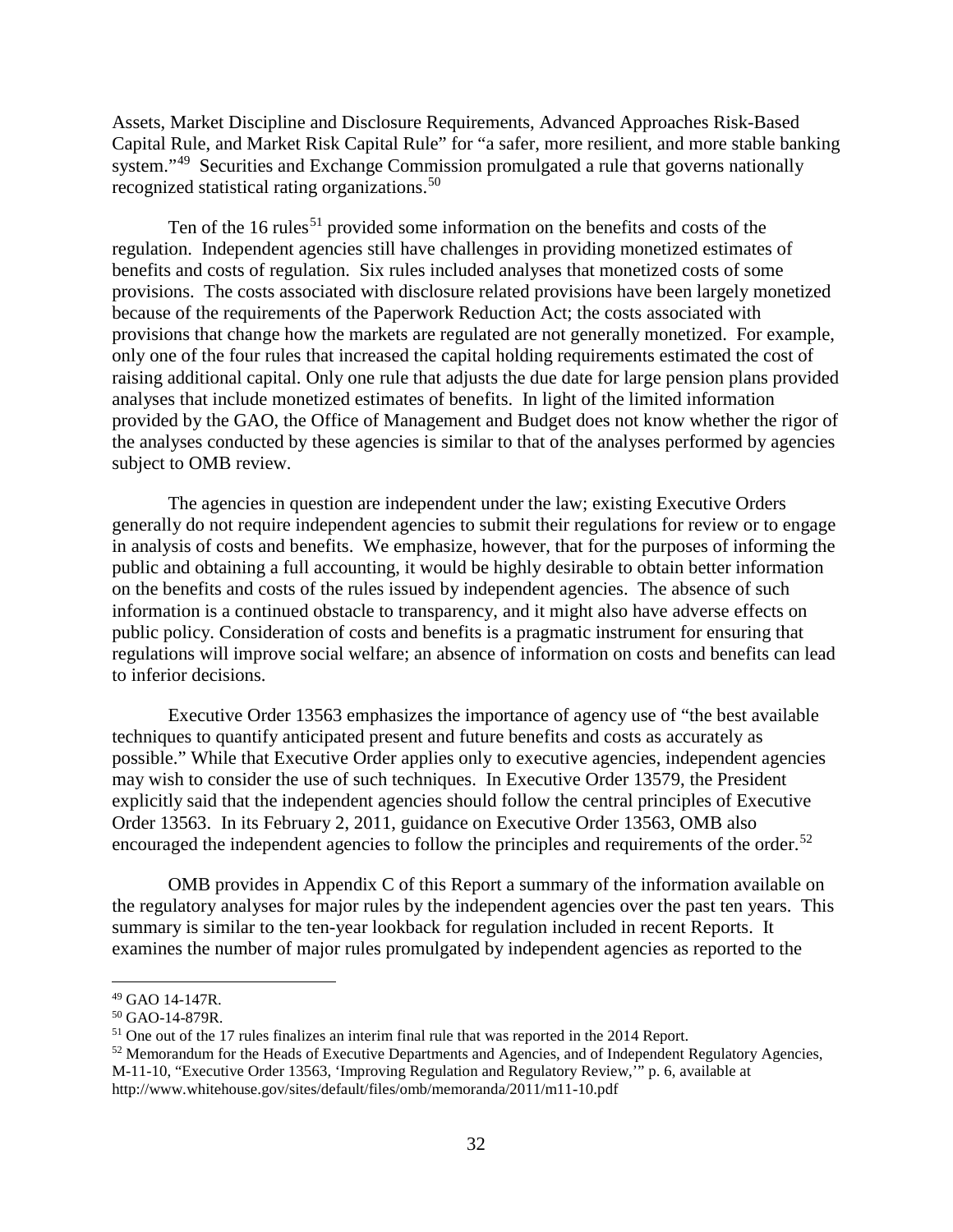GAO from 2005 through 2014, which are presented in Tables C-1 and C-2.<sup>53</sup>

| <b>Agency</b>                                     | <b>Rule</b>                                                                                                                                                                                                        | <b>Information</b><br>on Benefits<br>or Costs | <b>Monetized</b><br><b>Benefits</b> | <b>Monetized</b><br><b>Costs</b> |
|---------------------------------------------------|--------------------------------------------------------------------------------------------------------------------------------------------------------------------------------------------------------------------|-----------------------------------------------|-------------------------------------|----------------------------------|
| Bureau of<br>Consumer                             | <b>Integrated Mortgage</b><br>Disclosures under the Real                                                                                                                                                           | Yes                                           | N <sub>o</sub>                      | Yes                              |
| Financial                                         | <b>Estate Settlement Procedures</b>                                                                                                                                                                                |                                               |                                     |                                  |
| Protection                                        | Act (Regulation $X$ ) and the<br>Truth in Lending Act<br>(Regulation Z) (78 FR<br>79,730)                                                                                                                          |                                               |                                     |                                  |
| Commodity<br><b>Futures Trading</b><br>Commission | Derivatives Clearing<br>Organizations and<br><b>International Standards (78</b><br>FR 72,476)                                                                                                                      | Yes                                           | N <sub>0</sub>                      | N <sub>0</sub>                   |
| Commodity<br><b>Futures Trading</b><br>Commission | <b>Enhancing Protections</b><br><b>Afforded Customers and</b><br><b>Customer Funds Held by</b><br><b>Futures Commission</b><br><b>Merchants and Derivatives</b><br><b>Clearing Organizations (78</b><br>FR 68,506) | Yes                                           | No                                  | Yes                              |
| Commodity<br><b>Futures Trading</b><br>Commission | <b>Prohibitions and Restrictions</b><br>on Proprietary Trading and<br>Certain Interests in, and<br>relationships with, Hedge<br><b>Funds and Private Equity</b><br>Funds (79 FR 5,808)                             | N <sub>0</sub>                                | N <sub>0</sub>                      | N <sub>0</sub>                   |

#### **Table 1-10: Major Rules Issued by Independent Regulatory Agencies, October 1, 2013 - September 30, 2014**

<span id="page-35-0"></span> <sup>53</sup> OMB reconstructed the estimates for this period based on GAO reports. Prior to the 2003 Report, OMB did not report on independent agency major rules on a fiscal year basis, but rather on an April-March cycle. Similar to last year, OMB is reporting all of the rules from 2003 through 2012 on a fiscal year basis (see Table C-1). The number of rules presented in earlier Reports may therefore not match the number of rules presented here.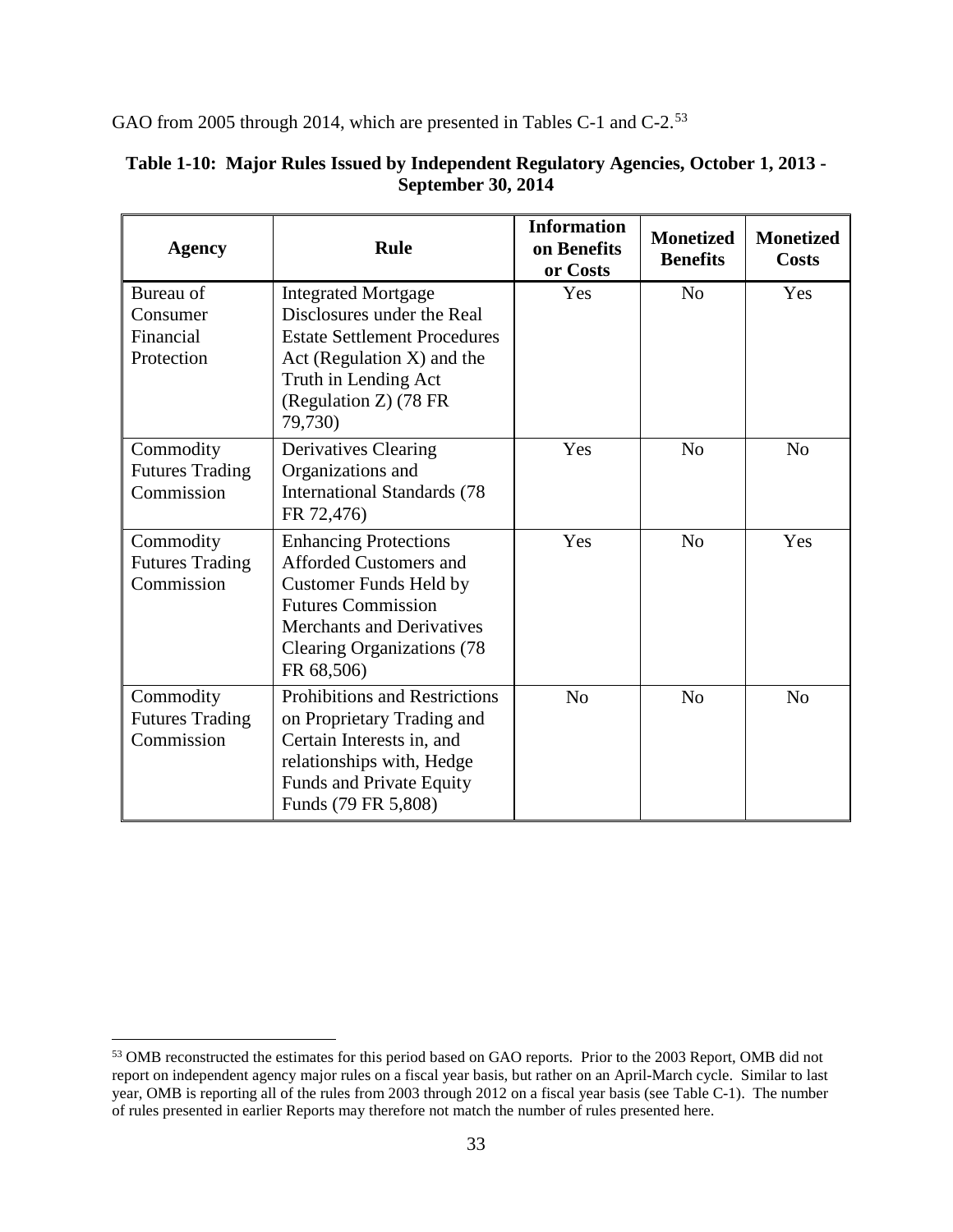| <b>Agency</b>                                                                                                                                                                                                                                                                    | <b>Rule</b>                                                                                                                                                                                                                                                                                           | <b>Information</b><br>on Benefits<br>or Costs | <b>Monetized</b><br><b>Benefits</b> | <b>Monetized</b><br><b>Costs</b> |
|----------------------------------------------------------------------------------------------------------------------------------------------------------------------------------------------------------------------------------------------------------------------------------|-------------------------------------------------------------------------------------------------------------------------------------------------------------------------------------------------------------------------------------------------------------------------------------------------------|-----------------------------------------------|-------------------------------------|----------------------------------|
| Commodity<br><b>Futures Trading</b><br>Commission,<br>Department of<br>Treasury, Office<br>of the<br>Comptroller of<br>the Currency,<br><b>Federal Deposit</b><br>Insurance<br>Corporation,<br><b>Federal Reserve</b><br>System, and<br>Securities and<br>Exchange<br>Commission | <b>Treatment of Certain</b><br><b>Collateralized Debt</b><br><b>Obligations Backed Primarily</b><br>by Trust Preferred Securities<br>with Regard to Prohibitions<br>and Restrictions on Certain<br>Interests in, and relationships<br>with, Hedge Funds and<br>Private Equity Funds (79 FR)<br>5,223) | N <sub>o</sub>                                | N <sub>o</sub>                      | N <sub>o</sub>                   |
| Department of<br>the Treasury,<br>Office of the<br>Comptroller of<br>Currency,<br><b>Federal Deposit</b><br>Insurance<br>Corporation, and<br><b>Federal Reserve</b><br>System                                                                                                    | <b>Regulatory Capital Rules:</b><br>Regulatory Capital,<br>Revisions to the<br><b>Supplementary Leverage</b><br>Ratio (79 FR 57,725)                                                                                                                                                                  | Yes                                           | N <sub>o</sub>                      | Yes                              |
| Department of<br>the Treasury,<br>Office of the<br>Comptroller of<br>the Currency,<br><b>Federal Deposit</b><br>Insurance<br>Corporation,<br><b>Federal Reserve</b><br>System, and<br>Securities and<br>Exchange<br>Commission                                                   | <b>Prohibitions and Restrictions</b><br>on Proprietary Trading and<br>Certain Interests in, and<br>Relationships with, Hedge<br>Funds and Private Equity<br>Funds (79 FR 5,536)                                                                                                                       | N <sub>o</sub>                                | N <sub>o</sub>                      | N <sub>o</sub>                   |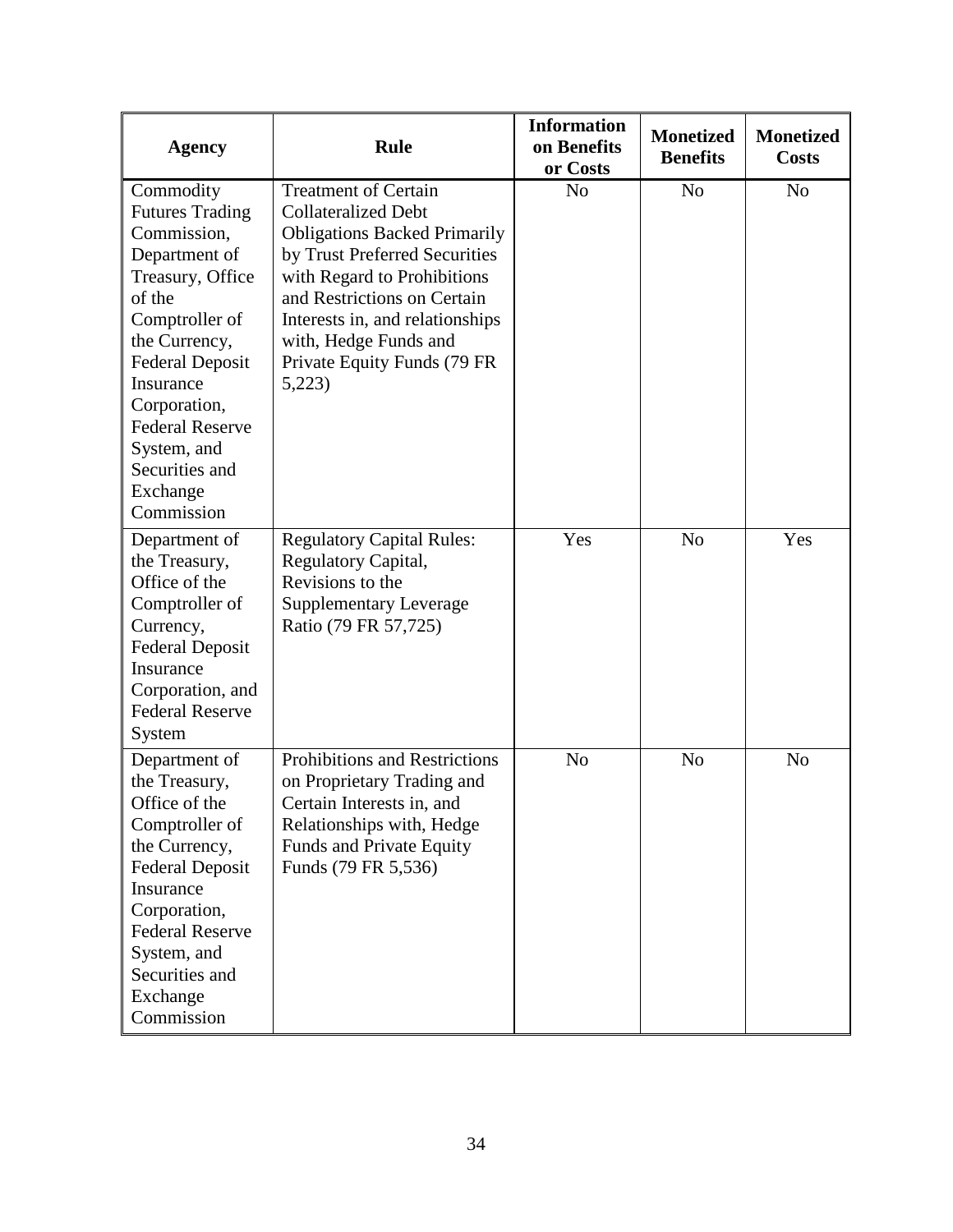| <b>Agency</b>                                                                    | Rule                                                                                                                                                                                                                                                                                                                                                                                                             | <b>Information</b><br>on Benefits<br>or Costs | <b>Monetized</b><br><b>Benefits</b> | <b>Monetized</b><br><b>Costs</b> |
|----------------------------------------------------------------------------------|------------------------------------------------------------------------------------------------------------------------------------------------------------------------------------------------------------------------------------------------------------------------------------------------------------------------------------------------------------------------------------------------------------------|-----------------------------------------------|-------------------------------------|----------------------------------|
| Federal<br>Communications<br>Commission                                          | Expanding the Economic and<br>Innovation Opportunities of<br>Spectrum through Incentive<br>Auctions (79 FR 48,442)                                                                                                                                                                                                                                                                                               | N <sub>o</sub>                                | N <sub>o</sub>                      | N <sub>o</sub>                   |
| <b>Federal Deposit</b><br>Insurance<br>Corporation                               | <b>Regulatory Capital Rules:</b><br>Regulatory Capital,<br>Implementation of Basel III,<br>Capital Adequacy, Transition<br>Provisions, Prompt<br>Corrective Action,<br><b>Standardized Approach for</b><br>Risk-Weighted Assets,<br>Market Discipline and<br>Disclosure Requirements,<br><b>Advanced Approaches Risk-</b><br>Based Capital Rule, and<br>Market Risk Capital Rule (79<br>FR 20,754) <sup>54</sup> | <b>NA</b>                                     | <b>NA</b>                           | <b>NA</b>                        |
| <b>Federal Energy</b><br>Regulatory<br>Commission and<br>Department of<br>Energy | <b>Version 5 Critical</b><br><b>Infrastructure Protection</b><br><b>Reliability Standards (78 FR</b><br>72,756)                                                                                                                                                                                                                                                                                                  | N <sub>o</sub>                                | N <sub>o</sub>                      | N <sub>o</sub>                   |
| <b>Federal Reserve</b><br>System                                                 | <b>Enhanced Prudential</b><br><b>Standards for Bank Holding</b><br>Companies and Foreign<br><b>Banking Organizations (79)</b><br>FR 17,240)                                                                                                                                                                                                                                                                      | N <sub>o</sub>                                | N <sub>o</sub>                      | N <sub>0</sub>                   |

<span id="page-37-0"></span><sup>&</sup>lt;sup>54</sup> This rule finalizes the interim rule noted in the 2014 Report.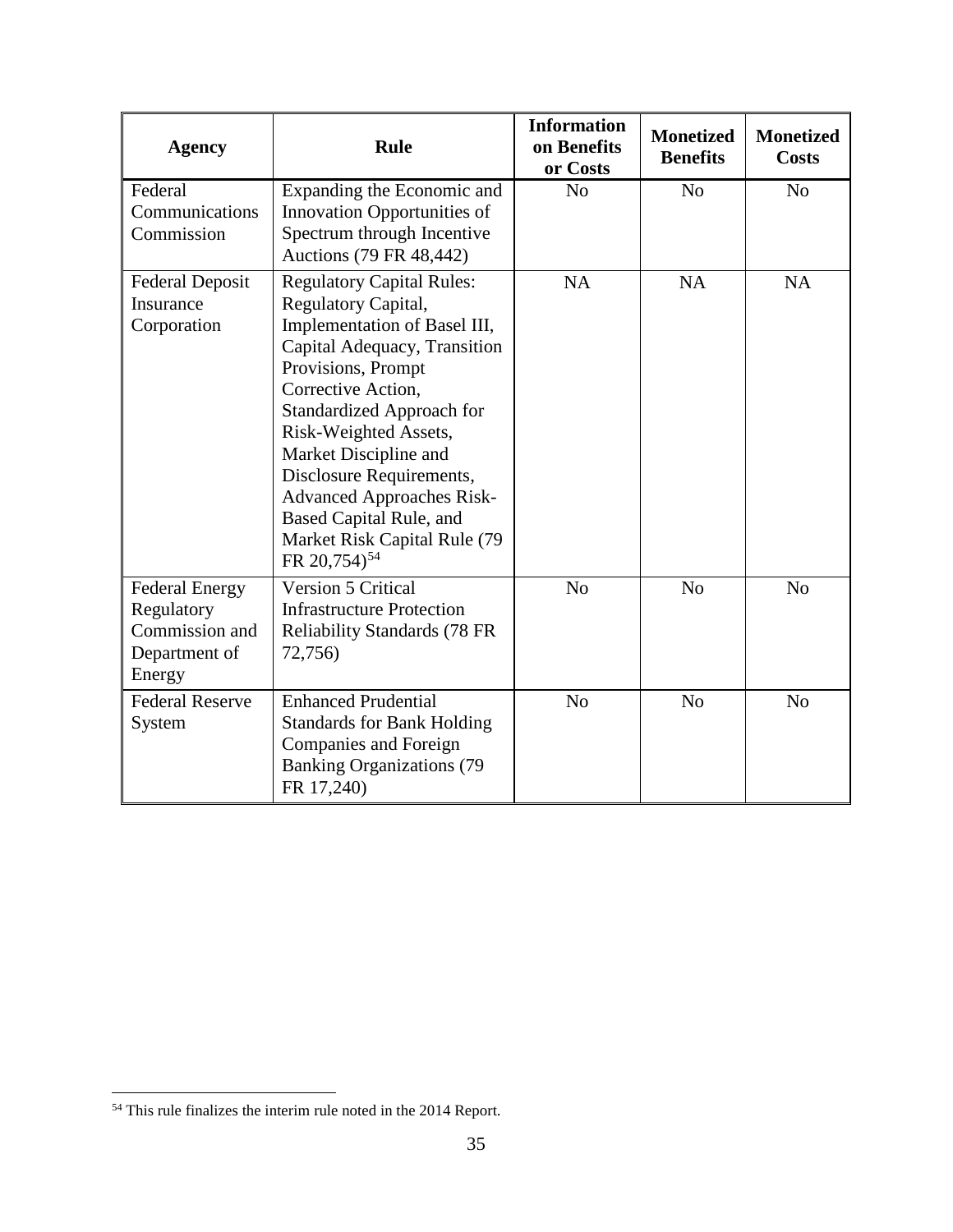| <b>Agency</b>                                                                                                             | <b>Rule</b>                                                                                                                                                                                                                                                                                                                                                                                         | <b>Information</b><br>on Benefits<br>or Costs | <b>Monetized</b><br><b>Benefits</b> | <b>Monetized</b><br><b>Costs</b> |
|---------------------------------------------------------------------------------------------------------------------------|-----------------------------------------------------------------------------------------------------------------------------------------------------------------------------------------------------------------------------------------------------------------------------------------------------------------------------------------------------------------------------------------------------|-----------------------------------------------|-------------------------------------|----------------------------------|
| <b>Federal Reserve</b><br>System and the<br>Department of<br>Treasury, Office<br>of the<br>Comptroller of<br>the Currency | <b>Regulatory Capital Rules:</b><br>Regulatory Capital,<br>Implementation of Basel III,<br>Capital Adequacy, Transition<br>Provisions, Prompt<br>Corrective Action,<br><b>Standardized Approach for</b><br>Risk-weighted Assets,<br>Market Discipline, and<br>Disclosure Requirements,<br><b>Advanced Approaches Risk-</b><br>Based Capital Rule, and<br>Market Risk Capital Rule (78<br>FR 62,018) | Yes                                           | N <sub>o</sub>                      | N <sub>o</sub>                   |
| <b>National Credit</b><br>Union<br>Administration                                                                         | Derivatives (79 FR 5228)                                                                                                                                                                                                                                                                                                                                                                            | N <sub>o</sub>                                | N <sub>o</sub>                      | No <sup>55</sup>                 |
| Nuclear<br>Regulatory<br>Commission                                                                                       | Revision of Fee Schedules;<br>Fee Recovery for Fiscal Year<br>2014 (79 FR 37,124)                                                                                                                                                                                                                                                                                                                   | Yes                                           | N <sub>o</sub>                      | N <sub>o</sub>                   |
| <b>Pension Benefit</b><br>Guaranty<br>Corporation                                                                         | Payment of Premiums;<br>Large-Plan Flat-Rate<br>Premium (79 FR 347)                                                                                                                                                                                                                                                                                                                                 | Yes                                           | Yes                                 | Yes                              |
| Securities and<br>Exchange<br>Commission                                                                                  | Application of "Security-<br>Based Swap Dealer" and<br>"Major Security-Based Swap<br>Participant" Definitions to<br><b>Cross-Border Security-Based</b><br>Swap Activities (79 FR<br>39,068)                                                                                                                                                                                                         | Yes                                           | N <sub>o</sub>                      | Yes                              |
| Securities and<br>Exchange<br>Commission                                                                                  | <b>Asset-Backed Securities</b><br>Disclosure and Registration<br>(79 FR 57,184)                                                                                                                                                                                                                                                                                                                     | Yes                                           | N <sub>o</sub>                      | Yes                              |
| Securities and<br>Exchange<br>Commission                                                                                  | Money Market Fund Reform;<br>Amendments to Form PF (79)<br>FR 47,736)                                                                                                                                                                                                                                                                                                                               | Yes                                           | N <sub>o</sub>                      | Yes                              |

<span id="page-38-0"></span> <sup>55</sup> The agency has quantified the costs associated with paperwork burden only.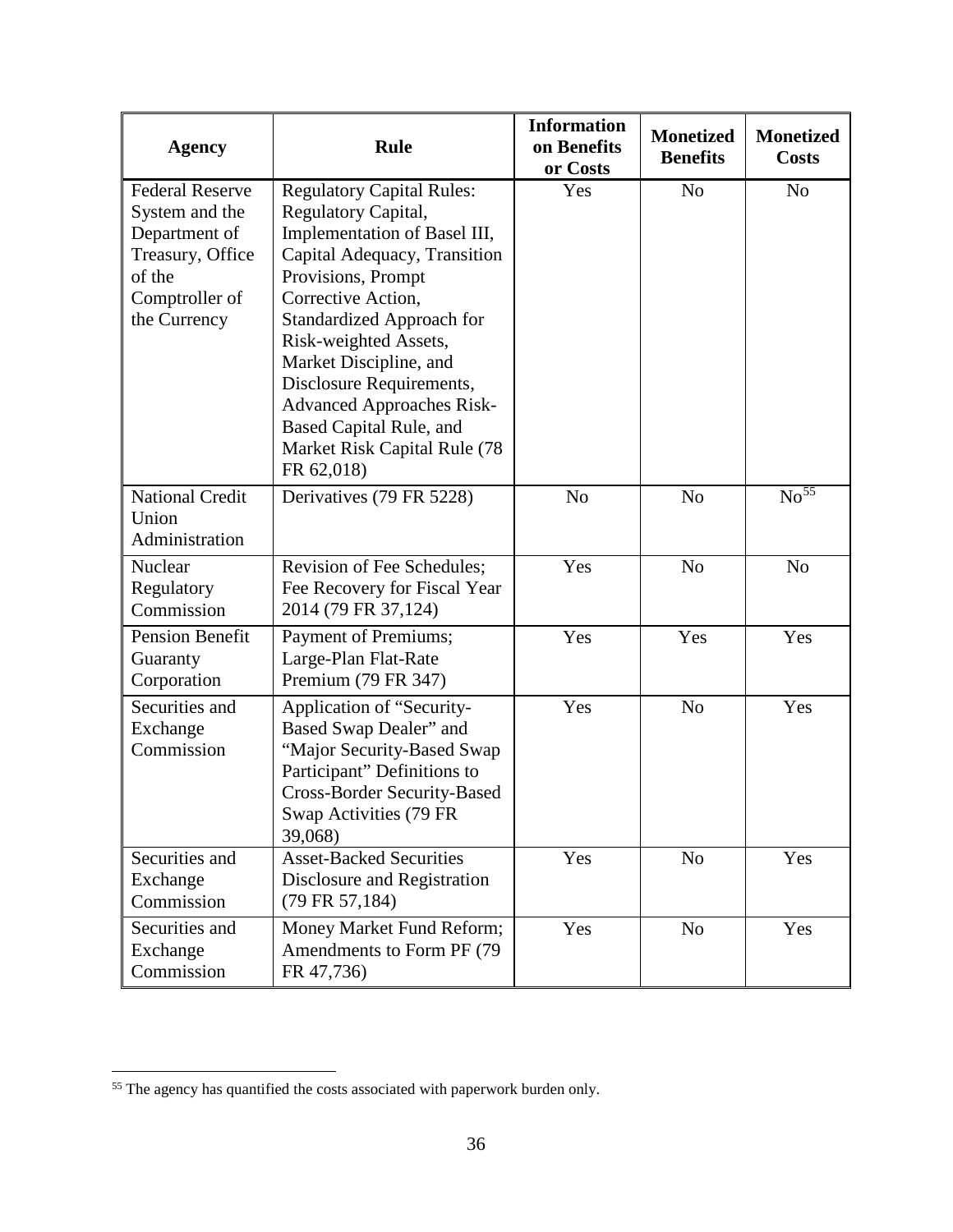| <b>Agency</b>                            | <b>Rule</b>                                                                                   | <b>Information</b><br>on Benefits<br>or Costs | <b>Monetized</b><br><b>Benefits</b> | <b>Monetized</b><br><b>Costs</b> |
|------------------------------------------|-----------------------------------------------------------------------------------------------|-----------------------------------------------|-------------------------------------|----------------------------------|
| Securities and<br>Exchange<br>Commission | <b>Nationally Recognized</b><br><b>Statistical Rating</b><br>Organizations (79 FR)<br>55,078) | Yes                                           | N <sub>o</sub>                      | No <sup>56</sup>                 |

#### **D. The Impact of Federal Regulation on State, Local, and Tribal Governments, Small Business, Wages and Employment, and Economic Growth**

Section 624 (a)(2) of the Regulatory Right-to-Know Act requires OMB to present an analysis of the impacts of Federal regulation on State, local, and tribal governments, small business, wages, and economic growth. In addition, the 2011 Presidential Memorandum: Administrative Flexibility calls for a series of measures to promote flexibility for State, local, and tribal governments; these measures include reduced reporting burdens and streamlined regulation.<sup>[57](#page-39-1)</sup>

#### *1. Impacts on State, Local, and Tribal Governments*

In the United States, State and local governments have the primary role in providing domestic public services, such as public education, law enforcement, road building and maintenance, water supply, and sewage treatment. The Federal Government contributes to that role by promoting a healthy economy and by providing grants, loans, and tax subsidies to State and local governments. However, State, local, and tribal governments can have difficulty complying with Federal mandates without additional Federal resources.

In response, Congress passed the Unfunded Mandates Reform Act of 1995 (UMRA, or "the Act"). Title II, which addresses the Executive Branch, begins with a general directive for agencies to assess, unless otherwise prohibited by law, the effects of their rules on other levels of government and on the private sector. Title II also describes specific analyses and consultations that agencies must undertake for rules that may result in expenditures of over \$100 million (adjusted annually for inflation) in any year by State, local, and tribal governments in the aggregate, or by the private sector.

Over the past ten years, the following rules have imposed costs of more than \$100 million per year (1995\$) on State, local, and tribal governments and have been classified as public sector mandates under the  $Act:58$  $Act:58$ 

<span id="page-39-0"></span><sup>&</sup>lt;sup>56</sup> The agency quantified the costs associated with paperwork burden only.

<span id="page-39-1"></span><sup>57</sup> President Barack Obama, Memorandum for the Heads of Executive Departments and Agencies, "Presidential Memorandum – Administrative Flexibility," available at http://www.whitehouse.gov/the-press-

office/2011/02/28/presidential-memorandum-administrative-flexibility.

<span id="page-39-2"></span><sup>&</sup>lt;sup>58</sup> We note that EPA's rules setting air quality standards for ozone and particulate matter may ultimately lead to expenditures by State, local, or tribal governments of \$100 million or more. However, Title II of the Unfunded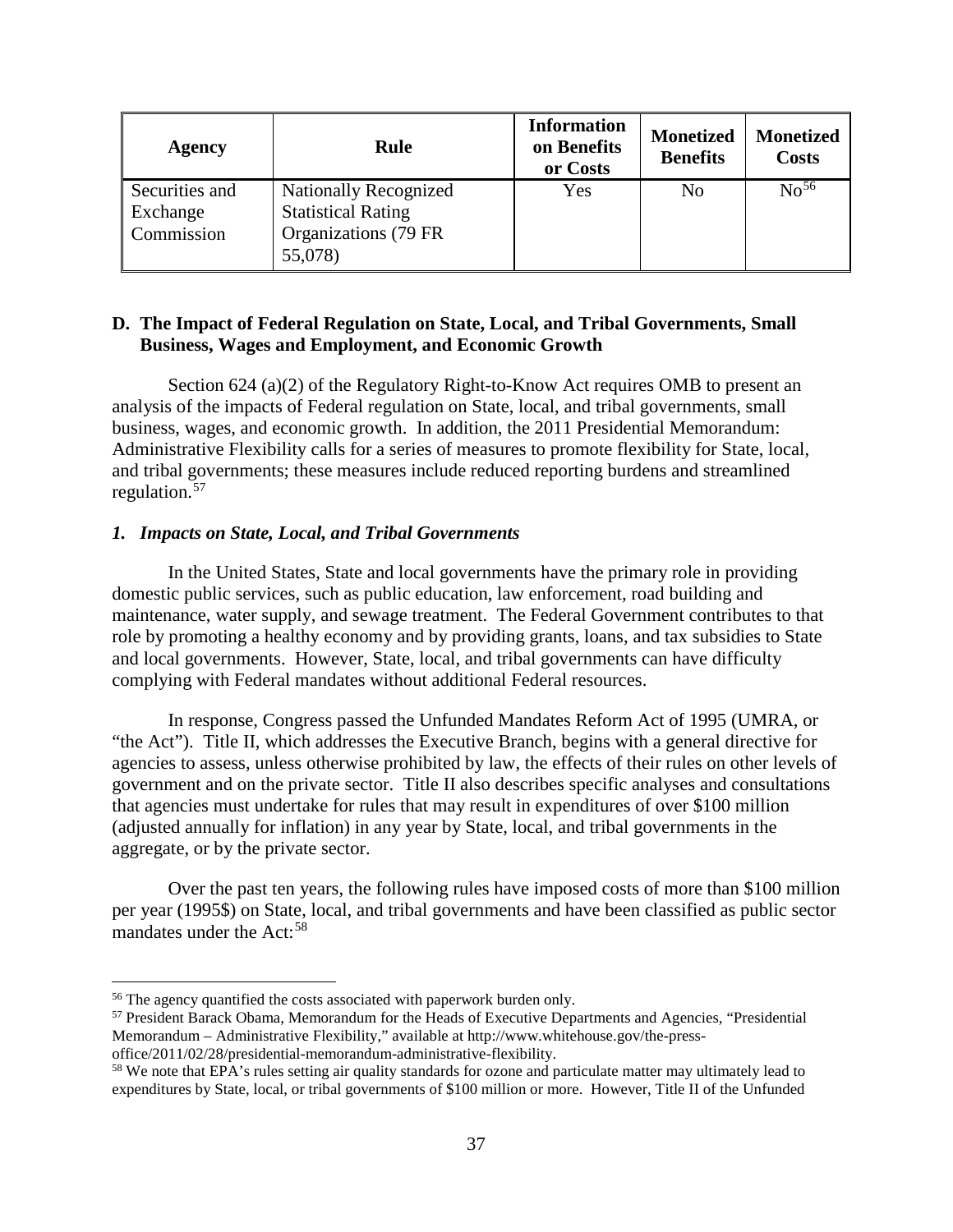- *EPA's National Primary Drinking Water Regulations: Long Term 2 Enhanced Surface Water Treatment (2005):* The rule protects against illness due to cryptosporidium and other microbial pathogens in drinking water and addresses riskrisk trade-offs with the control of disinfection byproducts. It requires the use of treatment techniques, along with monitoring, reporting, and public notification requirements, for all public water systems that use surface water sources. The monetized benefits of the rule range from approximately \$260 million to \$1.8 billion. The monetized costs of the rule range from approximately \$89 million to \$144 million.
- *EPA's National Primary Drinking Water Regulations: Stage 2 Disinfectants and Disinfection Byproducts Rule* (2006): The rule protects against illness due to drinking water disinfectants and disinfection byproducts  $(DBPs)$ .<sup>[59](#page-40-0)</sup> The rule effectively tightens the existing standards by making them applicable to each monitoring location in the drinking water distribution system individually, rather than only on an average basis to the system as a whole. EPA has determined that this rule may contain a Federal mandate that results in expenditures by State, local, and tribal governments, and the private sector, of \$100 million or more in at least one year. While the annualized costs fall below the \$100 million threshold, the costs in some future years may be above the \$100 million mark as public drinking water systems make capital investments and finance these through bonds, loans, and other means.
- *DHS's Chemical Facility Anti-Terrorism Standards Rule* (2007): This rule establishes risk-based performance standards for the security of our nation's chemical facilities. It requires covered chemical facilities to prepare Security Vulnerability Assessments (SVAs), which identify facility security vulnerabilities, and to develop and implement Site Security Plans (SSPs), which include measures that satisfy the identified risk-based performance standards. The rule also provides DHS with the authority to seek compliance through the issuance of Orders, including Orders Assessing Civil Penalty and Orders for the Cessation of Operations. DHS has determined that this rule constitutes an unfunded mandate on the private sector. In the regulatory impact assessment published with this rule, DHS estimates that there are 1,500 to 6,500 covered chemical facilities. DHS also assumes that this rule may require certain municipalities that own and/or operate power generating facilities to purchase security enhancements. Although DHS is unable to determine if this rule will impose an enforceable duty upon State, local, and tribal governments of \$100 million (adjusted annually for inflation) or more in any one year, it has been included in this list for the sake of completeness.

 $\overline{a}$ Mandates Reform Act provides that agency statements of compliance with Section 202 must be conducted "unless otherwise prohibited by law." 2 U.S.C. § 1532 (a). The conference report to this legislation indicates that this language means that the section "does not require the preparation of any estimate or analysis if the agency is prohibited by law from considering the estimate or analysis in adopting the rule." H.R. Conf. Rep. No. 104-76 at 39 (1995). EPA has stated, and the courts have affirmed, that under the Clean Air Act, the criteria air pollutant ambient air quality standards are health-based and EPA is not to consider costs in setting the standards. <sup>59</sup> While causal links have not been definitively established, a growing body of evidence has found associations

<span id="page-40-0"></span>between exposure to DBPs and various forms of cancer, as well as several adverse reproductive endpoints (e.g., spontaneous abortion).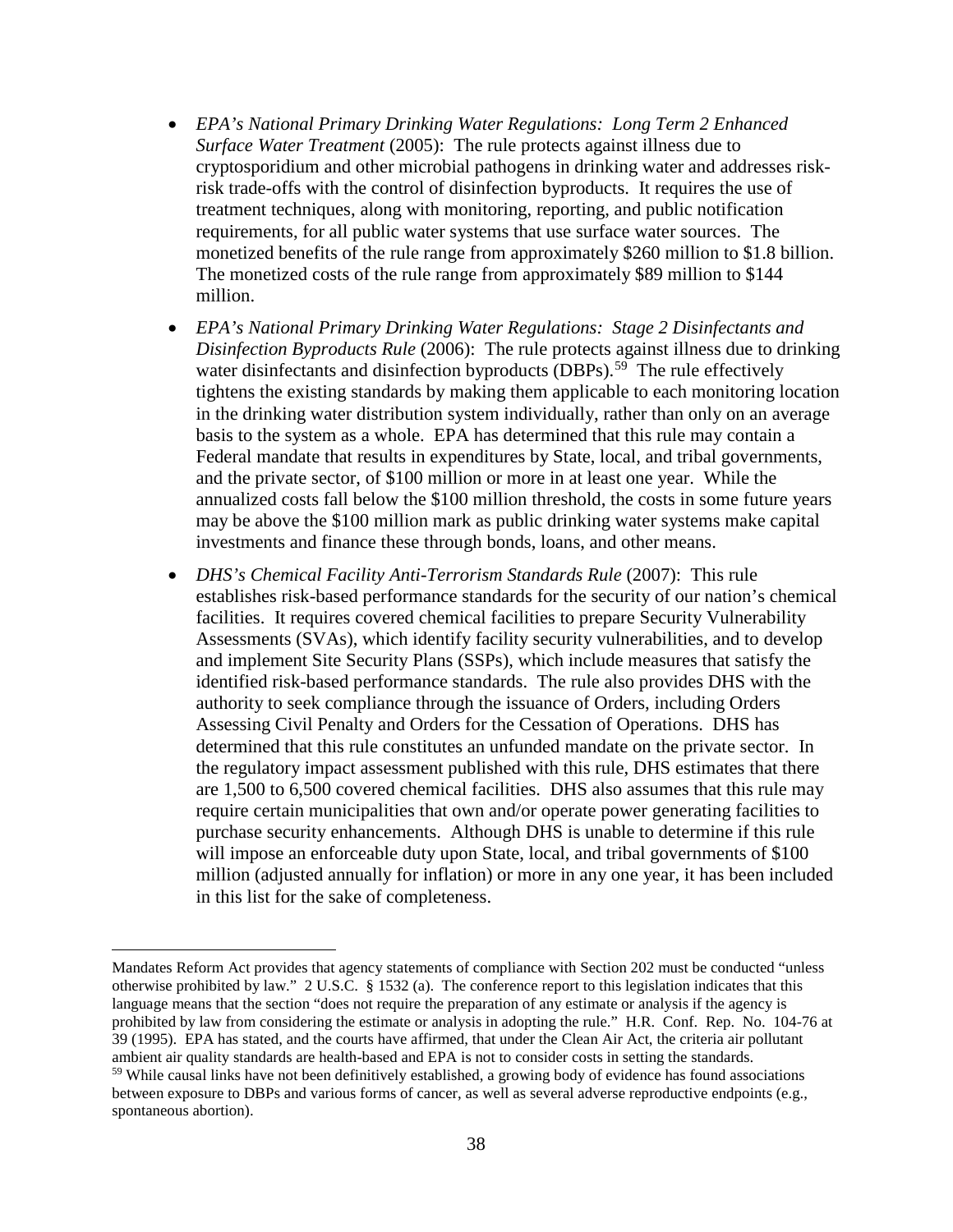- *EPA's National Emission Standards for Hazardous Air Pollutants from Coal- and Oil-Fired Electric Utility Steam Generating Units and Standards for Performance for Electric Utility Steam Generating Units (2011)*: This rule will reduce emissions of hazardous air pollutants (HAP) including mercury from electric power generators, both private and public by setting a MACT standard. The annualized estimated cost is \$9.6 billion (2007\$, using discount rates of 3% and 7%). The lower annualized estimated benefit is \$33 billion (2007\$, 7% discount rate); the higher \$90 billion (2007\$, 3% discount rate). The annualized net compliance cost to state, local, and tribal government entities is approximately \$294 million in 2015.
- *USDA's Nutrition Standards in the National School Lunch and School Breakfast Programs (2012)*: This rule updates the meal patterns and nutrition standards for the National School Lunch and School Breakfast Programs to align them with the Dietary Guidelines for Americans. This rule requires most schools to: (1) increase the availability of fruits, vegetables, whole grains, and fat-free and low-fat fluid milk in school meals; (2) reduce the levels of sodium, saturated fat and *trans* fat in meals; and (3) meet the nutrition needs of school children within their calorie requirements. USDA estimates \$479 million in annual costs for the Local School Food Authorities and training, technical assistance, monitoring, and compliance costs for the State Education Agencies.
- *CMS's Patient Protection and Affordable Care Act; Benefit and Payment Parameters for 2014 (issued FY2013) and for 2015 (issued FY2014)*: These final rules provide detail and parameters related to various aspects of Affordable Care Act implementation, including: the risk adjustment, reinsurance, and risk corridors programs; cost-sharing reductions; user fees for Federally-facilitated Exchanges; advance payments of the premium tax credit; the Federally-facilitated Small Business Health Option Program; and the medical loss ratio program. Although HHS has not been able to quantify the user fees that will be associated with these rule, the combined administrative cost and user fee impact may be high enough to constitute a State, local, or Tribal government mandate under UMRA.

Although these rules were the only ones over the past ten-year period to require public sector mandates under UMRA on State, local, and tribal governments exceeding \$100 million (adjusted for inflation), they were not the only rules with impacts on other levels of governments. For example, many rules had monetary impacts lower than the \$100 million threshold, and agencies are also required to consider the federalism implications of rulemakings under Executive Order 13132.

#### *2. Impact on Small Business*

The Regulatory Right-to-Know Act calls for an analysis of the effects of regulations on small business. Consistent with that direction, Executive Order 12866 recognizes the need to consider such effects and to minimize costs on small business. That Executive Order, reaffirmed by and incorporated in Executive Order 13563, "Improving Regulation and Regulatory Review,"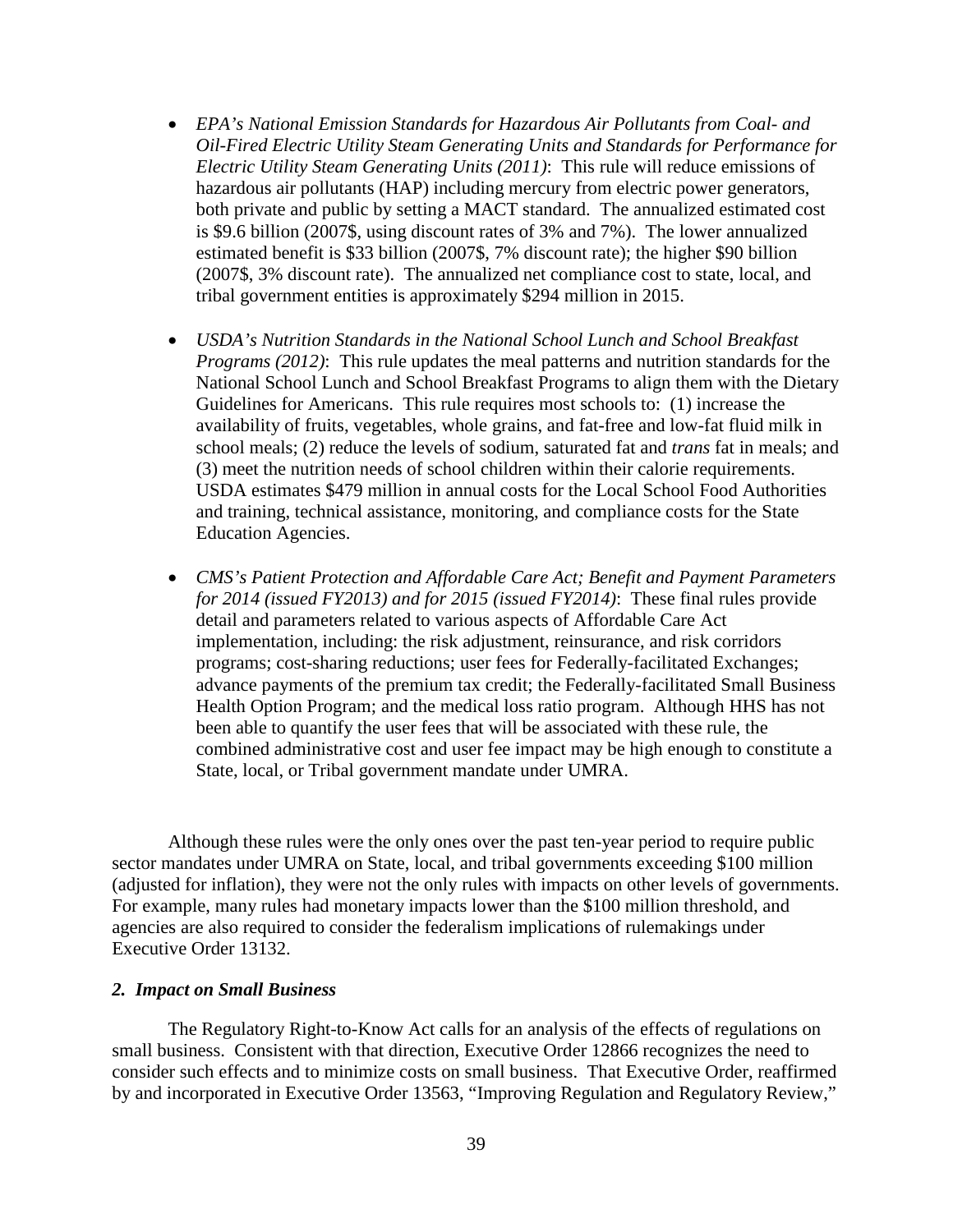directs agencies to tailor their regulations by business size in order to impose the least burden on society, consistent with the achievement of regulatory objectives. It also calls for the development of short, or more simplified, forms and other efficient regulatory approaches for small businesses and other entities.

In the findings section of SBREFA, Congress states that "small businesses bear a disproportionate share of regulatory costs and burdens."[60](#page-42-0) When relevant regulations are issued, each firm must determine whether a regulation applies, how to comply, and whether it is in compliance. For small business, making that determination may impose significant costs. As firms increase in size, fixed costs of regulatory compliance are spread over a larger revenue and employee base, which often results in lower regulatory costs per unit of output.

In recognition of these principles, many statutes and regulations explicitly attempt to reduce burdens on small businesses, in part to promote economic growth and in part to mitigate against unnecessary or unjustified costs and adverse effects on employment and wages. For example, agencies frequently tailor regulations to limit the costs imposed on small business and to offer regulatory relief, including explicit exemptions for small businesses and slower phase-in schedules, allowing adequate periods of transition. Moreover, the Regulatory Flexibility Act  $(RFA)$  requires agencies to assess the effect of regulations on small businesses.<sup>61</sup> Under the RFA, whenever an agency concludes that a particular regulation will have a significant economic effect on a substantial number of small entities, the agency must conduct both an initial and final regulatory flexibility analysis. This analysis must include (among other things) an assessment of the likely burden of the rule on small entities and an analysis of alternatives that may afford relief to small entities while achieving the regulatory goals. OMB works closely with agencies to promote compliance with RFA and to tailor regulations to reduce unjustified costs and to create appropriate flexibility.

On January 18, 2011, President Obama issued a memorandum to emphasize the requirements of the RFA and to direct agencies to offer an explanation of any failure to provide flexibility to small businesses in proposed or final rules. Such flexibility may include delayed compliance dates, simplified reporting requirements, and partial or total exemptions. The President's memorandum emphasizes the relationship between small and new businesses and economic growth and job creation; he directed agencies to ensure, to the extent feasible and consistent with law, that regulatory initiatives contain flexibility for small businesses.<sup>[62](#page-42-2)</sup>

The empirical evidence of the effects of regulation on small business remains less than clear. We have cited in previous Reports research by the Small Business Administration (SBA) Office of Advocacy, suggesting that small entities disproportionately shoulder regulatory and paperwork burdens. The Office of Advocacy has sponsored at least four studies that estimate the burden of regulation on small businesses.<sup>[63](#page-42-3)</sup> A study sponsored by SBA (and cited in our 2010)

<span id="page-42-0"></span> <sup>60</sup> Section 202(2) of Pub. L. No. 104-121.

<span id="page-42-1"></span><sup>61</sup> 5 U.S.C. §§ 601-612.

<span id="page-42-2"></span> $62$  Barack Obama, Memorandum for the Heads of Executive Departments and Agencies, "Presidential Memoranda – Regulatory Flexibility, Small Business, and Job Creation," available at http://www.whitehouse.gov/the-pressoffice/2011/01/18/presidential-memoranda-regulatory-flexibility-small-business-and-job-cre.

<span id="page-42-3"></span><sup>63</sup> See Hopkins (1995); Dean, et al. (2000); Crain and Hopkins (2001); Crain (2005).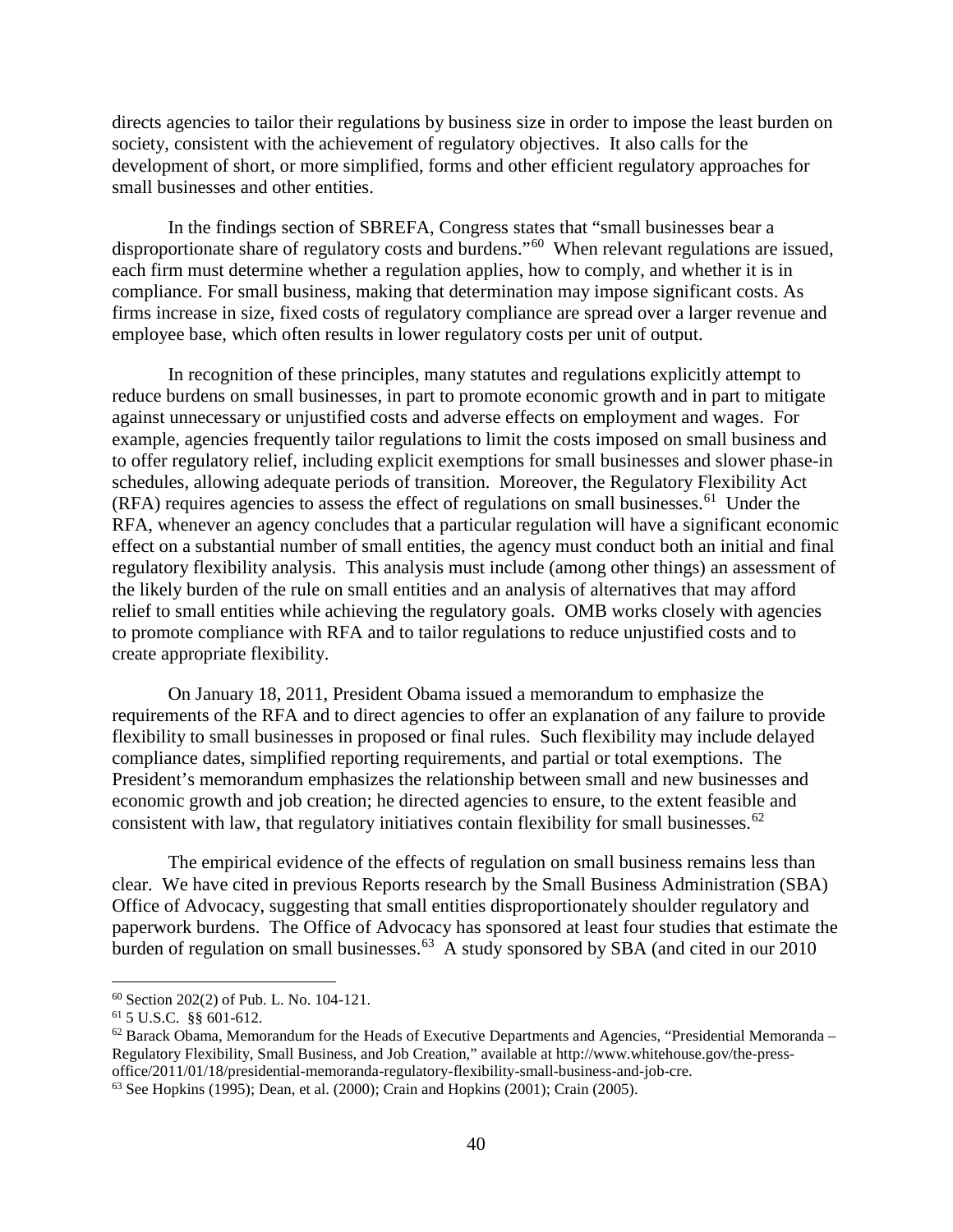Report), by Dean, et al., concludes that environmental regulations act as barriers to entry for small firms.  $64$ 

Becker offers a more complex view, focusing on the effect of air pollution regulation on small business.<sup>[65](#page-43-1)</sup> He finds that although "progressively larger facilities had progressively higher unit abatement costs, ceteris paribus,"<sup>[66](#page-43-2)</sup> the relationship between firm size and pollution abatement costs varies depending on the regulated pollutant. For troposphere ozone, the regulatory burden seems to fall substantially on the smallest three quartiles of plants. For  $SO_{x}$ , the relationship between regulatory burden and the firm size seems to be U-shaped. For total suspended particles, new multi-unit emitting plants in the smallest size class had \$265 more capital expenditure (per \$10,000 of value added) in non-attainment counties than similar plants in attainment counties, while "those in the larger size classes had an additional \$511-687 in expenditure…though the rise was not monotonic."<sup>[67](#page-43-3)</sup>

However, more recent work by Becker, Pasurka and Shadbegian, which focuses on the relationship between establishment size and spending on pollution abatement, finds that "spending on pollution abatement operating costs per unit of output increases with establishment size."<sup>68</sup> In particular, they find that the very largest establishments (with  $1000+$  employees) spend between \$1.92 and \$5.61 more on pollution abatement operating costs per \$1000 of output than the establishments with 1-19 employees.

The evidence in the literature, while suggestive, remains preliminary, inconclusive, and mixed. OMB continues to investigate the evolving literature on the relevant questions in order to obtain a more precise picture. It is clear, however, that some regulations have significant adverse effects on small business and that it is appropriate to take steps to create flexibility in the event that those adverse effects cannot be justified by commensurate benefits. As the President's 2011 memorandum directs, agencies should specifically explain any refusal to take such steps, especially in light of the importance of small businesses and startups for economic growth and job creation.

## *3. Impact on Wages and Employment*

Regulations of many different markets and areas of activity can ultimately affect labor markets, producing changes in wages and employment levels. Some regulations can have adverse effects on one or both dimensions, whereas other regulations might produce benefits. The relevant effects can be quite complex, since in general equilibrium, regulation in one area can have ripple effects across many markets, making it difficult to produce aggregate figures.

Executive Order 13563 states that our "regulatory system must protect public health, welfare, safety, and our environment while promoting economic growth, innovation, competitiveness, and *job creation*" (emphasis added). Furthermore, Executive Order 12866 states that regulatory impact analyses should include assessments of regulations' effects on the

<span id="page-43-0"></span> <sup>64</sup> Dean, et al. (2000).

<span id="page-43-1"></span><sup>65</sup> Becker (2005).

<span id="page-43-2"></span><sup>66</sup> *Id*., p. 163.

<span id="page-43-3"></span><sup>67</sup> *Id*., p. 165.

<span id="page-43-4"></span><sup>68</sup> Becker, Pasurka and Shadbegian (2013), p. 535.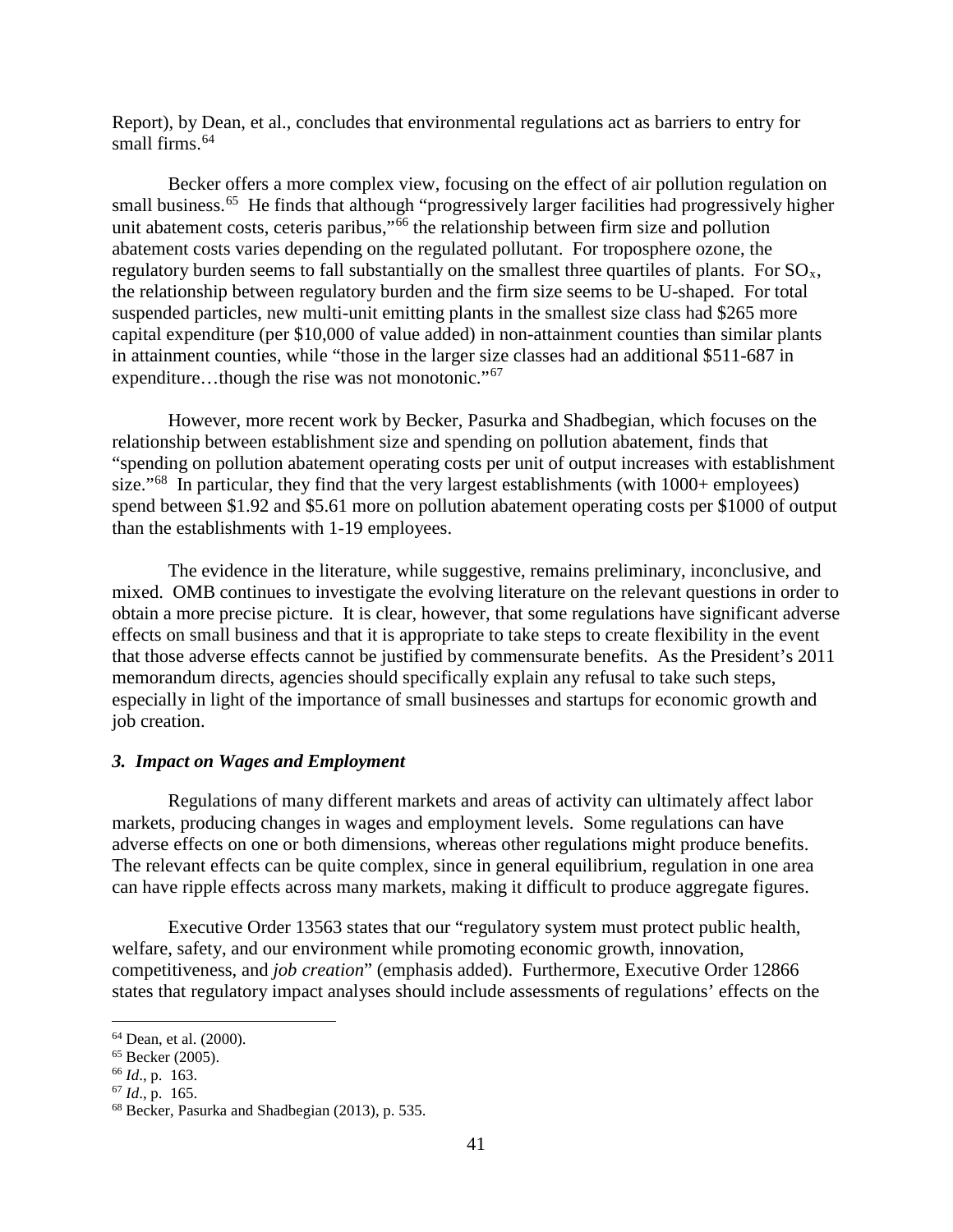functioning of the economy and on employment. OMB continues to believe that it is important for regulatory agencies to attempt, to the extent feasible, to consider the employment effects (whether negative or positive) of their regulations. However, when assessing the effects of regulations on employment and applying those assessments to policy decisions, there are several potential pitfalls:

- Expecting a precise, measurable impact from most individual regulations. Only a small fraction of individual regulations or agency actions will have a large enough effect to allow for measurement of changes in gross domestic product (GDP) or national employment. It is the cumulative sum over time of many small changes that is much more likely to be significant in these areas.
- Ignoring long-run or indirect impacts. Many regulatory actions have direct, short-run effects that are mitigated by long-run market adjustments. For example, businesses sometimes shut down as a result of a regulation; because jobs are temporarily lost, a short-run, industry-specific job-counting model would give the impression that regulation reduces employment. Alternatively, firms may need to hire new workers to perform activities necessary for coming into compliance with a regulation; in this case, the same job-counting model would give an impression that regulation increases employment. However, these apparent reductions or increases in employment often will, in the medium or long run, turn out to be shifts in employment between economic sectors.<sup>[69](#page-44-0)</sup>
- Ignoring the importance of timing. With employment-related policy goals, timing is often essential; spurring job creation is much more desirable during an economic downturn than during expansionary portions of the business cycle. Regulatory development, meanwhile, typically involves years of assessing evidence on the need for and effect of regulation; also, once issued, many regulations will remain effective indefinitely. Given their development and effectiveness timeframes, very few regulations that were originally motivated by policy goals unrelated to employment will be wellsuited to targeting job creation when it is most needed.

We discuss below the effect of labor market regulations, environmental regulations, and economic regulations on wages and employment. OMB continues to investigate the possibility that certain kinds of regulations can have adverse effects on job creation in particular, and is interested both in empirical work and in taking steps to reduce or eliminate such adverse effects.

## **a. Labor market regulations.**

There are many different types of labor market regulations, aiming to address certain market failures, e.g. information asymmetries and externalities, and equity concerns. Perhaps the most obvious types of labor market regulation are direct price controls, such as minimum wage laws and regulations. Other types of labor market regulation mandate employer-provided benefits, rules that protect worker health and safety, anti-discrimination regulations, and regulations governing the ability of workers and firms to bargain collectively; in general, U.S.

<span id="page-44-0"></span> $69$  Examples may be seen in a variety of areas, including tobacco (Warner et al., 1996), water resource investment (Haveman and Krutilla, 1967) and many others.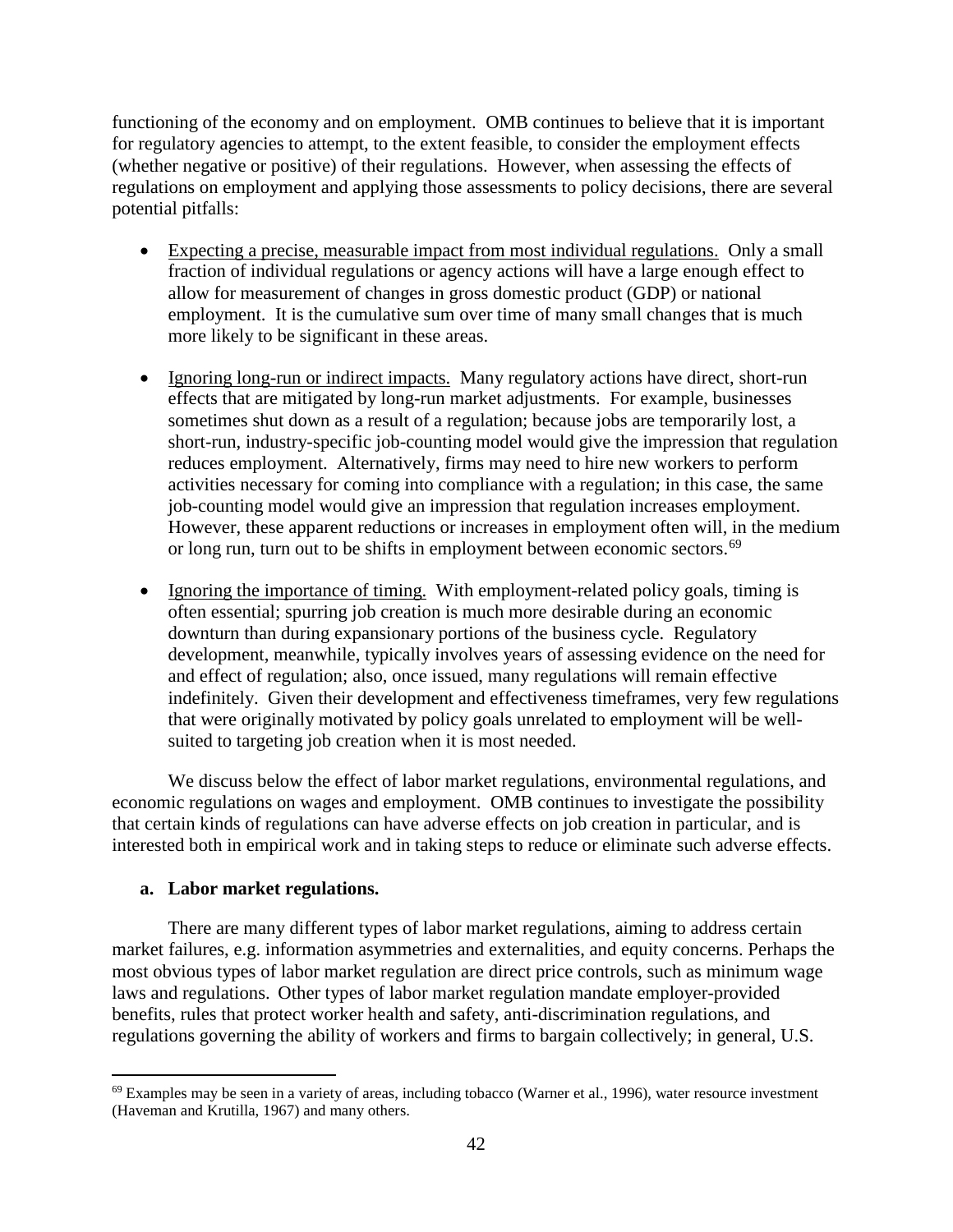competition law prohibits collusion among employers and allows collective bargaining by workers. Here we outline the theory and evidence on the effect of labor market regulations on wages and employment levels.

Labor markets are driven by many dynamic, simultaneous economic forces, therefore the employment and wage effects of any single regulation are quite difficult to disentangle, even for those regulations directly focused on labor markets. Economic theory provides a framework for analyzing the potential impacts of labor market regulation on employment and wages. In the basic theory framework, labor markets are assumed to function perfectly: labor supply and demand are equal at the market wage, without externalities, frictions or adjustment costs, or missing or imperfect information. Summers (1989) presents a standard theoretic approach for evaluating the economics of mandated employer benefits. This standard supply and demand model may be extended to address more complicated features of labor markets, such as, in the context of minimum wage policies, approaches that consider incomplete coverage of the minimum wage, impacts on skilled and relatively less-skilled workers, monopsony, job search models, efficiency wages, and informational asymmetries.<sup>[70](#page-45-0)</sup>

The standard theoretic approach, using labor supply, labor demand, and wages, is foundational for evaluating impacts, but additional consideration of theory is needed. Evidence in the labor economics literature indicates the importance of considering different theoretic approaches and extensions, specifically tailored to the policy analyzed. In some cases, such as minimum wage policies, alternative or more-detailed theoretic approaches can predict different employment impacts than the basic approach. For example, the basic labor supply and labor demand model predicts a decline in employment if the minimum wage is set above the marketclearing wage. However, other theoretic approaches predict, as long as the minimum wage is not set too high, that the policy may raise both wages and employment levels for low-wage workers. (Card and Krueger (1995), Brown (1999)). Utilizing different theoretic and methodological approaches, the empirical literature on minimum wages has found evidence of employment declines, no effect on employment, or even positive employment growth (Neumark and Wascher (2008), Card and Krueger (2016)). The past twenty years of empirical research on minimum wages finds that positive employment effects are about equally as likely as negative effects, with the "typical estimate very close to zero." (Card and Krueger (2016) p. xvi).

Summers (1989) provides a standard price-theoretic treatment of mandated benefit regulations. To be concrete, consider a workplace safety regulation. Such a regulation will shift the labor supply curve down by the amount that workers value the increase in safety, so that workers are willing to supply more labor for a given wage than in the absence of the regulation. Because it imposes compliance costs on employers, the regulation also shifts the labor demand curve down by the amount of the compliance cost. If workers value the mandated benefit at more than it costs employers to provide the benefit, then both the employment level and monetary compensation plus the value of non-monetary benefits such as safety will rise. Under standard assumptions, employers have incentives to provide such benefits, but various market failures may result in suboptimal provision of such benefits. Conversely, if workers value the mandated benefit at less than its cost, then the employment level and net wages will fall. This

<span id="page-45-0"></span><sup>&</sup>lt;sup>70</sup> See Brown (1999) for a description of theory models used to evaluate employment impacts of the minimum wage, and see Giuliano (2013) for a brief, updated discussion.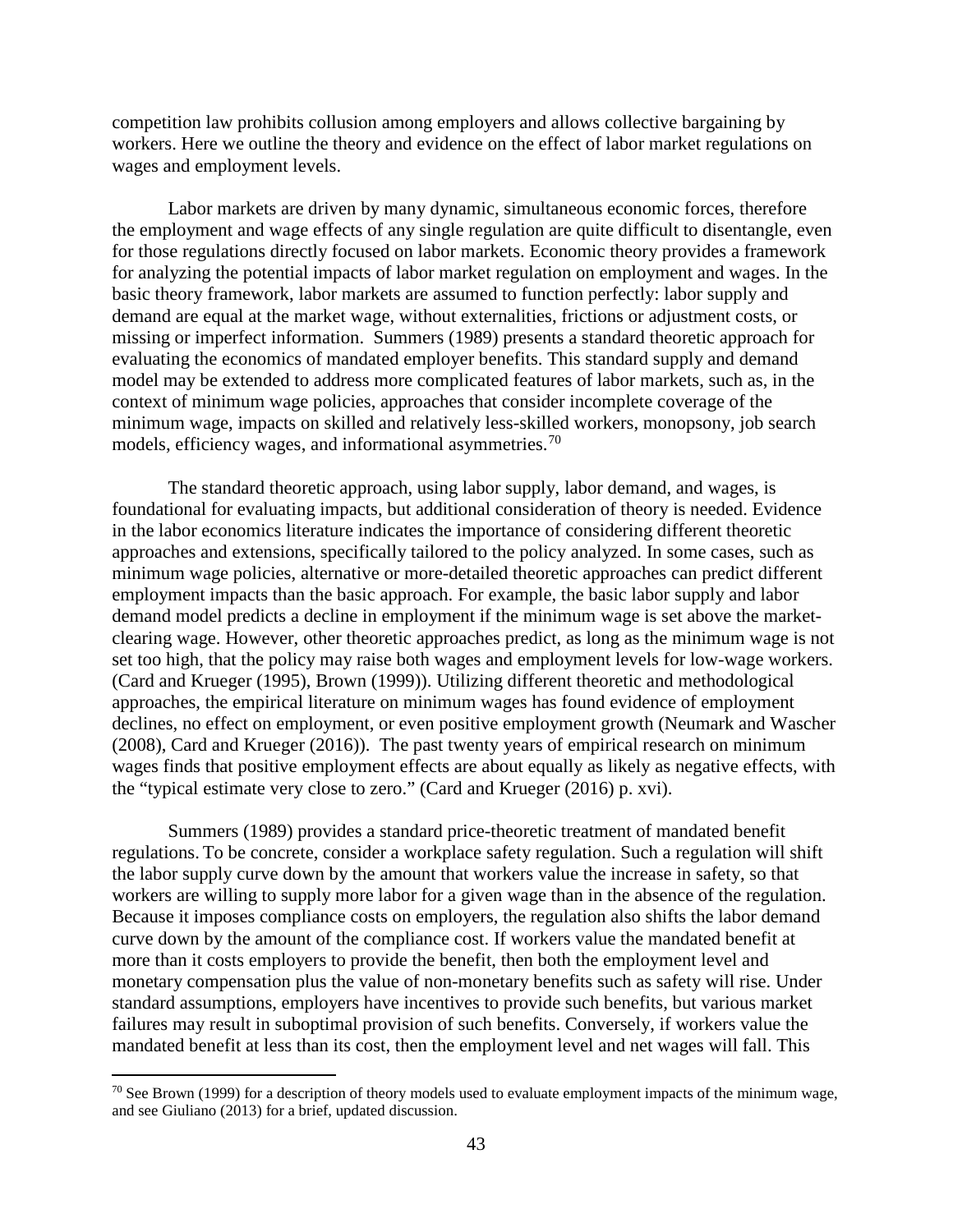simple model assumes that wages can indeed perfectly adjust downwards in response to the mandated benefits—but if wages are sticky in the short run, then the regulation could result in a decrease in employment levels and an increase in monetary compensation plus the value of nonmonetary benefits.

In the case of group-specific mandated benefits, which are targeted at identifiable groups of workers in the population, the theoretical analysis is more complicated. Jolls (2000), DeLiere (2000) and Acemoglu and Angrist (2001) suggest that the interaction of group-specific mandated benefits regulation with anti-discrimination law determines its consequences for labor markets; the net theoretic effects on employment are ambiguous. Specifically, regulations under the Americans with Disabilities Act (ADA) require that employers accommodate the special needs of disabled employees—a group-specific mandated benefit. In addition the law also forbids employers from discriminating against disabled workers in hiring and compensation decisions. To the extent that it is easier to enforce the prohibition of discrimination in wage setting than in hiring decisions, Jolls argues that the law will result in no reduction in wages for disabled workers but a reduction in their employment level, because employers will prefer to hire (cheaper) non-disabled workers. DeLeire (2000) and Acemoglu and Angrist (2001) find, empirically, that employment rates for disabled workers declined after the ADA, while wages were unchanged.

In contrast, group-specific mandates that target women, such as maternity leave mandates, are more likely to have an effect on wages because women are disproportionately represented in a few occupations, and hence their wages can more easily be adjusted downward without triggering anti-discrimination enforcement. In the standard supply and demand framework, because wages adjust down, such mandates are less likely to have a negative effect on employment. Gruber (1994) finds that regulations that require employers to provide comprehensive coverage for childbirth in health insurance plans result in a decrease in women's wages but have no effect on their employment levels. Studies examining the effect of the Family Medical Leave Act in the U.S., however, find little effect on either relative employment levels or wages of women, perhaps because the mandated leave is short and unpaid, and many employers provided maternity leave prior to the law.<sup>[71](#page-46-0)</sup> Studies evaluating California's paid family leave program find effects for employed mothers after child birth: increased hours worked and earnings,  $^{72}$  $^{72}$  $^{72}$  as well as increased employment probabilities during the child's first year.<sup>[73](#page-46-2)</sup> OMB continues to investigate the growing literature on these topics. The references here are meant to be illustrative rather than exhaustive.

In addition to the complications of conceptual analysis, regulatory agencies assessing labor market impacts as part of their policy-making process face additional challenges, often not considered in the economic literature. Most available empirical studies rely on historical data to estimate impacts of policies that have already been implemented. Few conduct forward-looking analysis considering potential impacts of policies under development. An example of this

<span id="page-46-0"></span> $71$  Waldfogel (1999) and Baum (2003). Ruhm (1998) examines parental leave mandates in Europe and finds that they are associated with increases in women's relative employment levels and reductions in their relative wages. <sup>72</sup> Rossin-Slater, Ruhm and Waldfogel (2013).

<span id="page-46-2"></span><span id="page-46-1"></span> $73$  Baum and Ruhm (2013).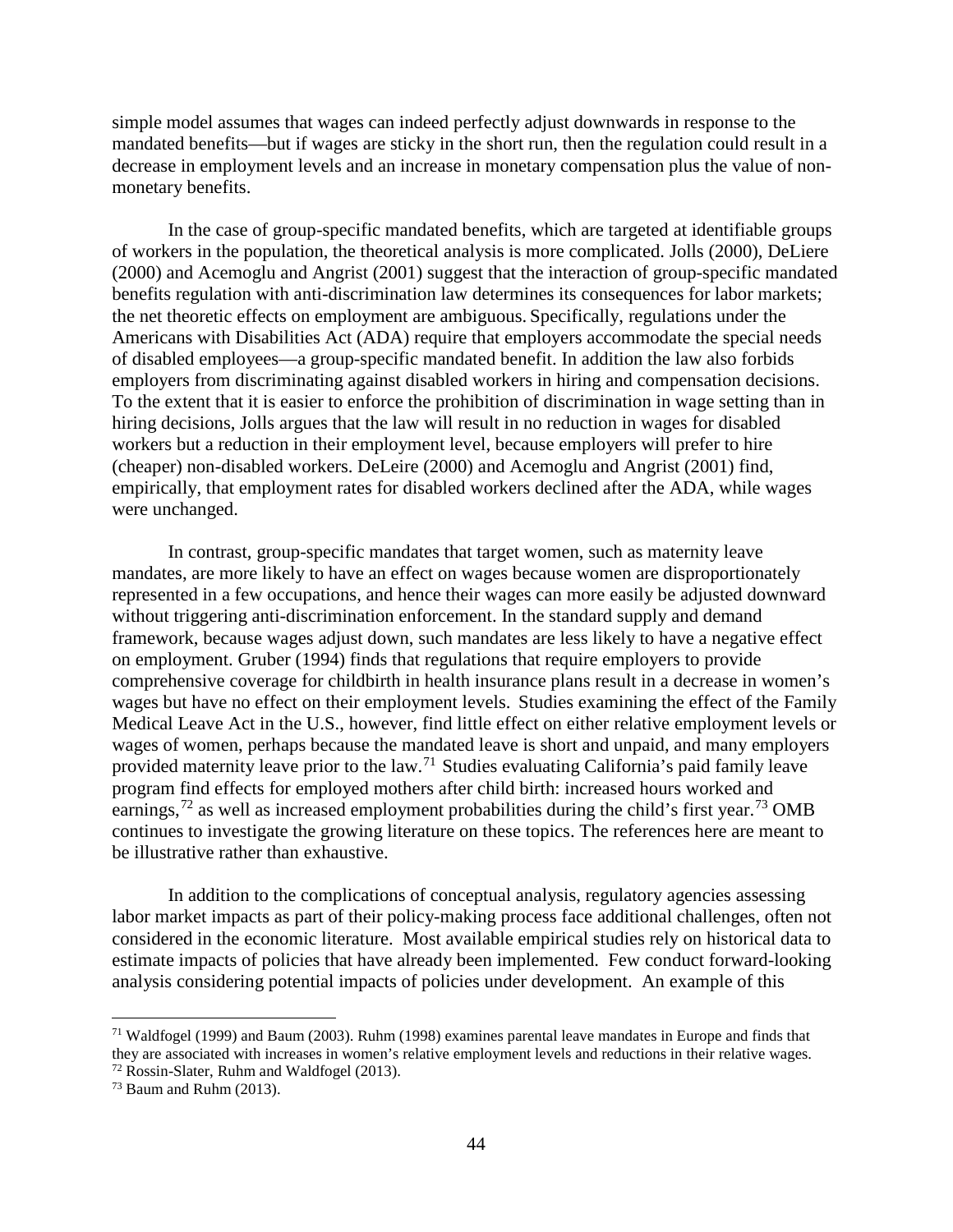difficulty of prospectively analyzing labor market impacts of regulations is a recent research effort investigating labor market impacts of the Affordable Care Act.<sup>74</sup> A number of researchers used analysis of past state-level expansions of health insurance coverage to estimate potential impacts of the ACA. A striking variance was noted in terms of the projected employment effects, both across studies and within studies, by demographic groups.

#### **b. Environmental regulation.**

New or more stringent environmental regulations may raise production costs thereby reducing production which in turn must lead to lower employment ("output effect"). However, it is also conceivable that the new regulation will require more labor input – this will depend on the extent to which the required abatement activities and labor are substitutes or compliments ("abatement activity" effect).<sup>75</sup> Thus, the effects of environmental regulation on the labor market can be difficult to assess. Isolating the effect of environmental regulation on employment is further complicated by the fact that changes in other economic conditions (e.g. recessions, import competition, tax policy) also affect employment over time and across sectors and therefore must be taken into consideration. Moreover, estimating changes in net employment is complicated by the fact that they are comprised of changes in employment in different sectors and while some changes represent potential decreases in employment (i.e. the directly regulated sector and up and down stream sectors<sup>[76](#page-47-2)</sup>) some of these changes represent increases in employment (e.g. pollution abatement sector<sup>[77](#page-47-3)</sup>). Therefore, the underlying questions regarding the effect of environmental regulations on labor markets requires careful and continuing conceptual analysis and empirical study, and OMB is following new developments in both areas. In this section we summarize some of the leading articles that are often cited in the academic literature.

Pollution abatement activities can be divided into two basic categories: end-of-pipe (EOP) controls, which remove pollutants from the discharge stream after they are produced (e.g. electrostatic precipitators removing particulates or a waste water treatment plant removing total suspended solids) and change-in-production-process (CIPP) techniques which reduce the amount of waste produced during production (e.g. switching from high to low sulfur coal or increasing the efficiency of boilers). EOP controls will require labor to install them and to operate them, so in this case labor and abatement activities are likely to be complements. On the other hand, CIPP techniques may reduce the amount of labor to operate the plant due to an increase in the capitallabor ratio caused by technological change. Thus, the abatement activity effect is ambiguous and therefore standard microeconomic analysis cannot predict a priori whether or not environmental regulations have a negative effect on labor demand in the directly regulated sector. Determining

<span id="page-47-0"></span> <sup>74</sup> Aaronson and Lubotsky (2014).

<span id="page-47-1"></span><sup>75</sup> See Berman and Bui (2001).

<span id="page-47-2"></span><sup>&</sup>lt;sup>76</sup> Upstream sectors supply inputs to the regulated sector (e.g., coal mines supplying coal to power plants) and downstream sectors purchase output from the regulated sector (e.g., manufacturing plants purchasing electricity from power plants).

<span id="page-47-3"></span> $77$  In 2008 the pollution abatement sector, according to the U.S. Department of Commerce (2010), consisted of 119,000 environmental technology (ET) firms which produced roughly \$300 billion in domestic revenues (approximately 2% of GDP), and produced exports worth \$43.8 billion (roughly 2% of total export).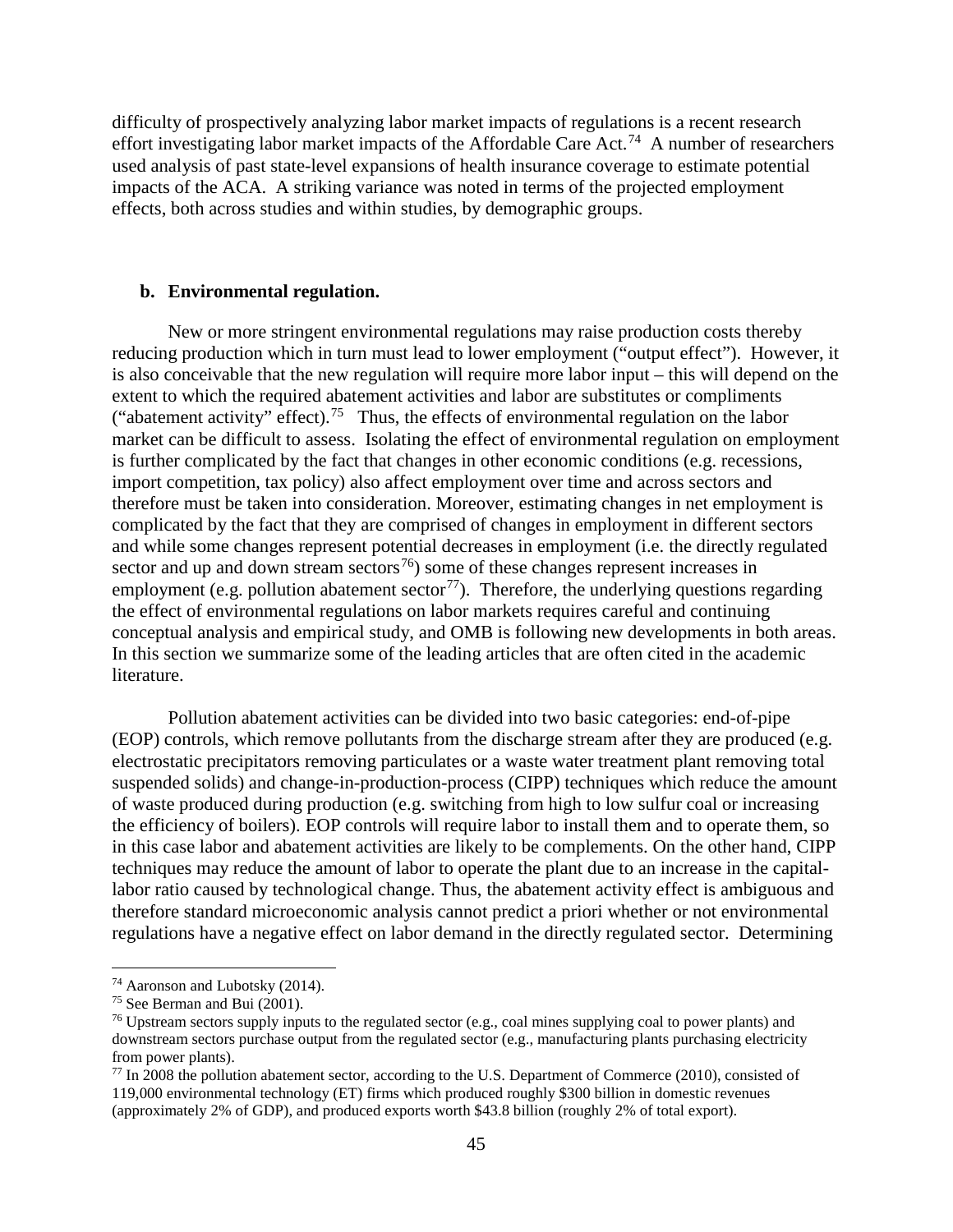the sign and magnitude of the effect of environmental regulation on labor demand in the directly regulated sector will require empirical studies.

To estimate the net employment impacts of an environmental regulation requires the additional step of estimating the employment impacts of regulation in the up and down stream sectors as well as the pollution abatement sector. In many instances environmental regulations generate increased demand by regulated facilities for pollution control equipment and services to bring them into compliance with the regulation. In turn this higher demand could increase employment in pollution abatement sector, especially in time of high unemployment.<sup>[78](#page-48-0)</sup> On the other hand, while increased employment in the pollution abatement sector is positive for that industry, it represents labor costs to the directly regulated sector, potentially leading to lower production and associated employment, so determining the net effect is important.

There is a broad empirical literature analyzing the effect of environmental regulations on various economic outcomes including productivity, investment, competitiveness as well as environmental performance. On the other hand, there are only a few papers that examine the impact of environmental regulation on employment, but this literature has been growing. Studies that examine the effect of environmental regulation on employment include Berman and Bui<sup>[79](#page-48-1)</sup>, Greenstone<sup>[80](#page-48-2)</sup>, Walker<sup>[81](#page-48-3)</sup>, Gray and Shadbegian<sup>[82](#page-48-4)</sup>, Gray, et al.<sup>[83](#page-48-5)</sup> and Ferris, Shadbegian and Wolverton<sup>[84](#page-48-6)</sup>.<sup>[85](#page-48-7)</sup>

Berman and Bui, $^{86}$  $^{86}$  $^{86}$  using plant-level data, estimate the impact of some of the most stringent air quality regulations in the United States enacted by the South Coast Air Quality Management District around Los Angeles from 1979 to 1992. They find that even though regulations impose large costs on plants they only have a very small insignificant effect on employment. According to Berman and Bui, the likely explanation for the small effects is that the regulations disproportionately affect capital-intensive plants with relatively low levels of employment, which sold output mostly to local markets where their competition faced the same level of regulation. Furthermore, they surmised that pollution abatement inputs and employment were complements.

Gray, et al. $87$  and Ferris, Shadbegian and Wolverton<sup>[88](#page-48-10)</sup> both use plant-level data to examine the effect of environmental regulations on employment as well. More specifically, Gray, et al. examine the effect of the 1998 Cluster Rule, EPA's first integrated, multi-media (air

<span id="page-48-0"></span> <sup>78</sup> Schmalansee and Stavins (2011).

<span id="page-48-1"></span><sup>79</sup> Berman and Bui (2001).

<span id="page-48-2"></span><sup>80</sup> Greenstone (2002).

<span id="page-48-3"></span><sup>81</sup> Walker (2011).

<span id="page-48-4"></span><sup>82</sup> Gray and Shadbegian (2013).

<span id="page-48-5"></span><sup>83</sup> Gray, et al (2014).

<span id="page-48-6"></span><sup>&</sup>lt;sup>84</sup> Ferris, Shadbegian, and Wolverton (2014).

<span id="page-48-7"></span><sup>&</sup>lt;sup>85</sup> All these studies examine the impact of regulations in the directly regulated sector and do not estimate employment effects in either the up or down stream industries or the pollution abatement sector.

<span id="page-48-8"></span><sup>86</sup> Berman and Bui (2001).

<span id="page-48-9"></span><sup>87</sup> Gray, et al (2014).

<span id="page-48-10"></span><sup>88</sup> Ferris, Shadbegian and Wolverton (2014).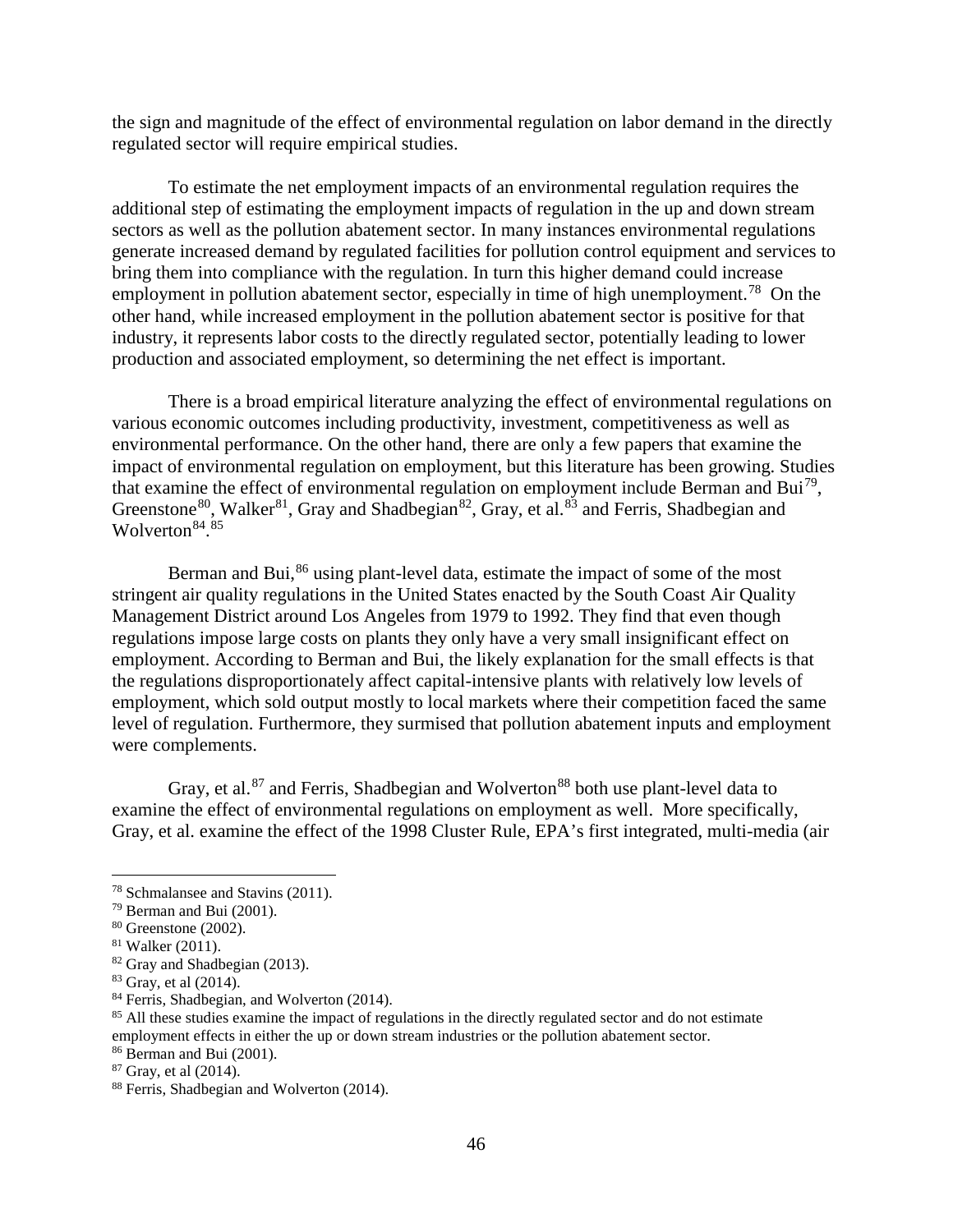and water) regulation, on employment at pulp and paper mills. They found that plants that needed to comply with both the air and water regulations experienced relatively small (3%-7%), but not always statistically significant, decreases in employment. These decreases are concentrated in plants that had to comply with both the air and water rules. Ferris, Shadbegian and Wolverton estimate the impact of the Phase I of the Title IV SO2 Trading Program on employment at fossil-fired power plants. Using an estimation technique that combines propensity score matching with a difference-in-difference estimator, they find little evidence that fossil-fuel fired power plants experienced significant declines in employment under the Phase I Program compared to non-Phase I power plants. This finding is robust to modeling compliance decisions at the plant- or owning utility-level. Gray and Shadbegian<sup>[89](#page-49-0)</sup> use 4-digit SIC industry level data to examine the impact of environmental regulation, proxied by the percent of output spent on pollution abatement operating costs, on employment in U.S. manufacturing (1973- 1994). They find that in most cases more stringent regulations have a statistically significant yet quantitatively small negative effect on employment, with slightly larger effects in the most highly regulated industries.

Greenstone<sup>[90](#page-49-1)</sup> examines the difference in employment growth between counties that are designated as being in nonattainment for one or more of the criteria pollutants (particulate matter, sulfur dioxide, ozone and carbon monoxide) and counties in attainment. Regulators impose more stringent regulations on plants in non-attainment areas relative to attainment areas to help bring those areas into compliance. Greenstone finds that these more stringent regulations cause a loss of approximately 590,000 jobs in non-attainment areas relative to attainment areas between 1972 and 1987. Walker finds that employment at plants in newly designated nonattainment areas due to the 1990 Clean Air Act Amendments is 15% lower relative to plants in attainment areas. At first glance, the employment effects in these studies sound large, however one important point to note about these studies is that their findings do not mean that there is lower aggregate employment due to more stringent environmental regulation. The findings only imply that the relative growth rate of employment in some sectors differs between attainment and non-attainment areas. In other words, the results of Greenstone and Walker may be due to their lack of control for geographic reallocation of economic activity from non-attainment to attainment areas. As a matter of fact, List et al. find that new pollution-intensive plants are less likely to open in non-attainment areas implying that this geographic relocation is most likely occurring. $91$ 

Environmental regulations may also have a less visible effect on employment, by lowering investment in the U.S. by multinational corporations. Using 17-year panel data, Keller and Levinson find the stringency of environmental regulation (expressed in pollution abatement costs) has "small deterrent effects" on states competing for foreign direct investment.<sup>92</sup> Xing and Kolstad find "using instruments for the unobserved variables, the statistical results show that the laxity of environmental regulations in a host country is a significant determinant of Foreign

<span id="page-49-0"></span> <sup>89</sup> Gray and Shadbegian (2013).

<span id="page-49-1"></span><sup>90</sup> Greenstone (2002).

<span id="page-49-2"></span> $91$  List, et al. (2003).

<span id="page-49-3"></span> $92$  Keller and Levinson (2002), p. 691.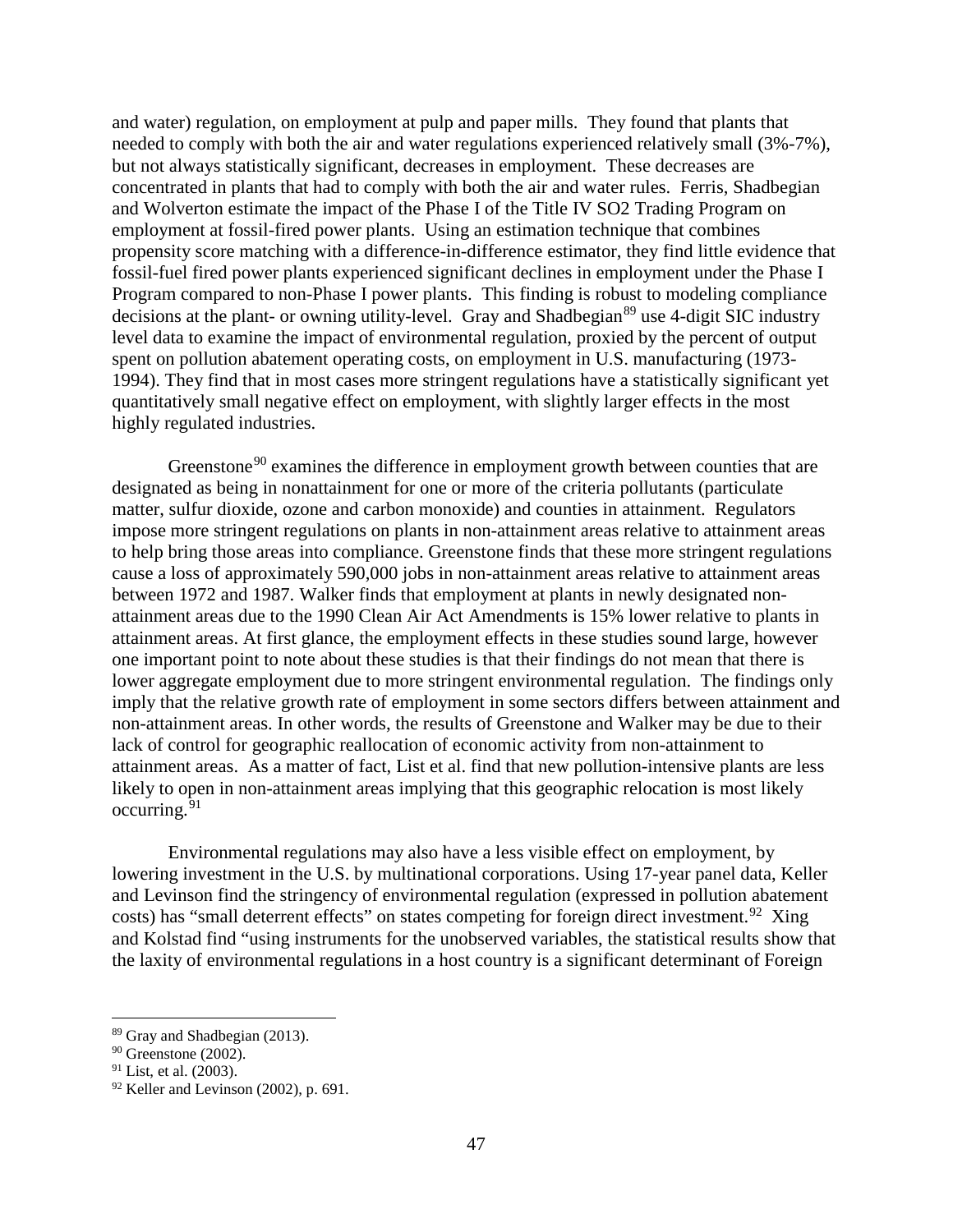Direct Investment from the US for heavily polluting industries and is insignificant for less polluting industries."[93](#page-50-0)

A recent study by Hanna measured the response of US-based multinationals foreign direct investment decisions to the Clean Air Act Amendments using a panel of firm-level data over the period 1966-1999.<sup>[94](#page-50-1)</sup> Consistent with the theory that regulation causes firms to substitute foreign for domestic production, the authors find that in the environmental area, domestic regulation has led US-based multinational companies "to increase their foreign assets in polluting industries by 5.3 percent and their foreign output by 9 percent."[95](#page-50-2) The authors also find that these results are more robust for firms that manufactured within an industry for which imports had historically accounted for a large percentage of US consumption (see also Greenstone discussed above). Like Hanna, Brunnermeier and Levinson, using panel data, also find "statistically significant pollution haven effects of reasonable magnitude."<sup>96</sup> Levinson and Taylor's results in examining trade flows and environmental regulation are consistent with these other studies.[97](#page-50-4)

Coglianese, Finkel and Carrigan<sup>[98](#page-50-5)</sup> assemble works examining the methods to examine employment effects, evidence thus far on the effects of regulation on employment, and further policy recommendations. Included in this volume are papers by Aldy and Pizer<sup>[99](#page-50-6)</sup> and Färe, Grosskopf, Pasurka, Jr., and Shadbegian<sup>[100](#page-50-7)</sup> on the evidence of the effects of regulation on employment, Ferris and McGartland<sup>[101](#page-50-8)</sup> and Masur and Posner<sup>[102](#page-50-9)</sup> on further research and policy recommendations. Aldy and Pizer examine the effects of regulating the electricity sector on the gross employment and competitiveness of 400 manufacturing industries using data from 1986 through 1994. They find no statistically significant relationship between the electricity price and gross employment for low energy intensity manufacturing industries. For industries that are more energy intensive, the gross employment elasticity with respect to electric prices range from -0.2 to -0.3. They also find the employment elasticity due to competitiveness effect ranges between -0.05 and -0.1 for the upper 20% of energy intensive industries. Färe, Grosskopf, Pasurka, Jr., and Shadbegian demonstrate that less labor is required to produce good and bad outputs under a tradable permit system than a command-and-control system. Masur and Posner<sup>[103](#page-50-10)</sup> respond to comments and criticisms of Masur and Posner<sup>[104](#page-50-11)</sup>, and continue to recommend that regulatory agencies incorporate unemployment costs into their benefit-cost analysis. Ferris and McGartland call for conceptual research on how to incorporate employment assessment into benefit-cost framework and empirical research based on the conceptual research.

<span id="page-50-0"></span> <sup>93</sup> Xing and Kolstad (2002), p. 1.

<span id="page-50-1"></span><sup>94</sup> Hanna (2010).

<span id="page-50-2"></span> $95$  Hanna (2010), p. 160.

<span id="page-50-3"></span><sup>96</sup> Brunnermeier and Levinson (2004), p. 6.

<span id="page-50-4"></span> $97$  Levinson and Taylor (2008).

<span id="page-50-5"></span><sup>98</sup> Coglianese, Finkel, and Carrigan (2013).

<span id="page-50-6"></span><sup>&</sup>lt;sup>99</sup> Aldy and Pizer (2013).

<span id="page-50-7"></span><sup>100</sup> Fӓre, Grosskopf, Pasurka, Jr., and Shadbegian, (2013).

<span id="page-50-8"></span><sup>&</sup>lt;sup>101</sup> Ferris and McGartland (2013).

<span id="page-50-9"></span><sup>102</sup> Masur and Pozner (2013).

<span id="page-50-10"></span><sup>103</sup> Masur and Posner (2013).

<span id="page-50-11"></span><sup>104</sup> Masur and Posner (2012).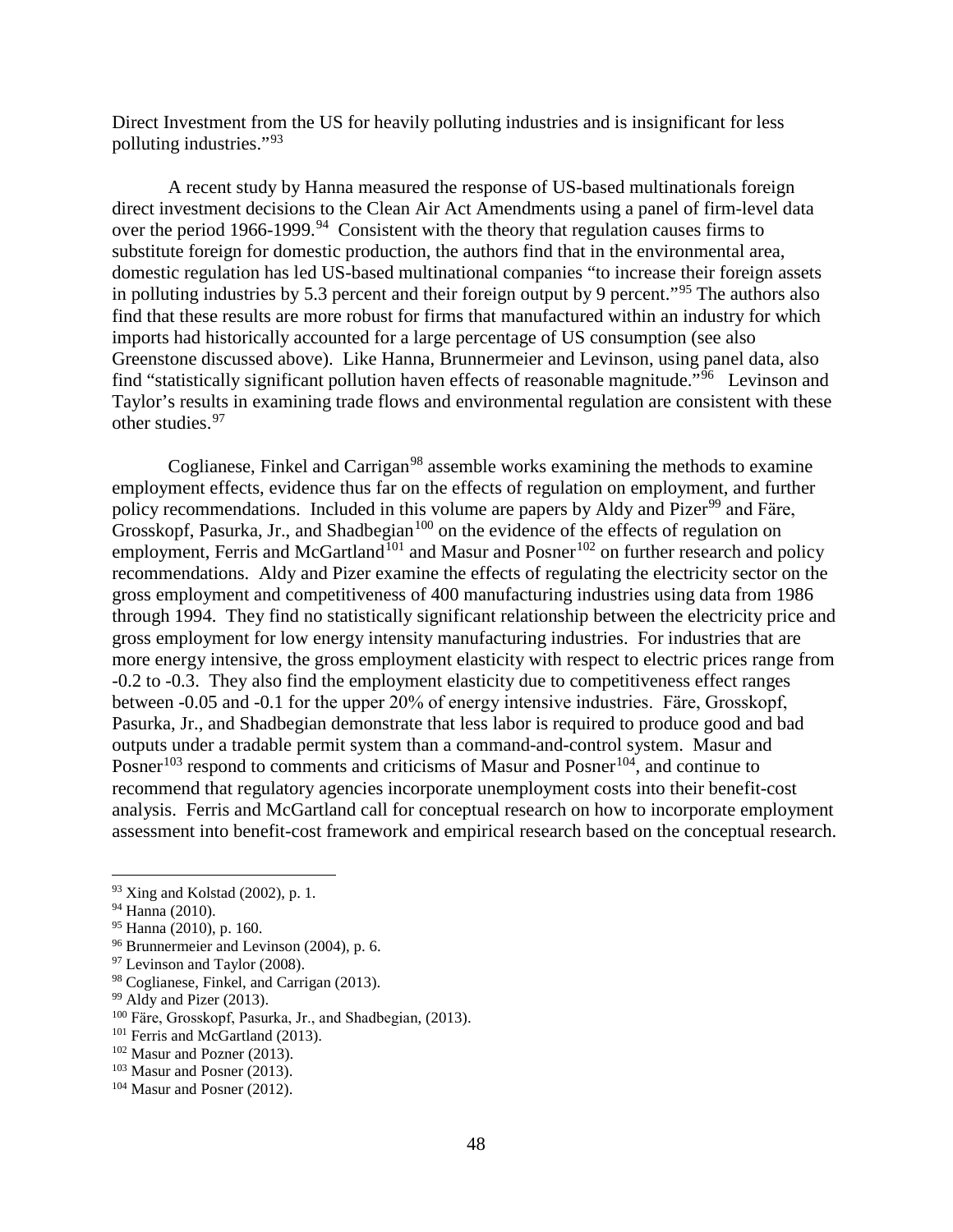In this context, the evidence is both suggestive and mixed. In their review of the literature on the effect of environmental regulation on the manufacturing sector, Jaffe et al. find that "although the long-run social costs of environmental regulation may be significant, including adverse effects on productivity, studies attempting to measure the effect of environmental regulation on net exports, overall trade flows, and plant-location decisions have produced estimates that are either small, statistically insignificant, or not robust to tests of model specification."<sup>[105](#page-51-0)</sup>

#### **c. Economic regulation.**

Rate regulations and restrictions on entry in product markets—commonly referred to as "economic regulation"—can have important effects on labor markets. As emphasized by Peoples, <sup>[106](#page-51-1)</sup> restrictions on entry into an industry can make unionization of the industry easier because as a result the industry is dominated by a few large firms, which lowers the cost of organizing workers. The resulting high unionization rates give unions in the regulated industries substantial bargaining power, and as a result wages in regulated industries, which historically include trucking, electricity, and airlines, are higher. Moreover, rate regulations that allow firms in these industries to pass costs on to customers may make it easier for unions to bargain for relatively high wages.

To the extent that economic regulation also results in higher prices in the product market, consumers, including workers, will of course have to pay those prices. Blanchard and Giavazzi show in theoretical terms that the increased markups in the product market caused by widespread economic regulation can result in both lower real wages of workers, measured in terms of purchasing power, and lower employment levels.<sup>[107](#page-51-2)</sup> The theoretical negative effect of entry regulation on employment was supported empirically by Bertrand and Kramarz,<sup>[108](#page-51-3)</sup> who examine entry restrictions in the French retail industry and find that they have reduced employment growth in France. Using individual worker information from CPS files from 1973 through 1988, Peoples and Saunders show that deregulation of the trucking industry led to significant real wage reduction for white drivers.<sup>[109](#page-51-4)</sup>

#### *4. Impact on Economic Growth*

Measuring the effects of regulation on economic growth is a complex task. The category of "regulation" is of course very large. Criminal law, property law, and contract law are not always characterized as "regulation," but they do have regulatory functions, and if welldesigned, they can promote and even be indispensable to economic growth. A system of freedom of private property and freedom of contract promotes such growth, and it cannot exist without regulation (including the form of regulation that occurs through the common law). Some forms of national regulation may have a positive effect on growth, perhaps by promoting stable and efficient operation of financial markets, by improving educational outcomes, by promoting

<span id="page-51-0"></span> <sup>105</sup> Jaffe et al. (1995), p. 157-158.

<span id="page-51-1"></span><sup>106</sup> Peoples (1998).

<span id="page-51-2"></span><sup>107</sup> Blanchard and Giavazzi (2003).

<span id="page-51-3"></span><sup>108</sup> Bertrand and Kramarz (2002).

<span id="page-51-4"></span><sup>109</sup> Peoples and Saunders (1993).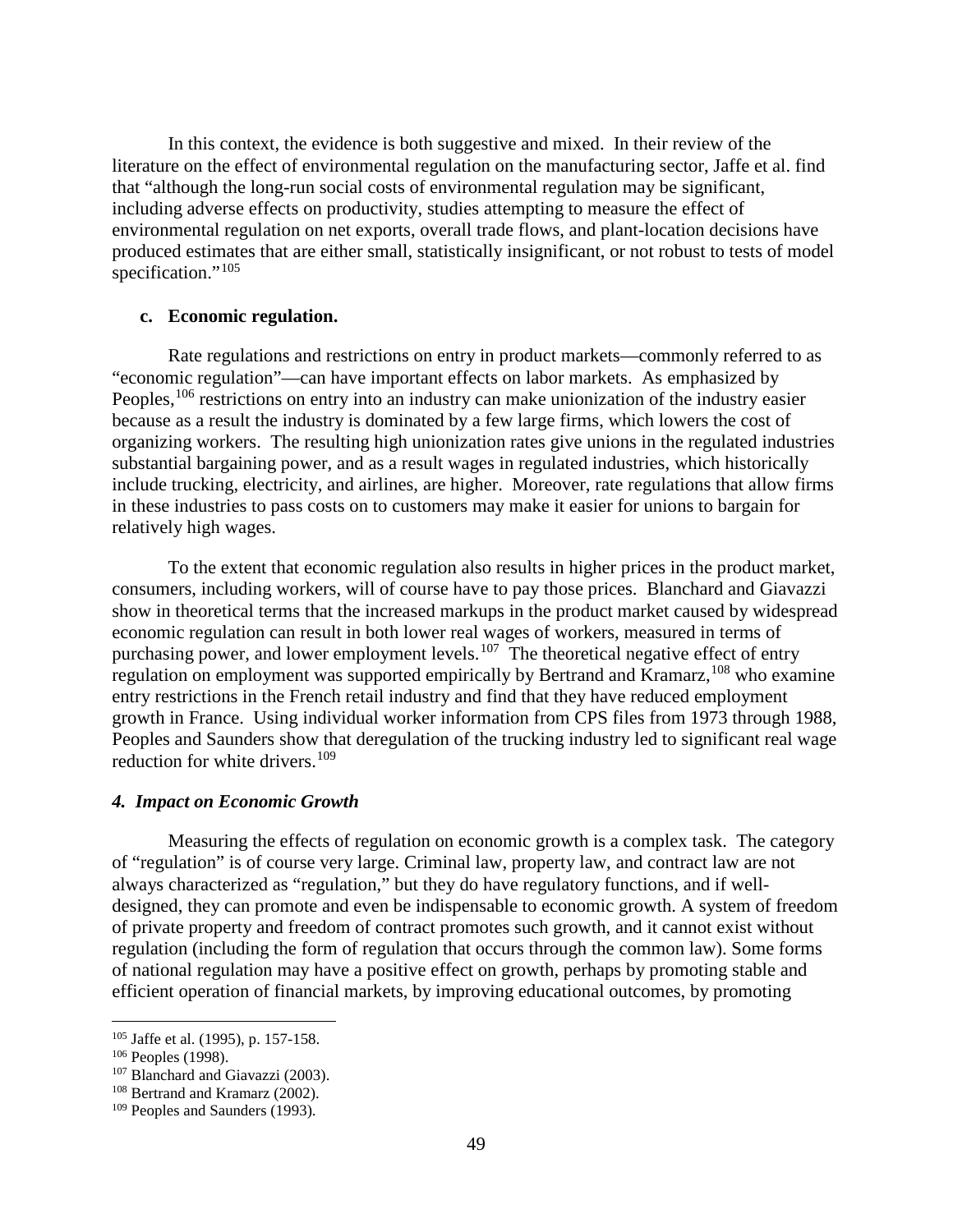innovation, or by upgrading the operation of the transportation system. An absence of regulation, or poorly designed deregulatory initiatives, may have significant adverse effects on growth – if, for example, they undermine the stability and efficiency of financial markets.

Excessive and unnecessary regulations, on the other hand, can place undue burdens on companies, consumers, and workers, and may cause growth and overall productivity to slow. While the evidence remains less than entirely clear, some evidence suggests that domestic environmental regulation has led some U.S. firms to invest in other nations, and in that sense, such regulation may have an adverse effect on domestic growth.<sup>[110](#page-52-0)</sup> At the same time, the direct impacts of particular regulations, or categories of regulations, on the overall economy may be difficult to establish because causal chains are uncertain and because it is hard to control relevant variables.

If they are not carefully designed, regulations can impose significant costs on businesses, potentially dampening economic competition and capital investment. Djankov et al.<sup>[111](#page-52-1)</sup> find that increased regulations on entry into markets—such as licensing and fees—create higher costs of entry and thus adversely affect economic outcomes.<sup>112</sup> By contrast, van Stel et al. find that entry regulations actually have little impact on entrepreneurship, but that regulations creating greater labor rigidity have a discernible negative impact.<sup>113</sup>

Relatively few studies attempt to measure the economic impact of regulations in the aggregate; the literature focuses instead on particular regulatory arenas.<sup>[114](#page-52-4)</sup> The literature examining the effects of environmental regulations in particular is extensive. Here are a few examples:  $^{115}$  $^{115}$  $^{115}$ 

• Jaffe and Palmer<sup>[116](#page-52-6)</sup> find that increases in compliance costs generated by environmental regulations lead to a lagged effect of increases in research and

<span id="page-52-0"></span> <sup>110</sup> See Brunnermeier and Levinson (2004), Levinson and Taylor (2008).

<span id="page-52-2"></span><span id="page-52-1"></span><sup>&</sup>lt;sup>111</sup> Djankov, et al. (2002).<br><sup>112</sup> Djankov et al. (2002).

<span id="page-52-3"></span> $113$  van Stel et al. (2007). They also find that regulations improving access to credit have a positive impact on entrepreneurship.<br><sup>114</sup> One of the few such studies is an analysis by Hahn and Hird (1991), which estimates the net costs of regulations

<span id="page-52-4"></span>on the economy to be \$46 billion, with aggregate annual transfer payments between \$172.1 and \$209.5 billion. But the authors note that their estimates have a wide range of uncertainty due to difficulties in estimation methods and available data. Further, this study is likely to be outdated due to major policy and economic developments in the years since its publication. Dawson and Seater (2013) estimated the effects of regulation by examining the effects on growth of output and total factor productivity (TFP). They conclude that the regulation has substantial and negative effects on output and TFP. EPA (2011) conducted an analysis to examine the macroeconomic effects of the Clean Air Act Amendments using a computable general equilibrium model. They find that output of goods and services decrease as a result of regulations associated with the Clean Air Act Amendments but these decreases are offset by increases in welfare resulting from reductions in medical expenditures and other welfare improvements

<span id="page-52-6"></span><span id="page-52-5"></span> $115$  Berman and Bui (2001a) provide a helpful summary of some of this literature. It should be recalled that many environmental regulations affect provision of non-market goods that are not explicitly reflected in standard measures of economic activity. Thus, in addition to the direct economic costs imposed by environmental regulations, these same regulations have social welfare and other non-market impacts that are not captured in these studies. <sup>116</sup> Jaffe and Palmer (1997).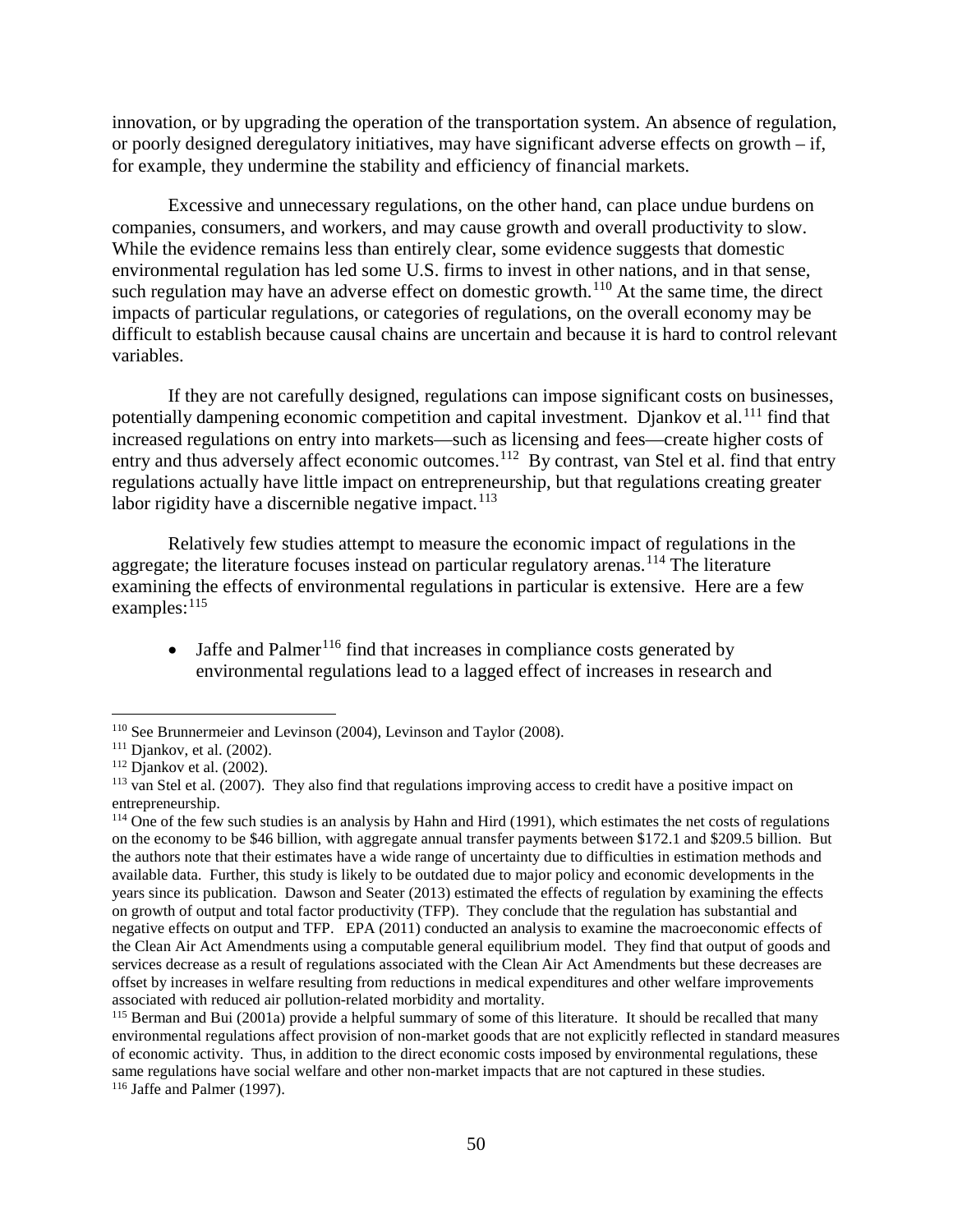development expenditures, as measured by patents of new environmental technologies. Other studies provide similar findings.  $117$  These studies suggest that there may be positive economic effects related to technological innovation in the years following increased environmental regulatory compliance costs. As Jaffe and Palmer argue, "in the aggregate, the disincentives for R&D attributed to a commandand-control approach to environmental regulation may be overcome by the high returns that regulation creates for new pollution-control technology."<sup>[118](#page-53-1)</sup> These results, however, are noted to be sensitive to the definitions of the time lag and difficulties in specifying research and development models, coding patent types, and linking research and development to overall economic growth.

- Gray and Shadbegian examine the investment activity of paper mills from 1979 to 1990,[119](#page-53-2) and they find that "plants with relatively high pollution abatement capital expenditures over the period invest less in productive capital. The reduction in productive investment is greater than the increase in abatement investment, leading to lower total investment at high abatement cost plants. The magnitude of this impact is quite large, suggesting that a dollar of pollution abatement investment reduces productive investment by \$1.88 at that plant. This seems to reflect both environmental investment crowding out productive investment within a plant and firms shifting investment towards plants facing less stringent abatement requirements. Estimates placing less weight on within-firm reallocation of investment indicate approximate dollar-for-dollar (\$0.99) crowding out of productive investment."<sup>[120](#page-53-3)</sup>
- Becker and Henderson<sup>[121](#page-53-4)</sup> find that in response to ground-level ozone regulation, in polluting industries "birth [of plants] fall dramatically in nonattainment counties, compared to attainment counties…This shift in birth patterns induces a reallocation of stocks of plants toward attainment areas. Depending on the interpretation of reducedform coefficients, net present value for a typical new plant in a nonattainment area could fall by 13-22 percent."<sup>[122](#page-53-5)</sup>
- Berman and Bui find that during a period of aggressive environmental regulation, productivity *increased* among the petroleum refineries located in the Los Angeles from 1987 to 1992, suggesting that "[a]batement costs may severely overstate the true cost of environmental regulation"[123](#page-53-6) and that "abatement associated with the SCAQMD regulations was productivity enhancing."[124](#page-53-7)
- Greenstone<sup>[125](#page-53-8)</sup> finds that "in the first 15 years after the [Clean Air Act Amendments] became law (1972-1987, nonattainment counties (relative to attainment ones) lost approximately \$37 billion in capital stock and \$75 billion (1987 dollars) of output in

<span id="page-53-1"></span><span id="page-53-0"></span><sup>&</sup>lt;sup>117</sup> See Lanoie et al. (2008).<br><sup>118</sup> Jaffe & Palmer (1997), at 618.

<span id="page-53-2"></span><sup>119</sup> Gray & Shadbegian (1998).

<span id="page-53-3"></span><sup>120</sup> *Id*, at 254-255.

<span id="page-53-4"></span><sup>121</sup> Becker & Henderson (2000).

<span id="page-53-5"></span><sup>122</sup> *Id.*, at 414-415.

<span id="page-53-6"></span><sup>123</sup> *Id,* p. 509.

<span id="page-53-7"></span><sup>&</sup>lt;sup>124</sup> *Id.* p. 499. SCAQMD is South Coast Air Quality Management District.

<span id="page-53-8"></span> $125$  Greenstone (2002).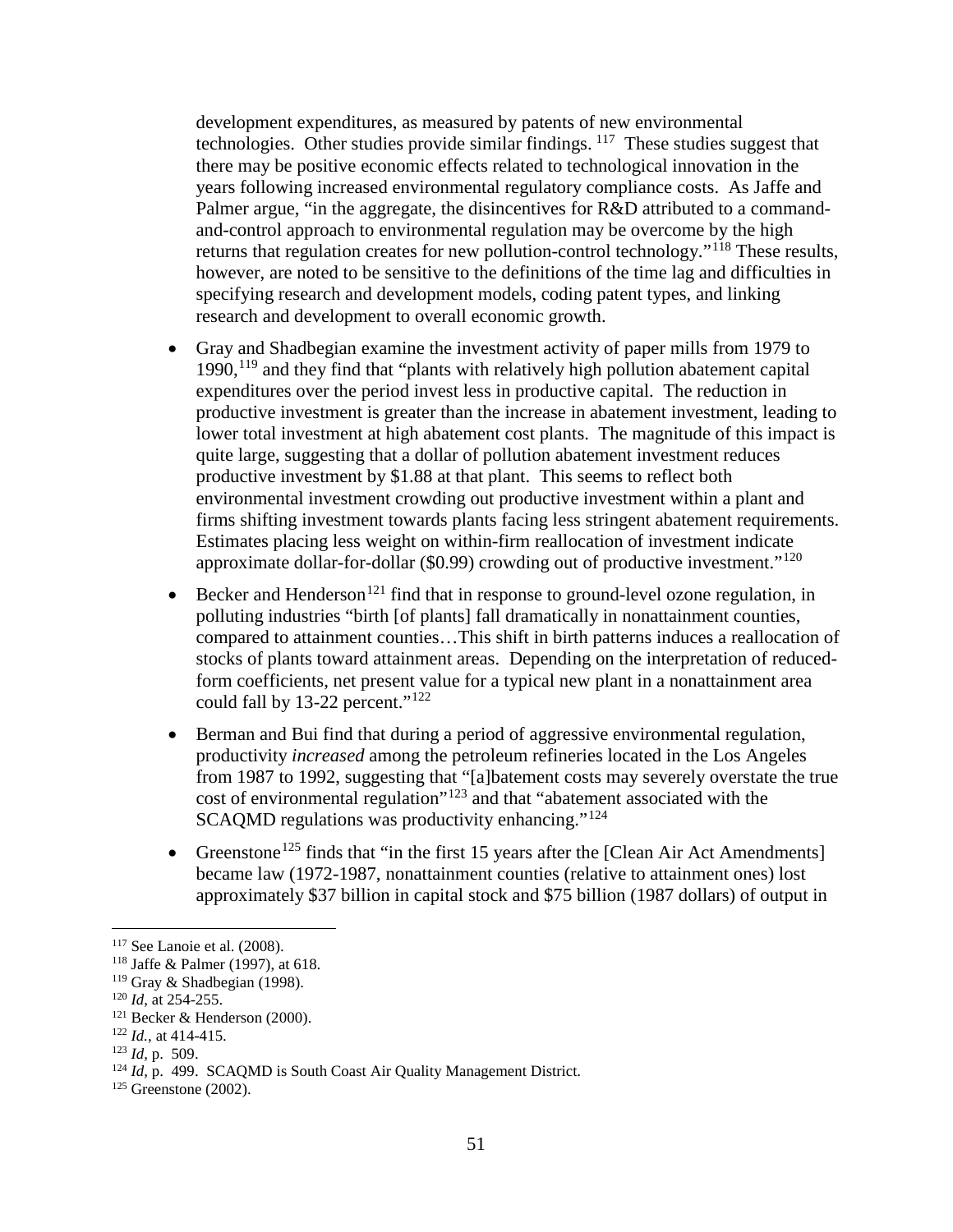polluting industries)" through reduced growth of pollution intensive industries.<sup>126</sup> However, Greenstone notes that these impacts remain modest in comparison to the size of the national manufacturing sector. Further, these results indicate statistically significant economic costs associated with carbon monoxide regulations but not with ozone or sulfur dioxide regulations.

- List, et al., examined the effects of air quality regulation stringency and location decisions of new plants in New York State from 1980 to 1990, and found that regulatory stringency and the decision to locate is negatively correlated, and the current parametric estimates of this negative correlation may be understated.<sup>[127](#page-54-1)</sup>
- As noted above, Hanna<sup>[128](#page-54-2)</sup> finds that domestic environmental regulation has had an effect in increasing the outbound foreign direct investment of U.S.-based multinational firms. The results include an increase in foreign investments in polluting industries by 5.3 percent and in foreign output by 9 percent; the results are concentrated in manufacturing.
- Greenstone, List, and Syverson<sup>[129](#page-54-3)</sup> analyze plant-level production data to estimate the effects of environmental regulations on manufacturing plants' total factor productivity (TFP) levels. Using the Clean Air Act Amendments' division of counties into pollutant-specific nonattainment and attainment categories, they find that among surviving polluting plants, a nonattainment designation is associated with a roughly 2.6 percent decline in TFP.

Outside of the context of environmental regulation, a number of studies find that some regulations have promoted economic growth and otherwise had desirable economic effects. For example, Carpenter<sup>[130](#page-54-4)</sup> finds that certain approaches to entry regulation – such as the discretionary approval regimes used by the Food and Drug Administration – can actually increase economic activity by establishing credible expectations of fairness and product safety.<sup>[131](#page-54-5)</sup> Similarly, Greenstone et al.<sup>[132](#page-54-6)</sup> find that disclosure rules in the securities industry can reduce the adverse effects of informational asymmetries and increase market confidence. Their study finds that the 1964 Securities Act Amendments generated \$3-6 billion of asset value for shareholders as a result of increased investment activity. According to their evidence, higher levels of investor protection and disclosure requirements are associated with the higher valuation of equities.<sup>[133](#page-54-7)</sup>

Executive Order 13563 refers in particular to the importance of flexible approaches, stating that with relevant qualifications, "each agency shall identify and consider regulatory approaches that reduce burdens and that maintain flexibility and freedom of choice for the

<span id="page-54-0"></span> <sup>126</sup> *Id*, at 1213.

<span id="page-54-2"></span><span id="page-54-1"></span><sup>&</sup>lt;sup>127</sup> List, et al. (2003).<br><sup>128</sup> Hanna (2010).

<span id="page-54-3"></span><sup>129</sup> Greenstone, List Syverson (2011).

<span id="page-54-4"></span><sup>130</sup> Carpenter (2009).

<span id="page-54-5"></span><sup>&</sup>lt;sup>131</sup> Carpenter (2009). For more historical and formal modeling approaches to this same argument, see, e.g.,

Carpenter (2004) and Carpenter & Ting (2007). 132 Greenstone, et al. (2006).

<span id="page-54-7"></span><span id="page-54-6"></span><sup>133</sup> *Id.* See also La Porta et al. (1999).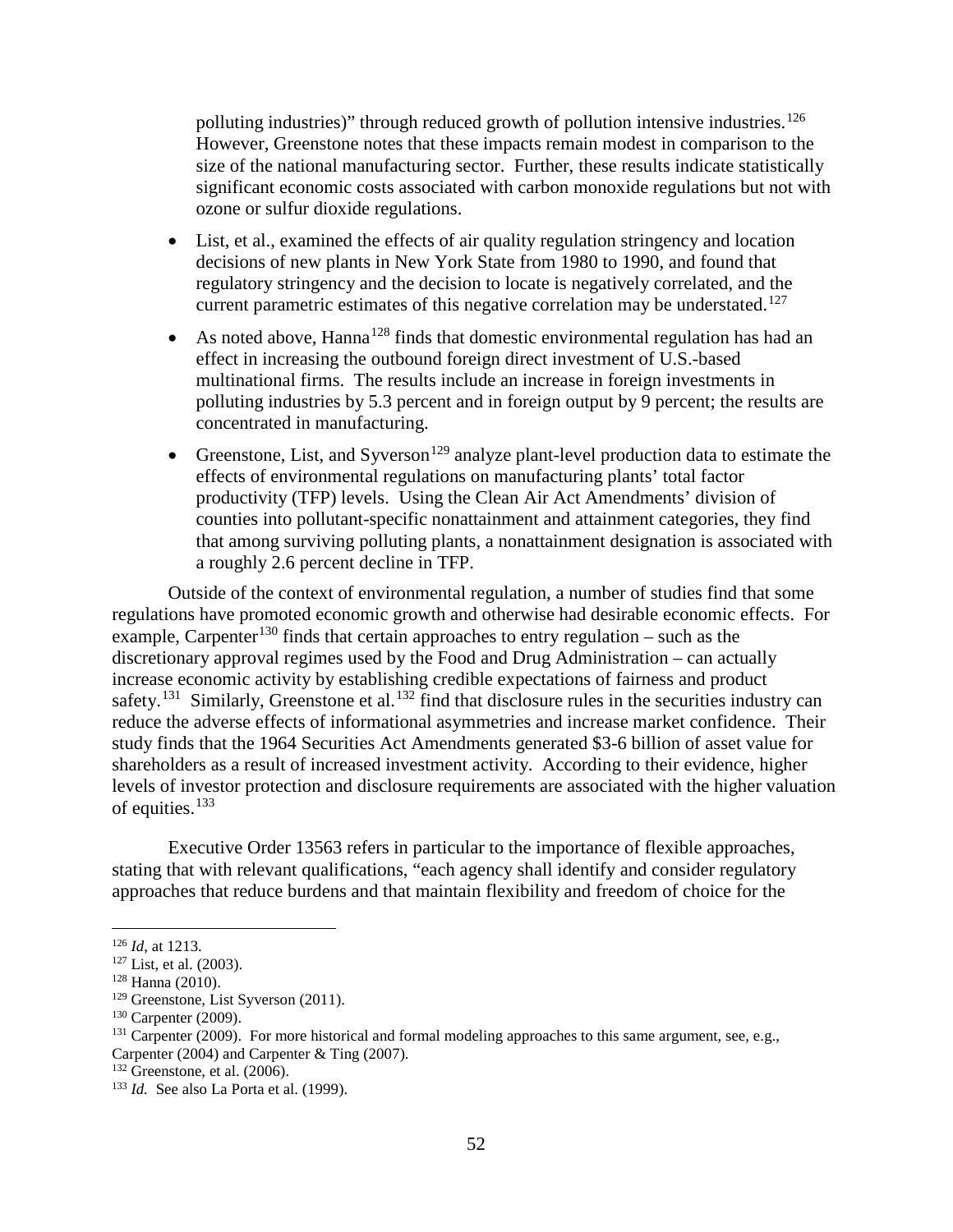public." In some cases, carefully chosen forms of regulation, increasing flexibility, may yield the same social welfare benefits as existing regulatory approaches while imposing significantly lower costs. In other cases, alternative regulatory approaches may actually improve market functioning, increase economic activity, and promote economic growth.<sup>134</sup>

OMB continues to investigate the underlying question of how regulations impact economic growth; no clear consensus has emerged on this. Further work of the sort outlined here might ultimately make it possible to connect regulatory initiatives to changes in GDP and also to changes in well-being under various measures.

<span id="page-55-0"></span><sup>&</sup>lt;sup>134</sup> *Id.* See also Balleisen and Moss, eds. (2009).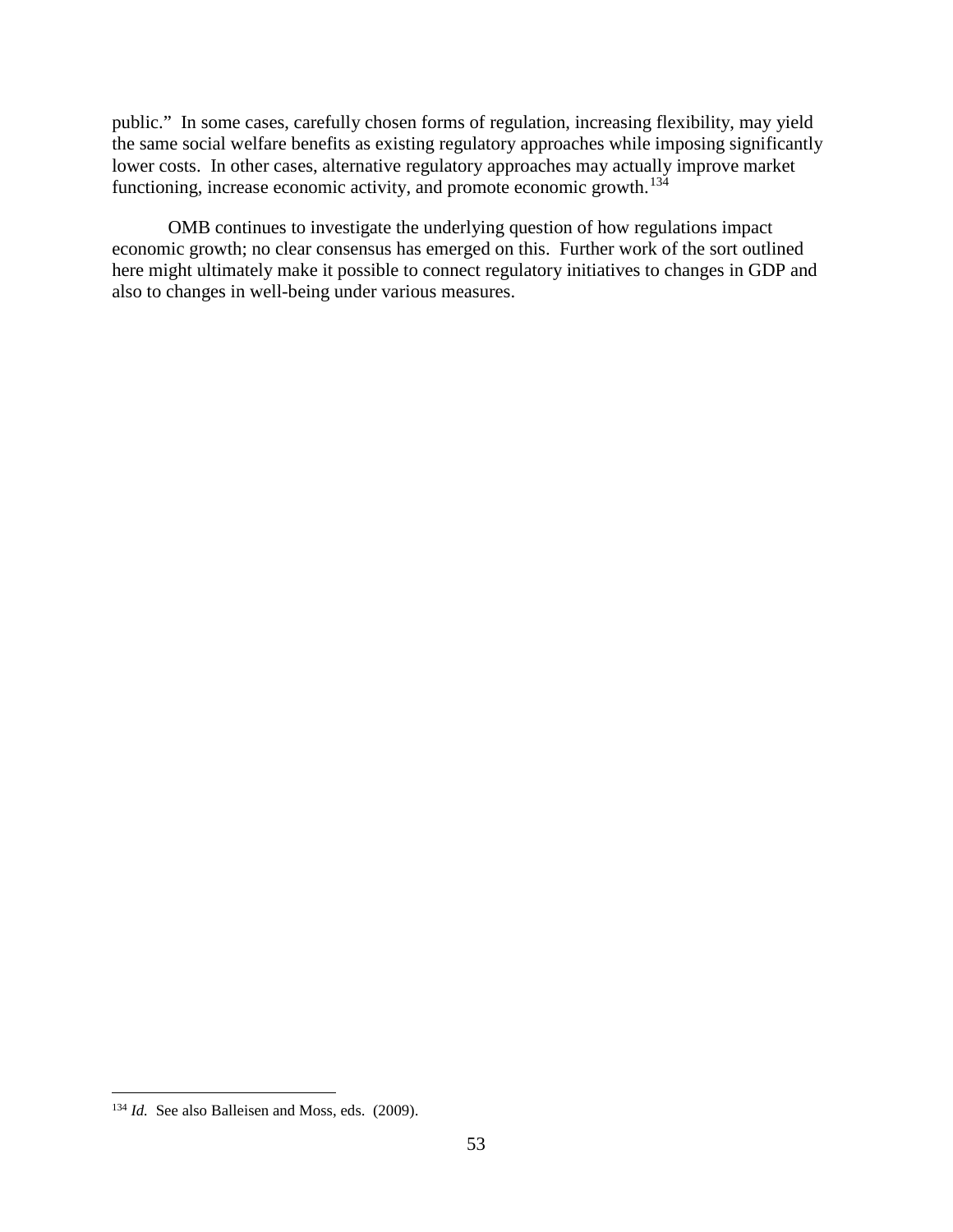#### **CHAPTER II: RECOMMENDATIONS FOR REFORM**

The Regulatory Right-to-Know Act charges OMB with making "recommendations for reform." In its 2009 through 2014 reports, OMB recommended a wide range of regulatory and analytic reforms and practices, including retrospective analysis of existing rules; examination of how to conduct and present regulatory impact analyses when necessary inputs are nonquantifiable; use of cost-effectiveness analysis, especially for regulations designed to reduce mortality risks; clear presentation of quantified and non-quantified costs, benefits, and distributional effects of proposed regulations and their alternatives; promotion of public participation and transparency through technological means; regulatory cooperation with international trading partners; promotion of economic growth and innovation; empirical testing of disclosure strategies; and careful consideration of approaches to regulation that are informed by an understanding of human behavior and choice.<sup>[135](#page-56-0)</sup> OMB continues to support these recommendations.

Given the importance of cost-benefit analysis in informing regulatory decision-making, we highlight a number of strategies for reform of agencies' analytic practices. We note that nothing in this list is intended to alter existing policy or requirements, including the requirements of OMB Circular A-4.[136](#page-56-1) On the contrary, this list is meant to provide expanded discussion of concepts that are included in Circular A-4 but often misunderstood.

- Benefits and costs of a regulation should be assessed in a consistent manner. Consider, for example, a rule that would require an industry to perform certain actions that would offer protection for consumers of its products; if an analysis of the rule shows negligible costs, based on evidence or an assumption that the affected industry is already (in the regulatory baseline) voluntarily performing the protective actions, then the analysis must also show negligible consumer protection benefits. Consistency should also be kept in mind when assessing ancillary effects of a rule; estimating indirect benefits without attempting to estimate indirect costs, or estimating indirect costs without attempting to estimate indirect benefits, can yield very misleading results as regards rule-induced net benefits. Furthermore, even the relative lengths of cost and benefit portions of an analysis are worthy of consideration. If, for instance, a draft analysis contains many thousands of words about benefits and only a few paragraphs about costs, analysts should consider whether the discrepancy has a reasonable cause—for example, the benefits analysis being more technical in nature than the cost analysis and therefore needing much more detailed explanation—or whether material that is tangential to the policy at hand has crept into the benefits discussion and should ideally be omitted.
- Wherever possible, the organization of regulatory documents should facilitate an understanding of underlying concepts. For example, some agencies face a legal requirement to demonstrate "economic feasibility" before issuing a rule. Because "economic feasibility" is a legal standard, grounded in statutory language and case

<span id="page-56-0"></span><sup>&</sup>lt;sup>135</sup> Earlier versions of the benefit-cost report are available on OMB's website at [http://www.whitehouse.gov/omb/inforeg\\_regpol\\_reports\\_congress/.](http://www.whitehouse.gov/omb/inforeg_regpol_reports_congress/)

<span id="page-56-1"></span><sup>136</sup> [http://www.whitehouse.gov/omb/circulars\\_a004\\_a-4/](http://www.whitehouse.gov/omb/circulars_a004_a-4/)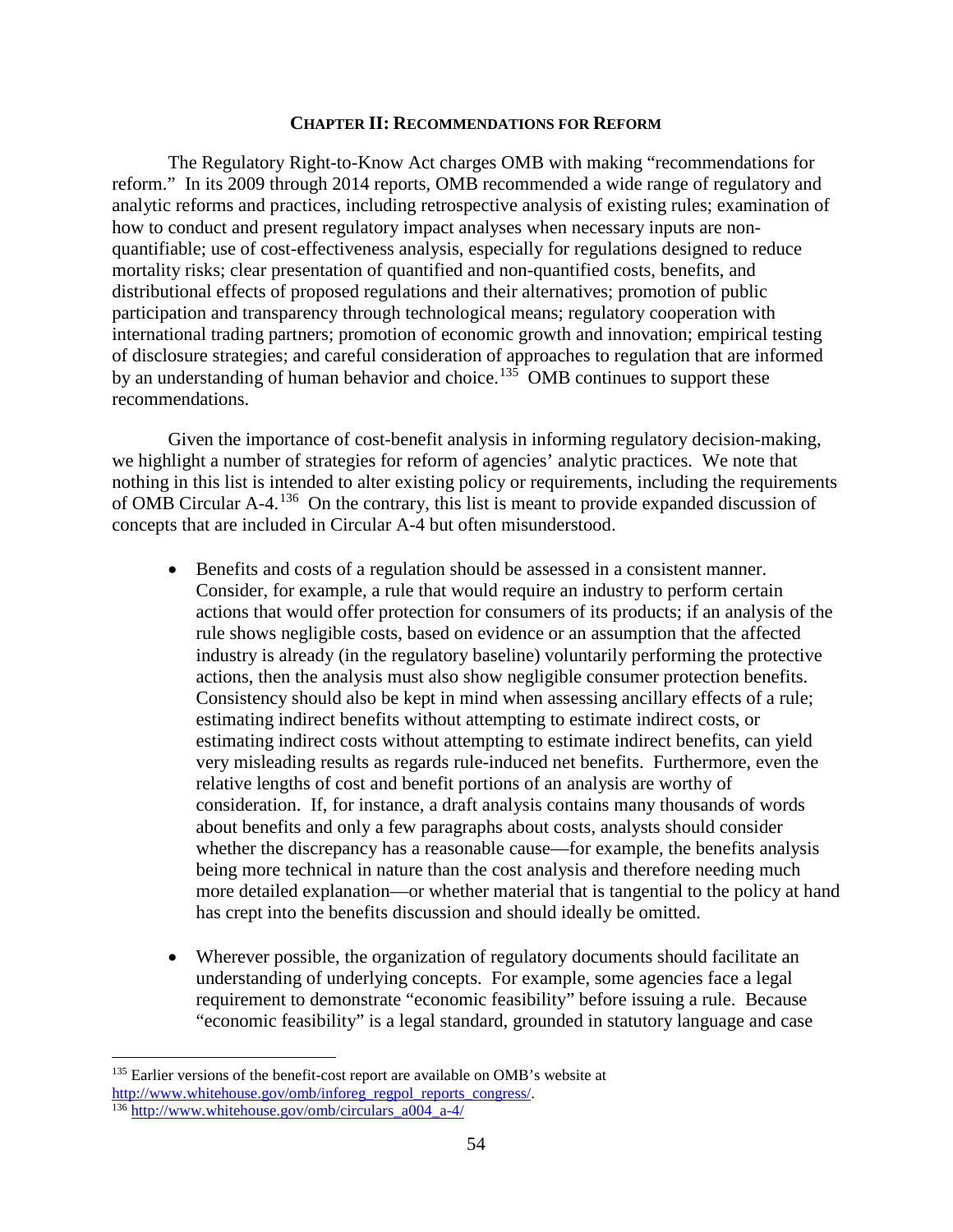law and differing in approach from cost-benefit analysis, its assessment should be placed in a document or preamble section that addresses the agency's legal authority to regulate. Placement in the section most commonly associated with "economics" the regulatory impact analysis required under Executive Orders 12866 and 13563, to be conducted in accordance with OMB Circular A-4—runs the risk of confusing readers because the analytic framework detailed in Circular A-4 is quite distinct from that used in assessment of "economic feasibility."

- It is important to recognize that the opportunity costs (or cost savings) of a regulation might not be reflected in budgets. For example, an agency might not devote fewer resources to processing applications when it issues a new rule that shortens an application form, but the labor and other resources previously used for processing the longer form would, in the presence of the rule, be freed for some other valuable purpose, such as achieving greater speed in the processing of the applications. Hence, there would be a cost savings attributable to the rule. By the same reasoning, there is a cost attributable to a rule if an agency will be performing enforcement activities or otherwise using resources in connection with that rule—even if the agency's budget is not increasing.
- Analysts should keep in mind the possibility that government's regulation at the economy-wide level may pose challenges for extrapolating from scholarly literature (which often focuses on marginal effects) or may render certain simplifying assumptions insufficient. Suppose, for instance, a new regulation allows some mandated activity to be done by lower-paid, lesser-credentialed employees. It would be natural to estimate the cost savings of the rule by multiplying together the wage difference between the employees previously and newly doing the activity, the average time necessary to do the activity, and the number of instances in which the activity is done. If, however, the nationwide number of employees with the higher credential is much greater than the number with the lower credential, then the switch in activity will entail a substantial movement along the supply curve for the lowercredentialed employees' labor, thus raising their wage and reducing—perhaps substantially—the cost savings estimated with the rudimentary method outlined above.<sup>[137](#page-57-0)</sup> It is perhaps especially important with highly technical cost-benefit analyses, or analyses that emphasize recent advances in the scholarly literature, to check that results are consistent with standard economic reasoning.
- An analysis should conform to Carl Sagan's guidance that "extraordinary claims" require extraordinary evidence."

<span id="page-57-0"></span><sup>&</sup>lt;sup>137</sup> As pointed out by one of our peer reviewers, the supply of the lower-credentialed labor is likely to be more elastic in the long run than in the short run, thus making the simplistic estimate of cost savings closer to correct in more distant years. Analogous points may not hold true in a hypothetical opposite case (in which a regulation requires the use of higher-credentialed labor), due to the higher credentials creating a barrier to entry. The peer reviewer also helpfully notes that barriers to entry have implications for the extent to which wages represent opportunity costs, as opposed to economic rents—changes to the latter of which would be classified as transfers in the context of regulatory impact analysis.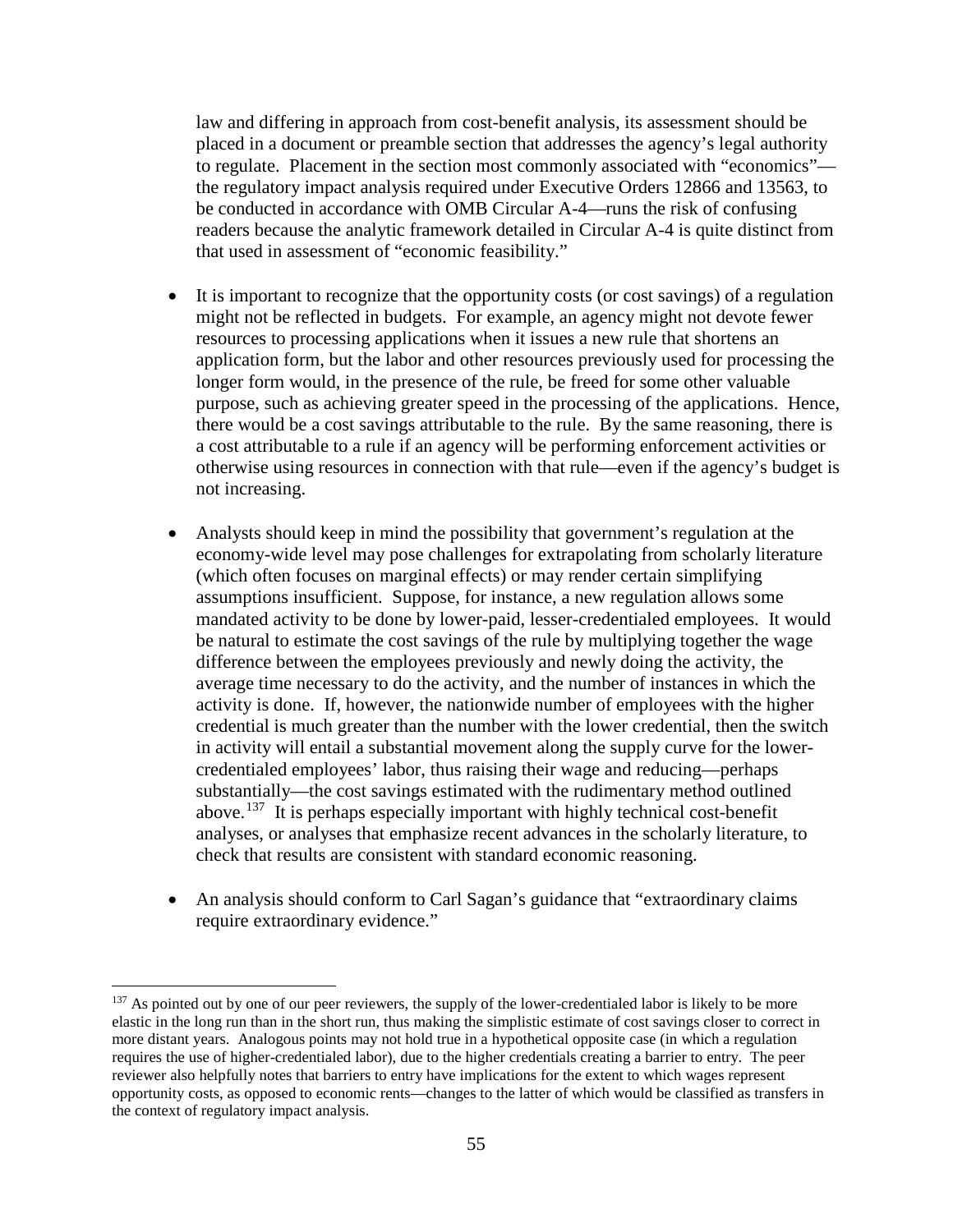- o As an example, consider a regulation mandating that security personnel, for the sake of having a better view of potential hazards or the ability to respond more quickly to threats, stand while on duty. The agency implementing this regulation may state in its draft impact analysis that the affected security workers experience a rule-induced benefit, rather than a cost (i.e., discomfort), because sitting for long periods of time has been shown to have negative health consequences; this claim ignores the security workers' revealed preference for sitting, and therefore, unless it can be supported by detailed evidence on the affected population's inability to maximize utility (including both health and comfort), it should be omitted from the analysis.[138](#page-58-0) In other words, revealed preference is generally the preferred conceptual approach for estimating costs and benefits, and any deviation from it should have an analytically supported, clearly explained reason.
- o In the context of regulatory impact analysis, a claim that a regulation has net benefits, if not accompanied by a clear demonstration of relevant market failure, would deserve scrutiny. In such a case, analysts should check to see if some costs have been inappropriately omitted from the RIA or if certain benefits have been overestimated.
- An analysis that contains a set of unexplained results should be targeted for revision; indeed, the explanation of how quantitative (or non-quantitative) conclusions have been reached is at least as important as the conclusions themselves. As noted in Circular A-4, "Results must be reproducible. You should clearly set out the basic assumptions, methods, and data underlying the analysis…. A qualified third party reading the analysis should be able to understand… the way in which you developed your estimates."
- Quality peer review is a process that takes time—often months or years, rather than days or weeks. Moreover, peer review is subject to the same shortcomings as any other human endeavor; a timing-related example might be for editors to accelerate review of a submission, relative to the journal's own typical pace, if its authors are friends or close colleagues. Many scholarly journals implicitly acknowledge these points by noting the dates on which manuscripts are received, revised and accepted for publication. Although it may frequently be necessary for regulatory cost-benefit analyses to use estimates that have been published in journals that fail to post this information, agency analysts should seek ways to be transparent about which sources follow this best practice and which do not.<sup>[139](#page-58-1)</sup>
- In addition to being alert for necessary revisions of content, analysts should also consider the advisability of revisions for tone. For instance, suppose there is an

<span id="page-58-0"></span><sup>&</sup>lt;sup>138</sup> As part of a discussion of the growing economics literature related to individuals' failure to optimize, one of our peer reviewers cites a pair of papers (Cutler et al., 2015, and Jin et al., 2015) that, we note, present contradictory models and very different quantitative results. Cutler et al.'s model (see Figure 2) includes demand curves that are short-run and health costs that are primarily long-run. Because a supply-demand diagram depicts a market—part of the definition of which is time period—this model seems to lack internal consistency and any numerical results that flow from it are questionable. We therefore recommend Jin et al. as the more reliable of the two papers. <sup>139</sup> Please see OMB's guidance on peer review at:

<span id="page-58-1"></span>https://www.whitehouse.gov/sites/default/files/omb/memoranda/fy2005/m05-03.pdf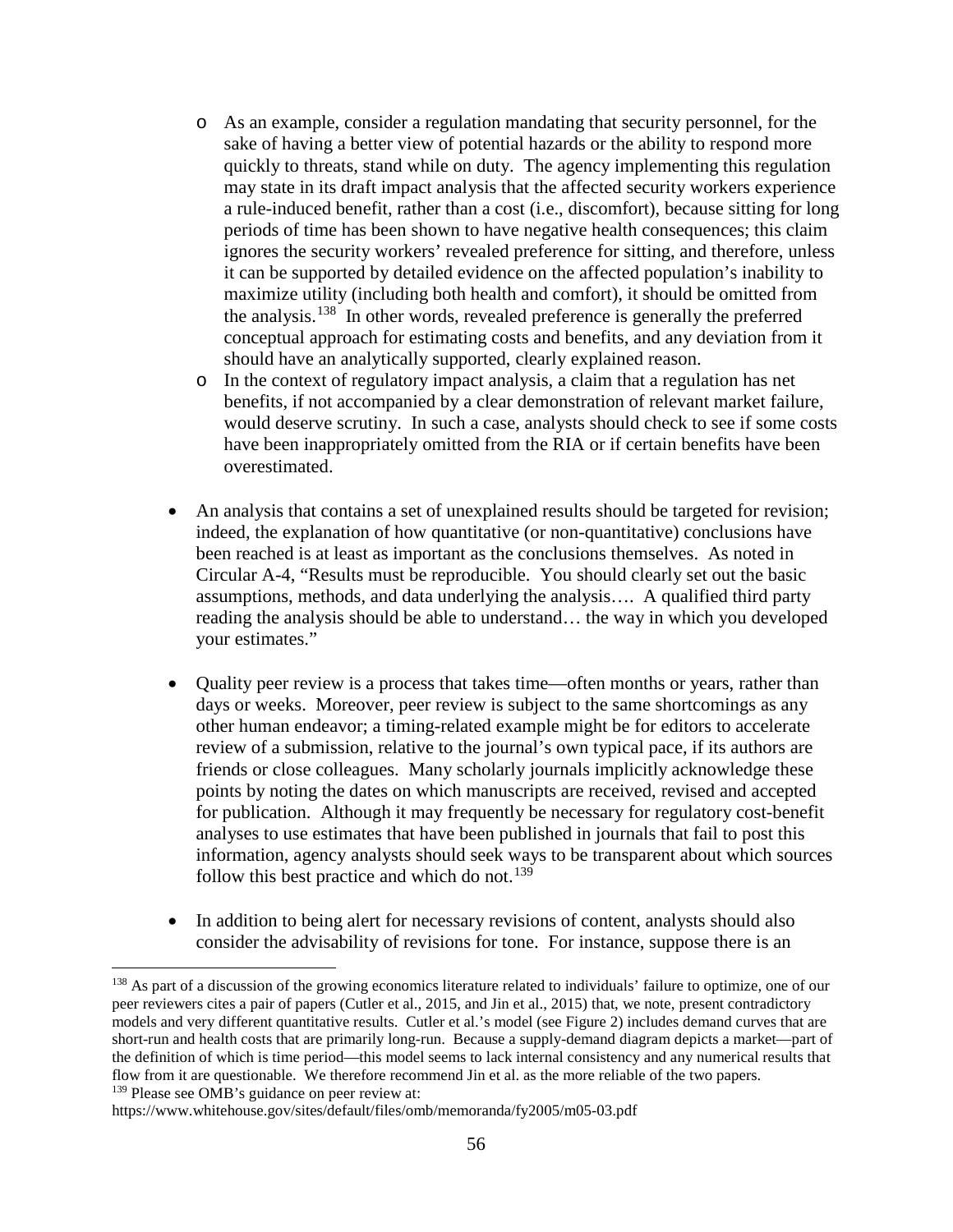academic study of a policy similar to one being analyzed in an RIA showing substantial probability of an adverse unintended consequence, where the write-up of the study contains, in accordance with good scientific practice, a transparent discussion of statistical and other uncertainty that characterizes the results. Although it would be appropriate in the RIA to acknowledge such uncertainty, it should not be exaggerated for the sake of dismissing the paper's inconvenient findings.

- It is important to keep in mind potential pitfalls in analyzing regulations that interact with each other or with non-regulatory policy actions.
	- o As discussed in more detail in Chapter I, summing the results of cost-benefit analyses can yield double-counting of certain effects and thus provide a misleading assessment of rules' cumulative impact; however, such doublecounting is not an appropriate rationale for failing to conduct RIAs in a manner that is analytically valid from the perspective of the times when individual regulatory decisions are being made.
	- o Another possible analytic pitfall related to interactions between differently-timed regulations arises when the purpose of a new regulation is to re-implement a policy when an earlier regulation is about to reach the end of its effectiveness (perhaps due to a sunset date). In this case, it may be tempting to think that the new rule will have negligible effect because its implementation will lead to a continuation of the status quo. Implicit in that line of thought is the incorrect idea that the current state of the world forms the regulatory baseline. Instead, it is the future state of the world (during the time period when the rule is implemented) that forms the baseline. Although it is often reasonable to assume that the present and near-future states will be approximately equal, such an assumption would be incorrect in this particular example. In this case, the baseline future state of the world is characterized by the sunsetting of the earlier rule; compared against this appropriate baseline, the new rule's re-implementation of the policy has nonnegligible impacts.
	- o As yet another example of the difficulty inherent in analyzing interacting policies, suppose Agency X implements a voluntary certification program but Agency Y has the authority to run a program that provides payments that incentivize use of the goods or services certified by X. Although an analyst's first impulse may be to attribute costs of certification to Agency X's regulation and the costs and benefits of using certified products to Agency Y's regulation, that analytic choice is at odds with basic economic assumptions about profit-maximization, in that it reflects an assumption that producers will undergo a costly certification process without any expectation of increasing their sales as a result. If consumers' decision to purchase extra amounts of the certified products occurs as a result of Agency Y's incentive program, then certification activities also occur as a result of Agency Y's incentive program; in other words, unless at least some portion of the costs and benefits of using certified products are attributable to Agency  $X$ 's regulation, then the costs of certification are attributable to Agency Y's regulation—not X's.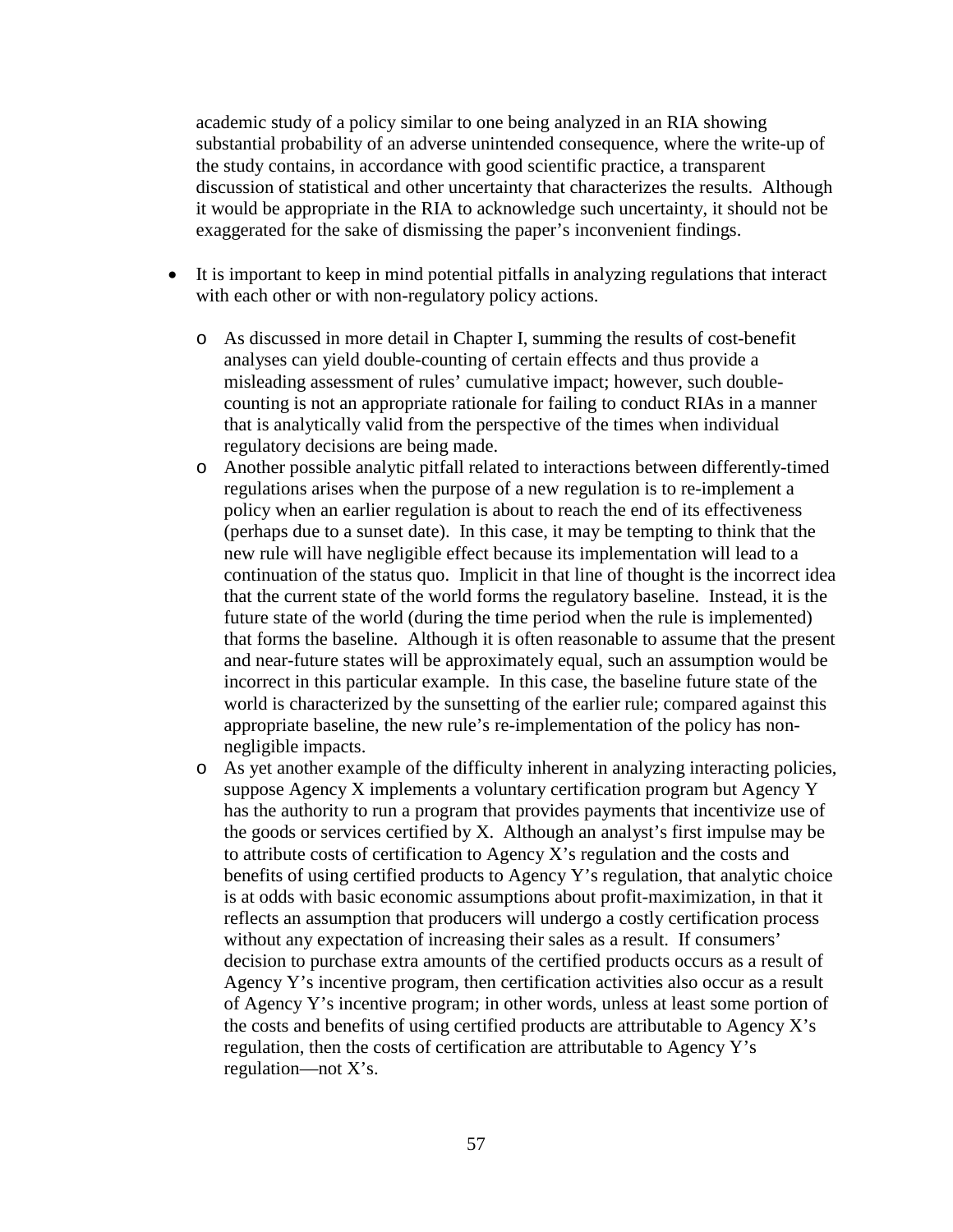The above strategies, if increasingly put into practice, would allow for impact assessments to be more evidence-based, logically sound, and effectively communicated.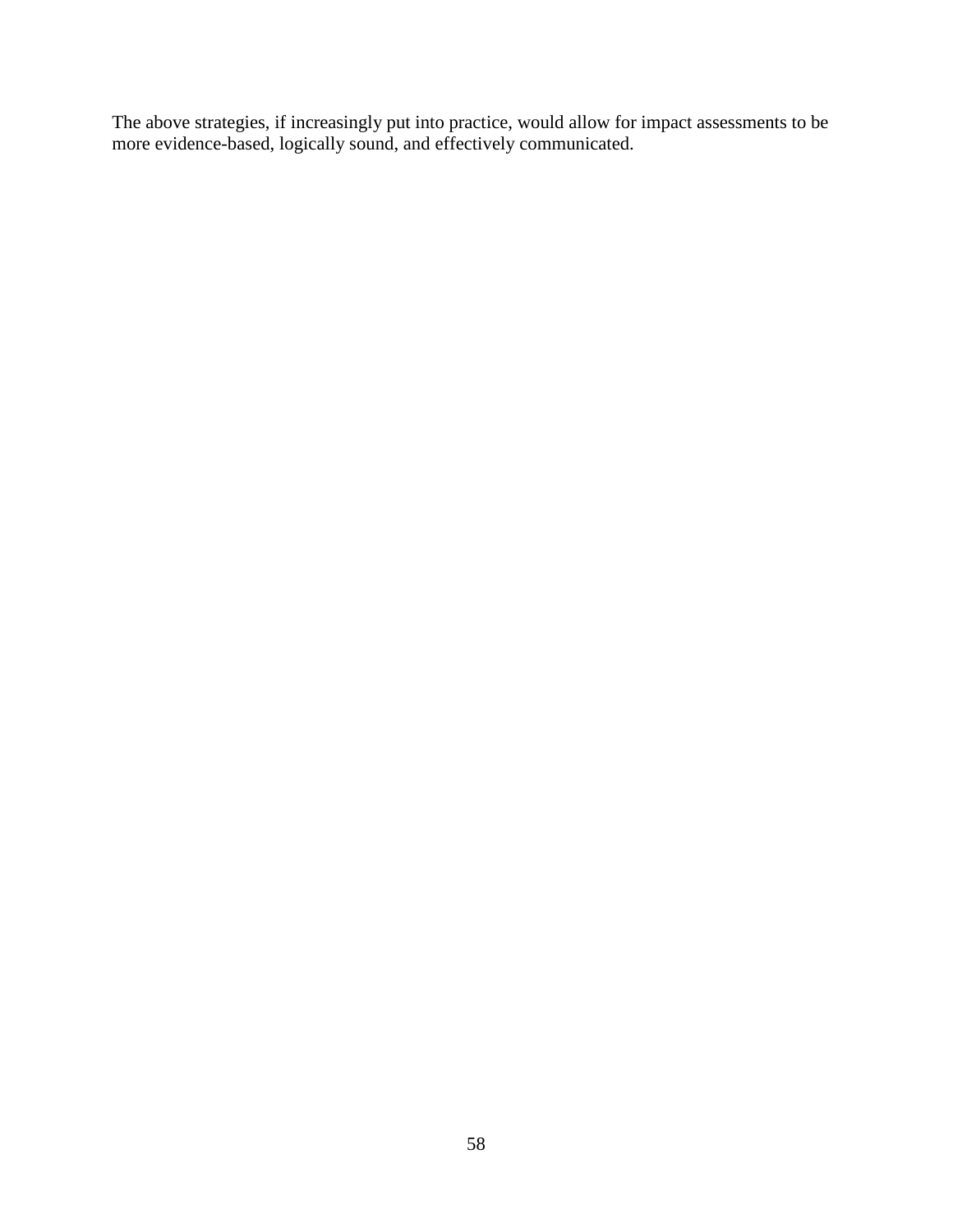## **CHAPTER III: UPDATE ON THE IMPLEMENTATION OF OMB'S INFORMATION QUALITY INITIATIVES**

Objective and high-quality analysis can improve regulatory decisions. OMB and the regulatory agencies have taken a number of steps to improve the rigor and transparency of analysis supporting public policy decisions. Of particular importance in the context of regulatory analysis is OMB's Circular A-4, "Regulatory Analysis," which was issued in 2003 after public comment, interagency review, and peer review. Circular A-4 defines good regulatory analysis and standardizes how benefits and costs of Federal regulatory actions are measured and reported.[140](#page-61-0) 

In this chapter of the Report, we highlight recent developments in OMB's continuing efforts to improve government information quality and transparency, as well as provide a brief update on the 2014 Agency reporting under the Government-Wide Information Quality Guidelines ("IQ Guidelines") and the Information Quality Bulletin for Peer Review ("Peer Review Bulletin"). The Government-Wide Information Quality Guidelines, issued in 2002 after an extensive public comment process, provide policy and procedural guidance to Federal agencies for ensuring and maximizing the quality of the information they disseminate.<sup>141</sup> The Information Quality Bulletin for Peer Review, issued in 2004 after an extensive public comment process, provides further guidance for pre-dissemination review of influential scientific information. $142$ 

## **A. Continuing Commitment to Information Quality**

President Obama's March 9, 2009, Memorandum on Scientific Integrity<sup>[143](#page-61-3)</sup> refers to the need for each agency to:

- Have appropriate rules and procedures to ensure the integrity of the scientific process within the agency;
- Use scientific and technological information that has been subject to well-established scientific processes such as peer review when considered in policy decisions;
- Appropriately and accurately reflect scientific and technological information in complying with and applying relevant statutory standards; and
- Make available to the public the scientific or technological findings or conclusions considered or relied upon in policy decisions.

The Director of the Executive Office's Office of Science and Technology Policy (OSTP) issued a Memorandum to the Heads of Departments and Agencies that provides further guidance to Executive Branch leaders as they implement Administration policies on scientific integrity.<sup>[144](#page-61-4)</sup> The OSTP Director's December 17, 2010, memorandum emphasizes that "the accurate

<span id="page-61-0"></span><sup>&</sup>lt;sup>140</sup> This guidance is available at: [http://www.whitehouse.gov/omb/circulars\\_a004\\_a-4/](http://www.whitehouse.gov/omb/circulars_a004_a-4/)

<span id="page-61-1"></span><sup>&</sup>lt;sup>141</sup> These guidelines are available at: [http://www.whitehouse.gov/omb/fedreg/reproducible2.pdf.](http://www.whitehouse.gov/omb/fedreg/reproducible2.pdf)

<span id="page-61-2"></span><sup>&</sup>lt;sup>142</sup> This Bulletin is available at: [http://www.whitehouse.gov/omb/memoranda/fy2005/m05-03.pdf.](http://www.whitehouse.gov/omb/memoranda/fy2005/m05-03.pdf)

<span id="page-61-3"></span><sup>143</sup> Available at: [http://www.whitehouse.gov/the-press-office/memorandum-heads-executive-departments-and](http://www.whitehouse.gov/the-press-office/memorandum-heads-executive-departments-and-agencies-3-9-09)[agencies-3-9-09.](http://www.whitehouse.gov/the-press-office/memorandum-heads-executive-departments-and-agencies-3-9-09)

<span id="page-61-4"></span><sup>144</sup> Available at: [https://www.whitehouse.gov/sites/default/files/microsites/ostp/scientific-integrity-memo-](https://www.whitehouse.gov/sites/default/files/microsites/ostp/scientific-integrity-memo-12172010.pdf)[12172010.pdf.](https://www.whitehouse.gov/sites/default/files/microsites/ostp/scientific-integrity-memo-12172010.pdf)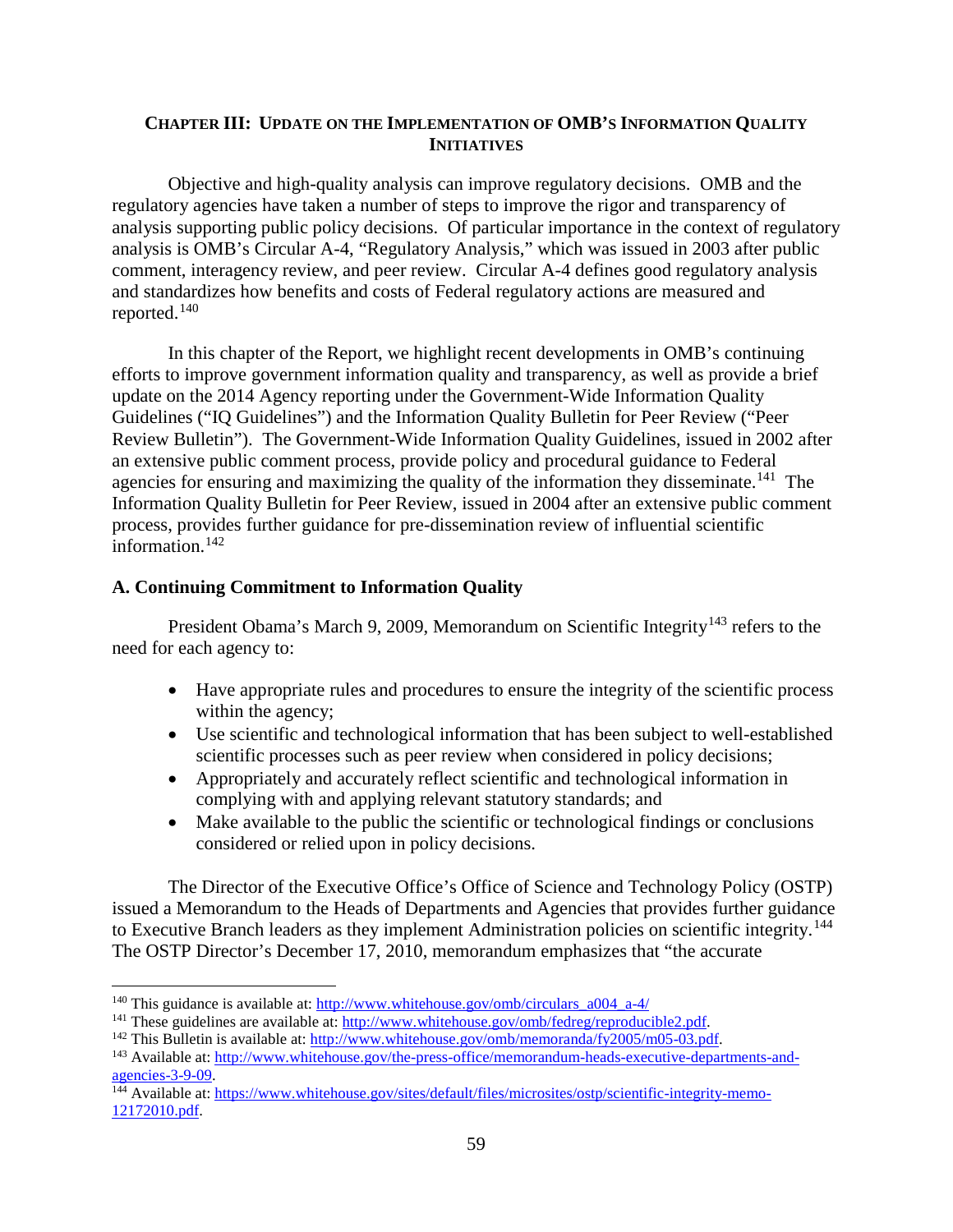presentation of scientific and technological information is critical to informed decision making by the public and policymakers." Several passages in the memorandum specifically reinforce the goals of OMB's ongoing information quality initiatives. Specifically:

- Consistent with the Bulletin on Peer Review, the OSTP Director's Memorandum asks that agencies develop policies to ensure that data and research used to support policy decisions undergo independent peer review by qualified experts, where feasible and appropriate, and consistent with law (Sec I.2 (b)).
- Consistent with the emphasis on transparency in the Information Quality Guidelines (as well as Circular A-4), the OSTP Director's Memorandum asks agencies to develop policies that:
	- o Expand and promote access to scientific and technical information by making it available online in open formats. Where appropriate, this should include data and models underlying regulatory proposals and policy decisions (Sec I.3).
	- o Communicate scientific findings by including a clear explication of underlying assumptions; accurate contextualization of uncertainties; and a description of the probabilities associated with both optimistic and pessimistic projections, including best-case and worst-case scenarios where appropriate (Sec I.4).

Consistent with our efforts to ensure the quality of information on which public policy is based, OMB will continue to work with executive departments and agencies to ensure that they have in place comprehensive processes for pre-dissemination review of information quality, including the independent peer review of scientific information. We note that such efforts may be especially important in agencies where staff turnover may have affected agency familiarity with the types of internal processes necessary to implement the IQ Guidelines and the Peer Review Bulletin.

## **B. Government-Wide Information Quality Guidelines**

Section 515 of the Treasury and General Government Appropriations Act, 2001 (Pub. L. No. 106-554, 44 U.S.C. § 3516 note), commonly known as the "Information Quality Act" (IQA), requires OMB to develop government-wide standards "for ensuring and maximizing" the quality of information disseminated by Federal agencies.

To implement the IQA, OMB issued final government-wide guidelines on February 22, 2002 (67 FR 8452), and charged each Federal agency with promulgating its own Information Quality Guidelines. OMB has facilitated the development of these agency guidelines, working with the agencies to ensure consistency with the principles set forth in the government-wide guidelines. By October 1, 2002, almost all agencies released their final guidelines and were all compliant shortly thereafter. Agencies' final guidelines became effective immediately. The OMB government-wide guidelines direct agencies to establish administrative mechanisms that facilitate the public review process to seek and obtain correction of information that does not comply with OMB or agency guidelines. Agencies are required to report annually to OMB on the number and nature of information correction requests received by the agency and how such correction requests were resolved.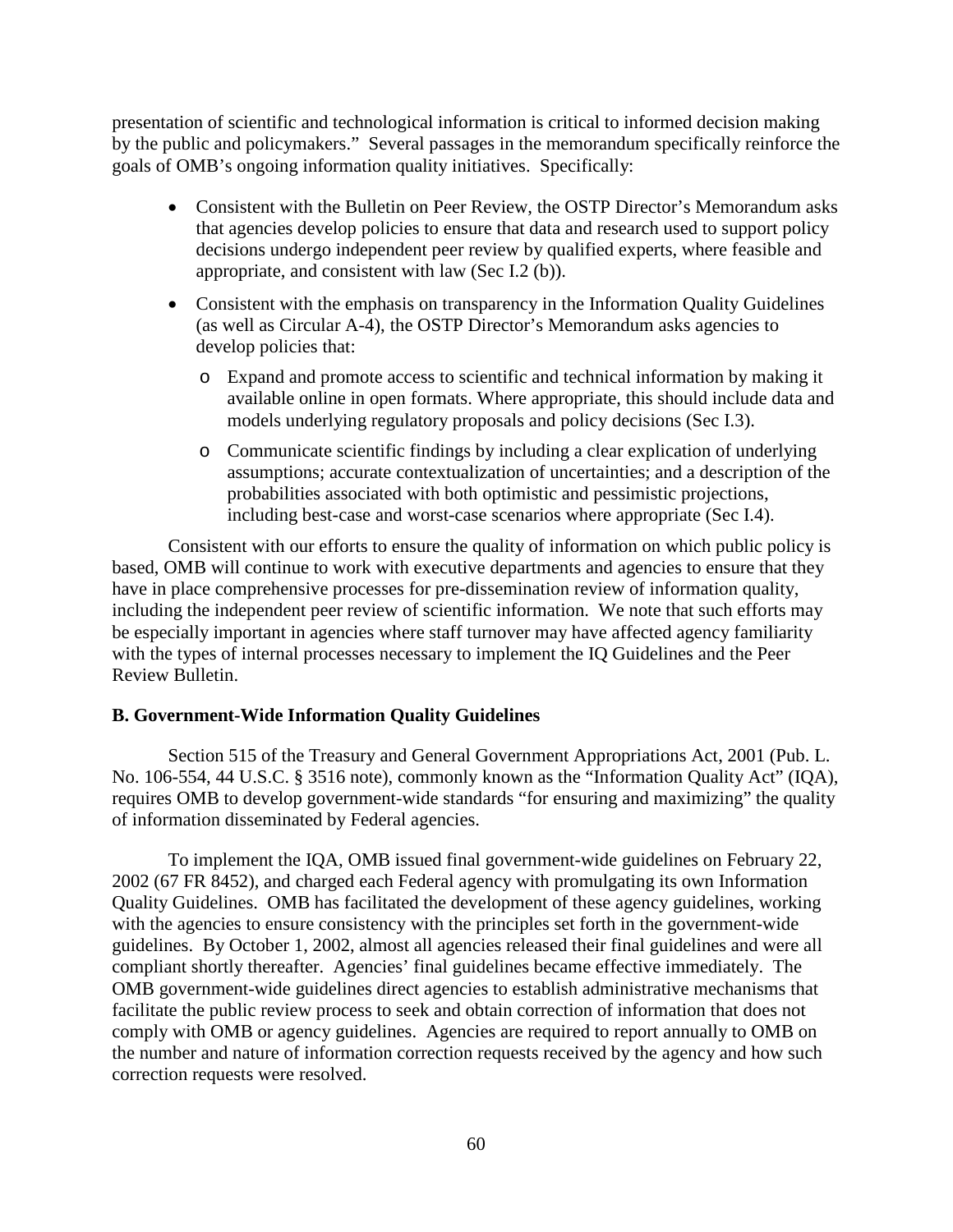In August 2004, the OIRA Administrator issued a memorandum to the President's Management Council requesting that agencies post all Information Quality correspondence on agency web pages to increase the transparency of the process.<sup>[145](#page-63-0)</sup> In their FY 2004 Information Quality Reports to OMB, agencies provided OMB with the specific links to these web pages and OMB began providing this information to the public in our 2005 update on Information Quality.<sup>146</sup> This increase in transparency allows the public to view all correction requests, appeal requests, and agency responses to these requests. The web pages also allow the public to track the status of correction requests that may be of interest. An updated list of agency web pages is provided at [http://www.whitehouse.gov/omb/inforeg\\_agency\\_info\\_quality\\_links/.](http://www.whitehouse.gov/omb/inforeg_agency_info_quality_links/)

In our 2003 Report, OMB presented a detailed discussion of the IQA and its implementation, including a discussion of perceptions and realities, legal developments, methods for improving transparency, suggestions for improving correction requests, and the release of the OMB Information Quality Bulletin for Peer Review.<sup>147</sup>

This section of the chapter provides a summary of the current status of correction requests received in FY 2014, as well as an update on the status of requests that were still pending by the close of FY 2013. A discussion of legal interpretations of the Information Quality Act is also provided. Our discussion of the individual correction requests and agency responses is minimal because all correspondence between the public and agencies regarding these requests is publicly available on each agency's Information Quality web page.

## *1. Request for Correction Process*

## *a. New Correction Requests and Appeal Requests Received by the Agencies in FY 2014*

Table 3-1 below lists the departments and agencies that received requests for correction in FY 2014. In FY 2014, a total of 20 requests for correction were received by 9 different departments and agencies. At the end of FY 2014, responses had been sent for 14 of the requests and 6 were pending.

<span id="page-63-2"></span><sup>147</sup> See OMB, *Information Quality, a Report to Congress FY 2003,* (2003)*, [http://www.whitehouse.gov/sites/default/files/omb/assets/omb/inforeg/fy03\\_info\\_quality\\_rpt.pdf.](http://www.whitehouse.gov/sites/default/files/omb/assets/omb/inforeg/fy03_info_quality_rpt.pdf)*

<span id="page-63-0"></span> <sup>145</sup> See OMB, *Memorandum for the President's Management Council (2004)*

[http://www.whitehouse.gov/sites/default/files/omb/assets/regulatory\\_matters\\_pdf/memo\\_pmc\\_a4.pdf.](http://www.whitehouse.gov/sites/default/files/omb/assets/regulatory_matters_pdf/memo_pmc_a4.pdf)

<span id="page-63-1"></span><sup>146</sup> See OMB, *Validating Regulatory Analysis: 2005 Report to Congress on the Costs and Benefits of Federal Regulations and Unfunded Mandates on State, Local, and Tribal Entities* (2005)*,* available at http://www.whitehouse.gov/omb/inforeg/2005 cb/final 2005 cb report.pdf.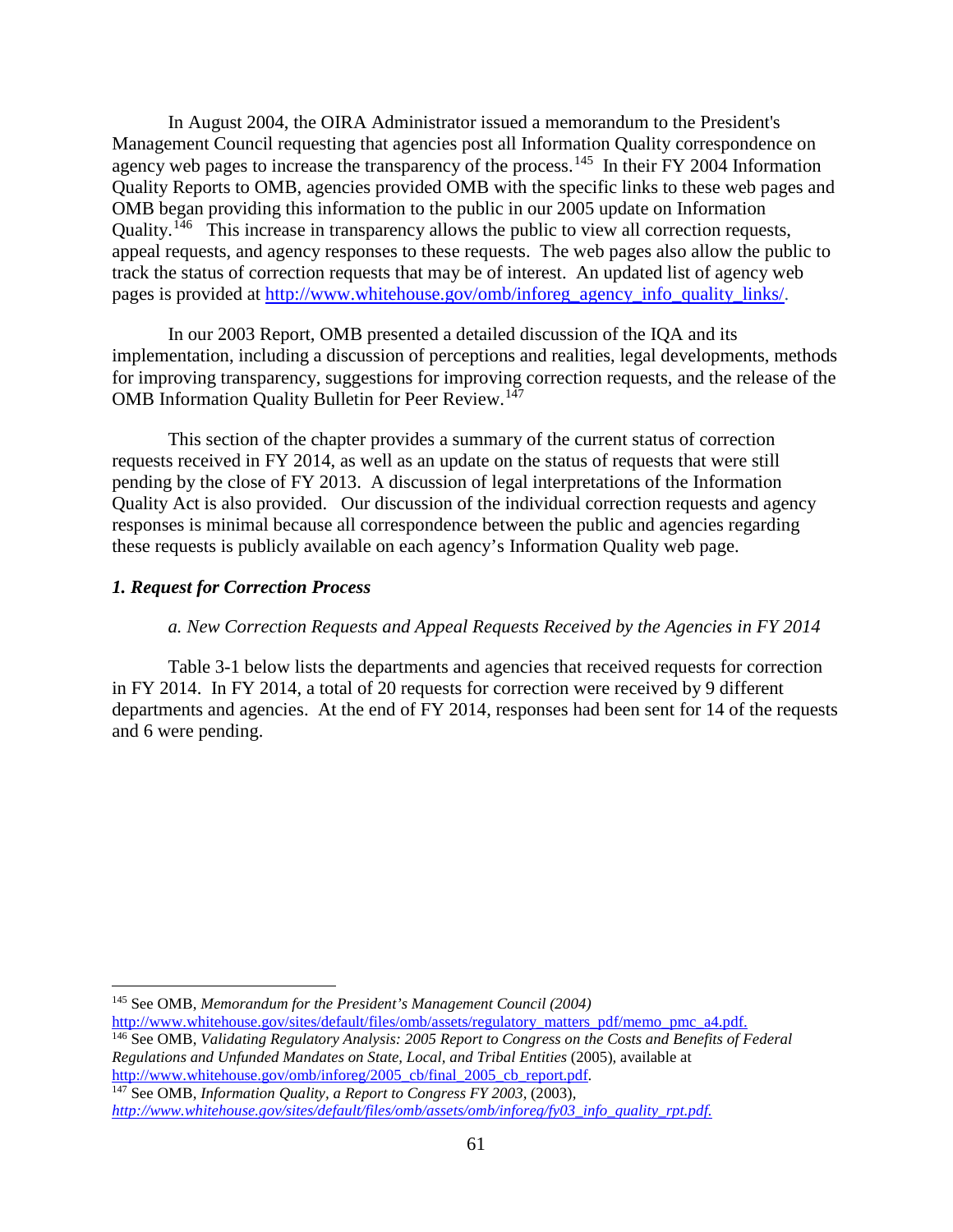| Agency                          | <b>Number of FY2014</b>    |  |  |
|---------------------------------|----------------------------|--|--|
|                                 | <b>Correction Requests</b> |  |  |
| <b>Consumer Product Safety</b>  |                            |  |  |
| Commission                      |                            |  |  |
| Department of Agriculture       | 5                          |  |  |
| Department of Health and        | 4                          |  |  |
| <b>Human Services</b>           |                            |  |  |
| Department of the Interior      | $\overline{2}$             |  |  |
| <b>Environmental Protection</b> | 3                          |  |  |
| Agency                          |                            |  |  |
| <b>Federal Housing Finance</b>  |                            |  |  |
| Agency                          |                            |  |  |
| <b>General Services</b>         | 1                          |  |  |
| Administration                  |                            |  |  |
| National Aeronautics and        | $\mathfrak{D}$             |  |  |
| Space Administration            |                            |  |  |
| Office of Science and           |                            |  |  |
| <b>Technology Policy</b>        |                            |  |  |
| <b>Total</b>                    | 20                         |  |  |

# **Table 3-1: Departments and Agencies that Received Information Quality Correction Requests in FY 2014**

Figure 3-1 below shows the status of the 20 correction requests in FY 2014. For further details, links to all the correction requests, and the complete agency responses, we encourage readers to visit the agency Information Quality web pages.<sup>148</sup> OMB continues to use the "different processes" category to describe responses that were handled by pre-existing processes at the agencies.

<span id="page-64-0"></span><sup>&</sup>lt;sup>148</sup> A listing of webpages for Agency IQ correspondence is available at: [http://www.whitehouse.gov/omb/inforeg\\_agency\\_info\\_quality\\_links/.](http://www.whitehouse.gov/omb/inforeg_agency_info_quality_links/)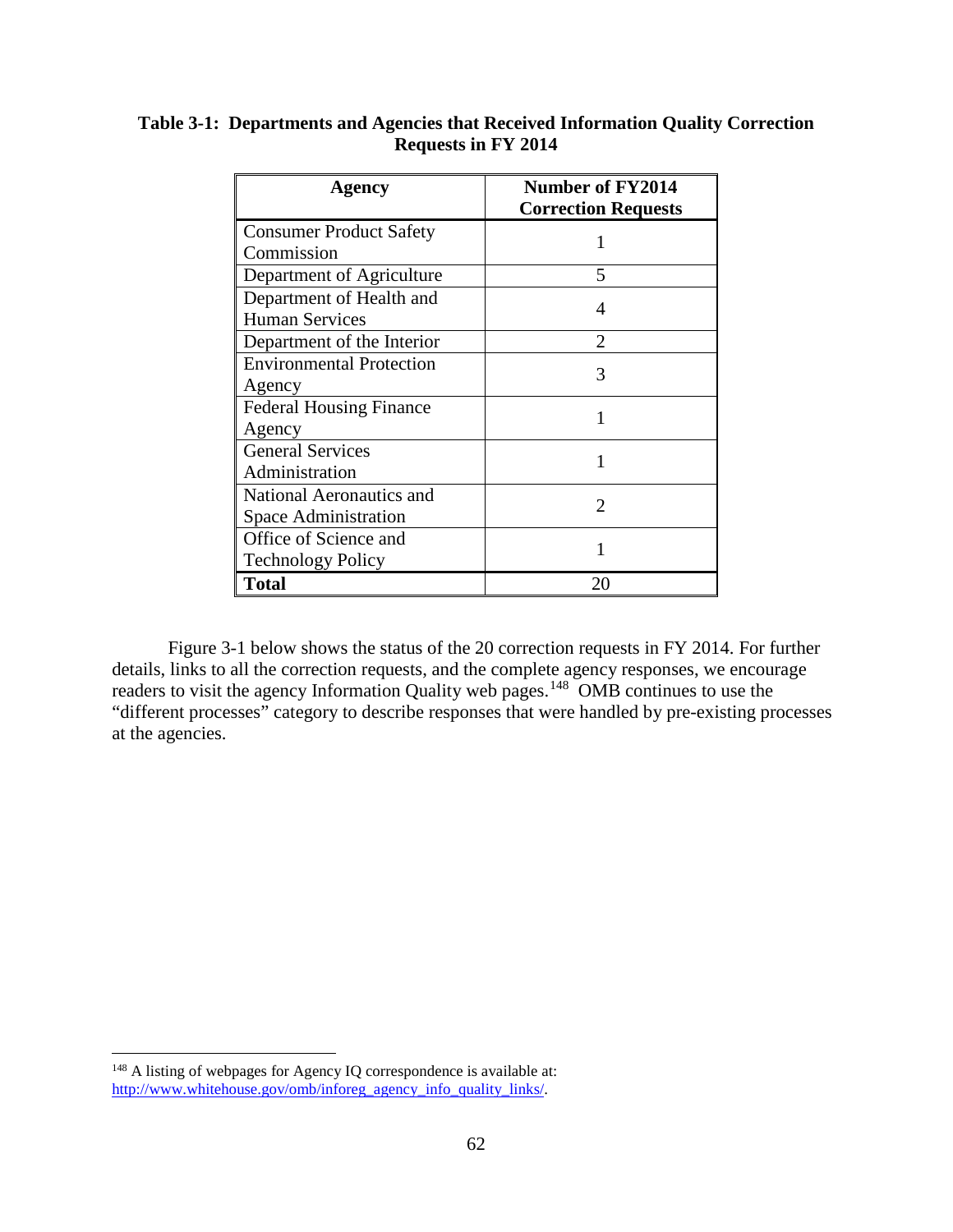

# **Figure 3-1: Status[149](#page-65-0) of IQ Correction Requests Received in FY 2014**

As noted in previous reports, OMB cautions readers against drawing any conclusions about trends or year-to-year comparisons. However, we note that in FY 2003 there were 48 correction requests; 37 in FY 2004; 24 in FY 2005; 22 in FY 2006; 21 in FY 2007; 14 in FY 2008; 17 in FY 2009; 27 in FY 2010; 16 in FY 2011; 16 in FY 2012; and 20 in FY 2013.

As shown below in Table 3-2, 6 appeals were filed in FY 2014. Two of the appeals received by the Department of the Interior were on correction requests from FY 2013; responses to both appeals are pending. A response to the third appeal received by the Department of the Interior is also pending. The appeals received by the Consumer Products Safety Commission and the Office of Science and Technology Policy did not result in information corrections. The response to the appeal received by the Department of Agriculture is pending.

| Agency                         | <b>Appeals received FY 2014</b> |
|--------------------------------|---------------------------------|
| <b>Consumer Product Safety</b> |                                 |
| Commission                     |                                 |
| Department of Agriculture      |                                 |
| Department of the Interior     |                                 |
| Office of Science and          |                                 |
| <b>Technology Policy</b>       |                                 |
| <b>Total</b>                   |                                 |

| Table 3-2: Departments and Agencies that Received Information Quality Appeals |  |
|-------------------------------------------------------------------------------|--|
| Requests in FY 2014                                                           |  |

<span id="page-65-0"></span><sup>&</sup>lt;sup>149</sup> Status at the close of FY 2014.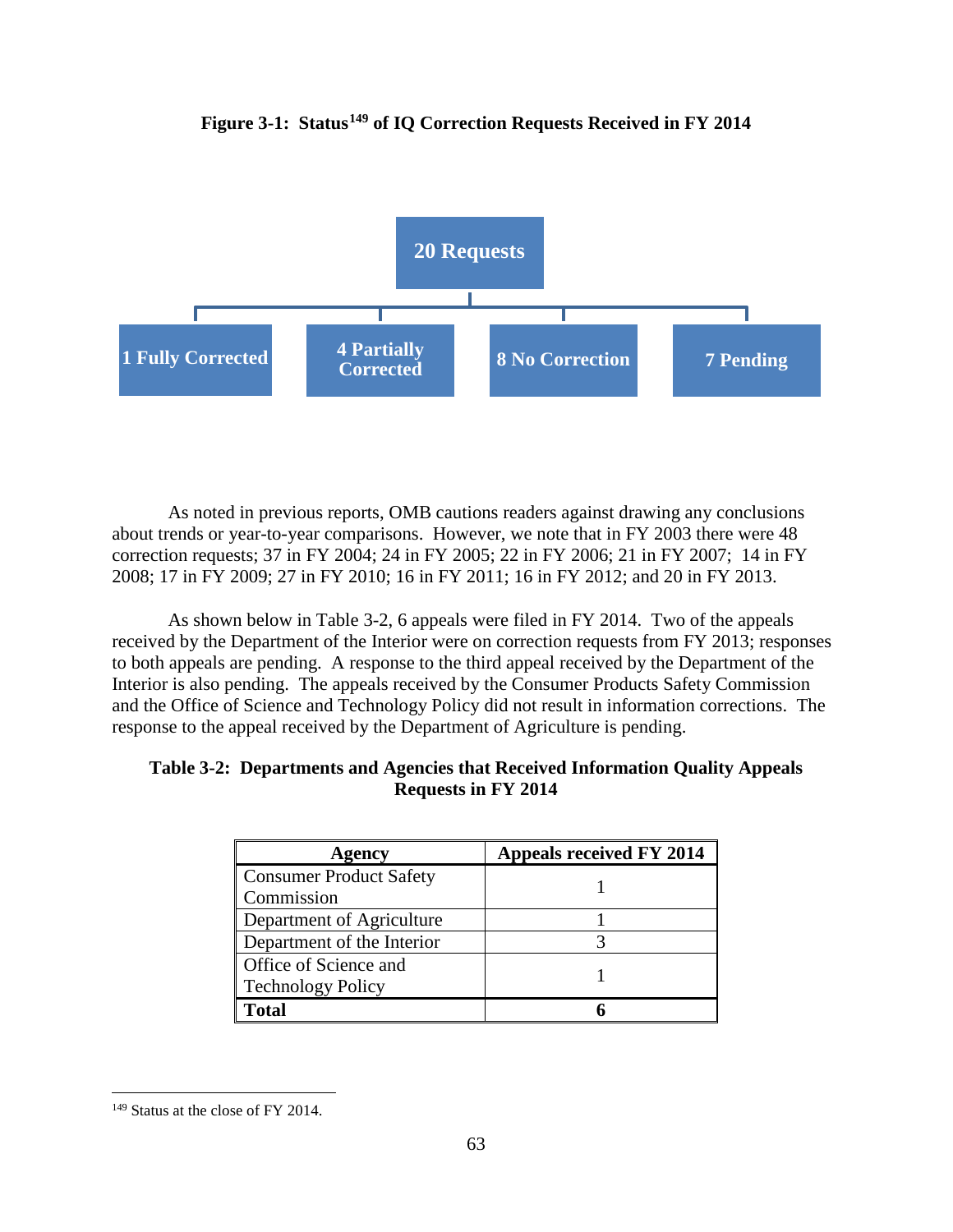#### *b. Correction Requests Left Unresolved at the End of the Prior Fiscal Year*

At the close of FY 2013, 15 correction requests remained unanswered. Figure 3-2 shows the status of these requests at the close of FY 2014. Agencies closed out 12 of these correction requests in FY 2014. However, three of the responses have been appealed and are pending. The Army Corp of Engineers has three ongoing requests-for-correction (pending) and has not provided a report to update their status in FY 2014.





Figure 3-3 below provides the status of the three appeal requests pending at the close of FY 2013. Two appeal requests are pending at the Department of the Interior. The Environmental Protection Agency had one appeal pending at the close of FY 2013, which was closed in FY 2014 as "no correction." Correspondence showing the agency's responses to these requests is publicly available on the agencies' Information Quality web pages.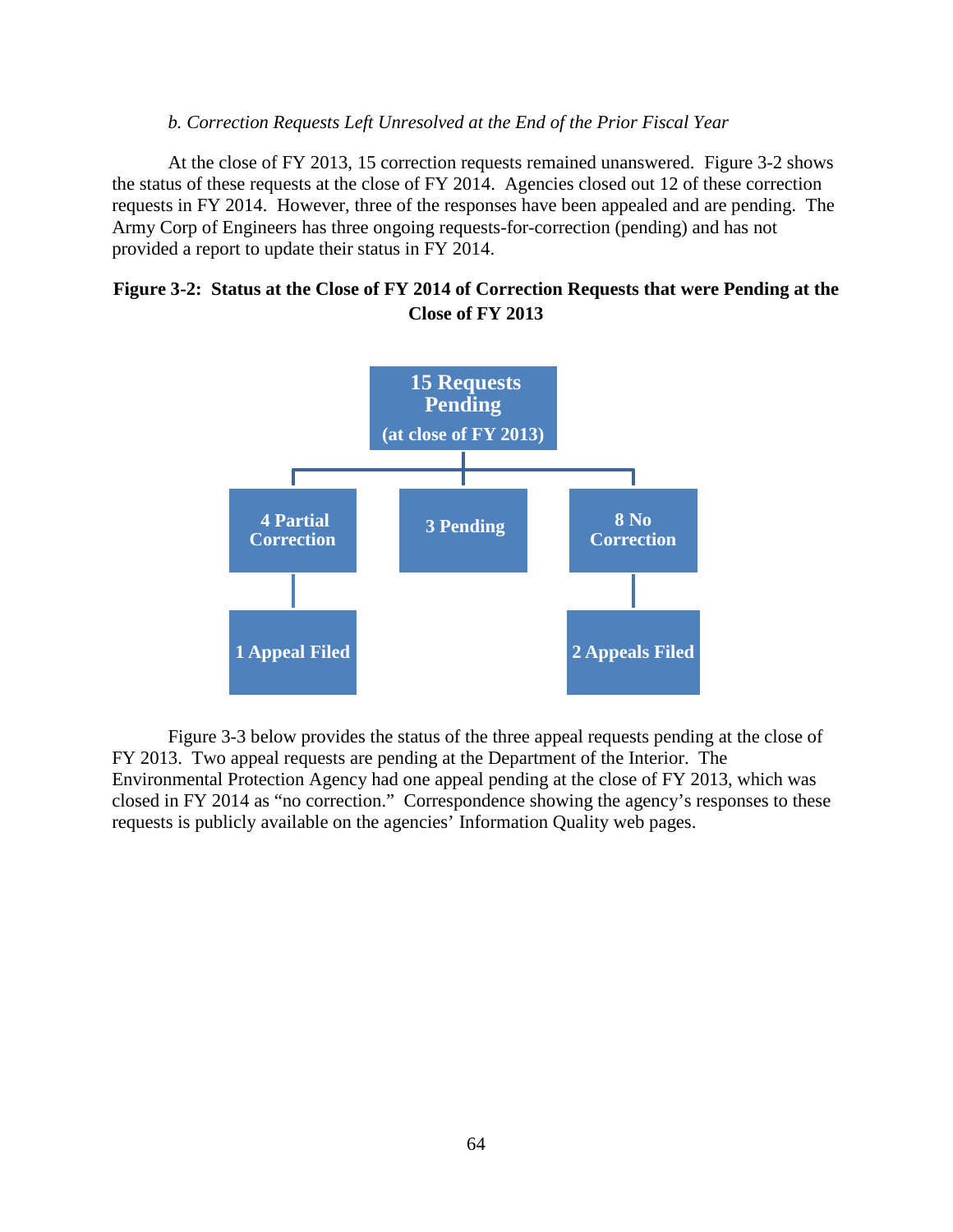

## **Figure 3-3: Status at the Close of FY 2014 of Appeals that were Pending at the Close of FY 2013**

#### *2. Legal Discussion*

As discussed in previous reports, there has been litigation under the Information Quality Act (IQA); in addition, there has been litigation regarding the scope of judicial review under the Administrative Procedure Act (APA) in those challenges. In 2010, the United States Court of Appeals for the Ninth Circuit affirmed the district court's dismissal of the case for lack of jurisdiction under the APA. Americans for Safe Access v. United States Department of Health and Human Services and Food and Drug Administration, 399 Fed. Appx. 314, 316 (9th Cir. 2010) (holding that HHS's decision to defer an IQA petition to an already pending alternate procedure was not a reviewable final agency action). Also in 2010, the United States Court of Appeals for the District of Columbia Circuit declined to find that the IQA had been violated based on its determination that OMB's interpretation regarding "dissemination" (and, in particular, the exclusion from the definition of dissemination documents "prepared and distributed in the context of adjudicative proceedings") was a reasonable interpretation of the statute. Prime Time v. Vilsack, 599 F.3d 678, 685 (D.C. Cir. 2010). Other courts have also dismissed IQA challenges, including on other grounds. *See, e.g.*, Salt Institute v. Leavitt, 440 F.3d 156, 159 (4th Cir. 2006); Family Farm Alliance v. Salazar, 749 F. Supp. 2d 1083 (E.D. Cal. 2010); In re Operation of the Missouri River System Litigation, 363 F. Supp. 2d 1145, 1174-75 (D. Minn. 2004), vacated in part and affirmed in part on other grounds, 421 F.3d 618 (8th Cir. 2005).

#### **C. Information Quality Bulletin for Peer Review**

In keeping with the goal of improving the quality of government information, on December 16, 2004, OMB issued the Final Information Quality Bulletin for Peer Review (the "Peer Review Bulletin").<sup>[150](#page-67-0)</sup> The Peer Review Bulletin requires executive agencies to ensure that all "influential scientific information" they disseminate after June 16, 2005, is peer-reviewed.

<span id="page-67-0"></span> <sup>150</sup> See OMB, Memorandum for the Heads of Departments and Agencies, M-05-03, "Issuance of OMB's 'Final Information Quality Bulletin for Peer Review,'" available at: [http://www.whitehouse.gov/omb/memoranda/fy2005/m05-03.pdf.](http://www.whitehouse.gov/omb/memoranda/fy2005/m05-03.pdf)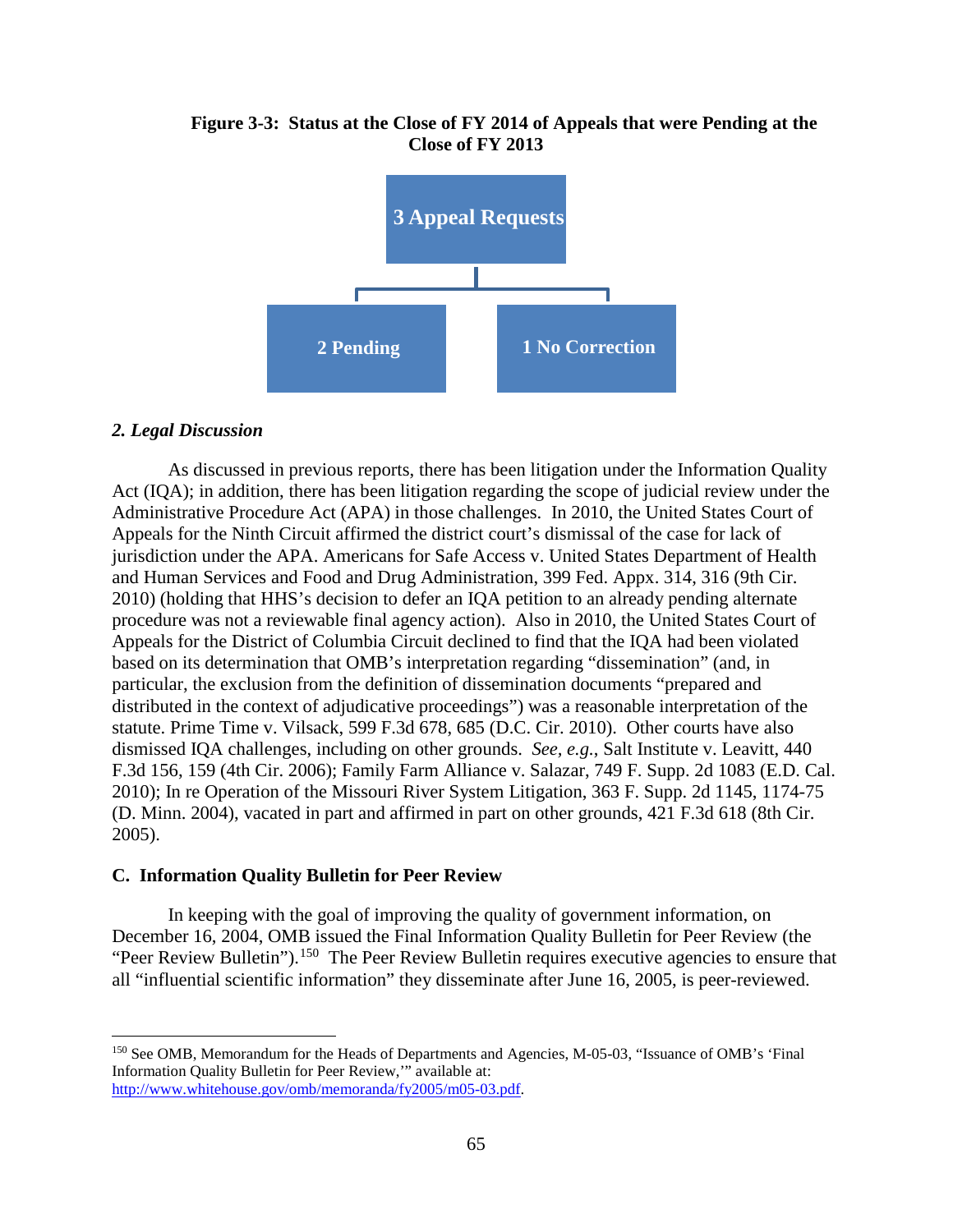"Influential scientific information" is defined as "scientific information the agency reasonably can determine will have or does have a clear and substantial impact on important public policies or private sector decisions."[151](#page-68-0) The term "influential" is to be interpreted consistently with OMB's government-wide Information Quality Guidelines and the information quality guidelines of each agency.

One type of scientific information is a scientific assessment. For the purposes of the Peer Review Bulletin, the term "scientific assessment" means an evaluation of a body of scientific or technical knowledge, which typically synthesizes multiple factual inputs, data, models, assumptions, and/or applies best professional judgment to bridge uncertainties in the available information.[152](#page-68-1)

The Peer Review Bulletin describes the factors that should be considered in choosing an appropriate peer review mechanism and stresses that the rigor of the review should be commensurate with how the information will be used. It directs agencies to choose a peer review mechanism that is adequate, giving due consideration to the novelty and complexity of the science to be reviewed, the relevance of the information to decision making, the extent of prior peer reviews, and the expected benefits and costs of additional review. When deciding what type of peer review mechanism is appropriate for a specific information product, agencies should consider at least the following issues: individual versus panel review, timing, scope of the review, selection of reviewers, disclosure and attribution, public participation, disposition of reviewer comments, and adequacy of prior peer review.

The Peer Review Bulletin specifies the most rigorous peer review requirements for "highly influential scientific assessments," which are a subset of "influential scientific information." To ensure that implementation of the Peer Review Bulletin is not too costly, these requirements for more intensive peer review apply only to the more important scientific assessments disseminated by the Federal Government – those that could have a potential impact of more than \$500 million in any one year on either the public or private sector, or are novel, controversial, or precedent-setting, or have significant interagency interest.

Under the Peer Review Bulletin, agencies are granted broad discretion to weigh the benefits and costs of using a particular peer review mechanism for a specific information product. In addition to the factors noted above, agencies also have the option of employing "alternative processes" for meeting the peer review requirement (e.g., commissioning a National Academy of Sciences study). Moreover, to ensure that peer review does not unduly delay the release of urgent findings, time-sensitive health and safety determinations are exempted from the requirements of the Peer Review Bulletin. There are also specific exemptions for national security, individual agency adjudication or permit proceedings, routine statistical information, and financial information. The Peer Review Bulletin does not cover information disseminated in

<span id="page-68-0"></span><sup>&</sup>lt;sup>151</sup> The Bulletin notes that information dissemination can have a significant economic impact even if it is not part of a rulemaking. For instance, the economic viability of a technology can be influenced by the government's characterization of its attributes. Alternatively, the Federal Government's assessment of risk can directly or indirectly influence the response actions of state and local agencies or international bodies.

<span id="page-68-1"></span><sup>&</sup>lt;sup>152</sup> These assessments include, but are not limited to, state-of-science reports; technology assessments; weight-ofevidence analyses; meta-analyses; health, safety, or ecological risk assessments; toxicological characterizations of substances; integrated assessment models; hazard determinations; or exposure assessments.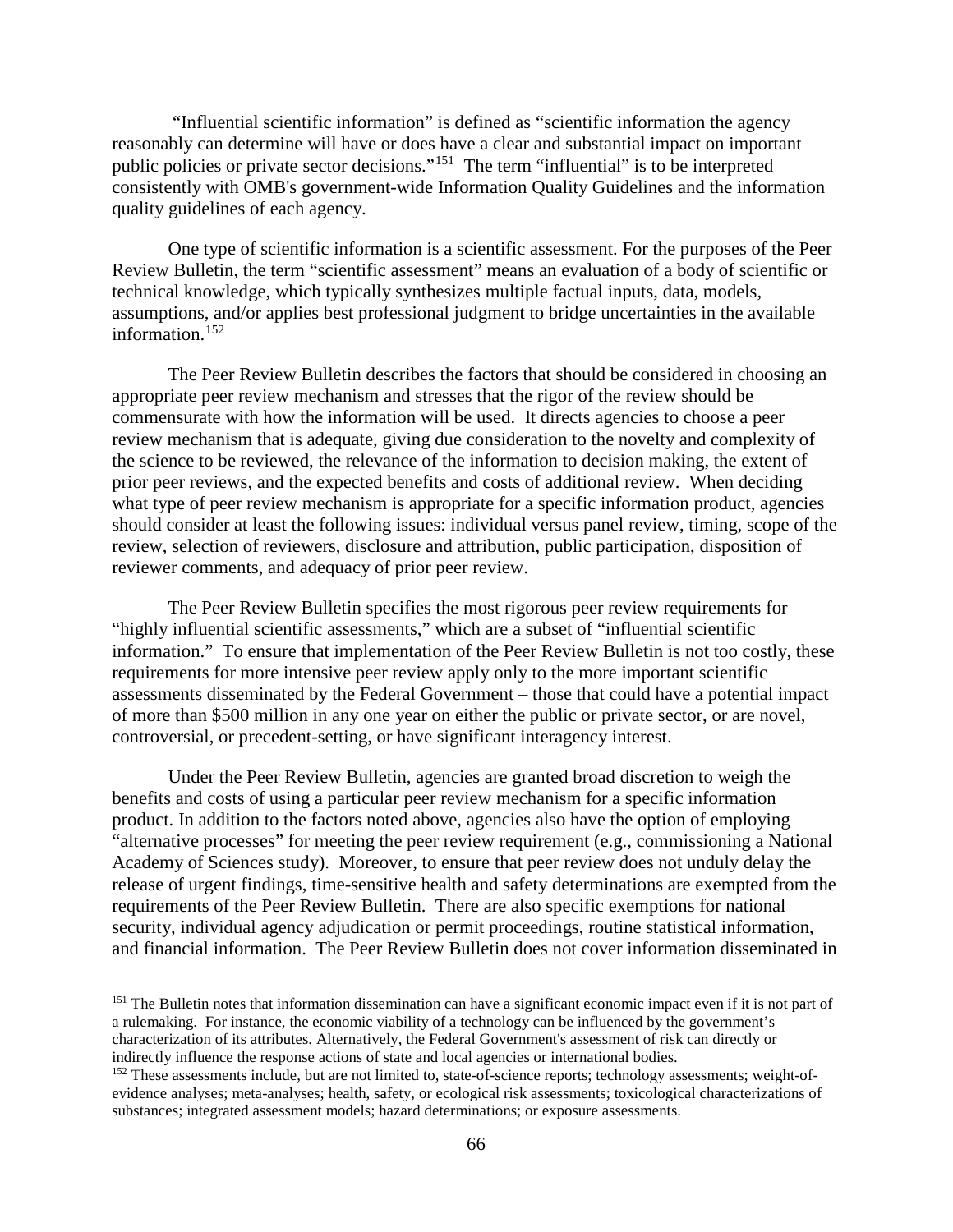connection with routine rules that materially alter entitlements, grants, user fees, or loan programs, or the rights and obligations of recipients thereof.

The Peer Review Bulletin provides two mechanisms for monitoring the progress of the agencies in meeting these peer-review requirements: a transparent peer review planning process and annual reporting, described below.

The good science and good government requirements of the Peer Review Bulletin should assist in improving the accuracy and transparency of agency science. Additionally, the peer review planning process described in the Peer Review Bulletin, which includes posting of plans on agency websites, enhances the ability of the government and the public to track influential scientific disseminations made by agencies.

On June 16, 2005, the Peer Review Bulletin became effective for all influential scientific information, including highly-influential scientific assessments. The peer review planning component of the Bulletin, discussed below, became fully effective on December 16, 2005.

#### *1. Peer Review Planning*

The Peer Review Planning component of the Peer Review Bulletin (Section V) requires agencies to engage in a systematic process of peer review planning for influential scientific information (including highly influential scientific assessments) that the agency plans to disseminate in the foreseeable future.

A key feature of the agency's peer review plan is a web-accessible listing (an "agenda") of forthcoming influential scientific disseminations that is updated on a regular basis. These postings are designed to allow the public to participate in the peer review process by providing data and comments to the sponsoring agencies, as well as to external peer reviewers. By making these agendas publicly available, agencies increase the level of transparency in their peer review processes, and also have a mechanism to gauge the extent of public interest in their proposed peer reviews.

The agenda is designed to encourage planning for peer review early in the informationgeneration process. Thus, the agenda should cover all information subject to the Peer Review Bulletin that the agency plans to disseminate in the foreseeable future*.* For instance, once an agency has established a timeline for the generation of a scientific report, the agency should include that report in its agenda. Thus, although the Peer Review Bulletin specifies that agencies should update their peer review agendas every six months, the agenda is not a six-month forecast (i.e., it should not be limited to information (documents) that the agency plans to peer review in the next six months).

Readers are encouraged to visit the agendas for agencies of interest. OMB asks agencies to ensure that there is an easily identifiable hyperlink to the peer review agenda from the agency's Information Quality home page. For cabinet-level departments that have a central information quality page but do not have a central peer review agenda, OMB requests that a hyperlink to each agency agenda be provided. URLs for most agencies' peer review agendas are available at [http://www.whitehouse.gov/omb/inforeg\\_agency\\_info\\_quality\\_links/.](http://www.whitehouse.gov/omb/inforeg_agency_info_quality_links/)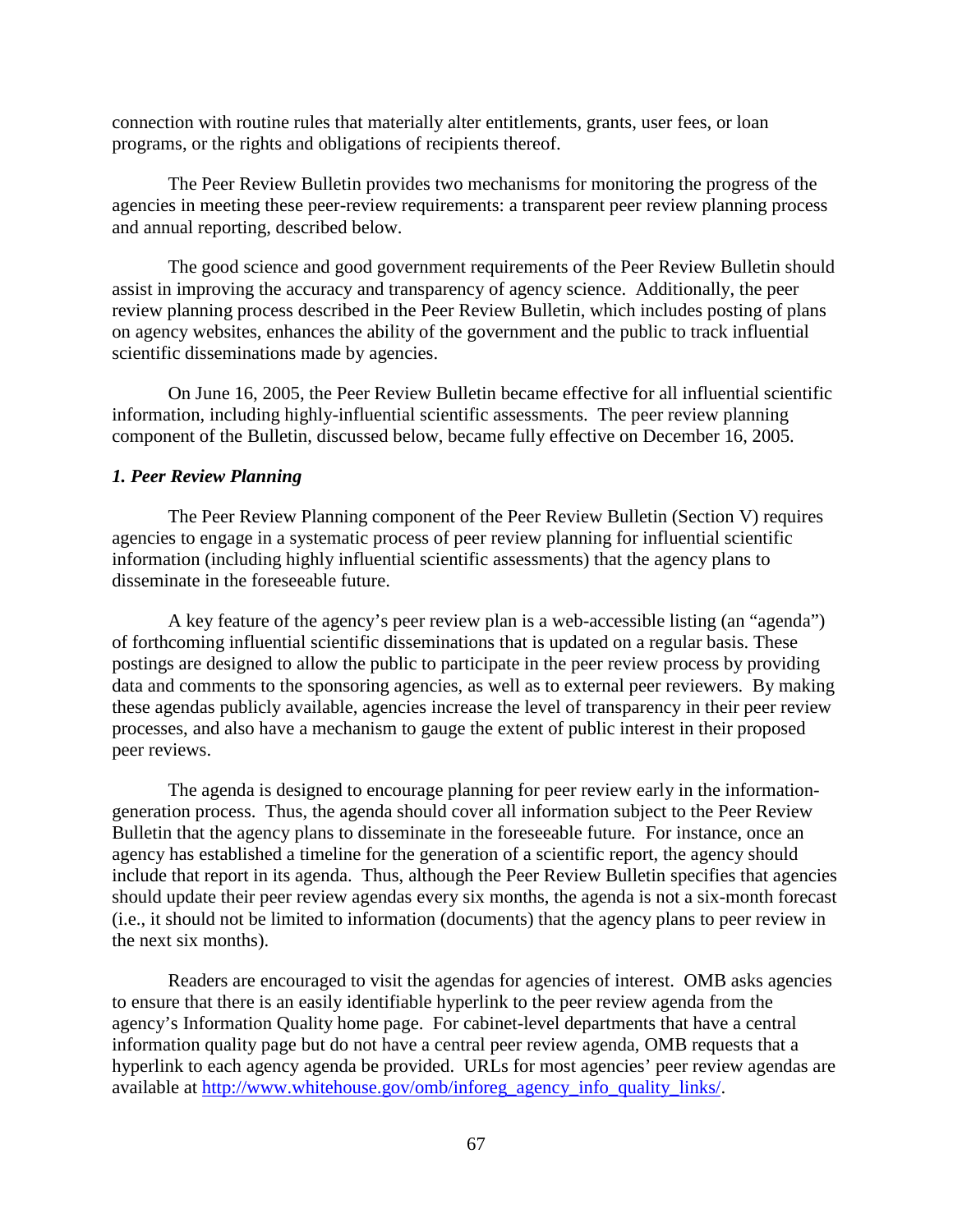Several agencies have determined that they do not currently produce or sponsor information subject to the Peer Review Bulletin. Most of these agencies produce primarily financial information or routine statistical information for which the Bulletin provides specific exemptions. Others primarily engage in management, oversight, or granting activities. A list of these agencies also can be found at

[http://www.whitehouse.gov/omb/inforeg\\_agency\\_info\\_quality\\_links/.](http://www.whitehouse.gov/omb/inforeg_agency_info_quality_links/)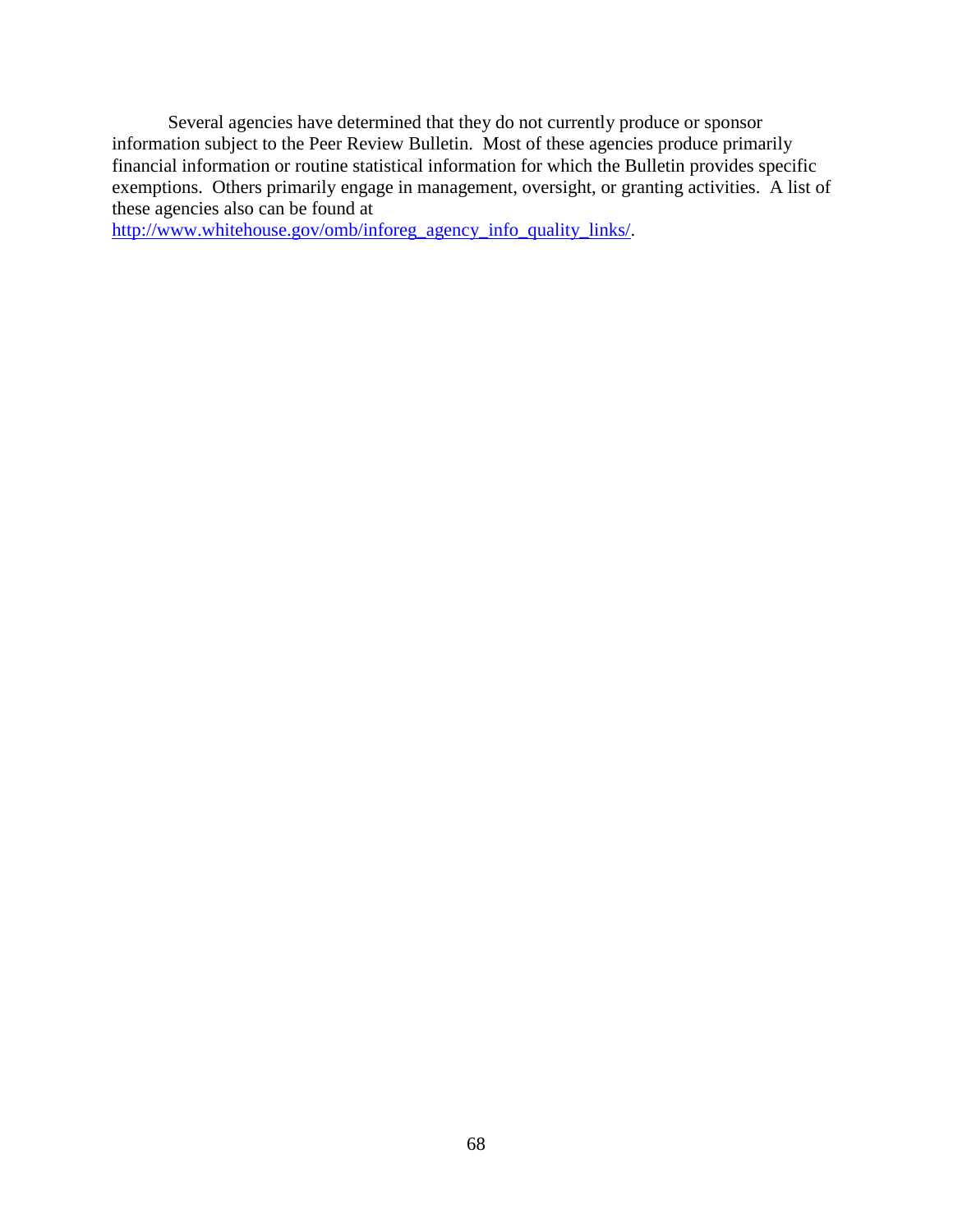## *2. Summary of FY 2014 Annual Reports of Agency Peer Reviews*

The Peer Review Bulletin's annual reporting requirement is designed to provide OMB with a count of the peer reviews completed in the fiscal year as well as information about the use of waivers, deferrals, exemptions, alternative processes, and exceptions. Table 3-3 shows that for FY 2014, six agencies reported to OMB that they conducted a total of 163 peer reviews within the scope of the Peer Review Bulletin. The remaining agencies did not report any reviews pursuant to the Peer Review Bulletin this fiscal year. Individual agency reports are available on each agency's website.<sup>[153](#page-71-0)</sup>

| Department/                  | <b>Total</b>     | <b>Reviews of</b>  | Waivers,          | <b>Potential</b> |
|------------------------------|------------------|--------------------|-------------------|------------------|
| <b>Agency</b>                | Peer             | <b>Highly</b>      | Deferrals, or     | <b>Reviewer</b>  |
|                              | <b>Reviews</b>   | <b>Influential</b> | <b>Exemptions</b> | <b>Conflicts</b> |
|                              | <b>Completed</b> | <b>Scientific</b>  |                   |                  |
|                              |                  | <b>Assessments</b> |                   |                  |
| Department of                |                  |                    |                   |                  |
| Agriculture                  | 42               | $\Omega$           | None              | None             |
| Department                   |                  |                    |                   |                  |
| of Commerce                  | 32               | 1                  | None              | None             |
| Department                   |                  |                    |                   |                  |
| of Health and                | 32               | 9                  | None              | None             |
| <b>Human Services</b>        |                  |                    |                   |                  |
| Department                   |                  |                    |                   |                  |
| of the Interior              | 42               | 1                  | 5 (Waiver)        | None             |
| <b>Federal Communication</b> |                  |                    |                   |                  |
| Commission                   | 1                | $\Omega$           | None              | None             |
| Environmental                |                  |                    |                   |                  |
| Protection                   | 14               | 5                  | None              | None             |
| Agency                       |                  |                    |                   |                  |

*Table 3-3: Numbers of Peer Reviews Reported by Agencies for FY 2013*

## *Table Details:*

- The Department of Agriculture agencies reporting peer reviews in FY 2014 were the Economic Research Service and the Forest Service.
- The Department of Commerce agency reporting peer reviews in FY 2014 was the National Oceanic and Atmospheric Administration.
- The Department of Health and Human Services agencies reporting peer reviews in FY 2014 were the Centers for Disease Control and Prevention, the Food and Drug

<span id="page-71-0"></span><sup>&</sup>lt;sup>153</sup> A listing of webpages for Agency IQ correspondence is available at [http://www.whitehouse.gov/omb/inforeg\\_agency\\_info\\_quality\\_links/.](http://www.whitehouse.gov/omb/inforeg_agency_info_quality_links/)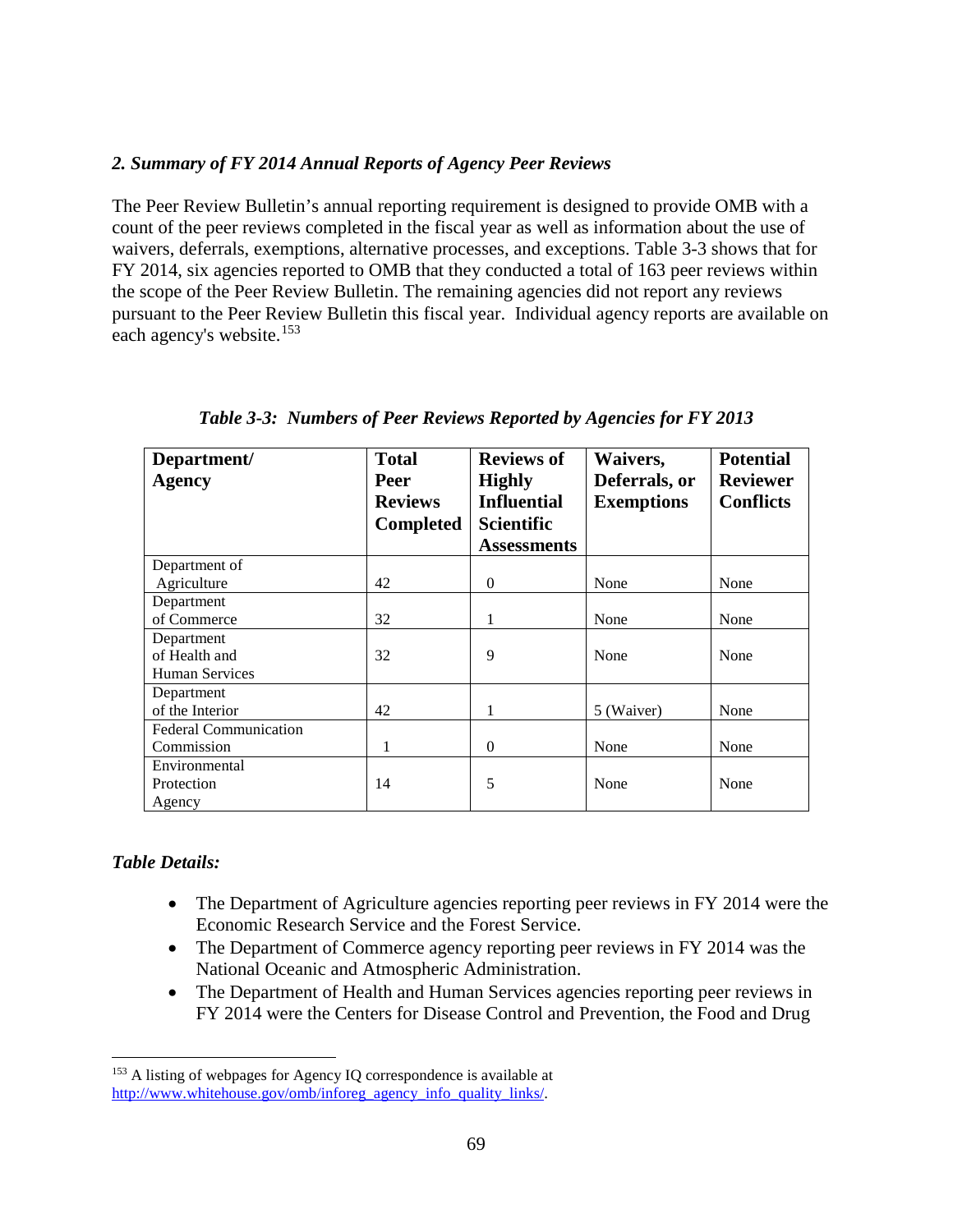Administration, Office of the Assistant Secretary for Health, and the National Toxicology Program at the National Institute for Environmental Health Sciences.

- The Department of the Interior agencies reporting peer reviews in FY 2014 were the Fish and Wildlife Service and the Geological Survey. The waivers reported here are all associated with the Migratory Bird Program.
- The Department of Transportation did not submit an annual report to OMB for FY 2014.
- The Departments of Energy, Labor, Justice, and Energy, the National Aeronautics and Space Administration, the Consumer Product Safety Commission, and the Federal Trade Commission have reported peer reviews in the past, but reported that no peer reviews were conducted in FY 2014.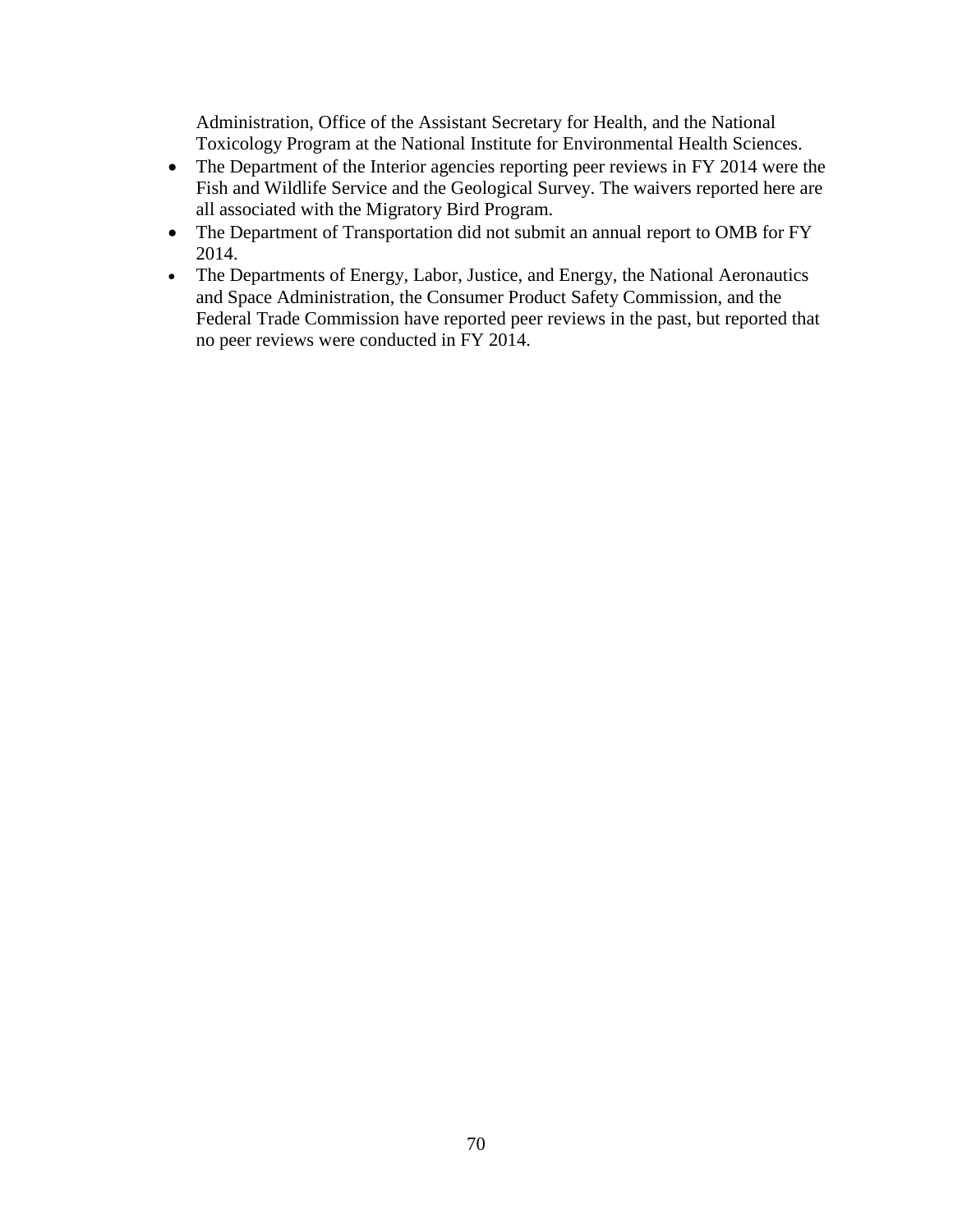# **PART II: EIGHTEENTH ANNUAL REPORT TO CONGRESS ON AGENCY COMPLIANCE WITH THE UNFUNDED MANDATES REFORM ACT**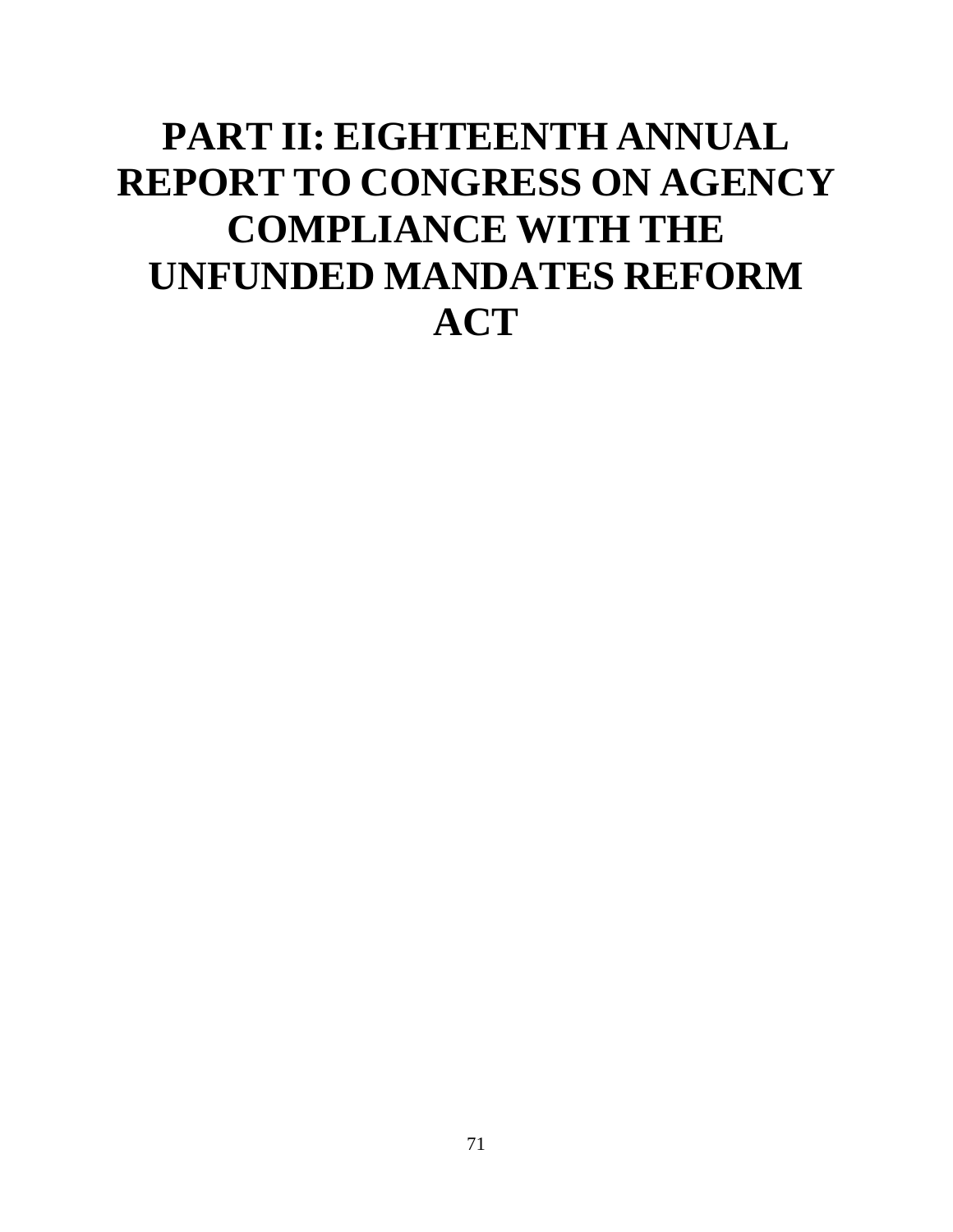#### **Introduction**

This report represents OMB's eighteenth annual submission to Congress on agency compliance with the Unfunded Mandates Reform Act of 1995 (UMRA). This report on agency compliance with the Act covers the period of October 2013 through September 2014; rules published before October 2013 are described in last year's report.

Since 2001, this report has been included in our final Report to Congress on the Benefits and Costs of Federal Regulations. This is done because the two reports together address many of the same issues. Both reports also highlight the need for regulating in a responsible manner, accounting for benefits and costs and taking into consideration the interests of our intergovernmental partners.

State and local governments have a vital constitutional role in providing government services. They have the primary role in providing domestic public services, such as public education, law enforcement, road building and maintenance, water supply, and sewage treatment. The Federal Government contributes to that role by promoting a healthy economy and by providing grants, loans, and tax subsidies to State and local governments. However, State, local, and tribal governments have expressed concerns about the difficulty of complying with Federal mandates without additional Federal resources.

In response, Congress passed the Unfunded Mandates Reform Act of 1995 (UMRA, or "the Act"). Title I of the Act focuses on the Legislative Branch, addressing the processes Congress should follow before enactment of any statutory unfunded mandates. Title II addresses the Executive Branch. It begins with a general directive for agencies to assess, unless otherwise prohibited by law, the effects of their rules on the other levels of government and on the private sector (Section 201). Title II also describes specific analyses and consultations that agencies must undertake for rules that may result in expenditures of over \$100 million (adjusted annually for inflation) in any year by State, local, and tribal governments in the aggregate, or by the private sector.

Specifically, Section 202 requires an agency to prepare a written statement for intergovernmental mandates that describes in detail the required analyses and consultations on the unfunded mandate. Section 205 requires that for all rules subject to Section 202, agencies must identify and consider a reasonable number of regulatory alternatives, and then generally select the least costly, most cost-effective, or least burdensome option that achieves the objectives of the rule. Exceptions require the agency head to explain in the final rule why such a selection was not made or why such a selection would be inconsistent with law.

Title II requires agencies to "develop an effective process" for obtaining "meaningful and timely input" from State, local and tribal governments in developing rules that contain significant intergovernmental mandates (Section 204). Title II also singles out small governments for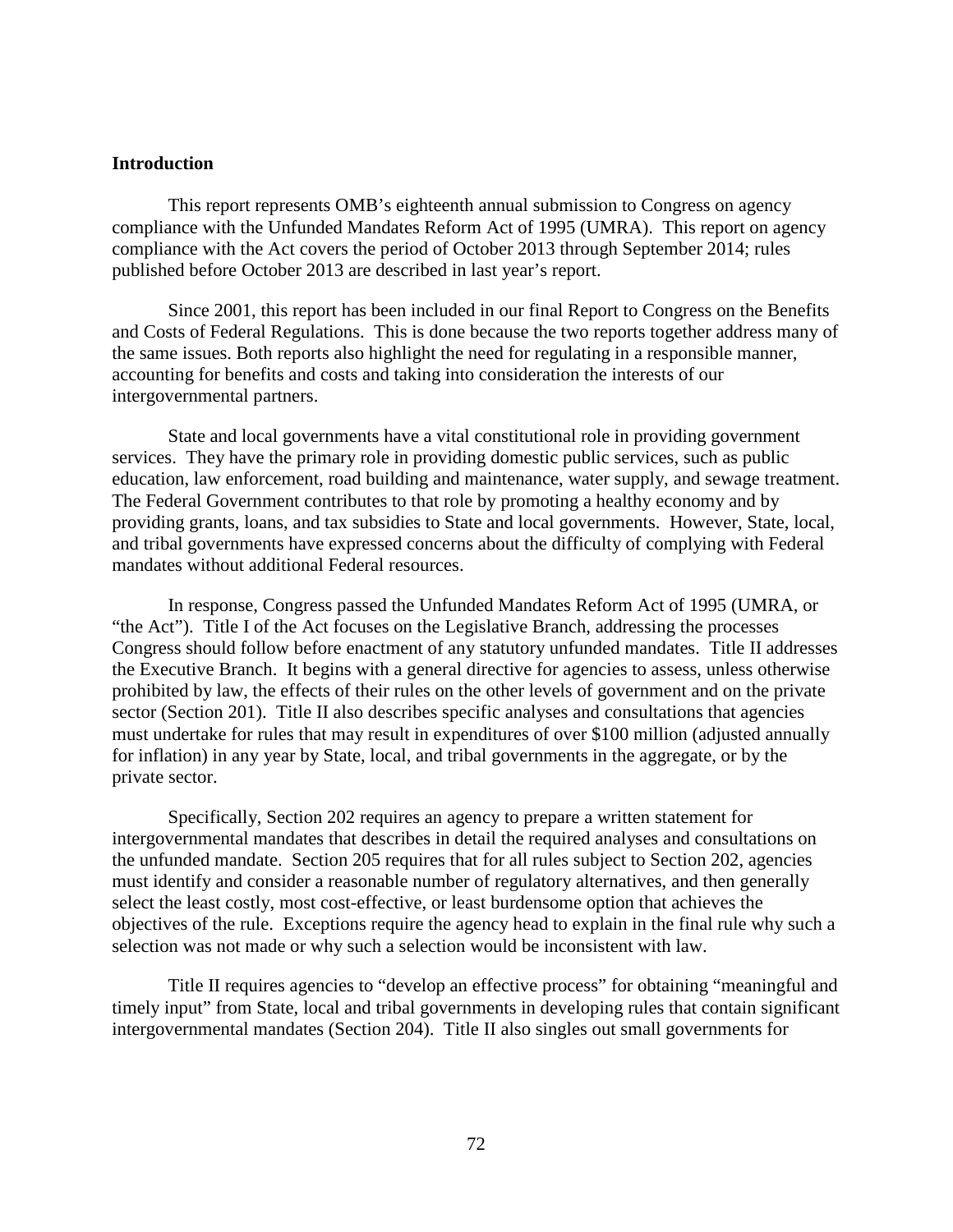particular attention (Section 203). OMB's guidelines assist Federal agencies in complying with the Act and are based upon the following general principles<sup>[154](#page-75-0)</sup>:

- Intergovernmental consultations should take place as early as possible, beginning before issuance of a proposed rule and continuing through the final rule stage, and be integrated explicitly into the rulemaking process;
- Agencies should consult with a wide variety of State, local, and tribal officials;
- Agencies should prepare an estimate of direct benefits and costs for use in the consultation process;
- The scope of consultation should reflect the cost and significance of the mandate being considered;
- Effective consultation requires trust and significant and sustained attention so that all who participate can enjoy frank discussion and focus on key priorities; and
- Agencies should seek out State, local, and tribal views on costs, benefits, risks, and alternative methods of compliance and whether the Federal rule will harmonize with and not duplicate similar laws in other levels of government.

Federal agencies have been actively consulting with states, localities, and tribal governments in order to ensure that regulatory activities were conducted consistent with the requirements of UMRA (a description of agency consultation activities will be included in the final version of this Report).

The remainder of this report lists and briefly discusses the regulations meeting the Title II threshold and the specific requirements of Sections 202 and 205 of the Act from October 1, 2013 to September 30, 2014.

In FY 2014, Federal agencies issued eleven final rules that were subject to Sections 202 and 205 of the Unfunded Mandate Reform Act of 1995 (UMRA), as they required expenditures by State, local or tribal governments, in the aggregate, or by the private sector, of at least \$100 million in any one year (adjusted annually for inflation). The Environmental Protection Agency published two, the Department of Energy published six, the Department of Health and Human Services published two, and the Department of Transportation published one.<sup>[155](#page-75-1)</sup>

<span id="page-75-0"></span><sup>&</sup>lt;sup>154</sup> OMB, Memorandum for the Heads of Executive Departments and Agencies, M-95-09, "Guidance for Implementing Title II of S.1," 1995, available at http://www.whitehouse.gov/sites/default/files/omb/memoranda/m95-09.pdf.

<span id="page-75-1"></span><sup>&</sup>lt;sup>155</sup> Interim final rules were not included in this chapter since "Section 202 [of the Unfunded Mandates Reform Act]... does not apply to interim final rules or non-notice rules issued under the 'good cause' exemption in 5 U.S.C. 553(b)(B)." See OMB, Memorandum for the Heads of Executive Departments and Agencies, M-95-09, "Guidance for Implementing Title II of S.1," 1995, available at

http://www.whitehouse.gov/sites/default/files/omb/memoranda/m95-09.pdf.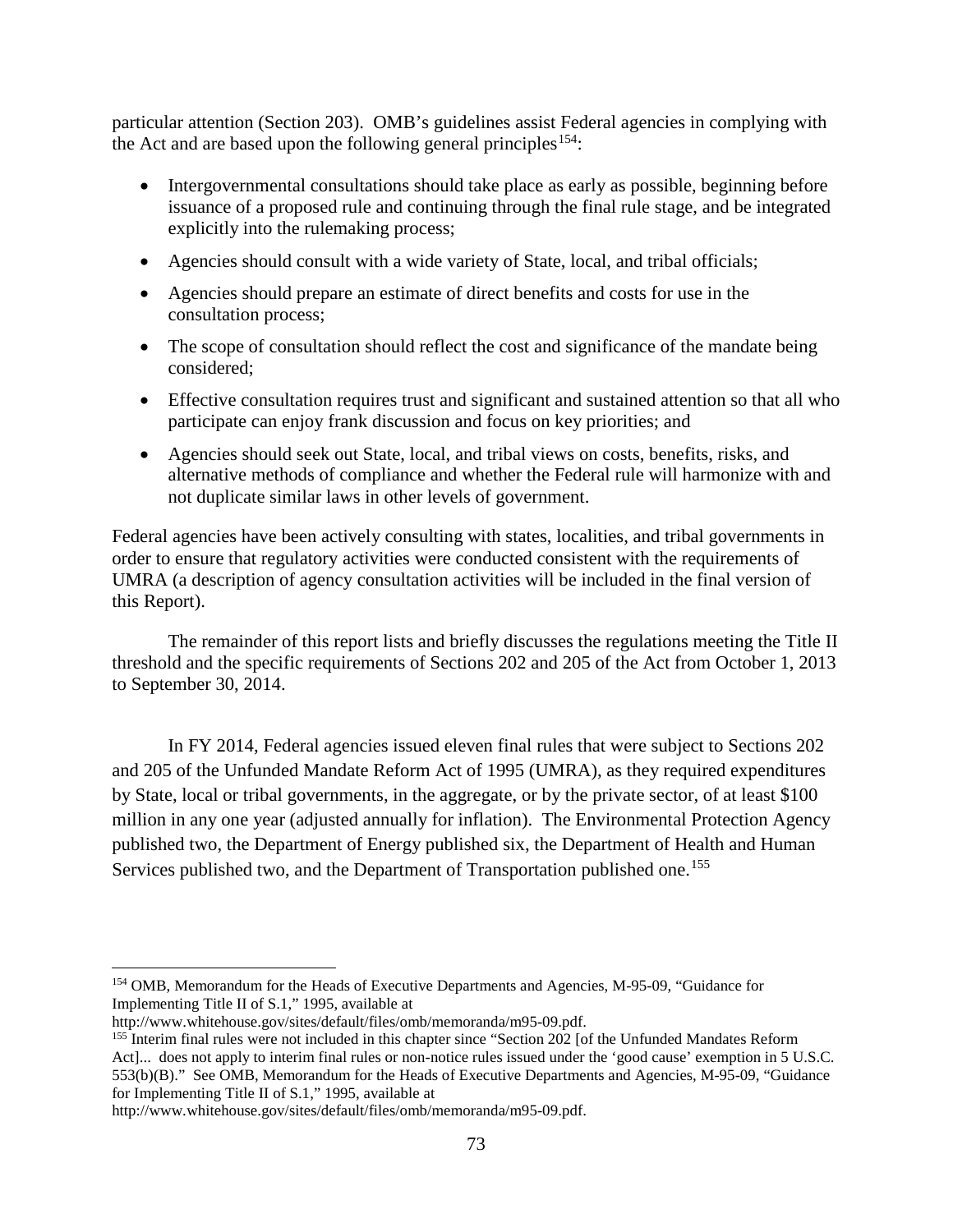OMB worked with the agencies in applying the requirements of Title II of the Act to their selection of the regulatory options for these rules. Descriptions of the rules are included in the following section.

## **A. Environmental Protection Agency**

## **1.** *Criteria and Standards for Cooling Water Intake Structures*

This final rule establishes requirements designed to reduce impingement and entrainment of fish and other aquatic organisms at cooling water intake structures used by certain existing power generation and manufacturing facilities. The rule's overall impact on the private sector exceeds UMRA's \$100 million threshold in at least one year. Consequently, the provisions of this rule constitute a private sector mandate under UMRA.

## **2.** *Control of Air Pollution from Motor Vehicles: Tier 3 Motor Vehicle Emission and Fuel Standards*

This final rule reduces the sulfur content of gasoline and establishes more stringent vehicle emissions standards for passenger cars, light-duty trucks, medium-duty passenger vehicles and some heavy-duty vehicles. The overall impact on the private sector exceeds the \$100 million threshold in the aggregate. Consequently, the provisions of this rule constitute a private sector mandate under UMRA.

## **B. Department of Energy**

## *1. Energy Efficiency Standards for Metal Halide Lamp Fixtures*

This final rule prescribes energy conservation standards for various consumer products and commercial and industrial equipment, including metal halide lamp fixtures. DOE has concluded that this final rule would likely require expenditures of \$100 million or more by the private sector. Such expenditures may include: (1) investment in research and development and in capital expenditures by manufacturers, and (2) incremental additional expenditures by consumers to purchase higherefficiency metal halide lamp fixtures.

## *2. Energy Conservation Standards for Walk-In Coolers and Walk-In Freezers*

This final rule prescribes energy conservation standards for various consumer products and commercial and industrial equipment, including walk-in coolers and walk-in freezers. DOE has concluded that this final rule would likely require expenditures of \$100 million or more by the private sector. Such expenditures may include: (1) investment in research and development and in capital expenditures by manufacturers, and (2) incremental additional expenditures by consumers to purchase higher-efficiency walk-in coolers and walk-in freezers.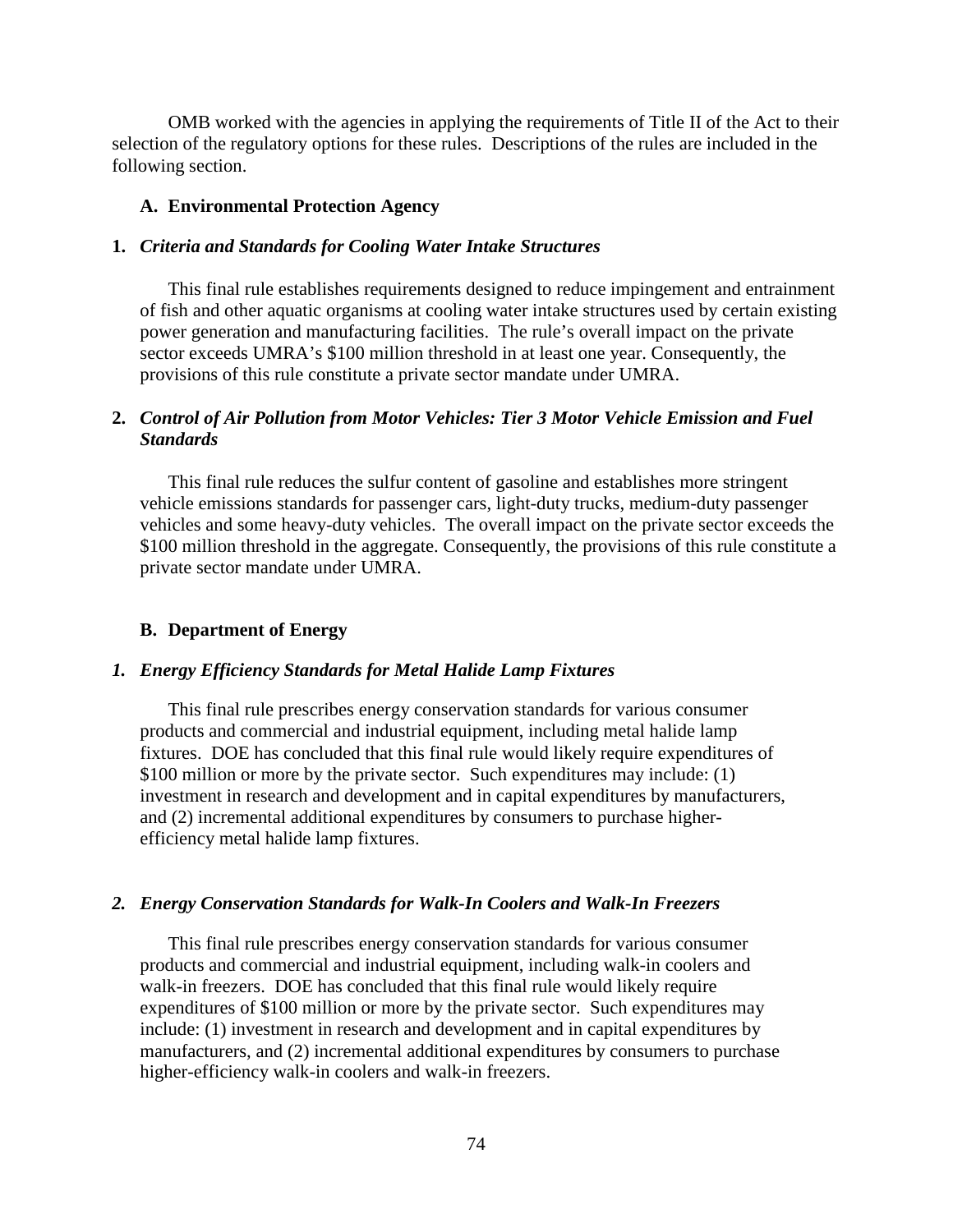### *3. Energy Efficiency Standards for Certain Commercial and Industrial Electric Motors*

This final rule establishes energy conservation standards for a number of different groups of electric motors that the Department of Energy has not previously regulated and amends the energy conservation standard for some other electric motor types. DOE has concluded that this final rule would likely require expenditures of \$100 million or more by the private sector. Such expenditures may include: (1) investment in research and development and in capital expenditures by manufacturers, and (2) incremental additional expenditures by consumers to purchase higherefficiency electric motors.

## *4. Energy Conservation Standards for Commercial Refrigeration Equipment*

This final rule increases stringency of energy conservation standards for some classes of commercial refrigeration equipment. DOE has concluded that this final rule would likely require expenditures of \$100 million or more by the private sector. Such expenditures may include: (1) investment in research and development and in capital expenditures by manufacturers, and (2) incremental additional expenditures by consumers to purchase higher-efficiency commercial refrigeration equipment.

#### *5. Energy Conservation Standards for Residential Furnace Fans*

This final rule adopts new energy conservation standards for residential furnace fans. DOE has concluded that this final rule would likely require expenditures of \$100 million or more by the private sector. Such expenditures may include: (1) investment in research and development and in capital expenditures by manufacturers, and (2) incremental additional expenditures by consumers to purchase higher-efficiency residential furnace fans.

## *6. Energy Efficiency Standards for External Power Supplies*

This final rule amends energy conservation standards that previously applied to certain external power supplies and establishes new energy conservation standards for other external power supplies that have not been required to meet such standards. DOE has concluded that this final rule would likely require expenditures of \$100 million or more by the private sector. Such expenditures may include: (1) investment in research and development and in capital expenditures by manufacturers, and (2) incremental additional expenditures by consumers to purchase higherefficiency products.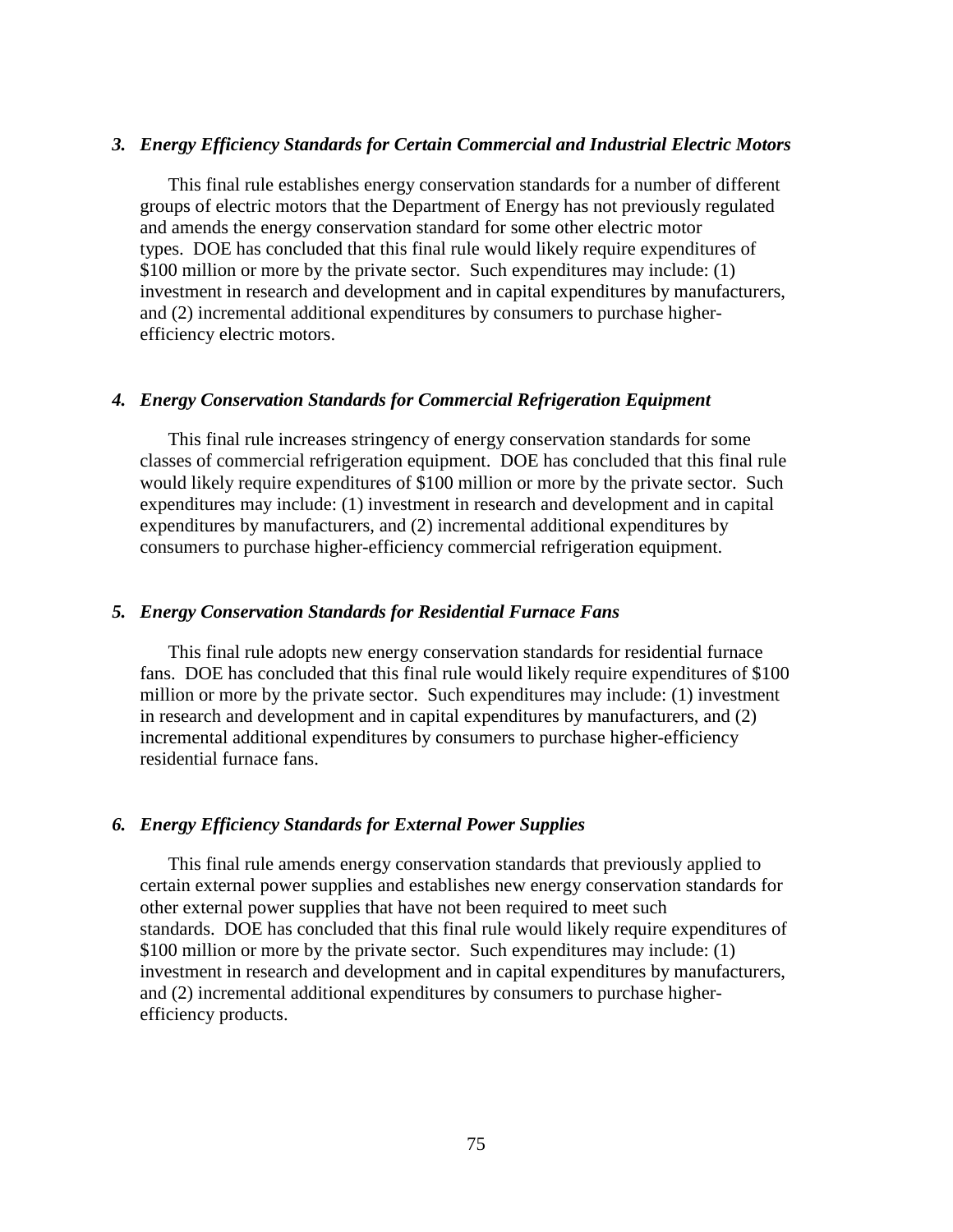## **C. Department of Health and Human Services**

## *1. Administrative Simplification: Change to the Compliance Date for the International Classification of Diseases, 10th Revision Medical Data Code Sets*

This final rule changes the compliance date for the International Classification of Diseases, 10th Revision (ICD-10-CM) for diagnosis coding. HHS concluded that the rule contains a mandate that would likely impose spending costs of more than \$100 million on the health care industry.

## 2. *Patient Protection and Affordable Care Act; HHS Notice of Benefit and Payment Parameters for 2015*

This final rule provides detail and parameters related to various aspects of Affordable Care Act implementation, including: the risk adjustment, reinsurance, and risk corridors programs; cost-sharing reductions; user fees for Federally-facilitated Exchanges; advance payments of the premium tax credit; the Federally-facilitated Small Business Health Option Program; and the medical loss ratio program. Although HHS has not been able to quantify the user fees that will be associated with this rule, the combined administrative cost and user fee impact may be high enough to constitute a State, local, or Tribal government or private sector mandate under UMRA.

## **D. Department of Transportation**

## *1. Federal Motor Vehicle Safety Standard No. 111, Rearview Mirrors*

This final rule expands the required field of view for all passenger cars, trucks, multipurpose passenger vehicles, buses and low-speed vehicles with a gross vehicle weight of less than 10,000 pounds. DOT estimates private expenditures of well over \$100 million annually. Consequently, the provisions of this rule constitute a private sector mandate under UMRA.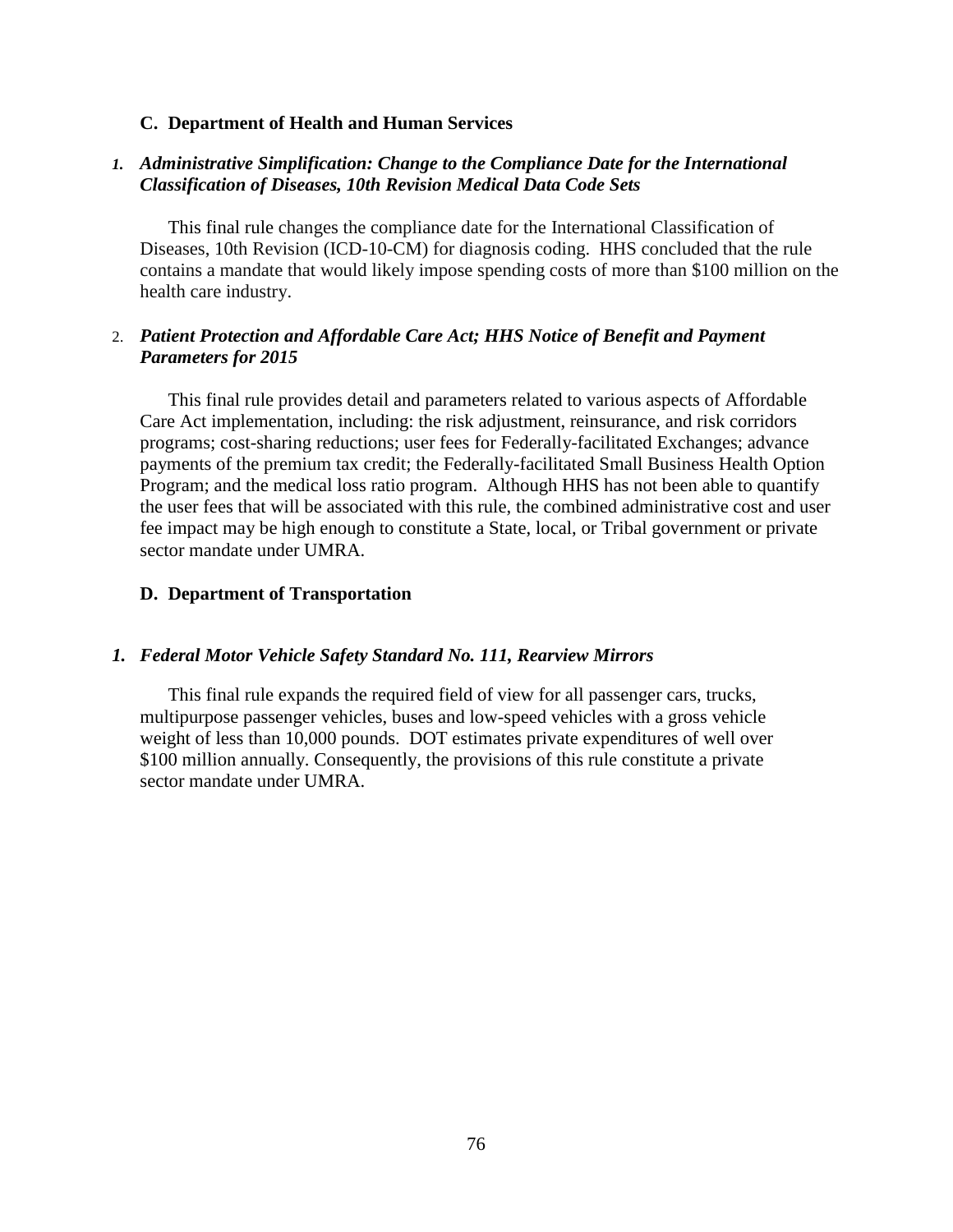## **APPENDIX A: CALCULATION OF BENEFITS AND COSTS**

Chapter I presents estimates of the annual benefits and costs of selected major final regulations reviewed by OMB between October 1, 2004 and September 30, 2014. OMB presents more detailed explanation of these regulations in several documents.

- Rules from October 1, 2004 to September 30, 2005: Tables 1-4 and A-1 of the 2006 Report.
- Rules from October 1, 2005 to September 30, 2006: Tables 1-4 and A-1 of the 2007 Report.
- Rules from October 1, 2006 to September 30, 2007: Tables 1-4 and A-1 of the 2008 Report.
- Rules from October 1, 2007 to September 30, 2008: Tables 1-4 and A-1 of the 2009 Report.
- Rules from October 1, 2008 to September 30, 2009: Tables 1-4 and A-1 of the 2010 Report.
- Rules from October 1, 2009 to September 30, 2010: Tables 1-5(a) and A-1 of the 2011 Report.
- Rules from October 1, 2010 to September 30, 2011: Tables 1-5(a) and A-1 of the 2012 Report.
- Rules from October 1, 2011 to September 30, 2012: Tables 1-6(a) and A-1 of the 2013 Report.
- Rules from October 1, 2012 to September 30, 2013: Tables 1-6(a) and A-1 of the 2014 Report.
- Rules from October 1, 2013 to September 30, 2014: Tables 1-6(a) and A-1 of this Report.

In assembling estimates of benefits and costs presented in this Report, OMB has:

- 1. Applied a uniform format for the presentation of benefit and cost estimates in order to make agency estimates more closely comparable with each other (for example, annualizing benefit and cost estimates); and
- 2. Monetized quantitative estimates where the agency has not done so (for example, converting agency projections of quantified benefits, such as estimated injuries avoided per year or tons of pollutant reductions per year, to dollars using the valuation estimates discussed below).

All benefit and cost estimates are adjusted to 2001 dollars using the latest Gross Domestic Product (GDP) deflator, available from the Bureau of Economic Analysis at the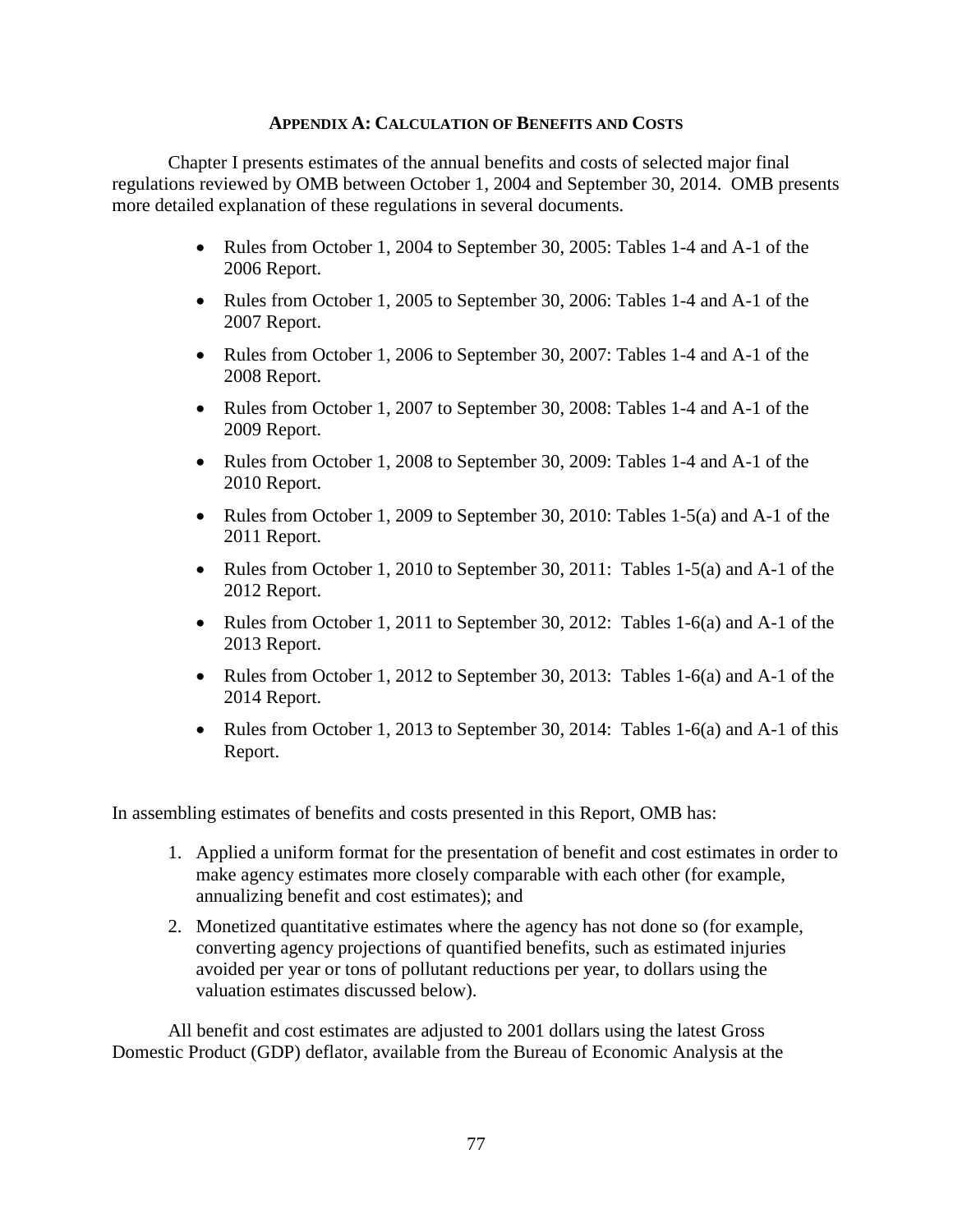Department of Commerce.<sup>[156](#page-80-0)</sup> In instances where the nominal dollar values the agencies use for their benefits and costs is unclear, we assume the benefits and costs are presented in nominal dollar values of the year before the rule is finalized. In periods of low inflation such as the past few years, this assumption does not affect the overall totals. All amortizations are performed using discount rates of 3 and 7 percent unless the agency has already presented annualized, monetized results using a different explicit discount rate.

OMB discusses, in this Report and in previous Reports, the difficulty of estimating and aggregating the benefits and costs of different regulations over long time periods and across many agencies. In addition, where OMB has monetized quantitative estimates where the agency has not done so, we have attempted to be faithful to the respective agency approaches. The adoption of a uniform format for annualizing agency estimates allows, at least for purposes of illustration, the aggregation of benefit and cost estimates across rules; however, agencies have used different methodologies and valuations in quantifying and monetizing effects. Thus, an aggregation involves the assemblage of benefit and cost estimates that are not strictly comparable.

To address this issue in part, the 2003 Report included OMB's regulatory analysis guidance, also released as OMB Circular A-4, which took effect on January 1, 2004 for proposed rules and January 1, 2005 for final rules. The guidance recommends what OMB considers to be "best practices" in regulatory analysis, with a goal of strengthening the role of science, engineering, and economics in rulemaking. The overall goal of this guidance is a more competent and credible regulatory process and a more consistent regulatory environment. OMB expects that as more agencies and refine these recommended best practices, the benefits and costs presented in future Reports will become more comparable across agencies and programs. The 2006 Report was the first report that included final rules subject to OMB Circular A-4. OMB will continue to work with the agencies in applying the guidance to their impact analyses.

Table A-1 below presents the unmodified information on the impacts of 53 major rules reviewed by OMB from October 1, 2013 through September 30, 2014, and includes additional explanatory text on the impacts for these rulemakings. The estimates presented in Table A-1 are annualized impacts in 2001 dollars, which is the requested format in OMB Circular A-4.

Table 1-6(a) in Chapter I of this Report presents the adjusted impact estimates for the thirteen rules finalized in FY2014 that were added to the Chapter 1 accounting statement totals. Table A-2 below presents the benefits and costs of previously reported major rules reviewed by OMB from October 1, 2004 through September 30, 2013 that are also included in the Chapter I accounting statement totals.

<span id="page-80-0"></span> <sup>156</sup> See *National Income and Product Accounts*[, http://www.bea.gov.](http://www.bea.gov/)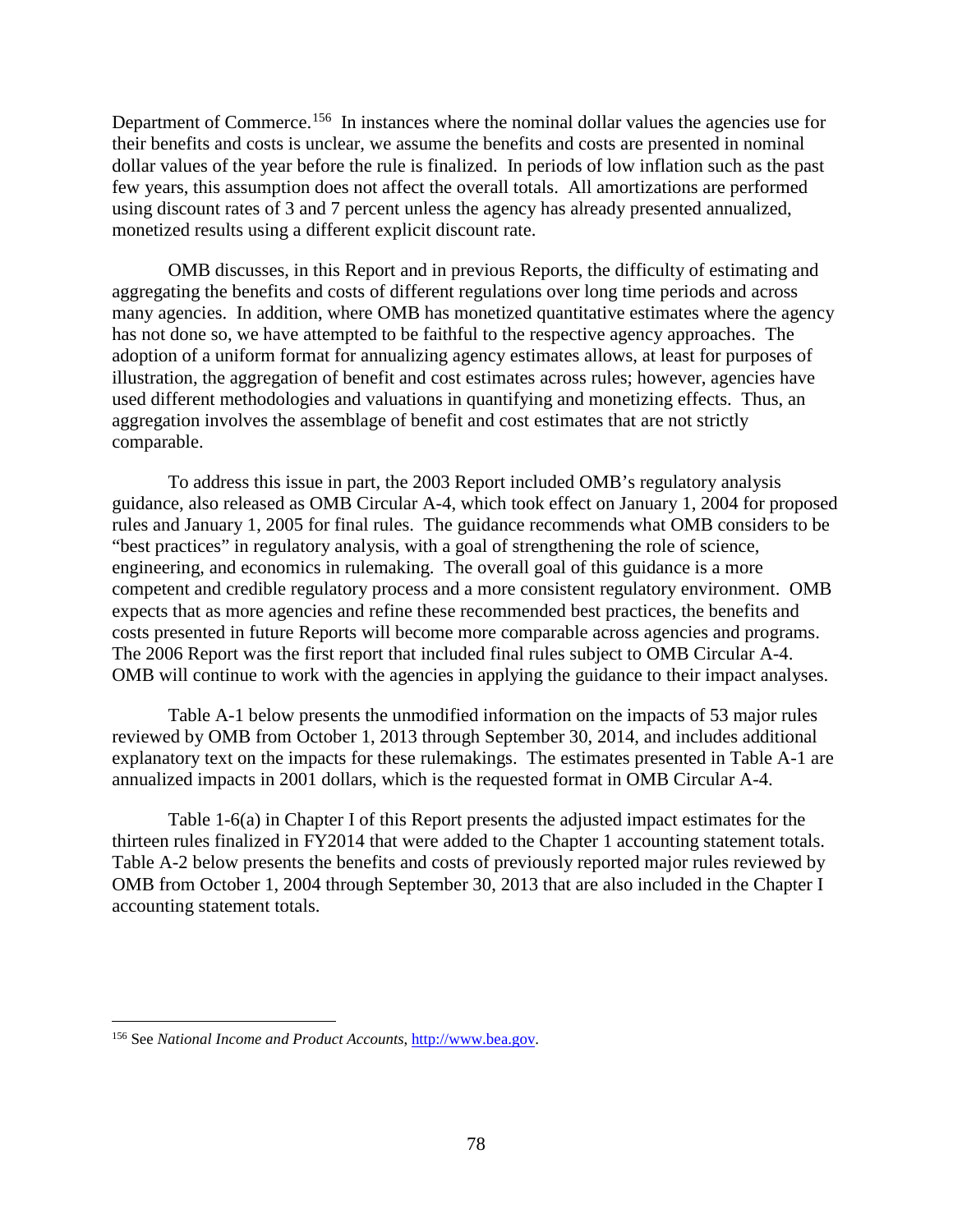# <span id="page-81-0"></span>**Table A-1: Summary of Agency Estimates for Final Rules October 1, 2013 - September 30, 2014, As of Date of Completion of OMB Review (Millions of \$2001)[157](#page-81-0)**

| $\overline{RIN}$ | <b>Title</b>                                                                                                                                                                                                        | <b>Benefits</b>  | <b>Costs</b>  | <b>Transfers</b>                    | <b>Other Information</b>                                                                                                                                                                                                                                                                                                                                                                                                         |
|------------------|---------------------------------------------------------------------------------------------------------------------------------------------------------------------------------------------------------------------|------------------|---------------|-------------------------------------|----------------------------------------------------------------------------------------------------------------------------------------------------------------------------------------------------------------------------------------------------------------------------------------------------------------------------------------------------------------------------------------------------------------------------------|
|                  | <b>Department of Agriculture</b>                                                                                                                                                                                    |                  |               |                                     |                                                                                                                                                                                                                                                                                                                                                                                                                                  |
| $0560 -$<br>AI21 | Disaster Assistance Programs,<br>Payment Limitations, and Payment<br>Eligibility<br>79 FR 21085                                                                                                                     | not<br>estimated | not estimated | 499.3<br>Range:<br>395.2-649.0      | Transfers from FSA to agricultural producers will occur in FY 2014-2023<br>resulting from eligibility in FY 2012-2023.                                                                                                                                                                                                                                                                                                           |
| 0560-<br>AI22    | <b>Cotton Transition Assistance</b><br>Program (CTAP)<br>79 FR 46335                                                                                                                                                | not<br>estimated | not estimated | 226.0<br>Range:<br>217.5-245.5      | Transfers are from the Farm Service Agency to producers.                                                                                                                                                                                                                                                                                                                                                                         |
| 0560-<br>AI23    | Margin Protection Program for<br>Dairy and Dairy Product Donation<br>Program<br>79 FR 51453                                                                                                                         | not<br>estimated | not estimated | 69.7<br>Range:<br>$(1.1) - 2,951.3$ | Primary net transfer estimates equal the difference between estimated USDA<br>outlays of \$130 to \$215 million per year (\$30 million via the Dairy Product<br>Donation Program and the remainder via the Margin Protection Program-Dairy)<br>and estimated producer fee and premium payments of \$87 to \$95 million per<br>year. Transfers are from the federal government to dairy producers and low-<br>income individuals. |
| 0560-<br>AI24    | Agriculture Risk Coverage and<br>Price Loss Coverage Programs<br>79 FR 57703                                                                                                                                        | not<br>estimated | not estimated | $4,086.7-$<br>5,116.3               | Transfers are from the Farm Service Agency to farmers. Payments for crop years<br>2014-2018 made during fiscal years 2016-2020. Estimates are deflated based on<br>an assumption of 2.1% annual inflation for years 2014-2018 and 1.9% annual<br>inflation for years 2019-2020.                                                                                                                                                  |
| 0563-<br>AC43    | General Administrative<br>Regulations; Catastrophic Risk<br>Protection Endorsement; Area Risk<br>Protection Insurance Regulations;<br>and the Common Crop Insurance<br>Regulations, Basic Provisions<br>79 FR 37155 | not<br>estimated | $12.5 - 13.1$ | 62.7-64.7                           | Transfers are from the federal government to producers and insurance providers                                                                                                                                                                                                                                                                                                                                                   |
| 0584-<br>AD77    | Special Supplemental Nutrition<br>Program for Women, Infants, and<br>Children (WIC): Revisions in the<br><b>WIC Food Packages</b><br>79 FR 12273                                                                    | not<br>estimated | not estimated | 174.2-178.3                         | Transfers are from the federal government to WIC participants.                                                                                                                                                                                                                                                                                                                                                                   |

<sup>&</sup>lt;sup>157</sup> Please note that for budgetary transfer rules, benefits and costs are generally not estimated because agencies typically estimate budgetary impacts instead.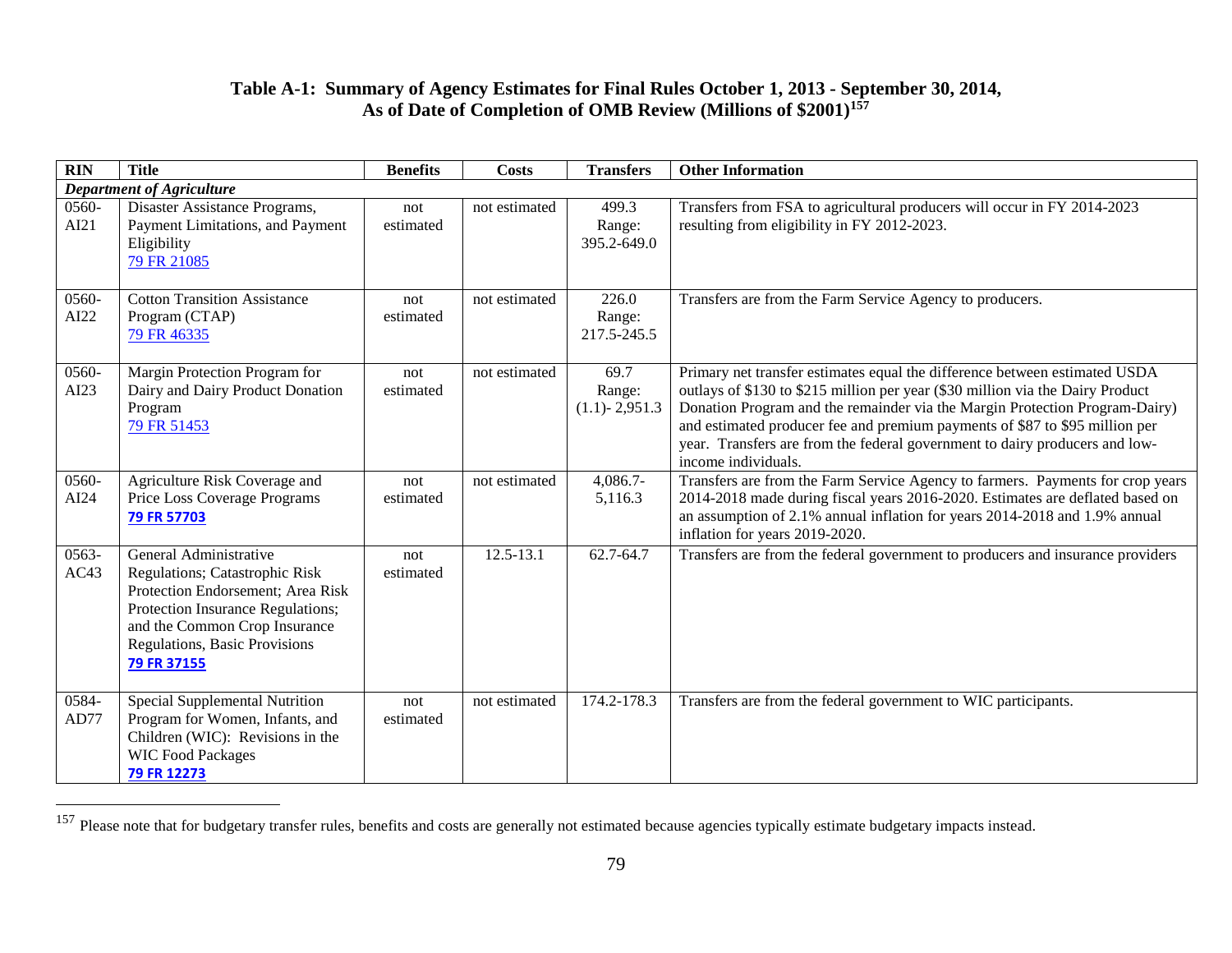| 0584-<br>AE15        | Certification of Compliance With<br>Meal Requirements for the National<br>School Lunch Program Under the<br>Healthy, Hunger-Free Kids Act of<br>2010<br>79 FR 325                 | not<br>estimated | $1.6 - 1.8$                  | 229.4-232.5                    | This action is finalizing an IFR with small policy changes; the agency thus states<br>that the impacts are likely to be within the ranges estimated for the IFR. The<br>numbers I filled in to the right are from the IFR, for which review was concluded<br>in April 2012. Rule encourages compliance with NSLP and SBP meal standards<br>by providing an additional reimbursement for lunches that meet the requirements.<br>Costs are a combination of State. SFA, and Federal costs, including<br>administrative costs of submitting and processing compliance claims. Transfers<br>are the sum of transfers from the Federal Government to State agencies, plus<br>transfers from the Federal Government to SFA for meal reimbursements. |
|----------------------|-----------------------------------------------------------------------------------------------------------------------------------------------------------------------------------|------------------|------------------------------|--------------------------------|-----------------------------------------------------------------------------------------------------------------------------------------------------------------------------------------------------------------------------------------------------------------------------------------------------------------------------------------------------------------------------------------------------------------------------------------------------------------------------------------------------------------------------------------------------------------------------------------------------------------------------------------------------------------------------------------------------------------------------------------------|
|                      | <b>Department of Commerce</b>                                                                                                                                                     |                  |                              |                                |                                                                                                                                                                                                                                                                                                                                                                                                                                                                                                                                                                                                                                                                                                                                               |
| 0648-<br><b>BB20</b> | Eliminate the Expiration Date<br>Contained in the Final Rule to<br>Reduce the Threat of Ship<br><b>Collisions With North Atlantic</b><br><b>Right Whales</b><br>78 FR 73726       | not<br>estimated | not estimated                | not estimated                  | Rule removed the sunset provision in the 2008 Right Whale Ship Strike<br>Reduction rule.                                                                                                                                                                                                                                                                                                                                                                                                                                                                                                                                                                                                                                                      |
|                      | <b>Department of Defense</b>                                                                                                                                                      |                  |                              |                                |                                                                                                                                                                                                                                                                                                                                                                                                                                                                                                                                                                                                                                                                                                                                               |
| 0720-<br>AB60        | <b>CHAMPUS/TRICARE: Pilot</b><br>Program for Refills of Maintenance<br>Medications for TRICARE For Life<br>Beneficiaries Through the<br>TRICARE Mail Order Program<br>78 FR 75245 | not<br>estimated | not estimated                | 92.8                           | The transfer of \$400M (2014\$) worth of maintenance drugs from the retail<br>network to mail order or MTF pharmacies will result in an annual government<br>savings of \$120M; if these savings result from mail-order pharmacies being more<br>efficient than retail pharmacies, they represent social benefits, rather than<br>transfers.                                                                                                                                                                                                                                                                                                                                                                                                  |
| 0790-<br>AJ06        | <b>Voluntary Education Programs</b><br>79 FR 27732                                                                                                                                | not<br>estimated | not estimated                | 489.7                          | Transfers are from Military Departments to colleges and universities.                                                                                                                                                                                                                                                                                                                                                                                                                                                                                                                                                                                                                                                                         |
|                      | <b>Department of Education</b>                                                                                                                                                    |                  |                              |                                |                                                                                                                                                                                                                                                                                                                                                                                                                                                                                                                                                                                                                                                                                                                                               |
| 1840-<br>AD12        | Transitioning from the FFEL<br>Program to the Direct Loan<br>Program and Loan Rehabilitation<br>Under the FFEL, Direct Loan, and<br>Perkins Loan Programs<br><b>78 FR 65768</b>   | not<br>estimated | $(85.6)-(86.2)$              | 366.8-916.9                    | Transfers from the Federal Government to student loan borrowers. A small<br>portion of this is due to reduced payments to the Federal Government from<br>additional borrowers receiving closed school discharges; the remainder is due to<br>statutory changes to the Direct Loan interest rates. Cost savings are due to<br>consolidation of paperwork requirements.                                                                                                                                                                                                                                                                                                                                                                         |
| 1840-<br>AD13        | 150% Regulations<br><b>79 FR 3108</b>                                                                                                                                             | not<br>estimated | 4.1<br>Range:<br>$3.7 - 4.8$ | 380.7<br>Range:<br>218.5-480.1 | \$547.5-\$794.4 (2012\$) increase in transfers from Federal Government to<br>subsidized student loan borrowers, due to extension of 3.4% subsidized interest<br>rate loans from 7/1/2012 to 6/30/2013, offset by transfers of \$191.5 to \$273.2<br>(2012\$) from subsidized borrowers who exceed the 150% limit and lose                                                                                                                                                                                                                                                                                                                                                                                                                     |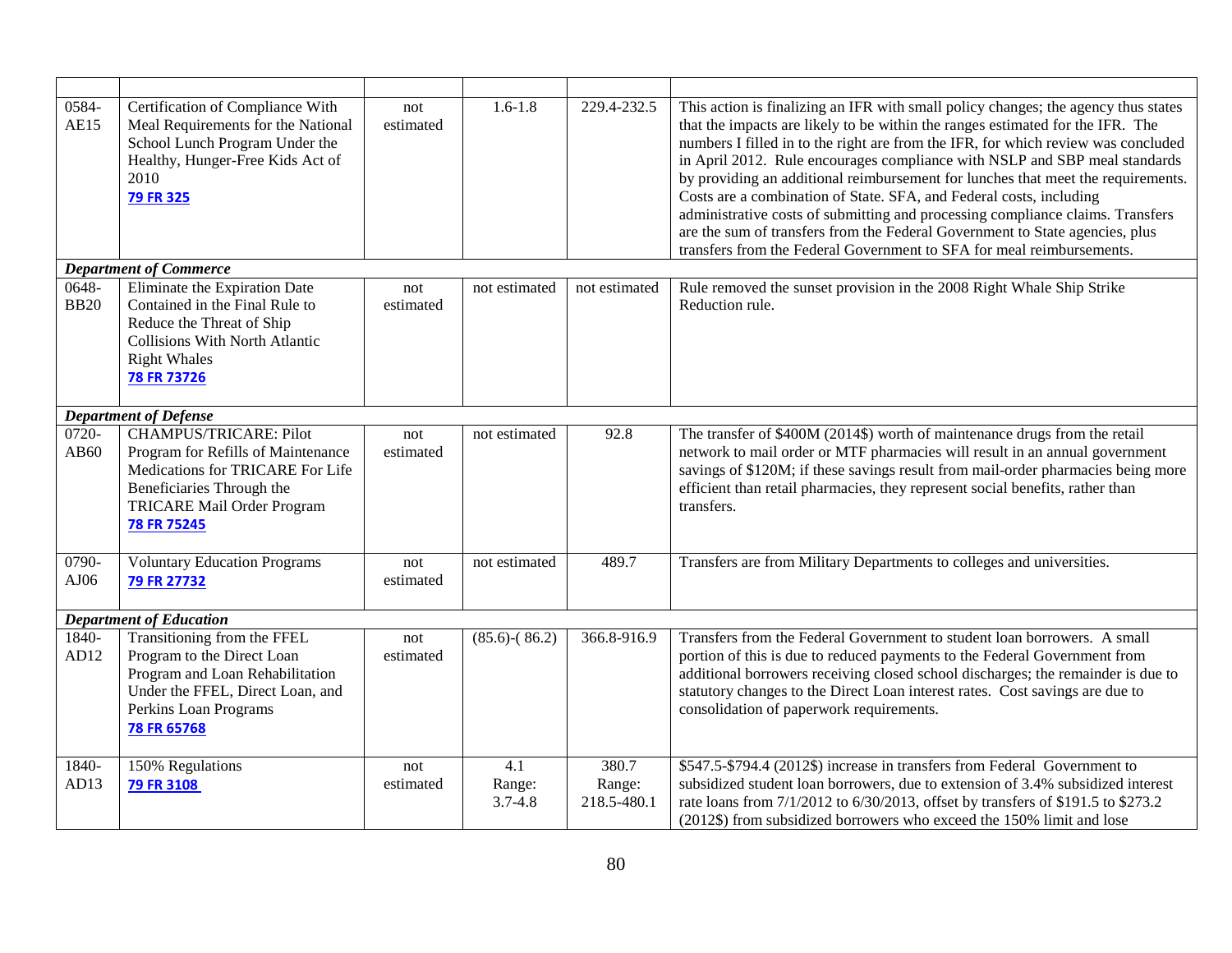|               |                                                                                                                                       |                                          |                                             |               | eligibility for further subsidy loans or become responsible for interest on existing                                                                                                                                                 |
|---------------|---------------------------------------------------------------------------------------------------------------------------------------|------------------------------------------|---------------------------------------------|---------------|--------------------------------------------------------------------------------------------------------------------------------------------------------------------------------------------------------------------------------------|
|               |                                                                                                                                       |                                          |                                             |               | loans while in-school or deferment.                                                                                                                                                                                                  |
|               | <b>Department of Energy</b>                                                                                                           |                                          |                                             |               |                                                                                                                                                                                                                                      |
| 1904-<br>AB57 | <b>Energy Efficiency Standards for</b><br><b>External Power Supplies</b><br>79 FR 7846                                                | 295.5<br>Range:<br>293.9-345.6           | 117.1<br>Range:<br>74.9-129.0               | not estimated |                                                                                                                                                                                                                                      |
| 1904-<br>AB86 | <b>Energy Conservation Standards for</b><br>Walk-In Coolers and Walk-In<br>Freezers<br>79 FR 32050                                    | 928.3<br>Range:<br>908.7-<br>1,115.9     | $\overline{401.0}$<br>Range:<br>393.1-424.5 | not estimated |                                                                                                                                                                                                                                      |
| 1904-<br>AC00 | Energy Efficiency Standards for<br>Metal Halide Lamp Fixtures<br>79 FR 7746                                                           | 90.8<br>Range:<br>90.8-133.8             | 36.6<br>Range:<br>31.9-41.4                 | not estimated |                                                                                                                                                                                                                                      |
| 1904-<br>AC19 | <b>Energy Conservation Standards for</b><br><b>Commercial Refrigeration</b><br>Equipment<br>79 FR 17726                               | 764.5<br>Range:<br>746.2-955.7           | 203.9<br>Range:<br>199.1-215.8              | not estimated |                                                                                                                                                                                                                                      |
| 1904-<br>AC22 | <b>Energy Conservation Standards for</b><br><b>Residential Furnace Fans</b><br>79 FR 38130                                            | 1,360.8<br>Range:<br>1,129.2-<br>2,238.0 | 280.9<br>Range:<br>238.6-328.8              | not estimated |                                                                                                                                                                                                                                      |
| 1904-<br>AC28 | <b>Energy Efficiency Standards for</b><br>Certain Commercial and Industrial<br><b>Electric Motors</b><br>79 FR 30934                  | 1,573.3<br>Range:<br>1,322.2-<br>2,566.0 | 405.7<br>Range:<br>394.7-546.9              | not estimated |                                                                                                                                                                                                                                      |
|               | <b>Department of Health and Human Services</b>                                                                                        |                                          |                                             |               |                                                                                                                                                                                                                                      |
| 0938-<br>AO53 | Home and Community-Based State<br>Plan Services Program, Waivers,<br>and Provider Payment<br>Reassignments (CMS-2249-F)<br>79 FR 2947 | not<br>estimated                         | not estimated                               | 142.9-144.0   | \$182.1-\$183.5 million in transfers (2013\$) from the federal government to<br>beneficiaries or state governments, plus \$137.5-\$138.6 million in transfers from<br>state governments to beneficiaries or other state governments. |
| 0938-<br>AR37 | Policy and Technical Changes to the<br>Medicare Advantage and the<br>Medicare Prescription Drug Benefit                               | not<br>estimated                         | not estimated                               | 116.0-120.7   | Transfers are from Medicare Advantage organizations and Medicare Part D<br>sponsors to the federal government.                                                                                                                       |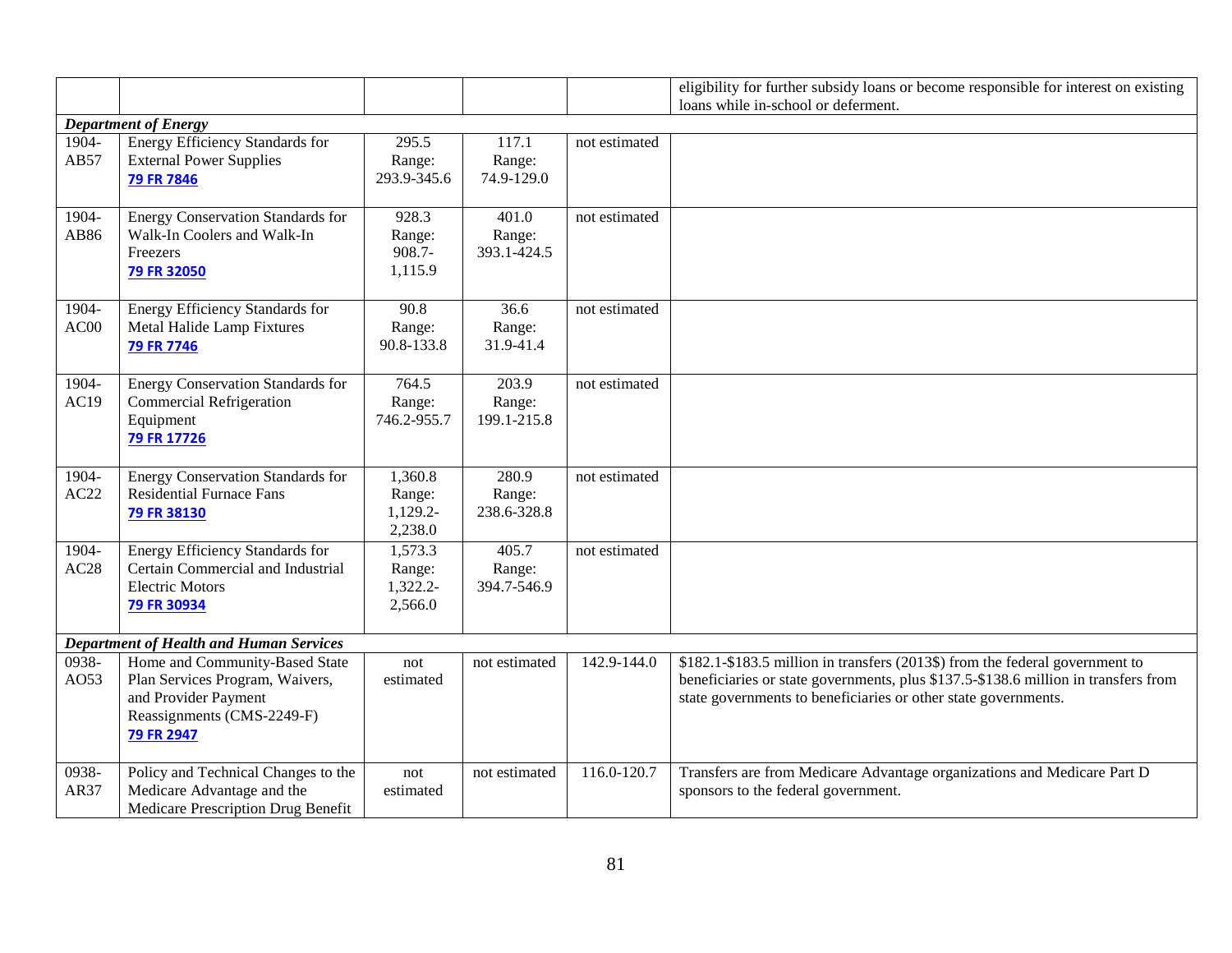|                            | Programs for Contract Year 2015<br>$(CMS-4159-F)$<br><b>79 FR 29843</b>                                                                                                                                                                          |                  |                                        |                                |                                                                                                                                                                                                                                                                                                                                                                                           |
|----------------------------|--------------------------------------------------------------------------------------------------------------------------------------------------------------------------------------------------------------------------------------------------|------------------|----------------------------------------|--------------------------------|-------------------------------------------------------------------------------------------------------------------------------------------------------------------------------------------------------------------------------------------------------------------------------------------------------------------------------------------------------------------------------------------|
| 0938-<br>AR49              | Part II--Regulatory Provisions To<br>Promote Program Efficiency,<br>Transparency, and Burden<br><b>79 FR 27105</b><br>Reduction (CMS-3267-F)                                                                                                     | $\boldsymbol{0}$ | (495.1)<br>Range:<br>$(177.9 - 642.0)$ | not estimated                  |                                                                                                                                                                                                                                                                                                                                                                                           |
| 0938-<br>AR52              | Home Health Prospective Payment<br>System Rate for CY 2014 (CMS-<br>$1450-F$<br><b>78 FR 72256</b>                                                                                                                                               | not<br>estimated | not estimated                          | 156.9                          | Transfers are from home health Medicare providers to the federal government.                                                                                                                                                                                                                                                                                                              |
| 0938-<br>AR54              | Changes to the Hospital Outpatient<br>Prospective Payment System and<br><b>Ambulatory Surgical Center</b><br>Payment System for CY 2014<br>$(CMS-1601-F)$<br><b>78 FR 74826</b>                                                                  | not<br>estimated | not estimated                          | 520.3<br>Range:<br>513.2-527.3 | Transfers are from the federal government to Medicare providers and suppliers.                                                                                                                                                                                                                                                                                                            |
| 0938-<br>AR55              | CY 2014 Changes to the End-Stage<br>Renal Disease (ESRD) Prospective<br>Payment System, ESRD Quality<br>Incentive Program, and Durable<br>Medical Equipment (CMS-1526-F)<br>78 FR 72156                                                          | not<br>estimated | < 0.1                                  | $(18.1)$ - $(18.5)$            | Transfers are from the federal government to Medicare providers; savings in<br>DME are associated with making payment to Medicare providers on a capped<br>rental basis rather than a lump sum purchase basis for items that would be<br>reclassified. Not included in the total: \$15.1 million reduced payment to ESRD<br>facilities which fall below the quality standards in CY 2016. |
| $\overline{0}938-$<br>AR56 | Revisions to Payment Policies<br>Under the Physician Fee Schedule<br>and Medicare Part B for CY 2014<br>$(CMS-1600-FC)$<br><b>78 FR 74230</b>                                                                                                    | not<br>estimated | 53.0                                   | 14,147.5                       | Transfers are from Medicare providers and suppliers to the federal government.<br>Not included are an additional transfer of \$29 million (via coinsurance effects)<br>from practitioners to beneficiaries.                                                                                                                                                                               |
| 0938-<br>AR62              | Prospective Payment System for<br>Federally Qualified Health Centers;<br>Changes to Contracting Policies for<br>Rural Health Clinics and CLIA<br><b>Enforcement Actions for</b><br>Proficiency Testing Referral (CMS-<br>1443-FC)<br>79 FR 25436 | not<br>estimated | not estimated                          | 155.1-158.0                    | Transfers are from the federal government to Federally Qualified Health Centers.                                                                                                                                                                                                                                                                                                          |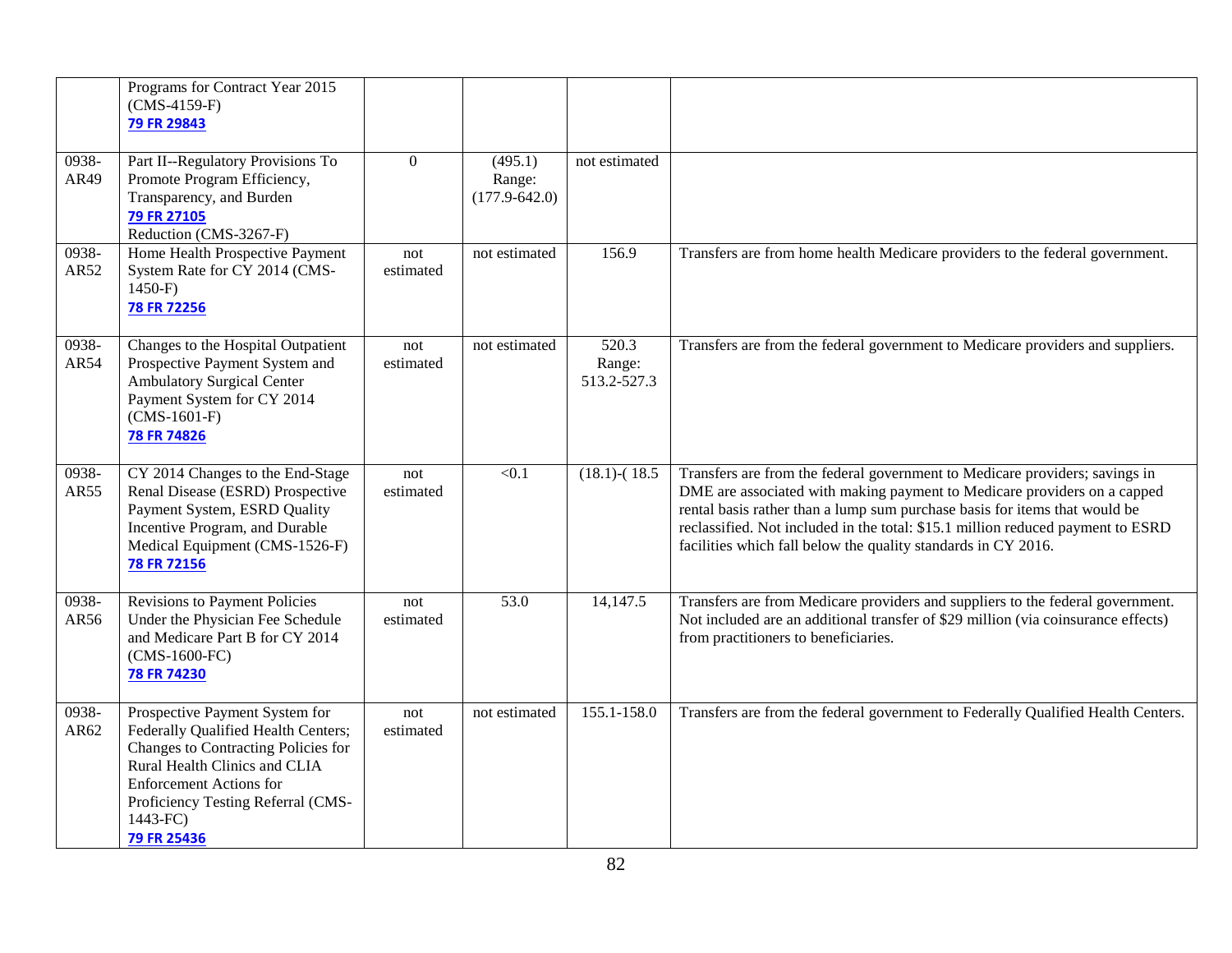| 0938-<br>AR81        | HIPAA Mental Health Parity and<br>Addiction Equity Act of 2008<br>Amendments (CMS-4140-F)<br>78 FR 68240                                                                                                                                | not<br>estimated | 182.1-183.2   | 605.6-607.5         | Estimated transfers of value flow from insurers and non-users of mental health<br>and substance use disorder services to users of mental health and substance use<br>disorder services. |
|----------------------|-----------------------------------------------------------------------------------------------------------------------------------------------------------------------------------------------------------------------------------------|------------------|---------------|---------------------|-----------------------------------------------------------------------------------------------------------------------------------------------------------------------------------------|
| 0938-<br>AR82        | Program Integrity: Exchange,<br>Premium Stabilization Programs,<br>Market Standards, and Cost-Sharing<br>Reduction Reconcilliation [sic];<br>Amendments to Benefit and<br>Payment Parameters for 2014<br>$(CMS-9957-F2)$<br>78 FR 65046 | not<br>estimated | $12.0 - 12.1$ | not estimated       | Cost estimates are included, but probably are not a substantial portion of the total.                                                                                                   |
| 0938-<br>AR89        | CY 2015 Notice of Benefit and<br>Payment Parameters (CMS-9954-F)<br>79 FR 13743                                                                                                                                                         | not<br>estimated | 1.8           | $(13.0)$ - $(13.3)$ | Transfer estimates are included, but are probably not a substantial portion of the<br>total.                                                                                            |
| 0938-<br>AR93        | Establishment of the Basic Health<br>Program (CMS-2380-F)<br>79 FR 14111                                                                                                                                                                | not<br>estimated | not estimated | 136.4-137.2         | Transfers include \$3.6 billion (2015\$) from Qualified Health Plans to the federal<br>government and \$3.4 billion from the federal government to state governments.                   |
| 0938-<br>AS02        | <b>Exchange and Insurance Market</b><br>Standards for 2015 and 2016 (CMS-<br>9949-P)<br>79 FR 30240                                                                                                                                     | not<br>estimated | 38.3-38.9     | 2.3                 | Cost estimates are included, but probably are not a substantial portion of the total.                                                                                                   |
| 0938-<br><b>AS07</b> | FY 2015 Prospective Payment<br>System and Consolidated Billing for<br><b>Skilled Nursing Facilities (SNF)</b><br>$(CMS-1605-F)$<br>79 FR 45628                                                                                          | not<br>estimated | not estimated | 580.2               | Transfers are from the federal government to Medicare providers (skilled nursing<br>facilities).                                                                                        |
| 0938-<br><b>AS08</b> | FY 2015 Inpatient Psychiatric<br><b>Facilities Prospective Payment</b><br>System--Rate Update (CMS-1606-<br>F)<br>79 FR 45983                                                                                                           | not<br>estimated | 25.8          | 92.8                | Transfers are from the federal government to Medicare providers (inpatient<br>psychiatric facilities).                                                                                  |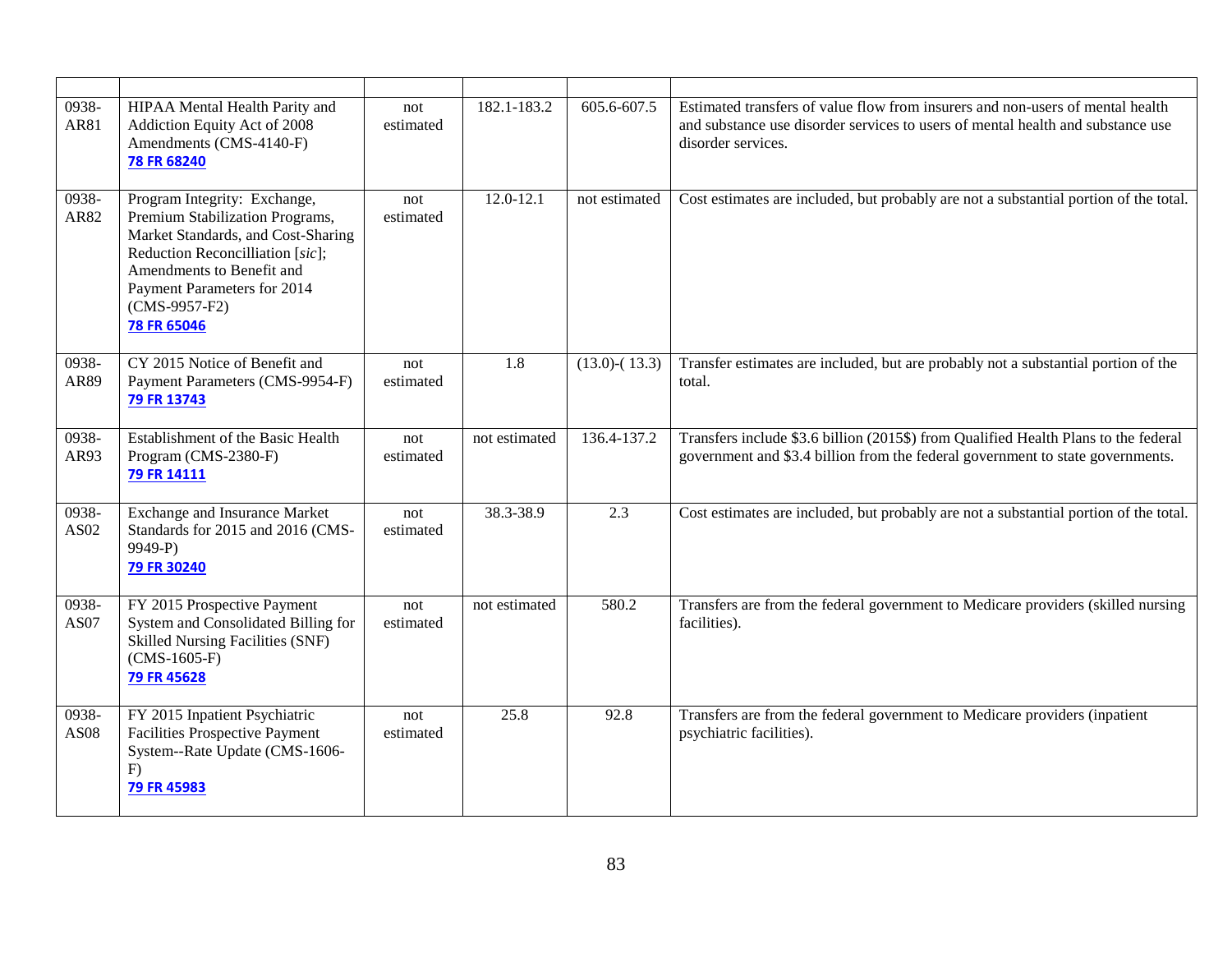| 0938-<br>AS09   | FY 2015 Inpatient Rehabilitation<br><b>Facility Prospective Payment</b><br>System $(CMS-1608-F)$<br>79 FR 45872                                                                                                                      | not<br>estimated | 1.6                                | 139.2                 | Transfers are from the federal government to Medicare providers (inpatient<br>rehabilitation facilities).                                                                          |
|-----------------|--------------------------------------------------------------------------------------------------------------------------------------------------------------------------------------------------------------------------------------|------------------|------------------------------------|-----------------------|------------------------------------------------------------------------------------------------------------------------------------------------------------------------------------|
| 0938-<br>AS10   | FY 2015 Hospice Payment Rate<br>Update (CMS-1609-F)<br>79 FR 50451                                                                                                                                                                   | not<br>estimated | 6.8                                | 177.9                 | Transfers are from the federal government to Medicare providers (hospices).                                                                                                        |
| 0938-<br>AS11   | <b>Hospital Inpatient Prospective</b><br>Payment System for Acute Care<br>Hospitals and the Long-Term Care<br><b>Hospital Prospective Payment</b><br>System and Fiscal Year 2015 Rates<br>$(CMS-1607-F)$<br>79 FR 49853              | not<br>estimated | 3.6                                | (160.0)               | Transfers are from the federal government to Medicare providers.                                                                                                                   |
| 0938-<br>AS18   | <b>Extension of Payment Adjustment</b><br>for Low-Volume Hospitals and the<br>Medicare-Dependent Hospital<br>Program Under the FY 2014<br><b>Hospital Inpatient Prospective</b><br>Payment System (CMS-1599-<br>IFC2)<br>79 FR 15022 | not<br>estimated | not estimated                      | 175.6                 | Transfers are from the federal government to providers.                                                                                                                            |
| 0938-<br>AS31   | Administrative Simplification:<br>Change to the Compliance Date for<br>the International Classification of<br>Diseases, 10th Revision Medical<br>Data Code Sets (CMS-0043-F)<br>79 FR 45128                                          | not<br>estimated | 3,099.6<br>Range:<br>898.1-5,298.8 | not estimated         |                                                                                                                                                                                    |
|                 | <b>Department of Homeland Security</b>                                                                                                                                                                                               |                  |                                    |                       |                                                                                                                                                                                    |
| 1652-<br>AA01   | <b>Aviation Security Infrastructure</b><br>Fees (ASIF)<br>79 FR 56663                                                                                                                                                                | 0.1              | not estimated                      | (348.9)               | Reduction in transfer payments from industry to the Government (as the<br>Government will no longer be receiving the transfer of ASIF payments for<br>security services provided). |
| $1652-$<br>AA68 | <b>Adjustment of Passenger Civil</b><br><b>Aviation Security Service Fee</b><br>79 FR 35462                                                                                                                                          | not<br>estimated | not estimated                      | $1,524.7-$<br>1,557.0 | Transfers are from air passengers to the Federal government.                                                                                                                       |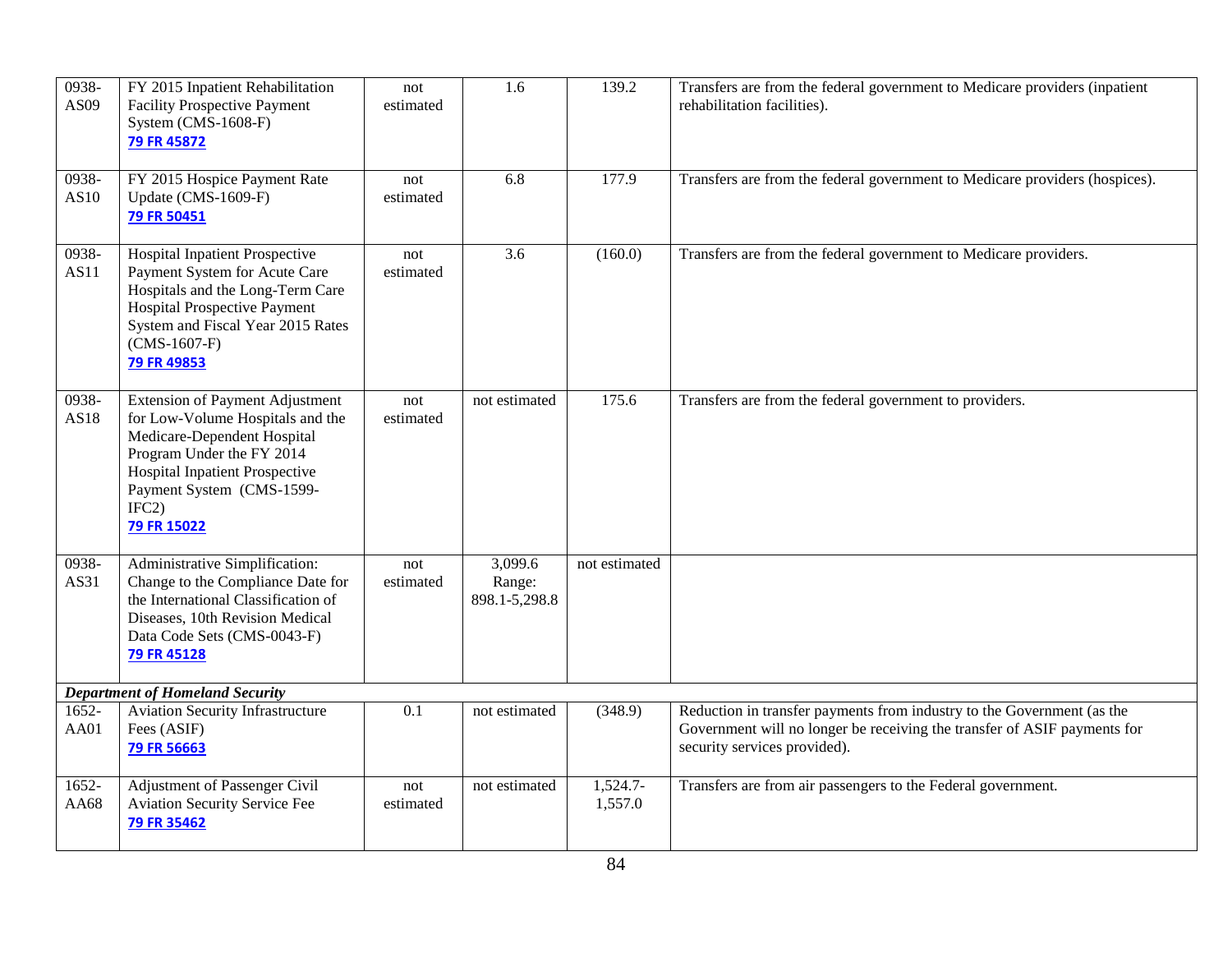|                                    | Department of the Interior                                                                                                         |                              |                                          |               |                                                                                                                                                                                                                                                                                                                                                                                                                                                                                                                                                                                                                                                                                                                                                                                                                                                                                                                                                                                                       |
|------------------------------------|------------------------------------------------------------------------------------------------------------------------------------|------------------------------|------------------------------------------|---------------|-------------------------------------------------------------------------------------------------------------------------------------------------------------------------------------------------------------------------------------------------------------------------------------------------------------------------------------------------------------------------------------------------------------------------------------------------------------------------------------------------------------------------------------------------------------------------------------------------------------------------------------------------------------------------------------------------------------------------------------------------------------------------------------------------------------------------------------------------------------------------------------------------------------------------------------------------------------------------------------------------------|
| $\overline{1018}$ -<br><b>AZ80</b> | Migratory Bird Hunting; 2014-2015<br><b>Migratory Game Bird Hunting</b><br><b>Regulations (Early Season)</b><br>79 FR 51712        | 238.6-289.0                  | not estimated                            | not estimated |                                                                                                                                                                                                                                                                                                                                                                                                                                                                                                                                                                                                                                                                                                                                                                                                                                                                                                                                                                                                       |
| 1018-<br><b>AZ80</b>               | Migratory Bird Hunting; 2014-2015<br><b>Migratory Game Bird Hunting</b><br>Regulations (Late Season)<br>79 FR 58198                | 238.6-289.0                  | not estimated                            | not estimated |                                                                                                                                                                                                                                                                                                                                                                                                                                                                                                                                                                                                                                                                                                                                                                                                                                                                                                                                                                                                       |
|                                    | <b>Department of Labor</b>                                                                                                         |                              |                                          |               |                                                                                                                                                                                                                                                                                                                                                                                                                                                                                                                                                                                                                                                                                                                                                                                                                                                                                                                                                                                                       |
| 1218-<br>AB67                      | <b>Electric Power Transmission and</b><br>Distribution; Electrical Protective<br>Equipment<br>79 FR 20315                          | 150.1                        | 41.5<br>Range:<br>39.4-41.5              | not estimated |                                                                                                                                                                                                                                                                                                                                                                                                                                                                                                                                                                                                                                                                                                                                                                                                                                                                                                                                                                                                       |
| 1219-<br>AB64                      | Lowering Miners' Exposure to<br>Respirable Coal Mine Dust,<br><b>Including Continuous Personal Dust</b><br>Monitors<br>79 FR 24814 | 17.1<br>Range:<br>14.6-42.3  | $\overline{24.1}$<br>Range:<br>22.5-29.3 | not estimated | Transfers are from mine operators to the federal government. Health benefits are<br>projected 65 years into the future but--due to latency in the development of<br>relevant lung diseases--are associated with fewer years (perhaps approximately<br>45 years) of cost-generating exposure reductions; hence, for comparability with<br>cost estimates, benefits are annualized over 45 years. MSHA's analysis is<br>ambiguous regarding the number of years of exposure reductions that will<br>produce the 65 years' worth of estimated benefits; therefore, the most<br>conservative presentation would entail annualizing impacts over 65 years. Costs<br>would continue in the same pattern in years 46-65 as established in years 1-45<br>and hence the annualized cost values are virtually unchanged with this approach,<br>but benefits annualized over 65 years are (lower bound/primary/upper bound):<br>\$17.1/\$20.0/\$23.8 million (7%) or \$31.6/\$36.9/\$44.0 million (3%) (2014\$). |
|                                    | <b>Department of Transportation</b>                                                                                                |                              |                                          |               |                                                                                                                                                                                                                                                                                                                                                                                                                                                                                                                                                                                                                                                                                                                                                                                                                                                                                                                                                                                                       |
| 2127-<br>AK43                      | Federal Motor Vehicle Safety<br>Standard No. 111, Rearview Mirrors<br>79 FR 19178                                                  | 222.6-509.7                  | 458.4-790.2                              | not estimated | Source: Agency annualization of estimates included in the RIA. There is no<br>estimated primary estimate. Low estimate assumes 130 degree camera displayed<br>on the dash, and assumes 73% adoption rate. High estimate assumes 180 degree<br>camera displayed in the rearview mirror, and assumes 59% adoption rate.<br>Property damage savings are included in the benefits.                                                                                                                                                                                                                                                                                                                                                                                                                                                                                                                                                                                                                        |
| 2127-<br>AK56                      | Require Installation of Seat Belts on<br>Motorcoaches, FMVSS No. 208<br>$(MAP-21)$<br>78 FR 70415                                  | 18.4<br>Range:<br>18.4-133.8 | 5.4<br>Range:<br>5.4-5.9                 | not estimated |                                                                                                                                                                                                                                                                                                                                                                                                                                                                                                                                                                                                                                                                                                                                                                                                                                                                                                                                                                                                       |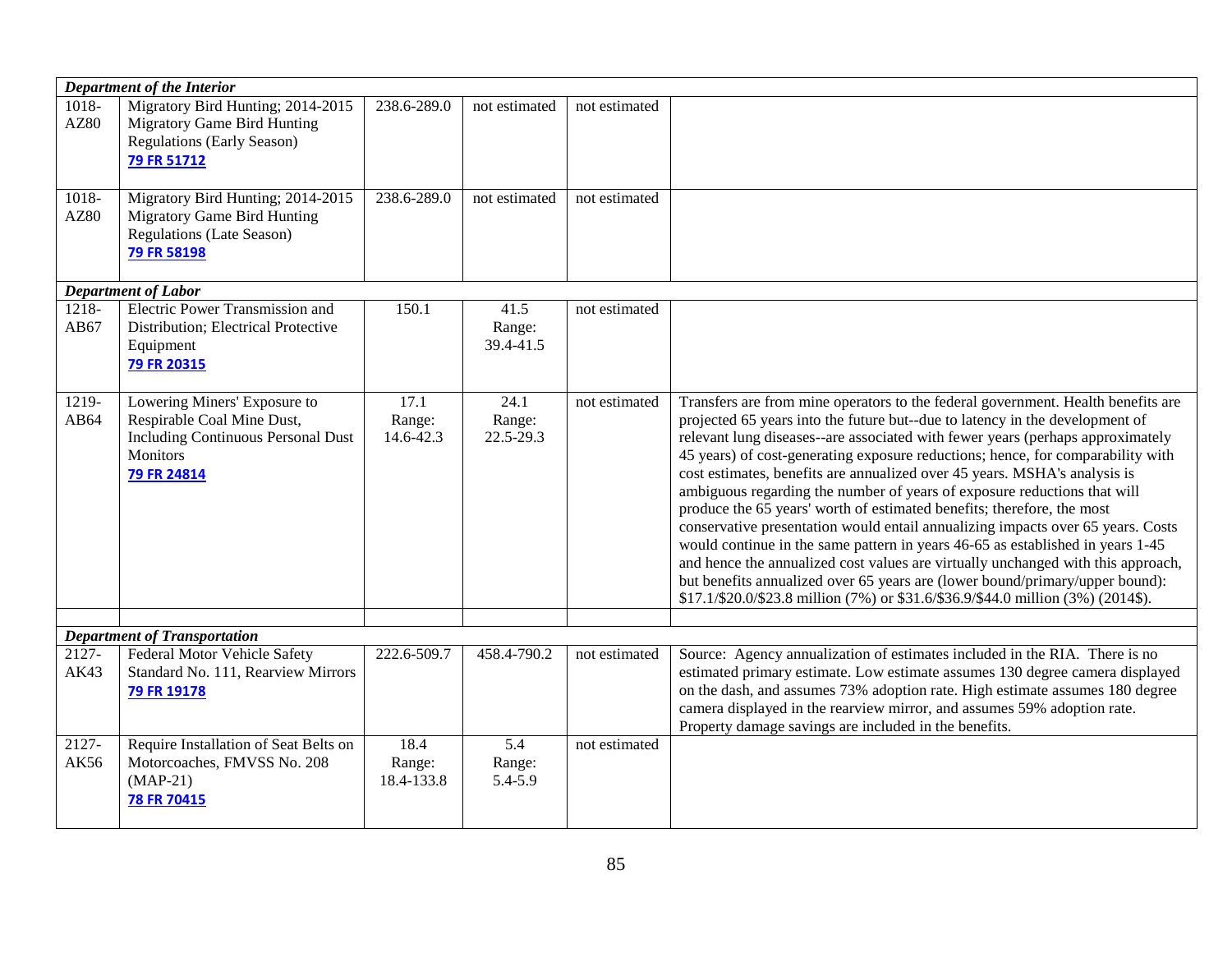| 2132-<br>AB13           | <b>Public Transportation Emergency</b><br>Relief Program (MAP-21)<br>79 FR 60349                                              | not<br>estimated            | 0.1                            | 19.6-8,553.3  | Transfers are from the Federal government to FTA recipients. FTA was unable<br>to estimate the amount of funding this program may distribute annually because<br>there are too many unknown factors. FTA was appropriated \$10.9 billion (2013\$)<br>for the Emergency Relief Program in response to Hurricane Sandy under the<br>Disaster Relief Appropriations Act of 2013. However, during years in which<br>there is no emergency on the magnitude of Hurricane Sandy, FTA expects that<br>far fewer funds will be transferred through this program. For example, the<br>Administration's budget request included \$25 million for fiscal year 2013 for the<br>Emergency Relief program, which provides an indication of the amount of funds<br>this program may transfer in a more typical year. |
|-------------------------|-------------------------------------------------------------------------------------------------------------------------------|-----------------------------|--------------------------------|---------------|-------------------------------------------------------------------------------------------------------------------------------------------------------------------------------------------------------------------------------------------------------------------------------------------------------------------------------------------------------------------------------------------------------------------------------------------------------------------------------------------------------------------------------------------------------------------------------------------------------------------------------------------------------------------------------------------------------------------------------------------------------------------------------------------------------|
|                         | <b>Department of the Treasury</b>                                                                                             |                             |                                |               |                                                                                                                                                                                                                                                                                                                                                                                                                                                                                                                                                                                                                                                                                                                                                                                                       |
| 1505-<br>AC44           | Restore Act Program<br>79 FR 48039                                                                                            | not<br>estimated            | not estimated                  | 505.1         | Transfers from the Federal Government to affected Gulf Coast states and<br>counties.                                                                                                                                                                                                                                                                                                                                                                                                                                                                                                                                                                                                                                                                                                                  |
|                         | <b>Environmental Protection Agency</b>                                                                                        |                             |                                |               |                                                                                                                                                                                                                                                                                                                                                                                                                                                                                                                                                                                                                                                                                                                                                                                                       |
| 2040-<br>AE95           | Criteria and Standards for Cooling<br><b>Water Intake Structures</b><br>79 FR 48299                                           | 23.5<br>Range:<br>23.5-26.8 | 222.9<br>Range:<br>222.9-241.0 | not estimated |                                                                                                                                                                                                                                                                                                                                                                                                                                                                                                                                                                                                                                                                                                                                                                                                       |
| 2060-<br>AQ86           | Control of Air Pollution From<br>Motor Vehicles: Tier 3 Motor<br>Vehicle Emission and Fuel<br><b>Standards</b><br>79 FR 23413 | 3,199.0-<br>10,638.0        | 1,062.8                        | not estimated |                                                                                                                                                                                                                                                                                                                                                                                                                                                                                                                                                                                                                                                                                                                                                                                                       |
|                         | <b>Pension Benefit Guaranty Corporation</b>                                                                                   |                             |                                |               |                                                                                                                                                                                                                                                                                                                                                                                                                                                                                                                                                                                                                                                                                                                                                                                                       |
| 1212-<br>AB26           | Premium Rates, Payment of<br>Premiums, Reducing Regulatory<br><b>Burden</b><br><b>79 FR 347</b>                               | not<br>estimated            | not estimated                  | 25.9-58.4     | Transfers are from the federal government to plans. PBGC premium payments<br>are included as receipts in the Federal budget, and the large-plan flat-rate<br>premium deferral will cause a one-time shift of about \$1.5 billion (2014\$) from<br>FY 2014 to FY 2015. Although no premium revenue will be lost, there will be<br>the appearance of a one-time loss for FY 2014.                                                                                                                                                                                                                                                                                                                                                                                                                       |
| <b>Veterans Affairs</b> |                                                                                                                               |                             |                                |               |                                                                                                                                                                                                                                                                                                                                                                                                                                                                                                                                                                                                                                                                                                                                                                                                       |
| 2900-<br>AO65           | Loan Guaranty; Qualified Mortgage<br>Definition<br>79 FR 26620                                                                | not<br>estimated            | not estimated                  | $0 - 431.2$   | Transfers are associated with a potential reduction in funding fees collected by<br>the Treasury and are contingent on more VA loans being made in the presence of<br>this rule than in its absence; this result is only possible if potential borrowers'<br>response to an absence of legal recourse for loans receiving safe harbor<br>protections (i.e., a reduction in borrowing via this type of loan) is more than<br>offset by lenders' response (i.e., an increase in lending via this type of loan). High<br>estimates likely represent extreme upper bounds.                                                                                                                                                                                                                                |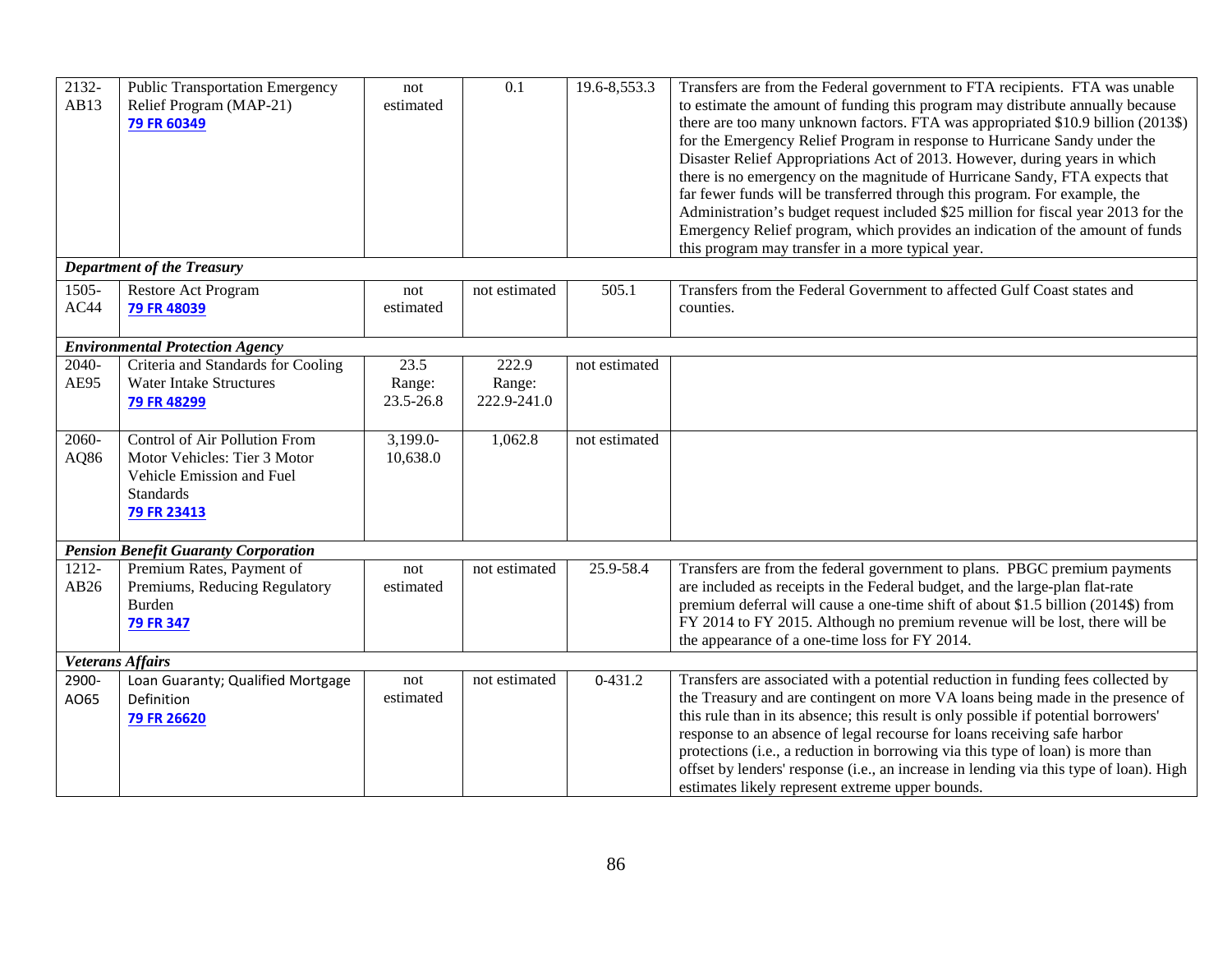# **Table A-2: Estimates of Annual Benefits and Costs of Major Final Rules October 1, 2004 - September 30, 2013**[158](#page-89-0)

(millions of 2001 dollars)

| <b>RIN</b>    | <b>Title</b>                                                        | Completed  | <b>Published</b> | <b>Benefits</b> | <b>Costs</b> | Source of<br><b>Estimate</b>   |
|---------------|---------------------------------------------------------------------|------------|------------------|-----------------|--------------|--------------------------------|
|               | <b>Department of Agriculture</b>                                    |            |                  |                 |              |                                |
| 0579-         | <b>Bovine Spongiform</b>                                            | 12/29/04   | 1/4/05           | 572-639         | 557-623      | 2006 Report:                   |
| AB73          | Encephalopathy: Minimal Risk                                        |            |                  |                 |              | Table 1-4                      |
|               | Regions and Importation of                                          |            |                  |                 |              |                                |
|               | Commodities                                                         |            |                  |                 |              |                                |
| 0579-         | Mexican Hass Avocado Import                                         | 11/23/04   | 11/30/04         | 122-184         | 71-114       | 2006 Report:                   |
| AB81          | Program                                                             |            |                  |                 |              | Table 1-4                      |
| 0579-         | <b>Bovine Spongiform</b>                                            | 9/14/07    | 9/18/07          | 169-340         | 98-194       | 2008 Report:                   |
| AC01          | Encephalopathy; Minimal-Risk                                        |            |                  |                 |              | Table 1-4                      |
|               | Regions and Importation of                                          |            |                  |                 |              |                                |
|               | Commodities                                                         |            |                  |                 |              |                                |
| 0583-         | Prohibition of the Use of                                           | 6/29/07    | 7/13/07          | $\overline{0}$  | 87-221       | 2008 Report:                   |
| <b>AC88</b>   | Specified Risk Materials for                                        |            |                  |                 |              | Table 1-4                      |
|               | Human Food and<br>Requirements for the                              |            |                  |                 |              |                                |
|               | Disposition of Non-                                                 |            |                  |                 |              |                                |
|               | <b>Ambulatory Disabled Cattle</b>                                   |            |                  |                 |              |                                |
|               | <b>Department of Energy</b>                                         |            |                  |                 |              |                                |
| 1904-         | <b>Energy Efficiency Standards</b>                                  | 11/6/07    | 11/19/07         | 120-182         | 33-38        | 2009 Report:                   |
| <b>AA78</b>   | for Residential Furnaces and                                        |            |                  |                 |              | Table 1-4                      |
|               | <b>Boilers</b>                                                      |            |                  |                 |              |                                |
| 1904-         | <b>Energy Efficiency Standards</b>                                  | 4/8/11     | 4/21/11          | 169-310         | 129-182      |                                |
| AA89          | for Clothes Dryers and Room                                         |            |                  |                 |              | 2012 Report:                   |
|               | Air Conditioners                                                    |            |                  |                 |              | Table $1-5(a)$                 |
| 1904-         | <b>Energy Efficiency Standards</b>                                  | 3/30/10    | 4/16/10          | 1,274-1,817     | $975 -$      | 2011 Report:                   |
| AA90          | for Pool Heaters and Direct                                         |            |                  |                 | 1,122        | Table A-1                      |
|               | Heating Equipment and Water                                         |            |                  |                 |              |                                |
|               | Heaters                                                             |            |                  |                 |              |                                |
|               | [75 FR 20112]                                                       |            |                  |                 |              |                                |
| $1904 -$      | <b>Energy Efficiency Standards</b>                                  | 6/26/09    | 7/14/09          | 1,111-2,886     | 192-657      | 2010 Report:                   |
| AA92          | for General Service                                                 |            |                  |                 |              | Table 1-4                      |
|               | Fluorescent Lamps and                                               |            |                  |                 |              |                                |
|               | <b>Incandescent Lamps</b>                                           |            |                  |                 |              |                                |
| 1904-         | <b>Energy Efficiency Standards</b>                                  | 9/27/07    | 10/12/07         | 490-865         | 381-426      | 2008 Report:                   |
| <b>AB08</b>   | for Electric Distribution                                           |            |                  |                 |              | Table 1-4                      |
|               | Transformers                                                        | 10/28/2011 |                  |                 |              |                                |
| 1904-<br>AB50 | <b>Energy Efficiency Standards</b>                                  |            | 11/14/2011       | 760-1,556       | 179-153      | 2013 Report:                   |
| 1904-         | for Fluorescent Lamp Ballasts<br><b>Energy Efficiency Standards</b> | 12/18/08   | 1/9/09           | 186-224         | 69-81        | Table $1-6(a)$<br>2010 Report: |
| AB59          | for Commercial Refrigeration                                        |            |                  |                 |              | Table 1-4                      |
|               | Equipment                                                           |            |                  |                 |              |                                |
| 1904-         | <b>Energy Conservation Standards</b>                                | 2/25/10    | 3/9/10           | 688-827         | 218          | 2011 Report:                   |
| AB70          | for Small Electric Motors [75                                       |            |                  |                 |              | Table A-1                      |
|               | FR 10874]                                                           |            |                  |                 |              |                                |

 $\overline{a}$ 

<span id="page-89-0"></span><sup>&</sup>lt;sup>158</sup> Based on date of completion of OMB review.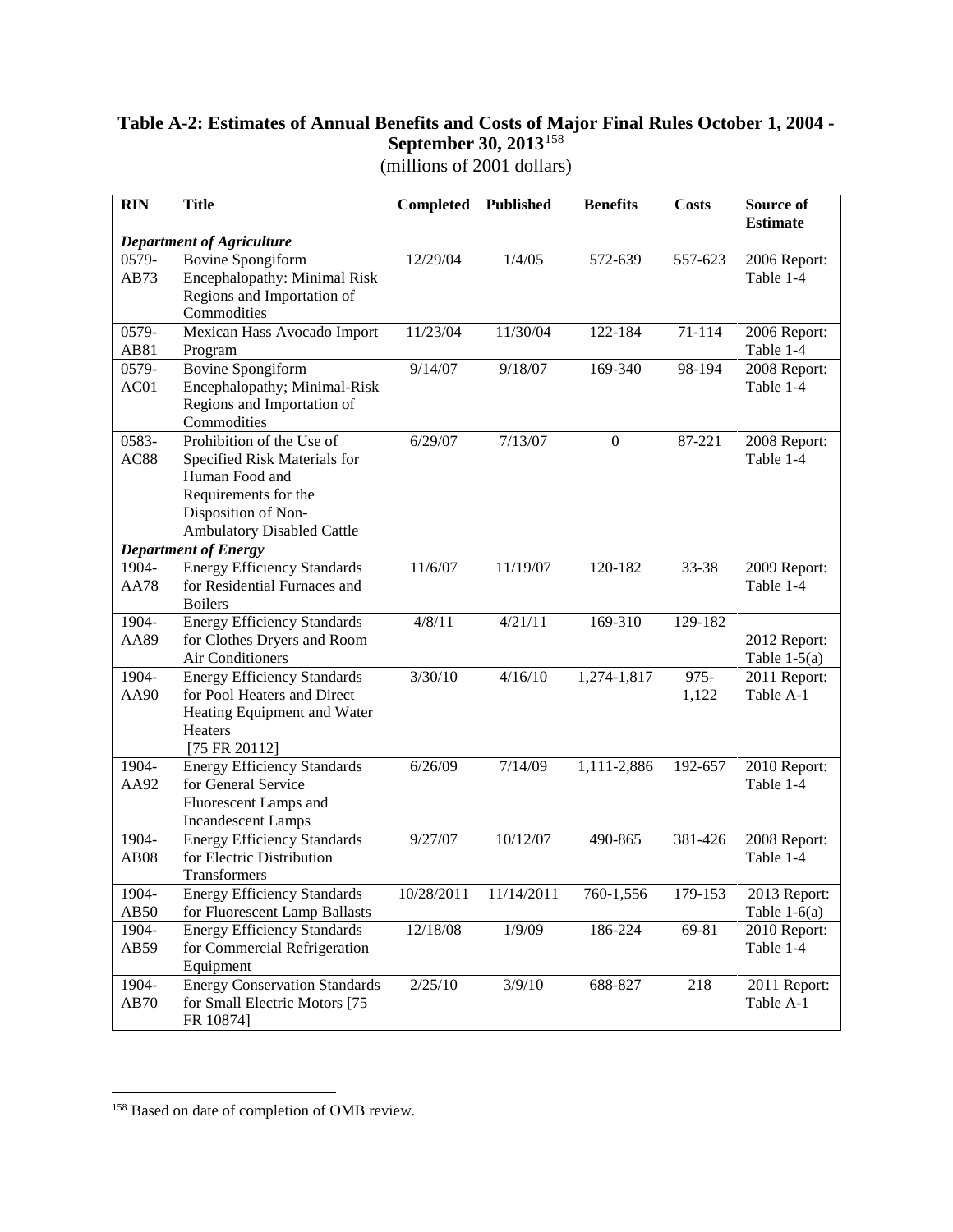| <b>RIN</b>    | <b>Title</b>                                                                                                                                                                                                                       | Completed | <b>Published</b> | <b>Benefits</b> | <b>Costs</b>     | Source of<br><b>Estimate</b>   |
|---------------|------------------------------------------------------------------------------------------------------------------------------------------------------------------------------------------------------------------------------------|-----------|------------------|-----------------|------------------|--------------------------------|
| 1904-<br>AB79 | <b>Energy Efficiency Standards</b><br>for Residential Refrigerators,<br>Refrigerator-Freezers, and<br>Freezers                                                                                                                     | 8/25/11   | 9/15/11          | 1,660-3,034     | 803-<br>1.281    | 2012 Report:<br>Table $1-5(a)$ |
| 1904-<br>AB90 | <b>Energy Conservation Standards</b><br>for Residential Clothes<br>Washers                                                                                                                                                         | 4/26/12   | 5/31/12          | 1,010-1,802     | 151-253          | 2013 Report:<br>Table $1-6(a)$ |
| 1904-<br>AC06 | <b>Energy Efficiency Standards</b><br>for Residential Furnaces,<br>Central Air Conditioners and<br><b>Heat Pumps</b>                                                                                                               | 6/6/11    | 6/27/11          | 719-1,766       | 475-724          | 2012 Report:<br>Table $1-5(a)$ |
| 1904-<br>AB93 | <b>Energy Efficiency Standards</b><br>for Commercial Clothes<br>Washers [75 FR 1122]                                                                                                                                               | 12/23/09  | 1/8/10           | 46-67           | $17 - 21$        | 2011 Report:<br>Table A-1      |
| 1904-<br>AC04 | <b>Energy Efficiency Standards</b><br>for Distribution Transformers                                                                                                                                                                | 4/8/13    | 4/18/13          | 653-1,017       | 209-264          | 2014 Report:<br>Table $1-6(a)$ |
| 1904-<br>AC07 | <b>Energy Efficiency Standards</b><br>for Microwave Ovens (Standby<br>and Off Mode)                                                                                                                                                | 5/31/13   | 6/17/13          | 177-266         | 47-55            | 2014 Report:<br>Table $1-6(a)$ |
|               | <b>Department of Health and Human Services</b>                                                                                                                                                                                     |           |                  |                 |                  |                                |
| 0910-<br>AB76 | <b>CGMPs for Blood and Blood</b><br>Components: Notification of<br>Consignees and Transfusion<br><b>Recipients Receiving Blood</b><br>and Blood Components at<br><b>Increased Risk of Transmitting</b><br>HCV Infection (Lookback) | 8/14/07   | 8/24/07          | 28-130          | 11               | 2008 Report:<br>Table 1-4      |
| 0910-<br>AB88 | <b>Current Good Manufacturing</b><br>Practice in Manufacturing,<br>Packing, or Holding Dietary<br><b>Ingredients and Dietary</b><br>Supplements                                                                                    | 5/8/07    | 6/25/07          | 10-79           | 87-293           | 2008 Report:<br>Table 1-4      |
| 0910-<br>AC14 | Prevention of Salmonella<br>Enteritidis in Shell Eggs                                                                                                                                                                              | 7/2/09    | 7/9/09           | 206-8,583       | 48-106           | 2010 Report:<br>Table 1-4      |
| 0910-<br>AC34 | Amendments to the<br>Performance Standard for<br>Diagnostic X-Ray Systems and<br>Their Major Components                                                                                                                            | 5/27/05   | 6/10/05          | 87-2,549        | 30               | 2006 Report:<br>Table 1-4      |
| 0910-<br>AG84 | Food Labeling; Gluten-Free<br>Labeling of Foods                                                                                                                                                                                    | 7/31/13   | 8/5/13           | 16-247          | $5 - 6$          | 2014 Report:<br>Table $1-6(a)$ |
| 0919-<br>AA01 | Patient Safety and Quality<br>Improvement Act of 2005<br>Rules                                                                                                                                                                     | 11/14/08  | 11/21/08         | 69-136          | 87-121           | 2010 Report:<br>Table 1-4      |
| 0938-<br>AM50 | <b>Updates to Electronic</b><br>Transactions (Version 5010)<br>$(CMS-0009-F)$                                                                                                                                                      | 1/9/09    | 1/16/09          | 1,114-3,194     | $661 -$<br>1,449 | 2010 Report:<br>Table 1-4      |
| 0938-<br>AN25 | Revisions to HIPAA Code Sets<br>$(CMS-0013-F)$                                                                                                                                                                                     | 1/9/09    | 1/16/09          | 77-261          | 44-238           | 2010 Report:<br>Table 1-4      |
| 0938-<br>AN49 | <b>Electronic Prescribing</b><br>Standards(CMS-0011-F)                                                                                                                                                                             | 11/1/05   | 11/7/05          | 196-660         | 82-274           | 2007 Report:<br>Table 1-4      |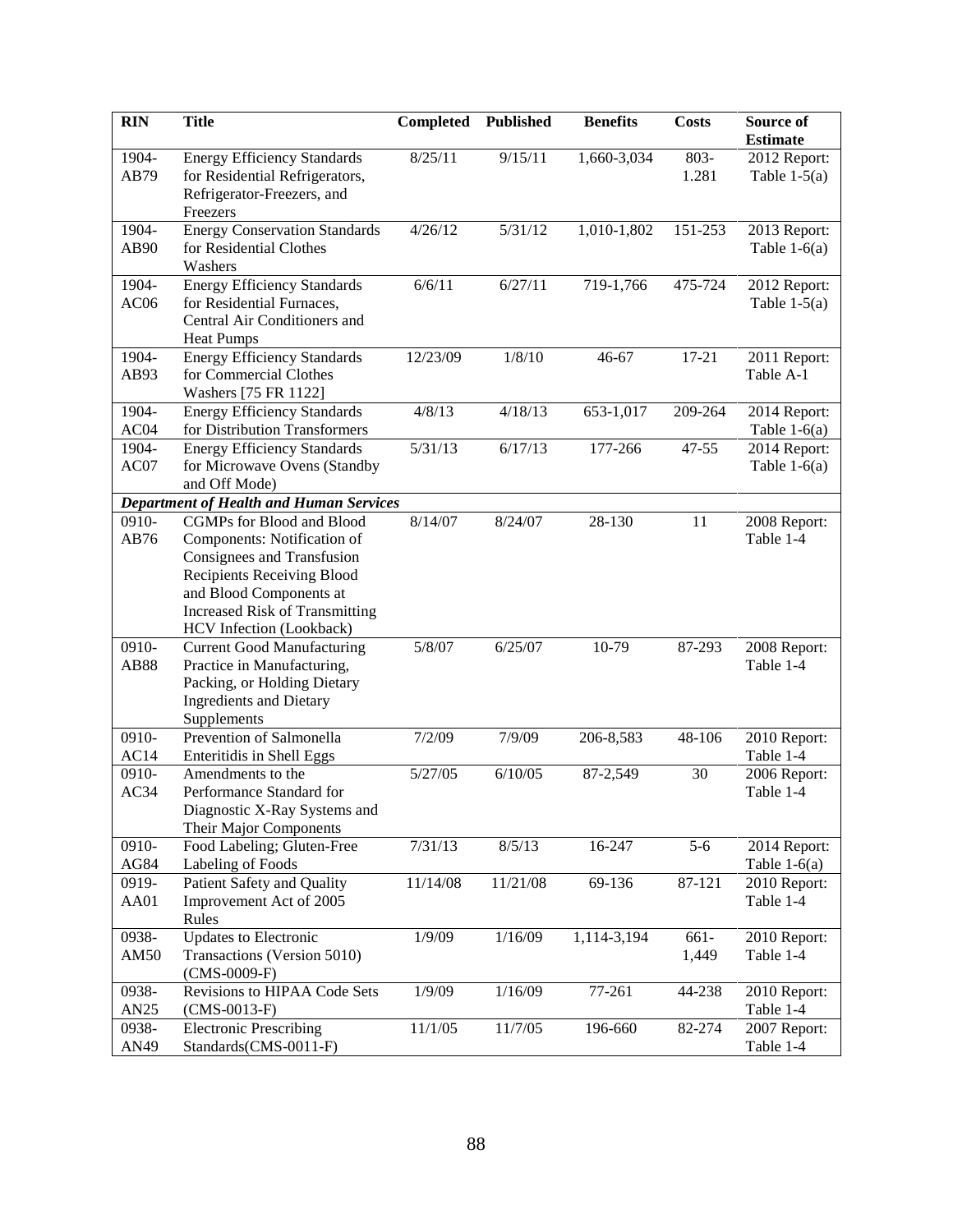| <b>RIN</b>    | <b>Title</b>                                                                                                                                                    | Completed | <b>Published</b> | <b>Benefits</b> | <b>Costs</b> | Source of<br><b>Estimate</b> |
|---------------|-----------------------------------------------------------------------------------------------------------------------------------------------------------------|-----------|------------------|-----------------|--------------|------------------------------|
| 0938-<br>AN79 | Fire Safety Requirements for<br>Long-Term Care Facilities:<br>Sprinkler Systems (CMS-3191-<br>F)                                                                | 8/6/08    | 8/13/08          | 53-56           | $45 - 56$    | 2009 Report:<br>Table 1-4    |
| 0938-         | Immunization Standard for                                                                                                                                       | 9/30/05   | 10/7/05          | 11,000          | 6            | 2006 Report:                 |
| AN95          | Long Term Care Facilities<br>$(CMS-3198-P)$                                                                                                                     |           |                  |                 |              | Table 1-4                    |
| 0938-         | Administrative Simplification:                                                                                                                                  | 1/6/2012  | 1/10/2012        | 223-332         | $2 - 3$      | 2013 Report:                 |
| AQ11          | Adoption of Standards for                                                                                                                                       |           |                  |                 |              | Table 1-6a)                  |
|               | Electronic Funds Transfer<br>(EFT) (CMS-0024-IFC)                                                                                                               |           |                  |                 |              |                              |
| 0938-         | Administrative Simplification:                                                                                                                                  | 6/30/11   | 7/8/11           | 930-1,138       | 260-616      | 2012 Report:                 |
| AQ12          | Adoption of Authoring<br>Organizations for Operating<br>Rules and Adoption of<br><b>Operating Rules for Eligibility</b><br>and Claims Status (CMS-0032-<br>IFC) |           |                  |                 |              | Table $1-5(a)$               |
| 0938-         | Administrative Simplification:                                                                                                                                  | 8/27/2012 | 9/5/2012         | 425-1,017       | 150-758      | 2013 Report:                 |
| AQ13          | Standard Unique Identifier for                                                                                                                                  |           |                  |                 |              | Table $1-6(a)$               |
|               | Health Plans and ICD-10                                                                                                                                         |           |                  |                 |              |                              |
|               | Compliance Date Delay (CMS-                                                                                                                                     |           |                  |                 |              |                              |
|               | $0040-F$                                                                                                                                                        |           |                  |                 |              |                              |
|               | <b>Department of Homeland Security</b>                                                                                                                          |           |                  |                 |              |                              |
| 1625-         | <b>Standards for Living</b>                                                                                                                                     | 2/23/2012 | 3/23/2012        | 4-442           | 77-152       | 2013 Report:                 |
| AA32          | Organisms in Ships' Ballast<br>Water Discharged in U.S.                                                                                                         |           |                  |                 |              | Table $1-6(a)$               |
|               | Waters                                                                                                                                                          |           |                  |                 |              |                              |
| $1651 -$      | Changes to the Visa Waiver                                                                                                                                      | 5/30/08   | 6/9/08           | 20-29           | 13-99        | 2009 Report:                 |
| AA72          | Program To Implement the                                                                                                                                        |           |                  |                 |              | Table 1-4                    |
|               | Electronic System for Travel                                                                                                                                    |           |                  |                 |              |                              |
|               | Authorization (ESTA) Program                                                                                                                                    |           |                  |                 |              |                              |
|               | <b>Department of Housing and Urban Development</b>                                                                                                              |           |                  |                 |              |                              |
| 2502-         | <b>Real Estate Settlement</b>                                                                                                                                   | 11/7/08   | 11/17/08         | 2,303           | 884          | 2010 Report:                 |
| AI61          | Procedures Act (RESPA); To                                                                                                                                      |           |                  |                 |              | Table 1-4                    |
|               | Simplify and Improve the                                                                                                                                        |           |                  |                 |              |                              |
|               | Process of Obtaining                                                                                                                                            |           |                  |                 |              |                              |
|               | Mortgages and Reduce                                                                                                                                            |           |                  |                 |              |                              |
|               | Consumer Costs (FR-5180)<br><b>Department of Justice</b>                                                                                                        |           |                  |                 |              |                              |
| 1117-         | Electronic Orders for Schedule                                                                                                                                  | 3/18/05   | 4/1/05           | 275             | 108-118      | 2006 Report:                 |
| AA60          | I and II Controlled Substances                                                                                                                                  |           |                  |                 |              | Table 1-4                    |
| 1117-         | Electronic Prescriptions for                                                                                                                                    | 3/10/10   | 3/31/10          | 348-1,320       | 35-36        |                              |
| AA61          | Controlled Substances [75 FR                                                                                                                                    |           |                  |                 |              | 2011 Report:                 |
|               | 16236]                                                                                                                                                          |           |                  |                 |              | Table A-1                    |
| 1190-         | Nondiscrimination on the Basis                                                                                                                                  | 7/22/10   | 9/15/10          | 980-2,056       | 549-719      | 2011 Report:                 |
| AA44          | of Disability in Public                                                                                                                                         |           |                  |                 |              | Table A-1                    |
|               | Accommodations and                                                                                                                                              |           |                  |                 |              |                              |
|               | <b>Commercial Facilities [75 FR</b>                                                                                                                             |           |                  |                 |              |                              |
|               | 56164]                                                                                                                                                          |           |                  |                 |              |                              |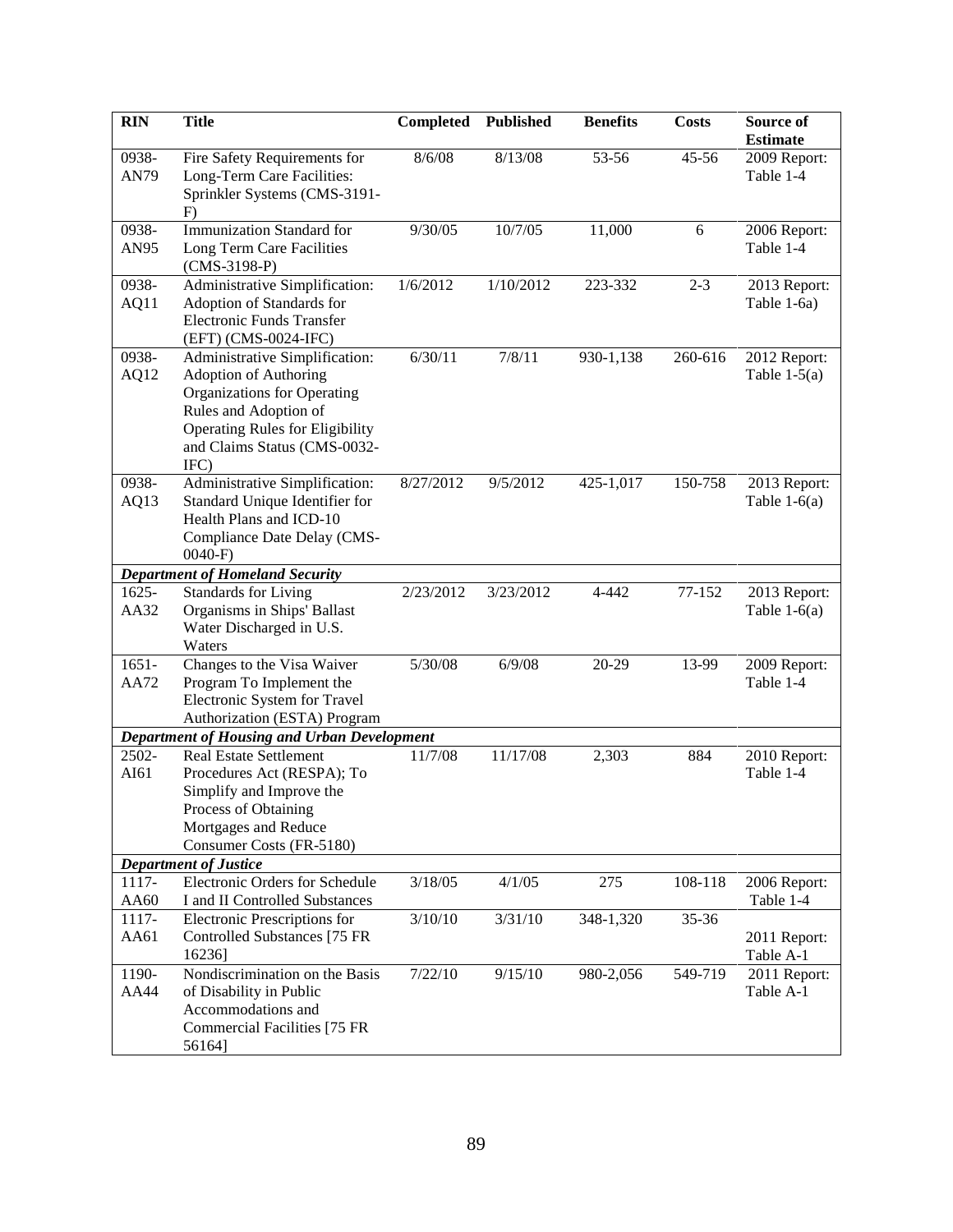| <b>RIN</b>    | <b>Title</b>                                                 | Completed | <b>Published</b> | <b>Benefits</b>  | <b>Costs</b>     | Source of<br><b>Estimate</b> |
|---------------|--------------------------------------------------------------|-----------|------------------|------------------|------------------|------------------------------|
| 1190-         | Nondiscrimination on the Basis                               | 7/22/10   | 9/15/10          | 151-304          | 122-172          | 2011 Report:                 |
| AA46          | of Disability in State and Local                             |           |                  |                  |                  | Table A-1                    |
|               | <b>Government Services</b>                                   |           |                  |                  |                  |                              |
|               | [75 FR 56236]                                                |           |                  |                  |                  |                              |
|               | <b>Department of Labor</b>                                   |           |                  |                  |                  |                              |
| 1210-         | Revision of the Form 5500                                    | 8/30/07   | 11/16/07         | $\boldsymbol{0}$ | (83)             | 2008 Report:                 |
| AB06          | Series and Implementing<br>Regulations                       |           |                  |                  |                  | Table 1-4                    |
| 1210-         | Improved Fee Disclosure for                                  | 10/5/10   | 10/20/10         |                  |                  | 2012 Report:                 |
| AB07          | <b>Pension Plan Participants</b>                             |           |                  | 780-3,255        | 217-362          | Table $1-5(a)$               |
| 1210-         | <b>Statutory Exemption for</b>                               | 9/29/11   | 10/25/11         |                  |                  |                              |
| AB35          | Provision of Investment                                      |           |                  |                  | $1,571-$         | 2012 Report:                 |
|               | Advice                                                       |           |                  | 5,789-15,134     | 4,218            | Table $1-5(a)$               |
| 1218-         | Occupational Exposure to                                     | 2/17/06   | 2/28/06          | 35-862           | 263-271          | 2007 Report:                 |
| AB45          | <b>Hexavalent Chromium</b>                                   |           |                  |                  |                  | Table 1-4                    |
|               | (Preventing Occupational                                     |           |                  |                  |                  |                              |
|               | Illness: Chromium)                                           |           |                  |                  |                  |                              |
| 1218-         | <b>Employer Payment for</b>                                  | 11/2/07   | 11/15/07         | 40-336           | $2 - 20$         | 2009 Report:                 |
| AB77<br>1218- | Personal Protective Equipment<br><b>Hazard Communication</b> | 2/21/2012 | 3/26/2012        | 517-1,584        | 132-164          | Table 1-4<br>2013 Report:    |
| AC20          |                                                              |           |                  |                  |                  | Table $1-6(a)$               |
| 1219-         | <b>Emergency Mine Evacuation</b>                             | 12/5/06   | 12/8/06          | 10               | 41               | 2008 Report:                 |
| AB46          |                                                              |           |                  |                  |                  | Table 1-4                    |
| 1218-         | Cranes and Derricks in                                       | 6/22/10   | 8/9/10           | 172              | 123-126          | 2011 Report:                 |
| AC01          | Construction [75 FR 47906]                                   |           |                  |                  |                  | Table A-1                    |
|               | <b>Department of Transportation</b>                          |           |                  |                  |                  |                              |
| 2120-         | Washington, DC, Metropolitan                                 | 12/3/08   | 12/16/08         | 10-839           | 89-382           | 2010 Report:                 |
| AI17          | Area Special Flight Rules Area                               |           |                  |                  |                  | Table 1-4                    |
| 2120-         | <b>Transport Airplane Fuel Tank</b>                          | 7/9/08    | 7/21/08          | $21 - 66$        | 60-67            | 2009 Report:                 |
| AI23          | <b>Flammability Reduction</b>                                |           |                  |                  |                  | Table 1-4                    |
| 2120-<br>AI51 | Congestion and Delay                                         | 8/18/06   | 8/29/06          | 153-164          | $\boldsymbol{0}$ | 2007 Report:<br>Table 1-4    |
|               | Reduction at Chicago O'Hare<br><b>International Airport</b>  |           |                  |                  |                  |                              |
| 2120-         | <b>Automatic Dependent</b>                                   | 5/20/10   | 5/28/10          | 144-189          | 148-284          | Internal                     |
| AI92          | Surveillance--Broadcast (ADS-                                |           |                  |                  |                  | database <sup>159</sup>      |
|               | B) Equipage Mandate to                                       |           |                  |                  |                  |                              |
|               | <b>Support Air Traffic Control</b>                           |           |                  |                  |                  |                              |
|               | Service [75 FR 30160]                                        |           |                  |                  |                  |                              |
| 2120-         | Part 121 Pilot Age Limit                                     | 6/8/09    | 7/15/09          | 30-35            | $\overline{4}$   | 2010 Report:                 |
| AJ01          |                                                              |           |                  |                  |                  | Table 1-4                    |
| 2120-         | Pilot Certification and                                      | 7/9/13    | 7/15/13          | 13-29            | 122-153          | 2014 Report:                 |
| AJ67          | <b>Qualification Requirements</b><br>(Formerly First Officer |           |                  |                  |                  | Table $1-6(a)$               |
|               | <b>Qualification Requirements)</b>                           |           |                  |                  |                  |                              |
|               | (HR 5900)                                                    |           |                  |                  |                  |                              |
| 2125-         | Real-Time System                                             | 10/13/10  | 11/8/10          | 152-166          | 132-137          | 2012 Report:                 |
| AF19          | Management Information                                       |           |                  |                  |                  | Table $1-5(a)$               |
|               | Program                                                      |           |                  |                  |                  |                              |

<span id="page-92-0"></span> <sup>159</sup> The benefits and costs of this rule were misreported in Table A-1 of the *2011 Report to Congress on the Costs and Benefits of Federal Regulations and Unfunded Mandates on State, Local and Tribal Entities.* The correct estimates are drawn from the OMB internal database, "ROCIS."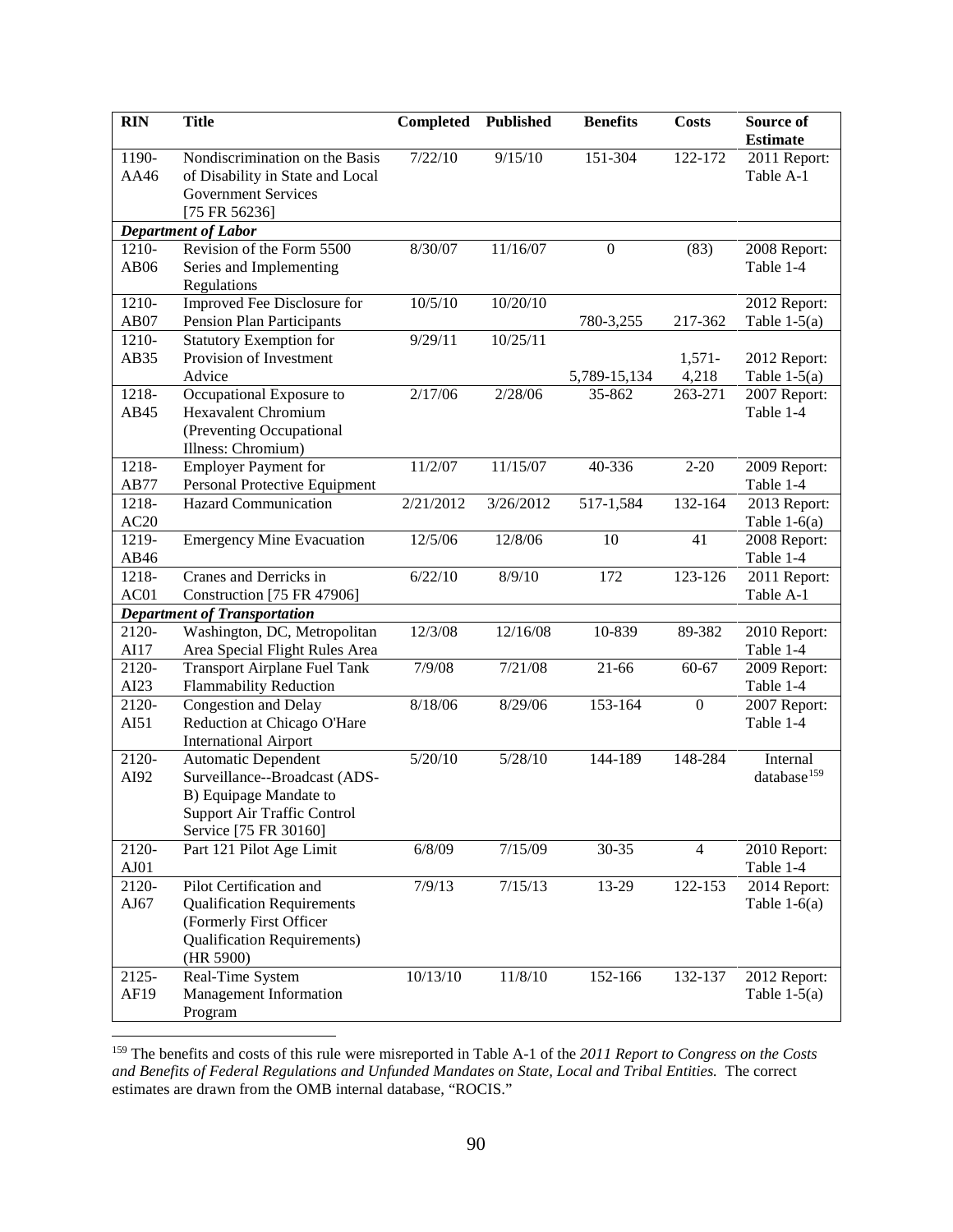| <b>RIN</b> | <b>Title</b><br><b>Benefits</b><br><b>Completed</b><br><b>Published</b> |                      |            | <b>Costs</b>  | Source of  |                                 |
|------------|-------------------------------------------------------------------------|----------------------|------------|---------------|------------|---------------------------------|
| 2126-      | New Entrant Safety Assurance                                            | 11/26/08             | 12/16/08   | 472-602       | 60-72      | <b>Estimate</b><br>2010 Report: |
| AA59       | Process                                                                 |                      |            |               |            | Table 1-4                       |
| 2126-      | <b>Electronic On-Board Recorders</b>                                    | $\frac{3}{18}$ /2010 | 4/5/10     | Not           | Not        | 2011 Report:                    |
| AA89       | for Hours-of-Service                                                    |                      |            | Included      | Included   | Table A-1                       |
|            | Compliance <sup>160</sup>                                               |                      |            |               |            |                                 |
| 2126-      | Hours of Service of Drivers                                             | 8/16/05              | 8/25/05    | 19            | (235)      | 2006 Report:                    |
| AA90       |                                                                         |                      |            |               |            | Table 1-4                       |
| 2126-      | National Registry of Certified                                          | 4/4/2012             | 4/20/2012  | 58-180        | $25 - 28$  | 2013 Report:                    |
| AA97       | <b>Medical Examiners</b>                                                |                      |            |               |            | Table $1-6(a)$                  |
| 2126-      | Hours of Service of Drivers <sup>161</sup>                              | 11/13/08             | 11/19/08   | <b>Not</b>    | <b>Not</b> | 2010 Report:                    |
| AB14       |                                                                         |                      |            | included      | included   | Table 1-4                       |
| 2126-      | Hours of Service                                                        | 12/20/2012           | 12/27/2012 | 182-1,025     | 389        | 2013 Report:                    |
| AB26       |                                                                         |                      |            |               |            | Table $1-6(a)$                  |
| 2127-      | Roof Crush Resistance                                                   | 4/30/09              | 5/12/09    | $374 - 1,160$ | $748-$     | 2010 Report:                    |
| AG51       |                                                                         |                      |            |               | 1,189      | Table 1-4                       |
| 2127-      | <b>Upgrade of Head Restraints</b>                                       | 11/23/04             | 12/14/04   | 111-139       | 83         | 2006 Report:                    |
| AH09       |                                                                         |                      |            |               |            | Table 1-4                       |
| 2127-      | Rear Center Lap/Shoulder Belt                                           | 11/30/04             | 12/8/04    | 188-236       | 162-202    | 2006 Report:                    |
| AI91       | Requirement--Standard 208                                               |                      |            |               |            | Table 1-4                       |
| 2127-      | Side Impact Protection                                                  | 8/28/07              | 9/11/07    | 736-1,058     | $401 -$    | 2008 Report:                    |
| AJ10       | Upgrade--FMVSS No. 214                                                  |                      |            |               | 1,051      | Table 1-4                       |
| 2127-      | <b>Tire Pressure Monitoring</b>                                         | 3/31/05              | 4/8/05     | $1,012-1,316$ | 938-       | 2006 Report:                    |
| AJ23       | Systems                                                                 |                      |            |               | 2,282      | Table 1-4                       |
| 2127-      | <b>Reduced Stopping Distance</b>                                        | 7/16/09              | 7/27/09    | 1,250-1,520   | 23-164     | 2010 Report:                    |
| AJ37       | <b>Requirements for Truck</b><br><b>Tractors</b>                        |                      |            |               |            | Table 1-4                       |
| 2127-      | Light Truck Average Fuel                                                | 3/28/06              | 4/6/06     | 847-1,035     | 666-754    | 2007 Report:                    |
| AJ61       | Economy Standards, Model                                                |                      |            |               |            | Table 1-4                       |
|            | Year 2008 and Possibly                                                  |                      |            |               |            |                                 |
|            | Beyond                                                                  |                      |            |               |            |                                 |
| 2127-      | <b>Electronic Stability Control</b>                                     | 3/23/07              | 4/6/07     | 5,987-        | 913-917    | 2008 Report:                    |
| AJ77       | (ESC)                                                                   |                      |            | 11,282        |            | Table 1-4                       |
| 2127-      | <b>Ejection Mitigation</b>                                              | 12/23/10             | 1/19/11    | 1,500-2,375   | $419-$     | 2012 Report:                    |
| AK23       |                                                                         |                      |            |               | 1,373      | Table $1-5(a)$                  |
| 2127-      | Passenger Car and Light Truck                                           | 3/24/09              | 3/30/09    | $857-1,905$   | 650-       | 2010 Report:                    |
| AK29       | Corporate Average Fuel                                                  |                      |            |               | 1,910      | Table 1-4                       |
|            | Economy Model Year 2011                                                 |                      |            |               |            |                                 |
| 2130-      | Positive Train Control [75 FR                                           | 12/30/09             | 1/15/10    | 34-37         | 519-       | 2011 Report:                    |
| AC03       | 2597]                                                                   |                      |            |               | 1,264      | Table A-1                       |

<span id="page-93-0"></span><sup>&</sup>lt;sup>160</sup> This rule was vacated on Aug. 26, 2011, by the U.S Court of Appeals for the Seventh Circuit. (Benefits: \$165-170 million; Costs: \$126-129 million)

<span id="page-93-1"></span><sup>&</sup>lt;sup>161</sup> As explained in the 2010 Report, the benefits and costs of this rule are not included in the benefit and cost totals for the 10-year aggregate. This interim final rule reestablished policies on the maximum time truck drivers were able to drive per day and per week, and the minimum period before which truck drivers could restart the count of their weekly driving time. These policies were put in place through previous rulemakings on the same subject, but were vacated in 2007 by the United States Court of Appeals for the DC Circuit, which held that the Agency had failed to provide an opportunity for public comment on certain aspects of their Regulatory Impact Analysis. Furthermore, the analysis accompanying this interim final rule analyzed the impact of maintaining these policies relative to the disruptive impact of their prompt removal, not relative to previous fully-implemented policies. Since OMB already reported and attributed the benefits and costs of the Hours of Service Regulations to other rulemakings, and those policies were maintained by this interim final rule, we felt that including the benefits and costs of this rulemaking in the ten-year totals would constitute double counting.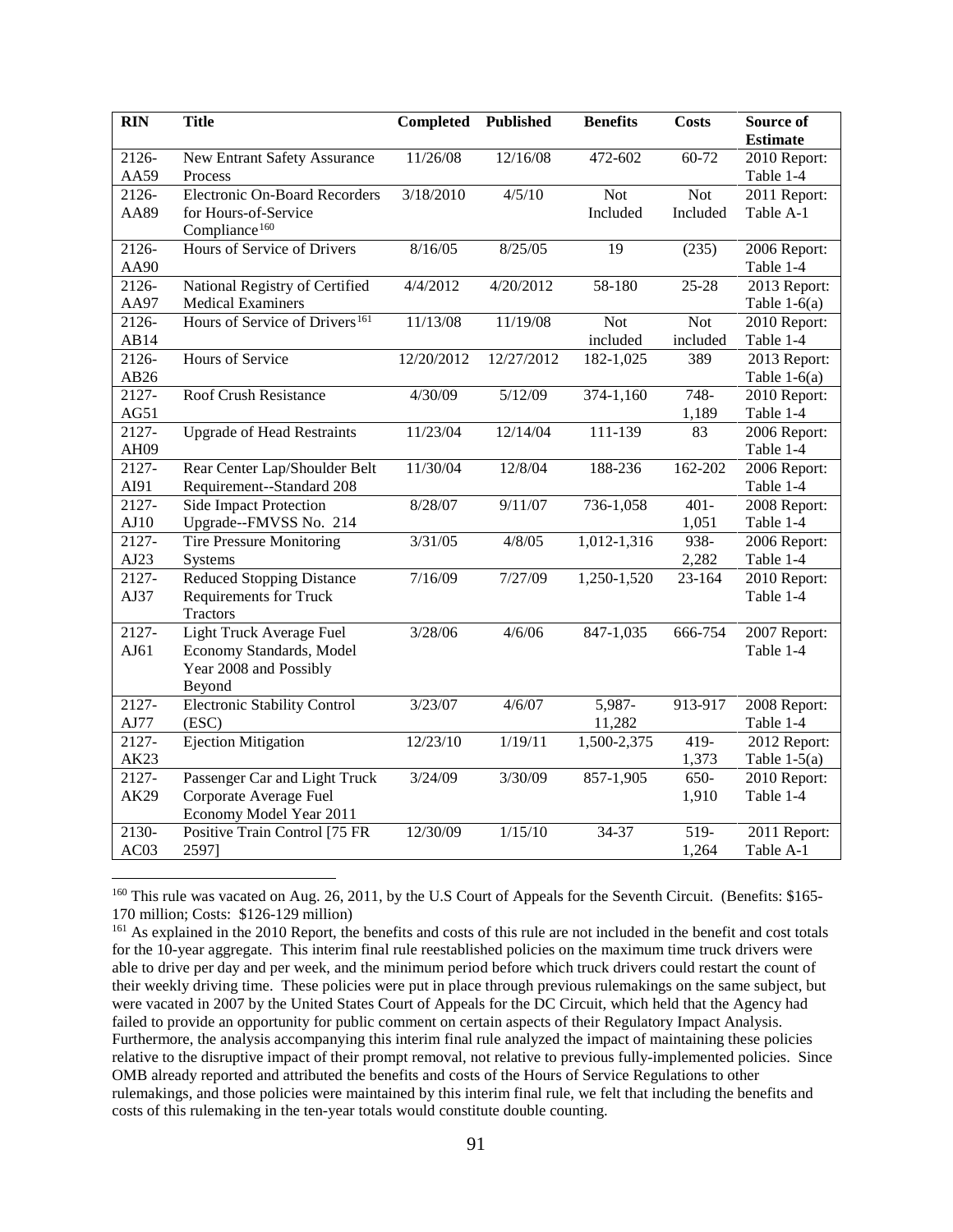| <b>RIN</b>                      | <b>Title</b>                                                                                                                          | <b>Completed</b> | <b>Published</b> | <b>Benefits</b>      | <b>Costs</b>        | Source of<br><b>Estimate</b>   |
|---------------------------------|---------------------------------------------------------------------------------------------------------------------------------------|------------------|------------------|----------------------|---------------------|--------------------------------|
| 2130-<br>AC27                   | Positive Train Control Systems<br>Amendments (RRR)                                                                                    | 5/9/2012         | 5/14/2012        | 34-65                | $1 - 3$             | 2013 Report:<br>Table $1-6(a)$ |
| 2137-<br><b>AE15</b>            | Pipeline Safety: Distribution<br><b>Integrity Management</b> [74 FR<br>63906]                                                         | 11/6/09          | 12/4/09          | 97-145               | 92-97               | 2011 Report:<br>Table A-1      |
| 2137-<br>AE25                   | Pipeline Safety: Standards for<br>Increasing the Maximum<br><b>Allowable Operating Pressure</b><br>for Gas Transmission Pipelines     | 10/2/08          | 10/17/08         | 85-89                | 13-14               | 2010 Report:<br>Table 1-4      |
| 2130-<br>AB84                   | Regulatory Relief for<br><b>Electronically Controlled</b><br>Pneumatic Brake System<br>Implementation                                 | 8/29/08          | 10/16/08         | 828-884              | 130-145             | 2009 Report:<br>Table 1-4      |
|                                 | <b>Department of Transportation and</b>                                                                                               |                  |                  |                      |                     |                                |
|                                 | <b>Environmental Protection Agency</b>                                                                                                |                  |                  |                      |                     |                                |
| 2127-<br>AK50:<br>2060-<br>AP58 | Light-Duty Greenhouse Gas<br>Emission Standards and<br>Corporate Average Fuel<br>Economy Standards [75 FR<br>25323]                   | 3/31/10          | 5/7/10           | 3.9-18.2<br>thousand | 1.7-4.7<br>thousand | 2011 Report:<br>Table $1-5(a)$ |
| 2127-<br>AK74;<br>2060-<br>AP61 | Commercial Medium- and<br>Heavy-Duty On-Highway<br>Vehicles and Work Truck Fuel<br><b>Efficiency Standards</b>                        | 8/8/11           | 9/15/11          | 2,150-2,564          | 331-496             | 2012 Report:<br>Table $1-5(a)$ |
| 2127-<br>AK79;<br>2060-<br>AQ54 | Joint Rulemaking to Establish<br>2017 and Later Model Year<br>Light Duty Vehicle GHG<br><b>Emissions and CAFE</b><br><b>Standards</b> | 8/27/12          |                  | 21,220-<br>28,822    | 5,305-<br>8,828     | 2013 Report:<br>Table $1-6(a)$ |
|                                 | <b>Environmental Protection Agency</b>                                                                                                |                  |                  |                      |                     |                                |
| 2040-<br>AD37                   | <b>National Primary Drinking</b><br>Water Regulations: Long Term<br>2 Enhanced Surface Water<br><b>Treatment Rule</b>                 | 6/22/05          | 1/5/06           | 262-1,785            | 89-144              | 2006 Report:<br>Table 1-4      |
| 2040-<br>AD <sub>38</sub>       | National Primary Drinking<br>Water Regulations: Stage 2<br>Disinfectants and Disinfection<br><b>Byproducts Rule</b>                   | 11/23/05         | 1/4/06           | 598-1,473            | 74-76               | 2007 Report:<br>Table 1-4      |
| 2040-<br>AF11                   | <b>Water Quality Standards</b><br>(Numeric Nutrient Criteria) for<br>Florida's Lakes and Flowing<br>Waters                            | 11/18/10         | 12/6/10          | 23                   | 111-169             | 2012 Report:<br>Table $1-5(a)$ |
| 2050-<br>AG16                   | Revisions to the Spill<br>Prevention, Control, and<br>Countermeasure (SPCC) Rule<br>[74 FR 58784]                                     | 10/23/09         | 11/13/09         | $\boldsymbol{0}$     | $(78-85)$           | 2011 Report:<br>Table A-1      |
| 2050-<br>AG23                   | Oil Pollution Prevention; Spill<br>Prevention, Control, and<br>Countermeasure (SPCC)<br>Requirements--Amendments                      | 11/15/06         | 12/26/06         | $\boldsymbol{0}$     | $(86-148)$          | 2008 Report:<br>Table 1-4      |
| 2050-<br>AG31                   | Definition of Solid Wastes<br>Revisions                                                                                               | 9/17/08          | 10/30/08         | 16-285               | 14                  | 2009 Report:<br>Table 1-4      |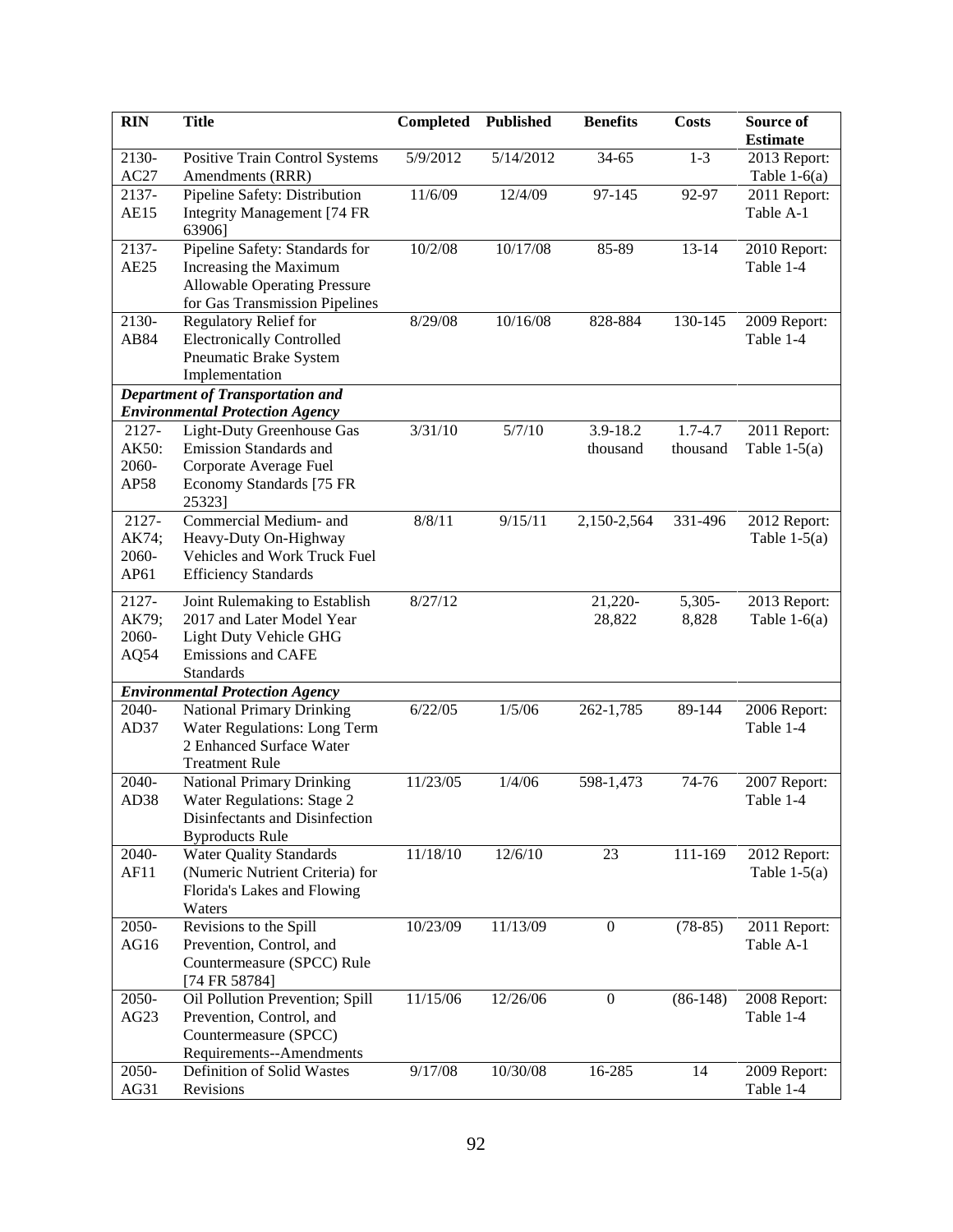| <b>RIN</b>                  | <b>Title</b>                                                                                                      | Completed | <b>Published</b> | <b>Benefits</b>    | <b>Costs</b>           | Source of<br><b>Estimate</b>   |
|-----------------------------|-------------------------------------------------------------------------------------------------------------------|-----------|------------------|--------------------|------------------------|--------------------------------|
| 2050-<br>AG50               | Oil Pollution Prevention: Spill<br>Prevention, Control, and<br>Countermeasure Rule                                | 4/8/11    | 4/18/11          | $\overline{0}$     | $(118 -$<br>121)       | 2012 Report:<br>Table $1-5(a)$ |
|                             | Requirements - Amendments<br>for Milk Containers                                                                  |           |                  |                    |                        |                                |
| 2060-<br>AI44               | Review of the National<br>Ambient Air Quality Standards<br>for Particulate Matter <sup>162</sup>                  | 9/21/06   | 10/17/06         | Not Included       | <b>Not</b><br>Included | 2007 Report:<br>Table 1-4      |
| 2060-<br>AJ31               | Clean Air Visibility Rule                                                                                         | 6/15/05   | 7/6/05           | 2,302-8,153        | 314-846                | 2006 Report:<br>Table 1-4      |
| 2060-<br>AJ65               | Clean Air Mercury Rule--<br><b>Electric Utility Steam</b><br>Generating Units <sup>163</sup>                      | 3/15/05   | 5/18/05          | Not Included       | <b>Not</b><br>Included | 2006 Report:<br>Table 1-4      |
| 2060-<br><b>AK70</b>        | Control of Hazardous Air<br><b>Pollutants From Mobile</b><br>Sources                                              | 2/8/07    | 2/26/07          | 2,310-2,983        | 298-346                | 2008 Report:<br>Table 1-4      |
| 2060-<br><b>AK74</b>        | Clean Air Fine Particle<br><b>Implementation Rule</b>                                                             | 3/28/07   | 4/25/07          | 18,833-<br>167,408 | 7,324                  | 2008 Report:<br>Table 1-4      |
| 2060-<br>AL76               | Clean Air Interstate Rule<br>Formerly Titled: Interstate Air<br>Quality Rule <sup>164</sup>                       | 3/10/05   | 5/12/05          | 11,947-<br>151,769 | 1,716-<br>1,894        | 2006 Report:<br>Table 1-4      |
| 2060-<br>AM06               | Control of Emissions from<br>New Locomotives and New<br>Marine Diesel Engines Less<br>Than 30 Liters per Cylinder | 2/14/08   | 5/6/08           | 4,145-14,550       | 295-392                | 2009 Report:<br>Table 1-4      |
| $\overline{2060}$ -<br>AM34 | <b>Control of Emissions From</b><br>Nonroad Spark-Ignition<br><b>Engines and Equipment</b>                        | 8/18/08   | 10/8/08          | 899-4,762          | 196-200                | 2009 Report:<br>Table 1-4      |
| 2060-<br>AM82               | Standards of Performance for<br><b>Stationary Compression</b><br>Ignition Internal Combustion<br>Engines          | 6/28/06   | 7/11/06          | 679-757            | 56                     | 2007 Report:<br>Table 1-4      |
| 2060-<br>AN24               | Review of the National<br>Ambient Air Quality Standards<br>for Ozone                                              | 3/12/08   | 3/27/08          | 1,581-14,934       | 6,676-<br>7,730        | 2009 Report:<br>Table 1-4      |
| 2060-<br><b>AN72</b>        | Petroleum Refineries--New<br><b>Source Performance Standards</b><br>(NSPS)--Subpart J                             | 4/30/08   | 6/24/08          | 176-1,669          | 27                     | 2009 Report:<br>Table 1-4      |

<span id="page-95-1"></span><span id="page-95-0"></span><sup>&</sup>lt;sup>162</sup> Although promulgated in 2006, this rule was removed from the 10-year aggregate estimates to avoid double counting benefits and costs with implementing regulations. (Benefits: \$3,837-39,879: Costs: 2,590-2,833.) <sup>163</sup> On February 8, 2008, the D.C. Circuit vacated EPA's rule removing power plants from the Clean Air Act list of sources of hazardous air pollutants. At the same time, the Court vacated the Clean Air Mercury Rule. Thus, we exclude this rule from the 10-year aggregates. (Benefits: \$1-2 million; Costs: \$500 million)

<span id="page-95-2"></span><sup>164</sup> On July 11, 2008, the D.C. Circuit Court vacated the rule; however, in response to EPA's petition, the Court, on December 23, 2008, remanded the rule without vacatur, which kept this rule in effect while EPA conducted further proceedings consistent with the Court's July 11 opinion. As explained in more detail in a previous footnote. On July 6, 2011, EPA finalized the Cross-State Air Pollution Rule (CSAPR), which was designed to replace the Clean Air Interstate Rule (CAIR). On August 21, 2012, however, the final CSAPR rule was vacated. On April 29, 2014, the US Supreme Court reversed the D.C. Circuit opinion vacating CSAPR. On June 26, 2014, the US Government filed a motion with the US Court of Appeals for the DC Circuit to lift the stay on CSAPR. On Oct 23, 2014, the US Court of Appeal for the DC Circuit ordered that EPA's motion to lift the stay of CSAPR be granted. The CSAPR Phase 1 implementation began in 2015, and Phase 2 will begin in 2017, following the lift of the stay.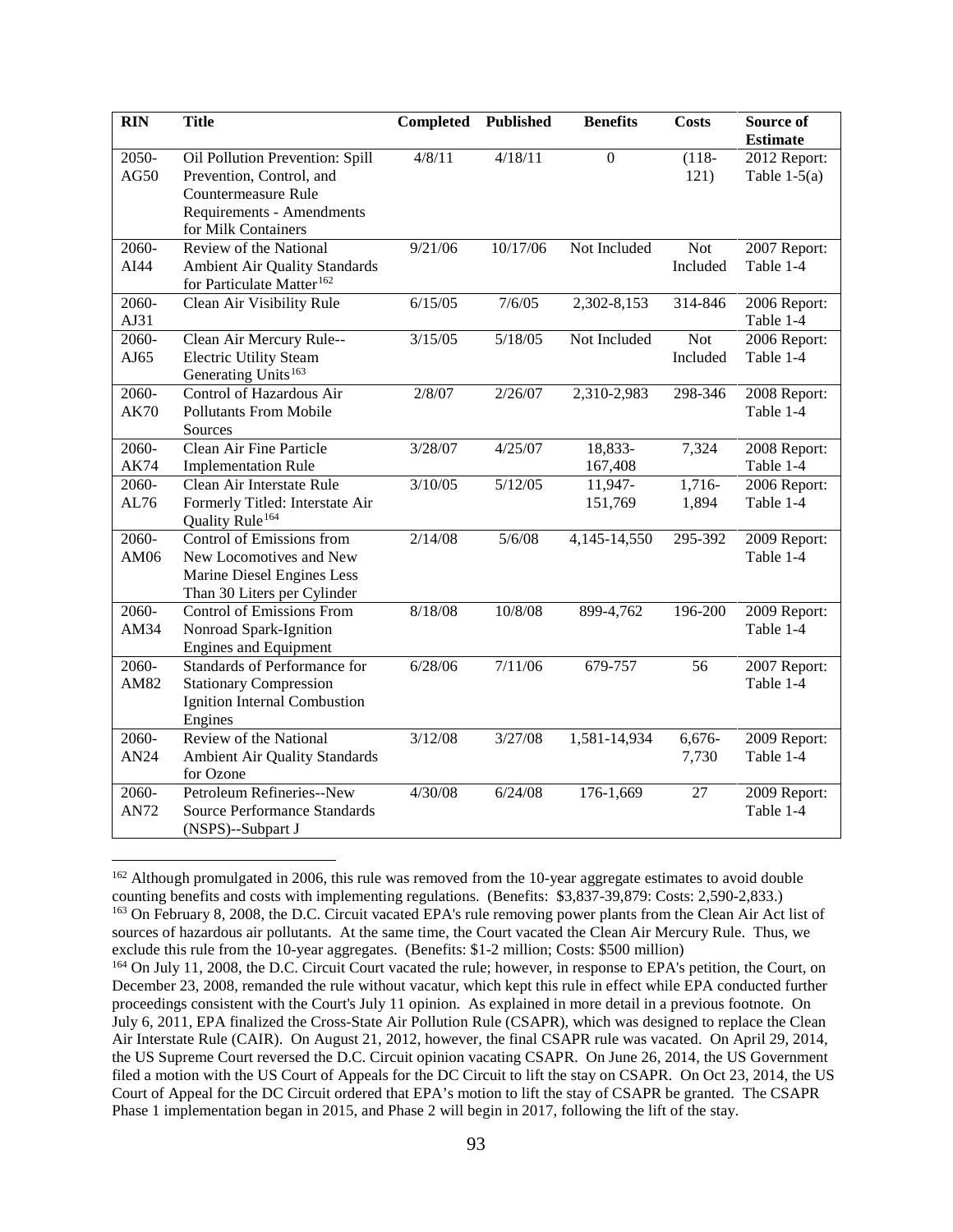| <b>RIN</b>    | <b>Title</b>                                                                                                                                                                                                                                        | Completed | <b>Published</b> | <b>Benefits</b>   | <b>Costs</b>    | Source of<br><b>Estimate</b>   |
|---------------|-----------------------------------------------------------------------------------------------------------------------------------------------------------------------------------------------------------------------------------------------------|-----------|------------------|-------------------|-----------------|--------------------------------|
| 2060-<br>AN72 | Petroleum Refineries--New<br><b>Source Performance Standards</b><br>(NSPS)--Subparts J and Ja                                                                                                                                                       | 5/7/2012  | 9/12/2012        | 240-580           | (79)            |                                |
| 2060-<br>AN83 | Review of the National<br><b>Ambient Air Quality Standards</b><br>for Lead                                                                                                                                                                          | 10/15/08  | 11/12/08         | 455-5,203         | $113-$<br>2,241 | 2010 Report:<br>Table A-1      |
| 2060-<br>AO15 | <b>National Emission Standards</b><br>for Hazardous Air Pollutants<br>from the Portland Cement<br>Manufacturing Industry and<br>Standards of Performance for<br>Portland Cement Plants [75 FR<br>54970]                                             | 8/6/10    | 9/9/10           | 6,074-16,317      | 839-861         | 2011 Report:<br>Table A-1      |
| 2060-<br>AO47 | Review of the National<br>Ambient Air Quality Standards<br>for Particulate Matter                                                                                                                                                                   | 12/14/12  | 1/15/13          | 2,980-7,532       | 44-290          | 2014 Report:<br>Table $1-6(a)$ |
| 2060-<br>AO48 | Review of the National<br>Ambient Air Quality Standards<br>for Sulfur Dioxide [75 FR<br>35519]                                                                                                                                                      | 6/2/10    | 6/22/10          | 2,809-38,628      | 334-<br>2,019   | 2011 Report:<br>Table A-1      |
| 2060-<br>AP36 | <b>National Emission Standards</b><br>for Hazardous Air Pollutants<br>for Reciprocating Internal<br><b>Combustion Engines (Diesel)</b><br>[75 FR 9647]                                                                                              | 2/17/10   | 3/3/10           | 709-1,920         | 296-311         | 2011 Report:<br>Table A-1      |
| 2060-<br>AP50 | Cross State Air Pollution Rule<br>(CAIR Replacement Rule)                                                                                                                                                                                           | 7/1/11    | 8/8/11           | 20,467-<br>59,697 | 691             | 2012 Report:<br>Table $1-5(a)$ |
| 2060-<br>AP52 | <b>National Emission Standards</b><br>for Hazardous Air Pollutants<br>From Coal- and Oil-Fired<br><b>Electric Utility Steam</b><br>Generating Units and<br>Standards of Performance for<br><b>Electric Utility Steam</b><br><b>Generating Units</b> | 12/16/11  | 2/16/12          | 28,143-<br>76,753 | 8,187           | 2013 Report:<br>Table $1-6(a)$ |
| 2060-<br>AP76 | Oil and Natural Gas Sector--<br>New Source Performance<br><b>Standards and National</b><br><b>Emission Standards for</b><br>Hazardous Air Pollutants                                                                                                | 4/17/12   | 8/16/12          | 155               | 142             | 2013 Report:<br>Table $1-6(a)$ |
| 2060-<br>AQ13 | <b>National Emission Standards</b><br>for Hazardous Air Pollutants<br>for Reciprocating Internal<br><b>Combustion Engines--Existing</b><br><b>Stationary Spark Ignition (Gas-</b><br>Fired) [75 FR 51569]                                           | 8/10/10   | 8/20/10          | 380-992           | 202-209         | 2011 Report:<br>Table A-1      |
| 2060-<br>AQ58 | Reconsideration of Final<br><b>National Emission Standards</b><br>for Hazardous Air Pollutants<br>for Reciprocating Internal<br><b>Combustion Engines</b>                                                                                           | 1/14/13   | 1/30/13          | $617 - 1,697$     | 404             | 2014 Report:<br>Table $1-6(a)$ |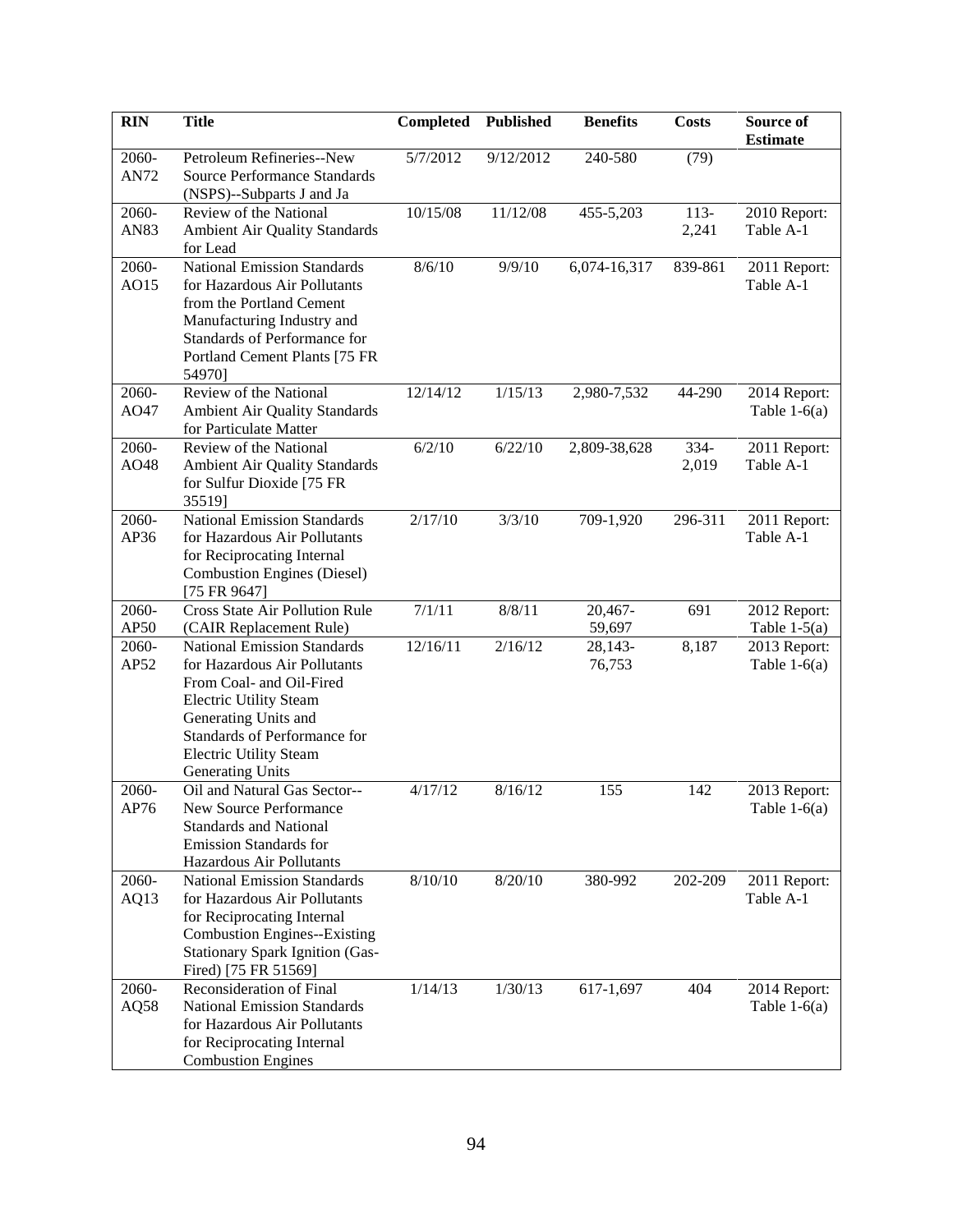| <b>RIN</b>        | Title                               | <b>Completed</b> | <b>Published</b> | <b>Benefits</b> | Costs   | Source of       |
|-------------------|-------------------------------------|------------------|------------------|-----------------|---------|-----------------|
|                   |                                     |                  |                  |                 |         | <b>Estimate</b> |
| 2060-             | <b>National Emission Standards</b>  | 12/20/12         | 1/31/13          | 21.103-         | 1,182-  | 2014 Report:    |
| AR13              | for Hazardous Air Pollutants        |                  |                  | 56,555          | 1,351   | Table $1-6(a)$  |
|                   | for Major Sources: Industrial,      |                  |                  |                 |         |                 |
|                   | Commercial, and Institutional       |                  |                  |                 |         |                 |
|                   | <b>Boilers and Process Heaters:</b> |                  |                  |                 |         |                 |
|                   | Proposed Reconsideration            |                  |                  |                 |         |                 |
| $2070-$           | Lead-Based Paint:                   | 3/28/08          | 4/22/08          | 618-1,612       | 366-400 | 2009 Report:    |
| AC83              | Amendments for Renovation,          |                  |                  |                 |         | Table 1-4       |
|                   | Repair and Painting                 |                  |                  |                 |         |                 |
| 2070-             | Lead; Amendment to the Opt-         | 4/22/10          | 5/6/10           | 785-2,953       | 267-290 | 2011 Report:    |
| A <sub>J</sub> 55 | out and Recordkeeping               |                  |                  |                 |         | Table A-1       |
|                   | Provisions in the Renovation,       |                  |                  |                 |         |                 |
|                   | Repair, and Painting Program        |                  |                  |                 |         |                 |
|                   | [75 FR 24802]                       |                  |                  |                 |         |                 |

( ) indicates negative.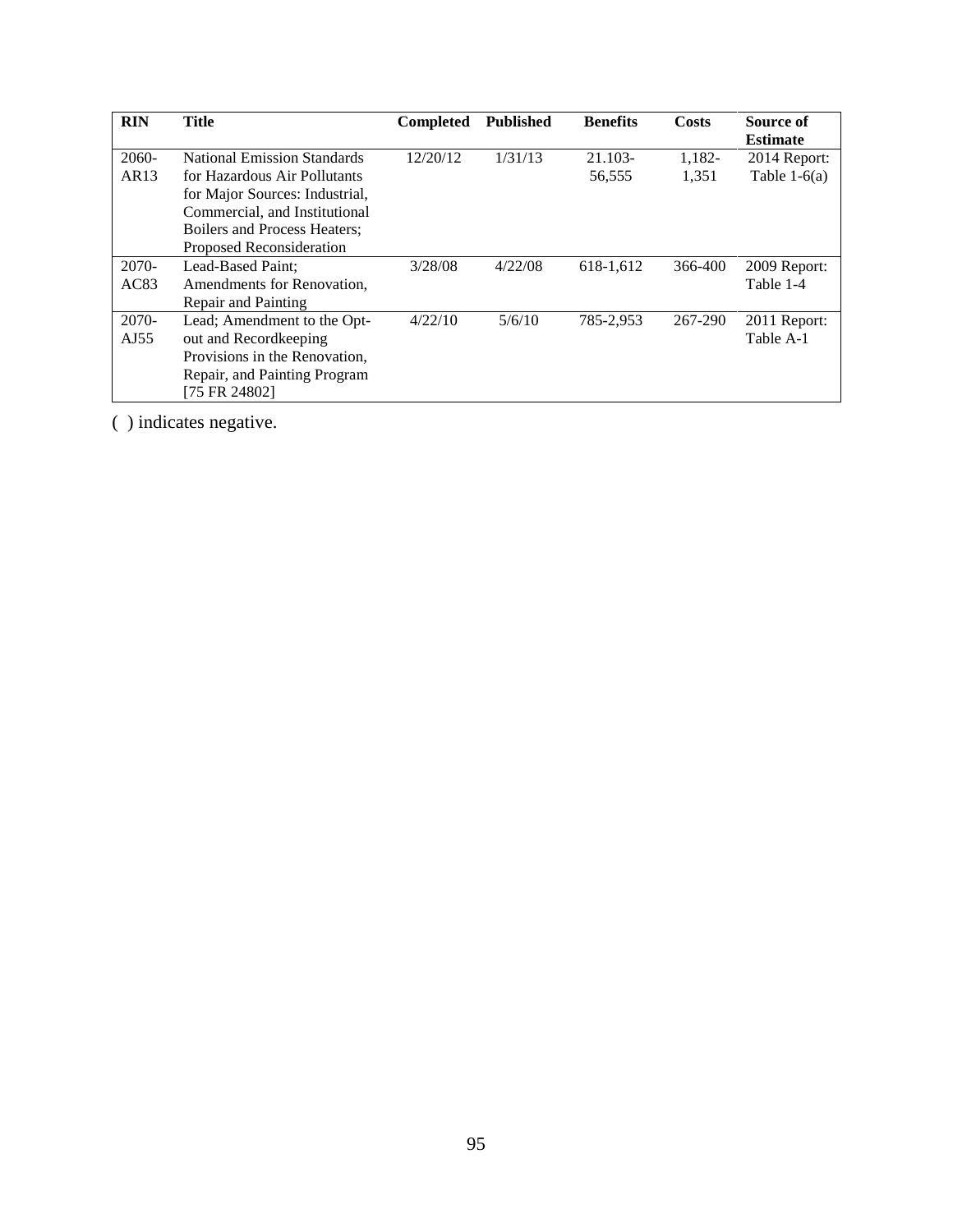### **APPENDIX B: THE BENEFITS AND COSTS OF FISCAL YEAR 2004 MAJOR RULES**

Table B-1 lists the rules that were omitted from the ten-year running totals presented in Chapter I of our Report to Congress. It consists of the annualized and monetized benefits and costs of rules for which OMB concluded review between October 1, 2003 and September 30, 2004. These rules were included in Chapter I of the 2014 Report as part of the ten-year totals, but are not included in the 2015 Report.

While we limit the Chapter I accounting statement to regulations issued over the previous ten years, we have included in this Appendix the benefits and cost estimates provided for the economically significant rulemakings that have been covered in the previous year's Report in order to provide transparency.

# **Table B-1: Estimates of Annual Benefits and Costs of Nine Major Federal Rules October 1, 2003 - September 30, 2004**

| <b>Agency</b> | <b>RIN</b> | <b>Title</b>                             | <b>OMB</b> Review | <b>Benefits</b> | <b>Costs</b> |
|---------------|------------|------------------------------------------|-------------------|-----------------|--------------|
|               |            |                                          | <b>Completed</b>  |                 |              |
| <b>HHS</b>    | 0910-AC26  | Bar Code Label Requirements for          | 2/17/04           | 1,352-7,342     | 647          |
|               |            | Human Drug Products and Blood            |                   |                 |              |
|               |            | Products                                 |                   |                 |              |
| <b>HHS</b>    | 0910-AF19  | Declaring Dietary Supplements            | 2/5/04            | $0-130$         | 7-89         |
|               |            | <b>Containing Ephedrine Alkaloids</b>    |                   |                 |              |
|               |            | <b>Adulterated Because They Present</b>  |                   |                 |              |
|               |            | an Unreasonable Risk of Illness or       |                   |                 |              |
|               |            | Injury (Final Rule)                      |                   |                 |              |
| <b>HHS</b>    | 0938-AH99  | Health Insurance Reform:                 | 1/13/04           | 214             | 158          |
|               |            | Standard Unique Health Care              |                   |                 |              |
|               |            | Provider Identifier -- CMS-0045-F        |                   |                 |              |
| <b>DOT</b>    | 2120-AH68  | Reduced Vertical Separation              | 10/8/03           | 60)             | (320)        |
|               |            | Minimum in Domestic United               |                   |                 |              |
|               |            | States Airspace (RVSM)                   |                   |                 |              |
| <b>DOT</b>    | 2137-AD54  | Pipeline Integrity Management in         | 11/26/03          | 154             | 288          |
|               |            | High Consequence Areas (Gas              |                   |                 |              |
|               |            | <b>Transmission Pipelines</b> )          |                   |                 |              |
| <b>EPA</b>    | 2040-AD56  | <b>Effluent Guidelines and Standards</b> | 2/26/04           | $0-10$          | $41 - 56$    |
|               |            | for the Meat and Poultry Products        |                   |                 |              |
|               |            | Point Source Category (Revisions)        |                   |                 |              |
| <b>EPA</b>    | 2060-AG52  | Plywood and Composite Wood               | 2/26/04           | 152-1,437       | 155-291      |
|               |            | Products                                 |                   |                 |              |
| <b>EPA</b>    | 2060-AG63  | <b>National Emission Standards for</b>   | 2/26/04           | $105 - 1,070$   | 270          |
|               |            | Hazardous Air Pollutants for             |                   |                 |              |
|               |            | <b>Stationary Reciprocating Internal</b> |                   |                 |              |
|               |            | <b>Combustion Engines</b>                |                   |                 |              |
| <b>EPA</b>    | 2060-AK27  | Control of Emissions of Air              | 5/7/04            | 6,853-59,401    | 1,336        |
|               |            | <b>Pollution From Nonroad Diesel</b>     |                   |                 |              |
|               |            | Engines and Fuel (Final Rule)            |                   |                 |              |

(millions of 2001 dollars)

┑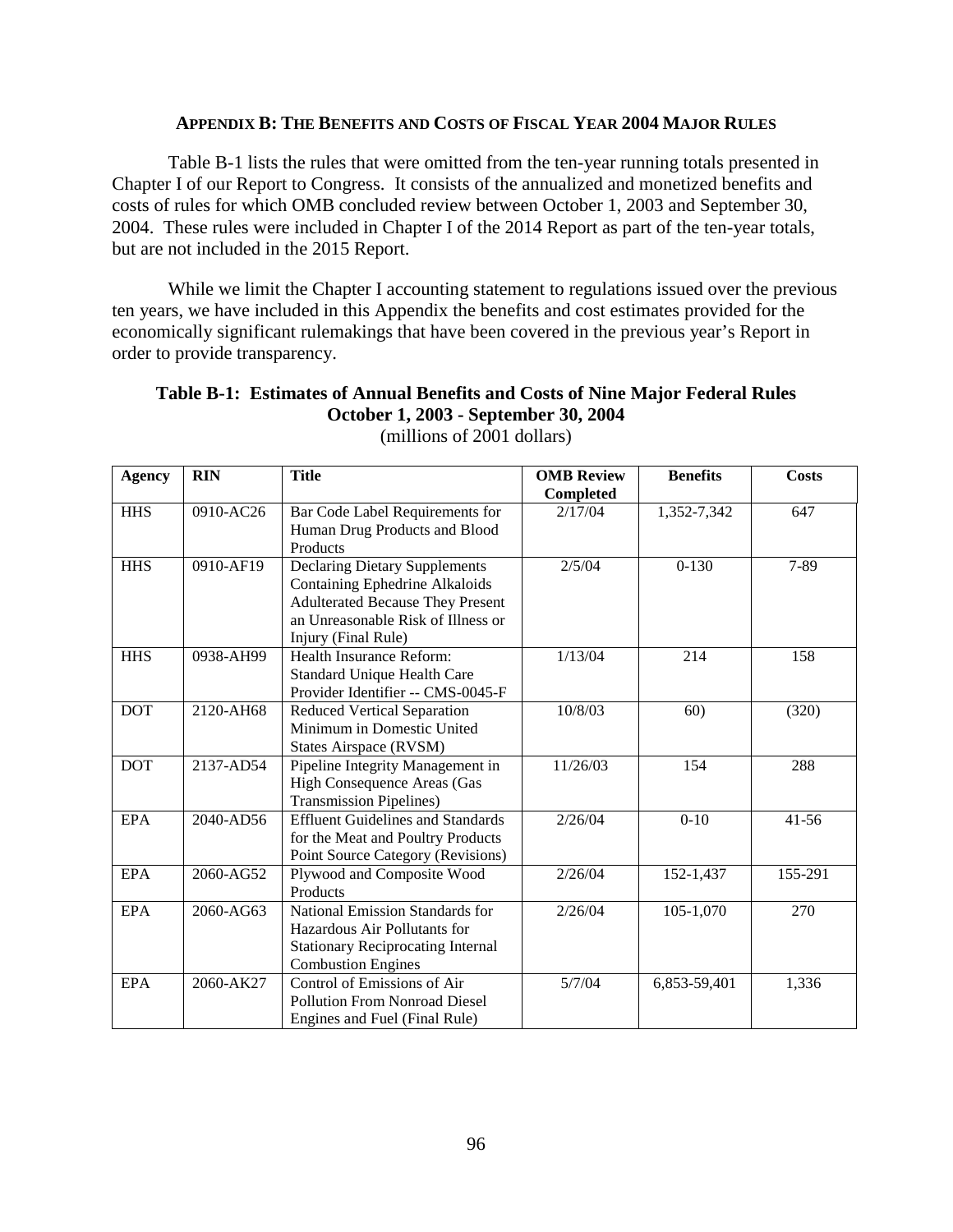## **APPENDIX C: INFORMATION ON THE REGULATORY ANALYSES FOR MAJOR RULES BY INDEPENDENT AGENCIES**

|                                                                               |                |                |                |                |                |                |              | 2012           |                | 2014                 |
|-------------------------------------------------------------------------------|----------------|----------------|----------------|----------------|----------------|----------------|--------------|----------------|----------------|----------------------|
| Agency                                                                        | 2005           | 2006           | 2007           | 2008           | 2009           | 2010           | 2011         |                | 2013           |                      |
| <b>Consumer Financial Protection</b><br>Bureau (CFPB)                         |                | --             |                |                |                |                |              | $\overline{2}$ | $\overline{4}$ | 1                    |
| <b>Commodity Futures Trading</b><br>Commission (CFTC)                         |                |                |                |                |                |                | $\mathbf{1}$ | $13^{165}$     | $\overline{2}$ | $4^{166}$            |
| <b>Consumer Product Safety</b><br>Commission (CPSC)                           |                | $\mathbf{1}$   |                |                |                |                | $\mathbf{1}$ | $\mathbf{1}$   | --             |                      |
| Department of Treasury, Office<br>of the Comptroller of the<br>Currency (OCC) |                |                |                |                |                |                |              | $1^{167}$      |                | $3^{168}$            |
| <b>Federal Communications</b><br>Commission (FCC)                             | $\overline{4}$ | $\overline{2}$ | $\overline{2}$ | $\overline{4}$ |                |                |              | --             | $\mathbf{1}$   | $\mathbf{1}$         |
| <b>Federal Deposit Insurance</b><br>Corporation (FDIC)                        |                |                |                |                |                |                | --           | $1^{169}$      | $\mathbf{1}$   | $4^{170}$            |
| <b>Federal Energy Regulatory</b><br>Commission (FERC)                         |                |                |                | $\mathbf{1}$   |                |                |              |                | $-$            | $1^{171}$            |
| Federal Reserve System                                                        |                | --             |                | --             | 3              | $\overline{7}$ | 4            | $1^{172}$      | 1              | $5^{\overline{173}}$ |
| <b>Federal Trade Commission</b><br>(FTC)                                      | 1              |                |                |                |                | 1              |              |                |                |                      |
| National Credit Union<br>Administration (NCUA)                                |                |                |                |                |                |                |              |                |                |                      |
| <b>Nuclear Regulatory</b><br>Commission (NRC)                                 | 1              | $\mathbf{1}$   | $\mathbf{1}$   | $\overline{2}$ | $\overline{2}$ | 1              | $\mathbf{1}$ | $\mathbf{1}$   | $\overline{4}$ | 1                    |
| <b>Pension Benefit Guaranty</b><br>Corporation (PBGC)                         |                |                |                |                |                |                |              |                | --             |                      |
| Securities and Exchange<br>Commission (SEC)                                   | 5              |                | 7              | $\overline{4}$ | 8              | 9              | 10           | $8^{174}$      | 5              | $6^{175}$            |
| Total                                                                         | 11             | 4              | 10             | 11             | 13             | 17             | 17           | 23             | 18             | 19                   |

## **Table C-1: Total Number of Major Rules Promulgated by Independent Agencies, October 1, 2005 – September 30, 2014**

<span id="page-99-0"></span><sup>&</sup>lt;sup>165</sup> Three of these rules are joint rules with SEC.

<span id="page-99-1"></span><sup>&</sup>lt;sup>166</sup> One of these rules is a joint rule with OCC, Federal Reserve System, FDIC and SEC.

<span id="page-99-2"></span><sup>&</sup>lt;sup>167</sup> This is a joint rule with FDIC and the Federal Reserve System.

<span id="page-99-3"></span><sup>&</sup>lt;sup>168</sup> All of these rules are joint rules with CFTC, Federal Reserve System, FDIC and SEC.

<span id="page-99-4"></span><sup>&</sup>lt;sup>169</sup> This is a joint rule with OCC and the Federal Reserve System.

<span id="page-99-5"></span><sup>&</sup>lt;sup>170</sup> Three of these rules are joint rules with CFTC, OCC, Federal Reserve System and SEC.

<span id="page-99-6"></span><sup>&</sup>lt;sup>171</sup> This is a joint rule with DOE.

<span id="page-99-7"></span><sup>&</sup>lt;sup>172</sup> This is a joint rule with OCC and FDIC.

<sup>&</sup>lt;sup>173</sup> Four of these rules are joint rules with CFTC, OCC, FDIC and SEC.

<span id="page-99-9"></span><span id="page-99-8"></span><sup>&</sup>lt;sup>174</sup> Three of these rules are joint rules with CFTC.

<span id="page-99-10"></span><sup>175</sup> Two of these rules are joint rules CFTC, OCC, Federal Reserve System, and FDIC.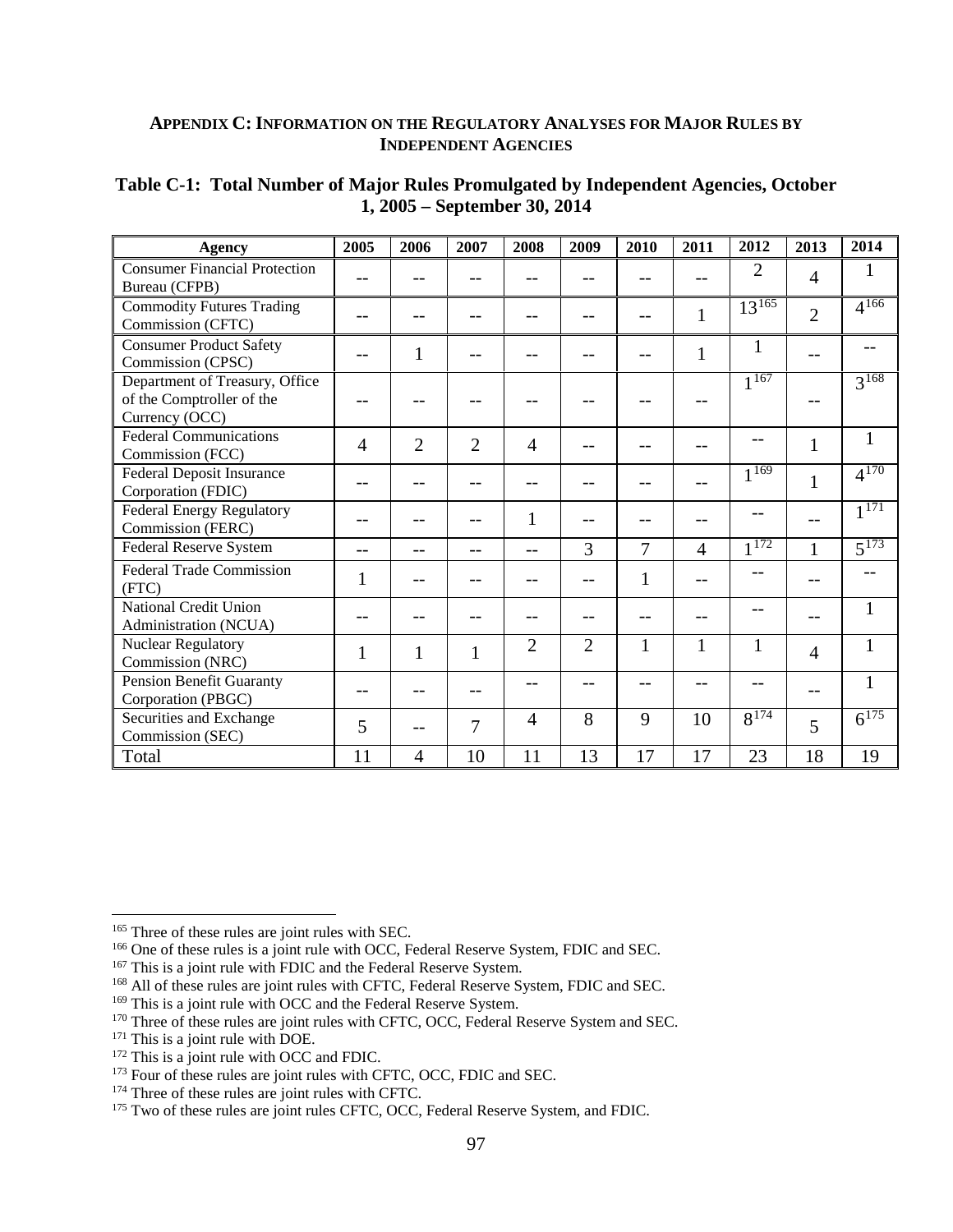# **Table C-2: Total Number of Major Rules with Some Information on Benefits or Costs Promulgated by Independent Agencies, October 1, 2005- September 30, 2014**[176](#page-100-0)

| <b>Agency</b>                                                                 | 2005     | 2006     | 2007           | 2008           | 2009           | 2010           | 2011           | 2012           | 2013              | 2014           |
|-------------------------------------------------------------------------------|----------|----------|----------------|----------------|----------------|----------------|----------------|----------------|-------------------|----------------|
| <b>Consumer Financial Protection</b><br>Bureau (CFPB)                         |          |          |                |                |                |                |                | $\overline{2}$ | $\overline{4}$    |                |
| <b>Commodity Futures Trading</b><br>Commission (CFTC)                         |          | --       |                |                | --             |                |                | $9^{177}$      | $\mathbf{1}$      | $\overline{2}$ |
| <b>Consumer Product Safety</b><br>Commission (CPSC)                           |          | 1        |                |                | --             |                | $\overline{0}$ | $\theta$       |                   |                |
| Department of Treasury, Office<br>of the Comptroller of the<br>Currency (OCC) |          |          |                |                |                |                |                | $\theta$       |                   | $1^{178}$      |
| <b>Federal Communications</b><br>Commission (FCC)                             | $\theta$ | $\theta$ | $\overline{0}$ | $\overline{0}$ | --             |                |                | --             | $\overline{0}$    | $\theta$       |
| Federal Deposit Insurance<br>Corporation (FDIC)                               |          | --       |                |                | --             |                |                | $\overline{0}$ | 1                 | $1^{179}$      |
| <b>Federal Energy Regulatory</b><br>Commission (FERC)                         |          |          |                |                | --             |                |                | --             |                   | $0^{180}$      |
| Federal Reserve System                                                        |          | --       |                |                | $\overline{0}$ | $\overline{2}$ | $\overline{0}$ | $\overline{0}$ | $\overline{0}$    | $2^{181}$      |
| Federal Trade Commission<br>(FTC)                                             | $\Omega$ |          |                |                | $-$            | $\mathbf{1}$   |                | --             |                   |                |
| National Credit Union<br>Administration (NCUA)                                |          |          |                |                |                |                |                | --             |                   | $\theta$       |
| <b>Nuclear Regulatory</b><br>Commission (NRC)                                 |          |          |                | 1              | $\mathbf{1}$   | $-$            | 1              | $\mathbf{1}$   | 1                 |                |
| Pension Benefit Guaranty<br>Corporation (PBGC)                                |          |          |                |                | --             |                |                | --             | $\qquad \qquad -$ | 1              |
| Securities and Exchange<br>Commission (SEC)                                   | 5        | --       | $\overline{7}$ | 4              | 8              | 9              | 9              | $7^{182}$      | 5                 | 4              |
| Total                                                                         | 5        | 1        | $\overline{7}$ | 6              | 8              | 11             | 11             | 17             | 7                 | 11             |

 $\overline{a}$ 

<span id="page-100-0"></span><sup>&</sup>lt;sup>176</sup> Table C-2 excludes all fee assessment rules promulgated by independent agencies. FCC promulgated six fee assessment rules from 1997 through 2002. NRC promulgated 15 statutorily mandated fee assessment rules from 1997 through 2013.

<span id="page-100-1"></span> $1797$  through 2013. 177 Two of these rules are joint rules with SEC.

<span id="page-100-2"></span><sup>&</sup>lt;sup>178</sup> This rule is a joint rule with FDIC and Federal Reserve System.

<span id="page-100-3"></span><sup>&</sup>lt;sup>179</sup> This rule is a joint rule with OCC and Federal Reserve System.

<sup>&</sup>lt;sup>180</sup> This is a joint rule with DOE.

<span id="page-100-5"></span><span id="page-100-4"></span> $181$  These rules are joint rules with OCC, and FDIC.

<span id="page-100-6"></span><sup>&</sup>lt;sup>182</sup> Two of these rules are joint rules with CFTC.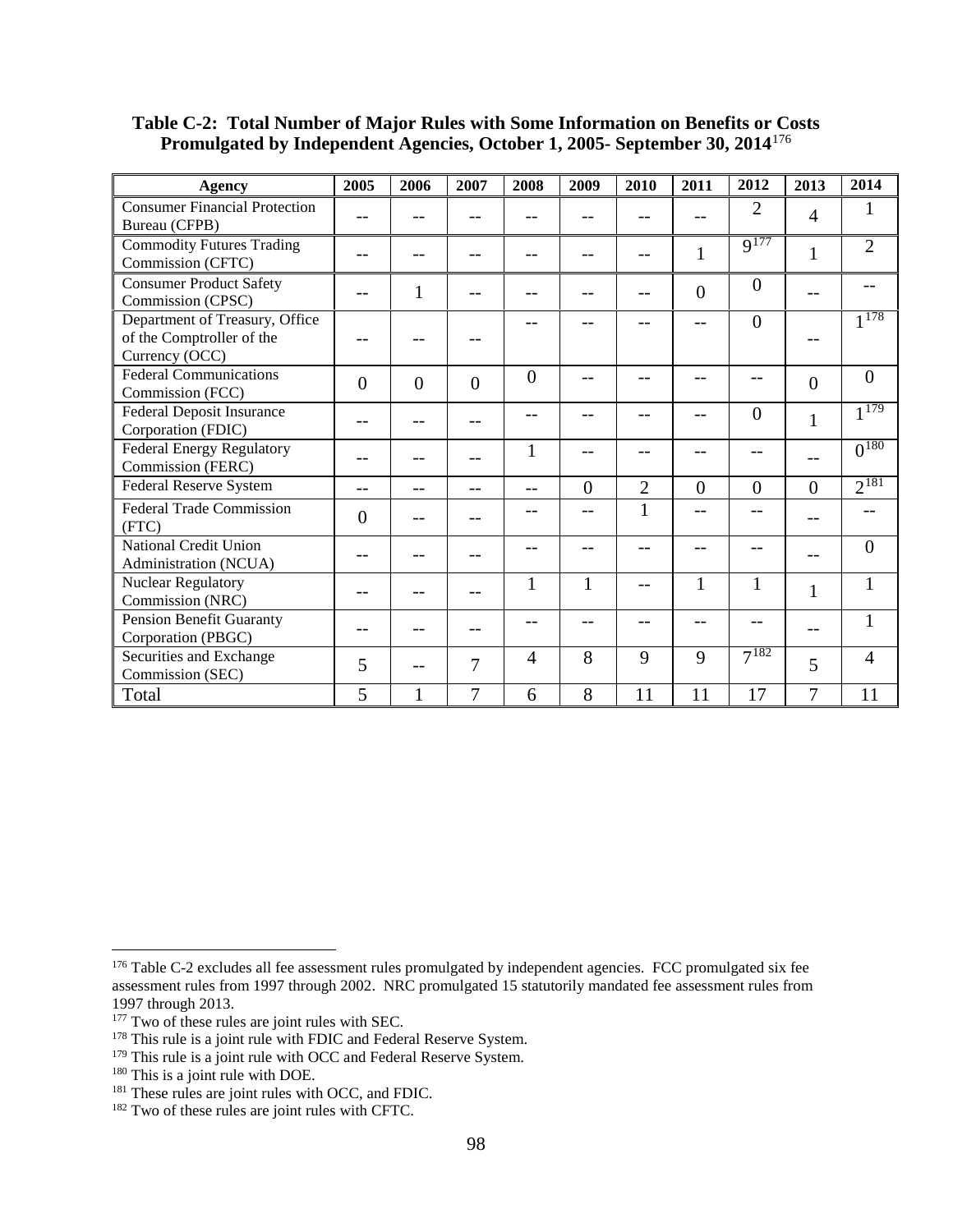## **APPENDIX D: AGENCY CONSULTATION ACTIVITIES UNDER THE UNFUNDED MANDATES REFORM ACT OF 1995**

Sections 203 and 204 of the Unfunded Mandates Reform Act require agencies to seek input from State, local, and tribal governments on new Federal regulations imposing significant intergovernmental mandates. This appendix summarizes selected consultation activities by agencies whose actions affect State, local, and tribal governments.<sup>183</sup>

Four agencies subject to UMRA (the Departments of Energy, Health and Human Services, Interior, and Labor) provided examples of consultation activities that involved State, local, and tribal governments not only in their regulatory processes, but also in their program planning and implementation phases. These agencies have worked to enhance the regulatory environment by improving the way in which the Federal Government relates to its intergovernmental partners. Many of the departments and agencies not listed here (i.e., the Departments of Justice, State, Treasury, and Veterans Affairs, the Small Business Administration, and the General Services Administration) do not often impose mandates upon States, localities, or tribes, and thus have fewer occasions to consult with these governments. Other agencies, such as the National Archives and Records Administration, are exempt from UMRA's reporting requirements, but may nonetheless engage in consultation where their activities would affect State, local, and Tribal governments.

As the following descriptions indicate, Federal agencies conduct a wide range of consultations. Agency consultations sometimes involve multiple levels of government, depending on the agency's understanding of the scope and impact of its rule or policy.

# **A. Department of Energy (DOE)**

During the reporting period, the Office of Indian Energy continued its commitment to near-term strategic initiatives to support the tribal energy development and capacity-building priorities established in the Congressional statute defining the Office's mission.

## *Indian Country Energy and Infrastructure Working Group (ICEIWG)*

As noted in DOE's UMRA report for the reporting period from October 2010 – September 2011, the ICEIWG was established by DOE's Office of Indian Energy Policy and Programs as an integral part of DOE's interactive government-to-government dialogue. DOE's intent in forming an Indian clean energy and infrastructure working group was to provide a forum to survey, analyze, and provide viewpoints on real-time obstacles that tribes face in deploying clean energy, as well as potential solutions. Under its charter, the ICEIWG is to survey and assess the current state of Indian energy, energy business, and energy infrastructure development and needs; exchange information about energy development practices, needs, obstacles, and potential solutions, including alternative approaches to energy development in its various forms; develop and disseminate to the public and prospective technology partners information about tribal

<span id="page-101-0"></span><sup>&</sup>lt;sup>183</sup> The consultation activities described in this appendix are illustrative of intergovernmental consultations conducted by Federal agencies and are not limited to consultations on regulations meeting the UMRA threshold for an unfunded mandate. This should not be considered an exhaustive list of Federal consultation activities.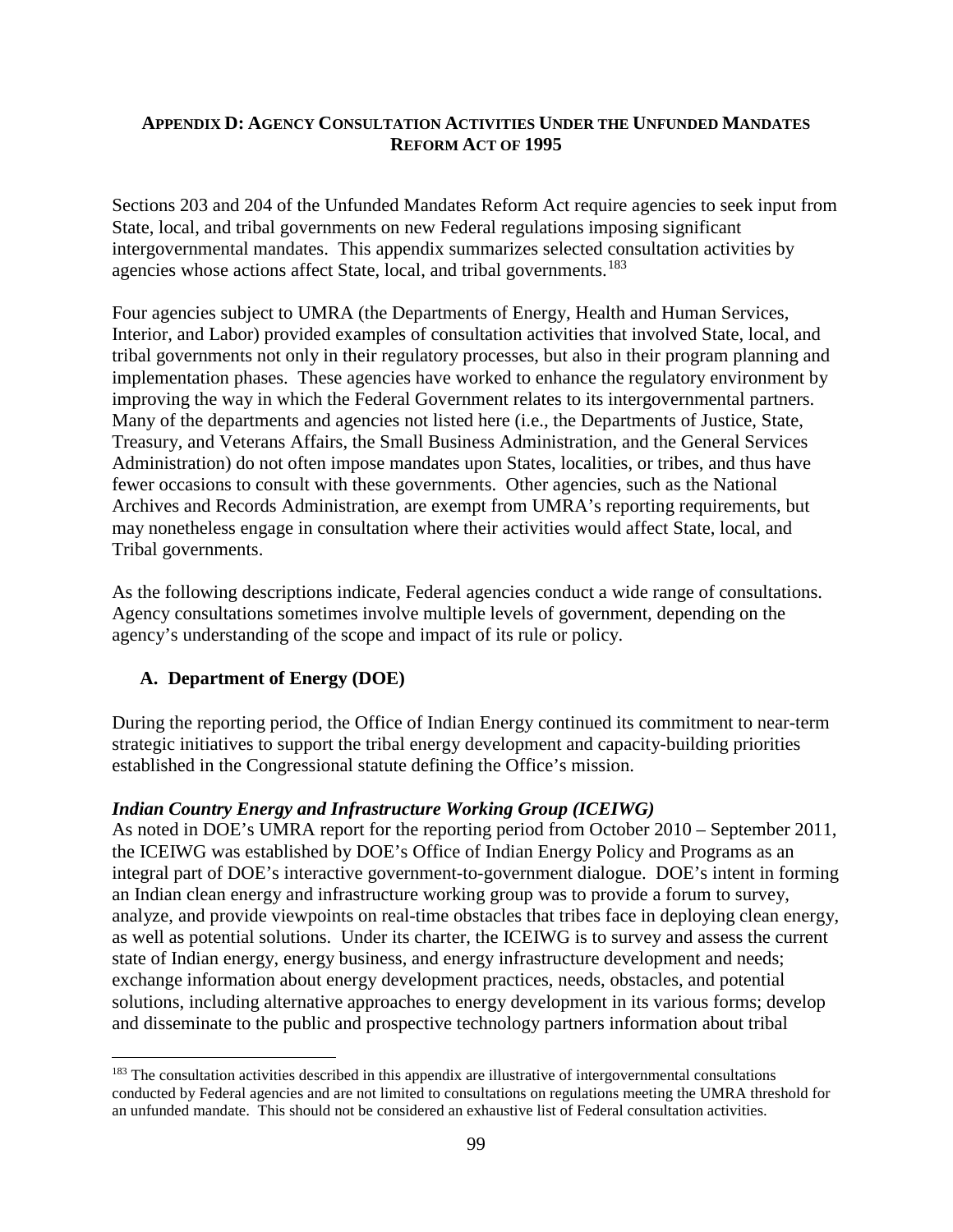resources and opportunities; and utilize its forum to share information, to transfer lessonslearned, and to inform and be informed on current policy, procedures, and industry partnership mechanisms. The ICEIWG also encourages discussion of policy concerns and forward recommendations or comments to the Office of Indian Energy Policy and Programs Director well as through other appropriate channels.

During the reporting period, the following tribal members served on ICEIWG:

- Blue Lake Rancheria: Jana Ganion, Blue Lake Rancheria Energy Director
- Mississippi Band of Choctaw Indians: Harrison Ben, Tribal Council Representative
- Passamaquoddy Tribe at Indian Township: Joseph Socobasin, Tribal Chief
- Seminole Tribe of Florida: James E. Billie, Chairman
- Sisseton Wahpeton Oyate Tribe: Robert Shepherd, Chairman
- Three Affiliated Tribes: Tex Hall, Chairman
- Yurok Tribe: Susan Masten, Vice Chairperson
- Confederated Tribes of the Warm Springs Reservation of Oregon: Jim Manion, Warm Springs General Manager
- Ewiiaapaayp Band of Kumeyaay Indians: William Micklin, Chief Executive Officer
- Gila River Indian Community: Barney Enos, Jr., District 4 Community Council
- Ho-Chunk Nation: Susan Weber, Representative

The ICEIWG has met several times during the reporting period in geographically diverse locations in the United States, including Hollywood, Florida (January 24, 2014); San Diego, California (May 15, 2014); and Prior Lake, Minnesota (August 25, 2014).<sup>[184](#page-102-0)</sup> These meetings gave Working Group members an opportunity to exchange information and updates on energy deployment opportunities, challenges, and successes with other Tribes and federal agencies.

At the January 24, 2014 meeting, the Working Group discussed energy and infrastructure issues with then White House Domestic Policy Council Special Policy Advisor Jodi Gillette, and White House Office of Intergovernmental Affairs Associate Director Raina Thiele. The open discussion that followed included updates on President Obama's State, Local, and Tribal Leaders Task Force on Climate Preparedness and Resilience, and the White House Native American Affairs Council/Subgroup on Energy, co-chaired by DOE.

At the May 15, 2014 and August 25, 2014 meetings, members expressed the importance of conveying ICEIWG priorities to the White House Native American Affairs Council Subgroup on Energy, and discussed engaging with intertribal and regional tribal organizations. At the ICEIWG meetings, participants requested information on DOE training programs for tribal members, as well as progress reports and further consultation on the development of DOE policy to develop renewable energy on tribal lands, among other items of importance to the development of Indian energy.

# *Strategic Technical Assistance Response Team Program*

The DOE Office of Indian Energy continued its work with the Strategic Technical Assistance Response Team (START) Program, delivering customized on-site technical expertise to support

<span id="page-102-0"></span> <sup>184</sup> See http://energy.gov/indianenergy/listings/iceiwg-meeting-agendas-and-summaries.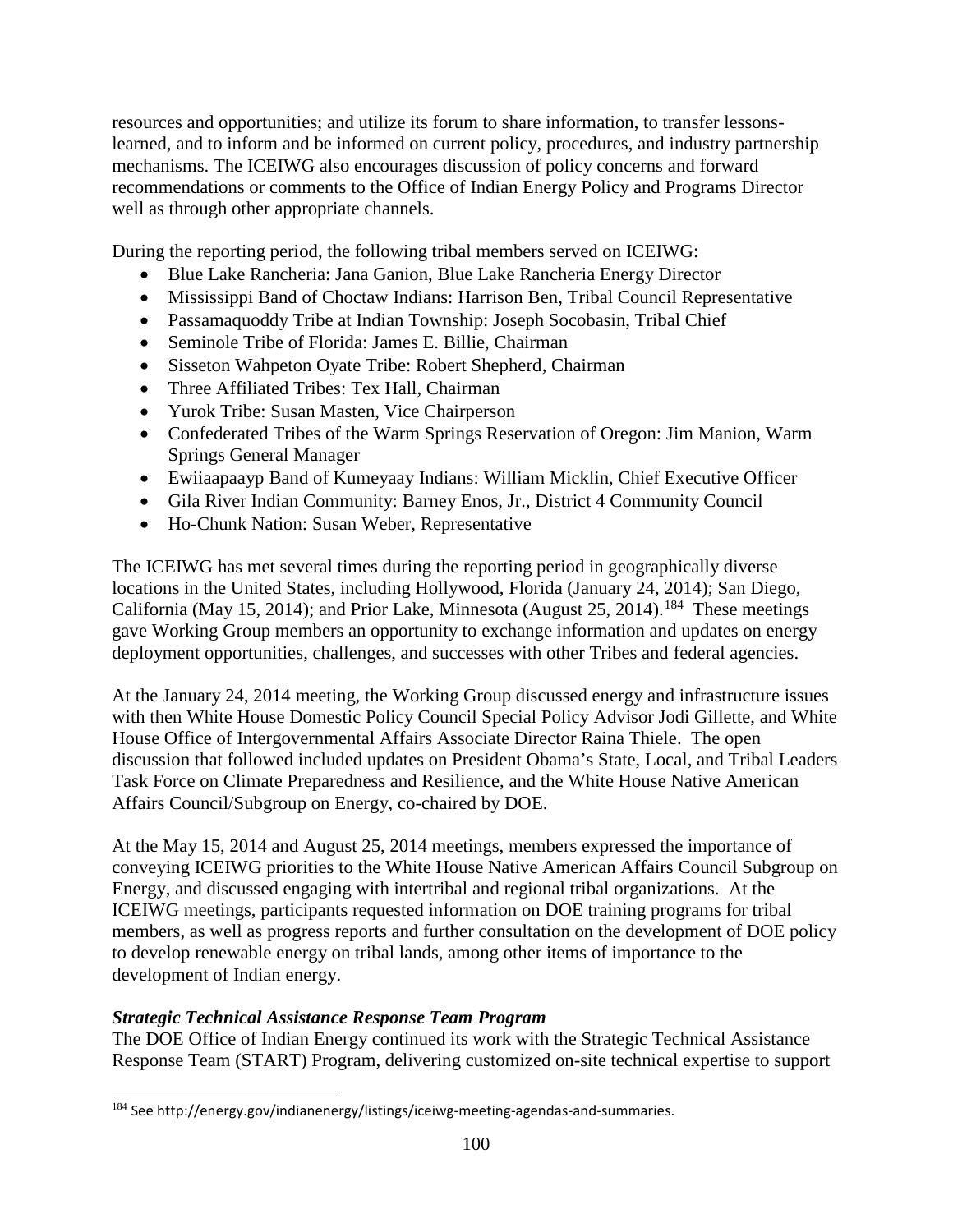six Tribes in the 48 contiguous states in pursuing the development and financing of specific renewable energy projects. Specifically, through the START program, the DOE Office of Indian Energy worked directly with tribal communities to evaluate project financial and technical feasibility, provide ongoing training to community members, and help implement a variety of clean energy projects, including energy storage infrastructure, renewable energy deployment, and energy efficiency.

The following are examples of START projects underway during the reporting period:

- Native Village of Kongiganak—improvements to existing wind energy infrastructure, efficiency measures, and smart grid technology development;
- Native Village of Koyukuk—energy infrastructure upgrades and identification of energy efficiency and biomass opportunities;
- Native Village of Minto—identification of energy efficiency, biomass, and solar energy opportunities;
- Native Village of Shishmaref—local capacity building aimed at mitigating current energy and community relocation challenges, and increasing sustainability;
- Yakutat T'lingit Tribe—prioritization of renewable energy projects, evaluation of feasibility studies, community outreach, and identification of steps to move projects forward, including biomass, ocean energy, and efficiency measures;
- Chugachmiut Regional Corporation in Port Graham, Alaska—an energy-efficient biomass plant that will use local wood to generate power for community buildings in the Native Village of Port Graham;
- Ho-Chunk Nation in Black River Falls, Wisconsin—a 1- to 2-megawatt (MW) biomass waste-to-energy plant that could potentially use municipal solid waste, agriculture waste, or other biomass resources to offset tribal facility energy costs;
- Pinoleville Pomo Nation in Ukiah, California— a 3-MW solar utility project that will generate an estimated 5,000 megawatt-hours of electricity to power the Tribe's administration buildings and a 24-acre tribal subdivision;
- San Carlos Apache Tribe in San Carlos, Arizona—a 1-MW solar photovoltaic (PV) array to be installed on tribal land leased to the tribal casino; and
- Southern Ute Indian Tribe in Ignacio, Colorado—a solar PV project that will power tribal facilities and residences.

# *White House Council on Native American Affairs Energy Sub-group*

At the 2013 White House Tribal Nations Conference, DOE Secretary Ernest Moniz and Secretary Jewell (Department of the Interior) established the Council's Tribal Energy Subgroup to address opportunities for federal agencies to coordinate on tribal energy development efforts. Co-chaired by Secretaries Jewell and Moniz, the Subgroup comprises five working groups:

- Policy and Project Coordination—evaluate and align programmatic and policy efforts to support tribal energy development;
- Financial and Technical Assistance—evaluate and align financial and technical assistance programs that leverage agency resources, funding, and expertise;
- Federal Procurement—evaluate opportunities for federal agencies to purchase energy products and services from Tribes;
- Capacity Building and Workforce Development—evaluate, align, and coordinate tribal capacity building and workforce development programs; and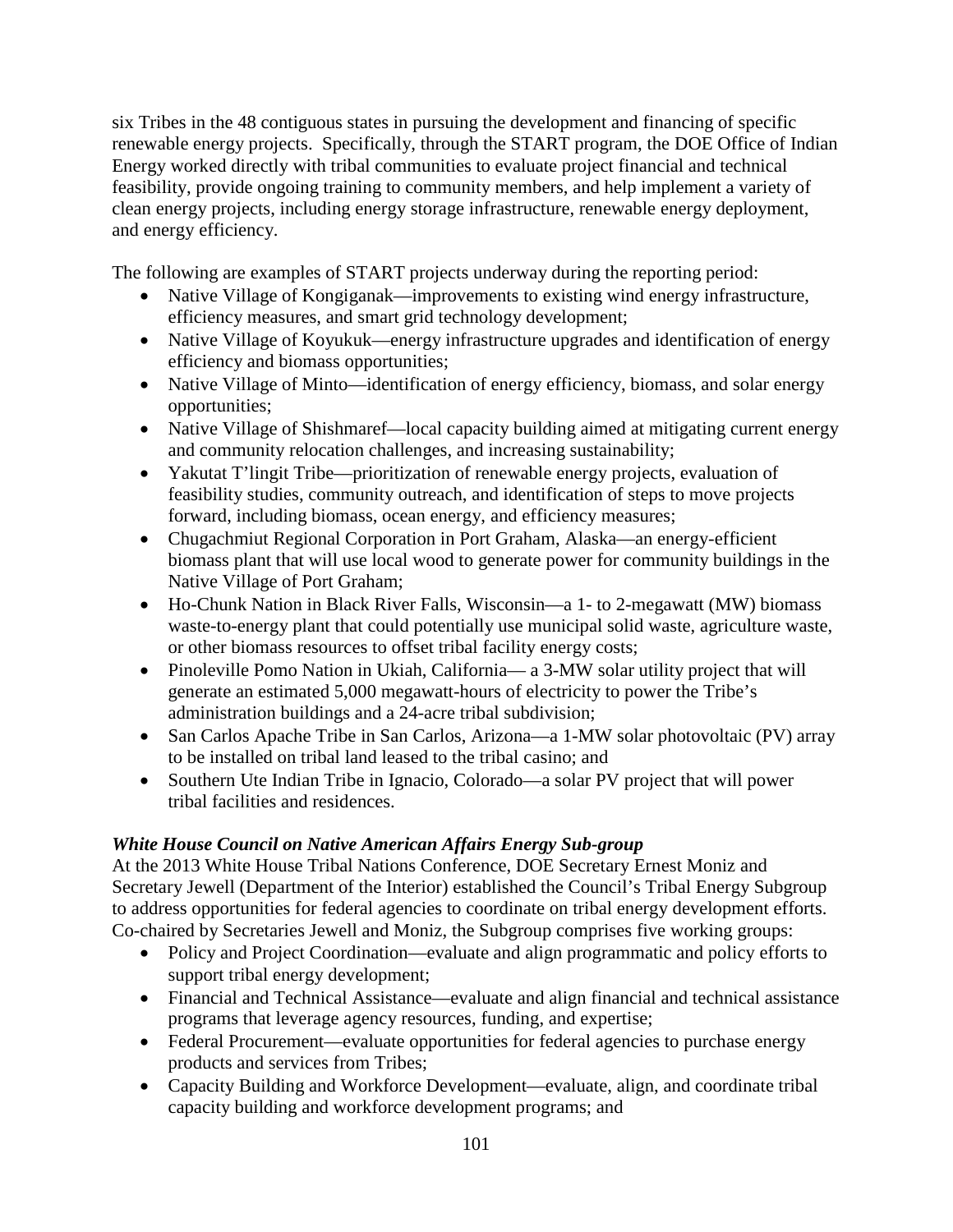• Regulatory Process—evaluate opportunities to streamline and accelerate regulatory processes and address regulatory compliance challenges. The Tribal Energy Subgroup and its working groups began initial outreach efforts to Indian Country to gain input on the Subgroup's efforts during the reporting period.

# *Clean Energy Project Development and Deployment*

In association with DOE's November, 2013, selection of nine tribal entities to receive more than \$7 million for clean energy project development and deployment, the Department conducted various meetings, consultations and technical assistance events.

- The DOE Office of Indian Energy and the Tribal Energy Program presented workshops on Alaska Native village energy project development from October 21–23, 2013 in Fairbanks, Alaska and from April 29–30, 2014 in Anchorage, Alaska. The workshops were designed to help Alaska Native villages and corporations understand the range of energy efficiency and renewable energy opportunities that exist in their remote communities. Topics included strategic energy planning, project development and financing, technology updates, weatherization, and workforce development.
- The Office of Indian Energy hosted a Commercial-Scale Renewable Energy Project Development and Finance Workshop from July 29–31, 2014, at the National Renewable Energy Laboratory in Golden, Colorado.
- The Office of Indian Energy and Office of Energy Efficiency and Renewable Energy Tribal Energy Program held a "Tribal Energy By Design" forum from August 19-20, 2014, in Browning, Montana. The forum gave Tribes an opportunity to explore the range of energy efficiency and renewable energy opportunities that exist and how to start the process.
- In the summer of 2014, five regional Tribal Energy Project Development and Finance Workshops—held in Alaska, Colorado, Minnesota, Montana, and Oregon—walked attendees through the process for developing commercial-, community-, and facility-scale renewable energy projects on tribal lands. The workshops were sponsored by the DOE Office of Indian Energy and the Tribal Energy Program with support from NREL.
- The DOE Office of Indian Energy, Tribal Energy Program, and Western Area Power Administration hosted four Tribal Renewable Energy Series webinars attended by more than 350 people in June, July, August, and September 2014. The webinars explored a variety of topics related to tribal energy project development, from project implementation and operations and maintenance to financing options and mechanisms.
- Additionally, three Tribal Leader Forums were held during the reporting period and focused on biomass renewable energy opportunities and strategies in Portland, Oregon; financing and investing in tribal renewable energy projects in San Diego, California; and waste-to-energy opportunities in Washington, D.C. Each forum gave tribal leaders and staff opportunities to hear directly from key DOE program leaders and interact with other Tribes, federal agencies, and industry representatives.

# **B. Department of Health and Human Services (HHS)**

# *The Administrative Simplification: Change to Compliance Date for the Internal Classification of Disease, 10th Revision (ICD-10-CM and ICD 10-PCS) Medical Data Code Sets*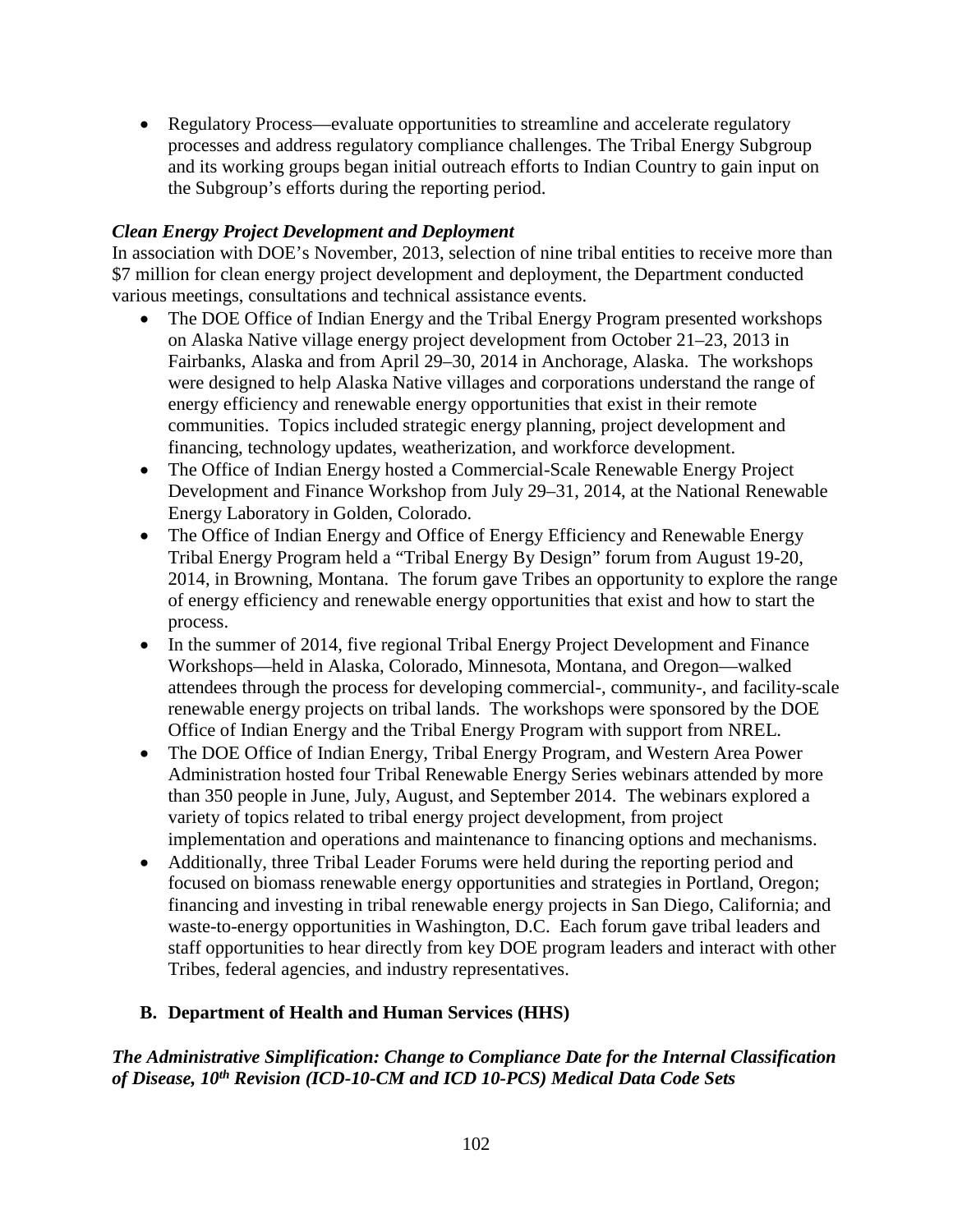HHS consulted extensively with entities affected by this final rule, which modified compliance dates for transitioning to the International Classification of Diseases,  $10<sup>th</sup>$  Revision, Clinical Modification and Procedure Coding System for diagnosis coding, from October 1, 2014 to no sooner than October 1, 2015. Health Insurance Portability and Accountability Act (HIPAA) covered entities, which include all health plans, health care clearinghouses, and health care providers that transmit health information and were required to transition to ICD-10 on October 1, 2014, were consulted by HHS through testimony given to the National Committee on Vital and Health Statistics prior to publication of the final rule.

The National Committee for Vital Health Statistics held a hearing on June 10, 2014 to gather input from interested stakeholders and affected HIPAA covered entities. Health care industry stakeholders such as the American Medical Association (AMA), America's Health Insurance Plans (AHIP), the American Academy of Professional Coders (AAPC), the Healthcare Billing and Management Association (HBMA), and the Workgroup for Electronic Data Interchange (WEDI) provided testimony regarding the impact of delaying ICD-10 past October 1, 2015. Based on the feedback received from the hearing, the agency determined that a delay of longer than 1-year would significantly increase costs for segments of the healthcare industry that had already prepared for the 2014 compliance date and slow or even stop progress toward ICD–10 implementation.

The time-limited limited implementation delay provided additional time for industry to prepare for the transition, thus enabling more HIPAA covered entities to comply with the new requirements. HHS continued to produce educational materials, held national provider calls and trainings to assist the health care industry with the transition from ICD-9 to ICD-10 throughout 2014 and 2015. In addition, CMS offered health care providers the opportunity to conduct endto-end testing with Medicare.

# **C. Department of the Interior / Department of Health and Human Services**

# *Contract Support Costs*

The Department of Interior's Bureau of Indian Affairs and the U.S Department of Health and Human Services' Indian Health Service held two joint, in-person, consultation sessions with Tribes and accepted written comments on the long-term solutions concerning Contract Support Costs as it related to the FY14 Consolidated Appropriations Act. The first consultation session on this topic was held at the National Congress of American Indians Executive Council Winter Session in March 2014 and the second was held at the Annual Tribal Self-Governance Consultation Conference in May 2014. Ongoing consultations are planned, and the Indian Health Service is also accepting comments and input on contract support costs at consultations@ihs.gov.

Tribes had not been fully funded for contract support costs in the past. The President released a plan as part of the FY15 budget request to Congress that would move a large portion of funding for contract support costs for three years, starting in 2017, from "discretionary" to "mandatory non-discretionary" funds.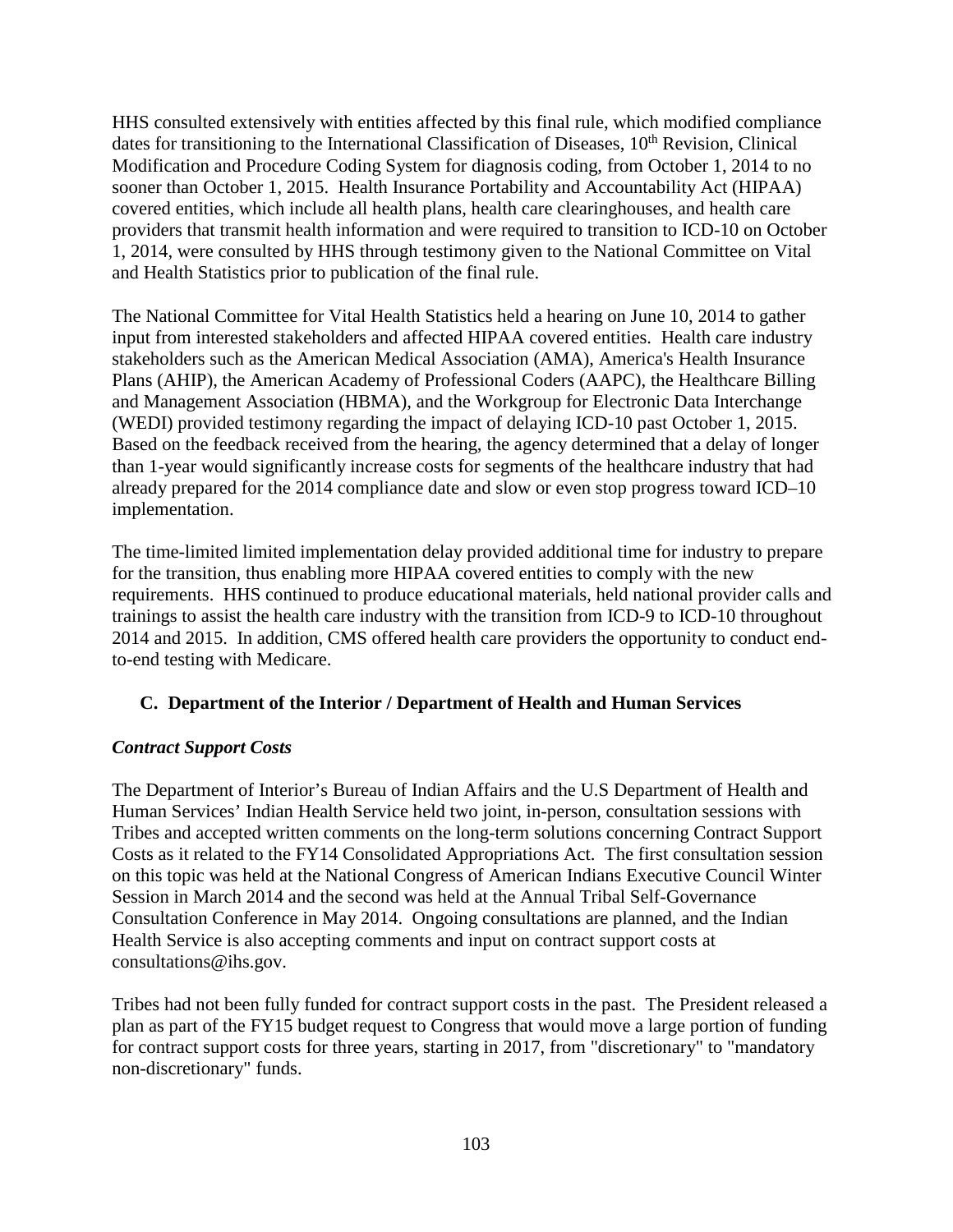## **D. Department of Labor (DOL)**

# *Rulemaking on Executive Order (EO) 13665, titled Non-Retaliation for Disclosure of Compensation Information, amending EO 11246.*

DOL hosted a listening session in April 2014 to discuss a Notice of Proposed Rulemaking (NPRM) implementing an Executive Order prohibiting federal contractors from retaliating against workers who discuss or disclose their pay or the pay of a coworker. DOL sought stakeholder feedback to inform development of the final rule. DOL engaged federal contractors and subcontractors subject to DOL-OFCCP's enforcement authority under EO 11246 (e.g., business leaders, employer associations, contractor representatives) as well as employees and job applicants of federal contractors and subcontractors protected by the EO 11246 as amended by EO 13665 (e.g., civil, women's and workers' rights groups, as well as equal pay advocates). The engagement focused on the benefits of the EO, actions required by contractors to execute nondiscrimination policy, definitions, and cost and burden.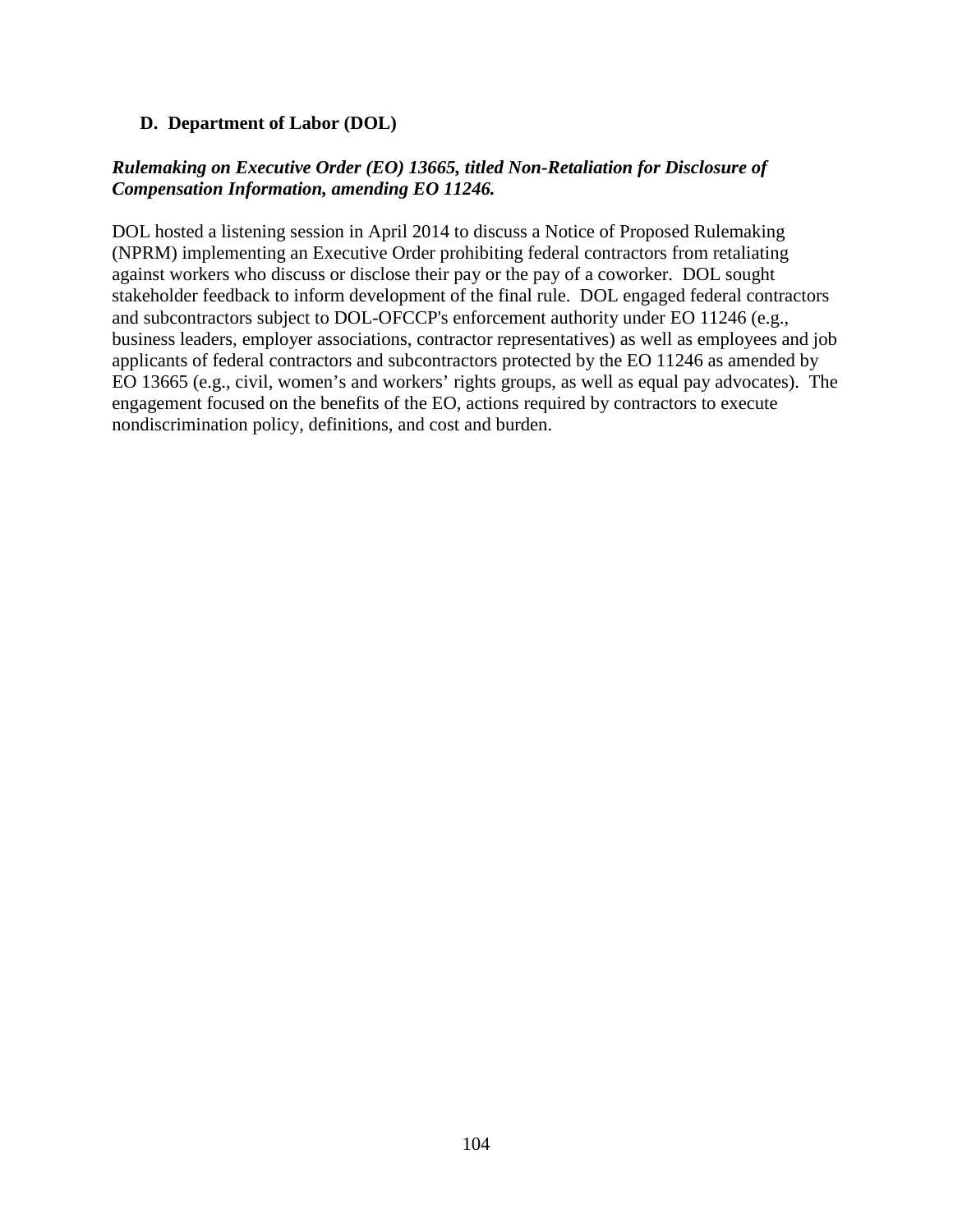## **APPENDIX E: RESPONSE TO COMMENTS**

We wish to express our sincere gratitude and appreciation for the thoughtful peer review and public comments we received on the draft 2015 Report. In particular, we would like to thank our invited peer reviewers Sherry Glied (New York University), Donald Kenkel (Cornell University), and Jonathan B. Wiener (Duke University). We are grateful for their time and the thoughtfulness of their comments. For a full list of peer reviewers and public commenters please refer to the end of this appendix. For convenience, commenters are referred to by letter throughout this discussion, which summarizes comments and OMB's responses.

In addition to the summaries that appear below, edits throughout the Report, especially in section I.D.4 and chapter II, reflect valuable input from peer reviewers and public commenters. Moreover, many of the recommendations that we have not followed in this document are under consideration for future Reports.

## **Aggregate Estimates of Benefits and Costs**

Public Commenter A states that the commenter conducted an independent analysis of all final rules issued during fiscal year 2014 and concludes that the aggregated benefit and cost estimates differ substantially from those presented in the Report. We reiterate that this Report presents aggregated annualized benefits and costs of regulations that meet two conditions: (1) each rule was estimated to generate benefits, costs or transfers of approximately \$100 million, or more, in at least one year; and (2) for each rule, a substantial portion of both its benefits and costs were quantified and monetized by the agency or in some cases, monetized by OMB. We also acknowledge that the aggregate estimates are not a complete accounting of all the benefits and costs of all regulations issued by the Federal Government.

Public Commenter C states that OMB is inconsistently excluding rules that have been vacated by the courts. In particular, the commenter states that the Mercury and Air Toxics rule should be removed from the Report, since the rule has been vacated by the Supreme Court. On June 29, 2015, the Supreme Court remanded EPA's Mercury and Air Toxic Standards (MATS) to the U.S. Court of Appeals for the District of Columbia Circuit because it concluded that EPA did not properly take costs into consideration when determining whether it was "appropriate and necessary" to regulate hazardous air pollutant emissions from electric generating units under the Clean Air Act. The Supreme Court, however, did not vacate the rule at that time, and in December 2015 the Court of Appeals for the District of Columbia Circuit also declined to vacate the rule, pending EPA's revisions to their analysis. On November 20, 2015, EPA proposed a supplemental "appropriate and necessary" finding that included the consideration of costs. OMB will consider making appropriate adjustments to the Report if the status of MATS is affected by future administrative or judicial actions.

Public Commenter B states that presenting ranges for benefit and cost estimates gives an unwarranted appearance of precision of agency estimates. We agree that it is important to accurately identify any potential limitations to the ranges of estimates provided by the agencies, which are often not designed to capture statistically valid uncertainty intervals, but rather to provide a reasonable ranges of expected costs and benefits. We encourage agencies to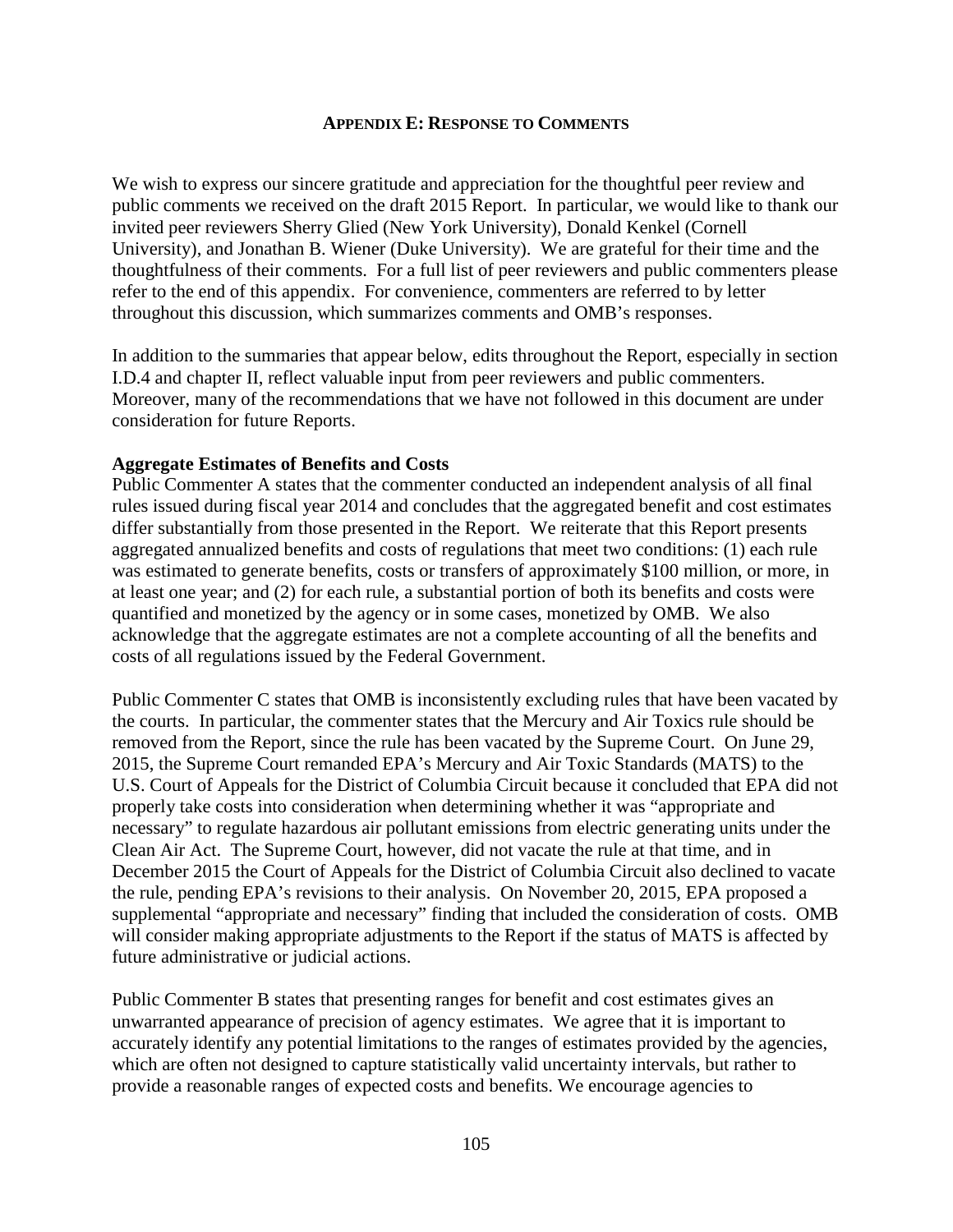quantitatively assess uncertainties associated with rules; in particular, rules with annual impacts exceeding \$1 billion, consistent with the requirements of OMB Circular A-4.

Public Commenter D objected to the phrase "did not have net benefits" in describing DOT's Rearview Mirror rule and EPA's Cooling Water Intake rule. We made clarifications to the Report to capture the predictive and uncertain nature of the estimates provided in the RIAs for these two rules.

Public Commenter A notes that many rules are omitted from aggregate estimates due to the method used by OMB to aggregate benefit and cost estimates of regulations, in particular with respect to the rules associated with Affordable Care Act and the Dodd-Frank Wall Street Reform and Consumer Protection Act. The commenter requests that the Report includes more detailed discussion so as to present a more complete picture of regulation for that year. We agree, and have added more detailed discussion on this in the Report; however, we have not modified our longstanding aggregation conventions by, for example, including rules that are not economically significant or major in the Report.

Public Commenter A questions why the coal mine dust measure was included in the 10-year aggregate estimates when the costs and benefits are less than \$100 million. There are a number of reasons why, as in the case of the MSHA coal mine dust regulation, the Report may list a rule as major while simultaneously showing its yearly impacts to be below \$100 million. If a rule has a large (over \$100 million) impact in one year and lower impacts in other years within the time horizon of the regulatory impact analysis, then the annualized impact—which is what is shown in the Report—may be below \$100 million. Moreover, although having annual (as opposed to annualized) impacts reaching the \$100 million threshold is the most common reason for rules to be designated as economically significant and thus major, Executive Order 12866 also includes in this category rules that "may… adversely affect in a material way the economy, a sector of the economy, productivity, competition, jobs, the environment, public health or safety, or State, local, or tribal governments or communities."

Public Commenter A questions why some deregulatory measures are omitted from the Report and why their categorization (i.e., as having substantial portions of both costs and benefits estimated or as having only one or the other estimated) differs from year to year. We acknowledge that, given the judgment calls that are inevitable in the characterization of impact quantification as reasonably complete or otherwise, the categorization of rules is not always straightforward. The rule that the commenter identifies as omitted from the Report (0938-AR77; jointly 1210-AB61 and 1545-BL97) was designated as not economically significant at the time of OMB and interagency review, and the source for the commenter's estimate of \$100 million in cost savings is unclear.

Public Commenter A questions why the Mental Health Parity rule (0938-AP65) was excluded from the Report. We note that the Mental Health Parity rule is included in the report, under RIN 0938-AR81.

#### **Climate Benefits**

Public Commenter D suggests incorporating a discussion on climate benefits in the Report. We agree with the commenter that it is an important policy and analytic issue in federal regulation.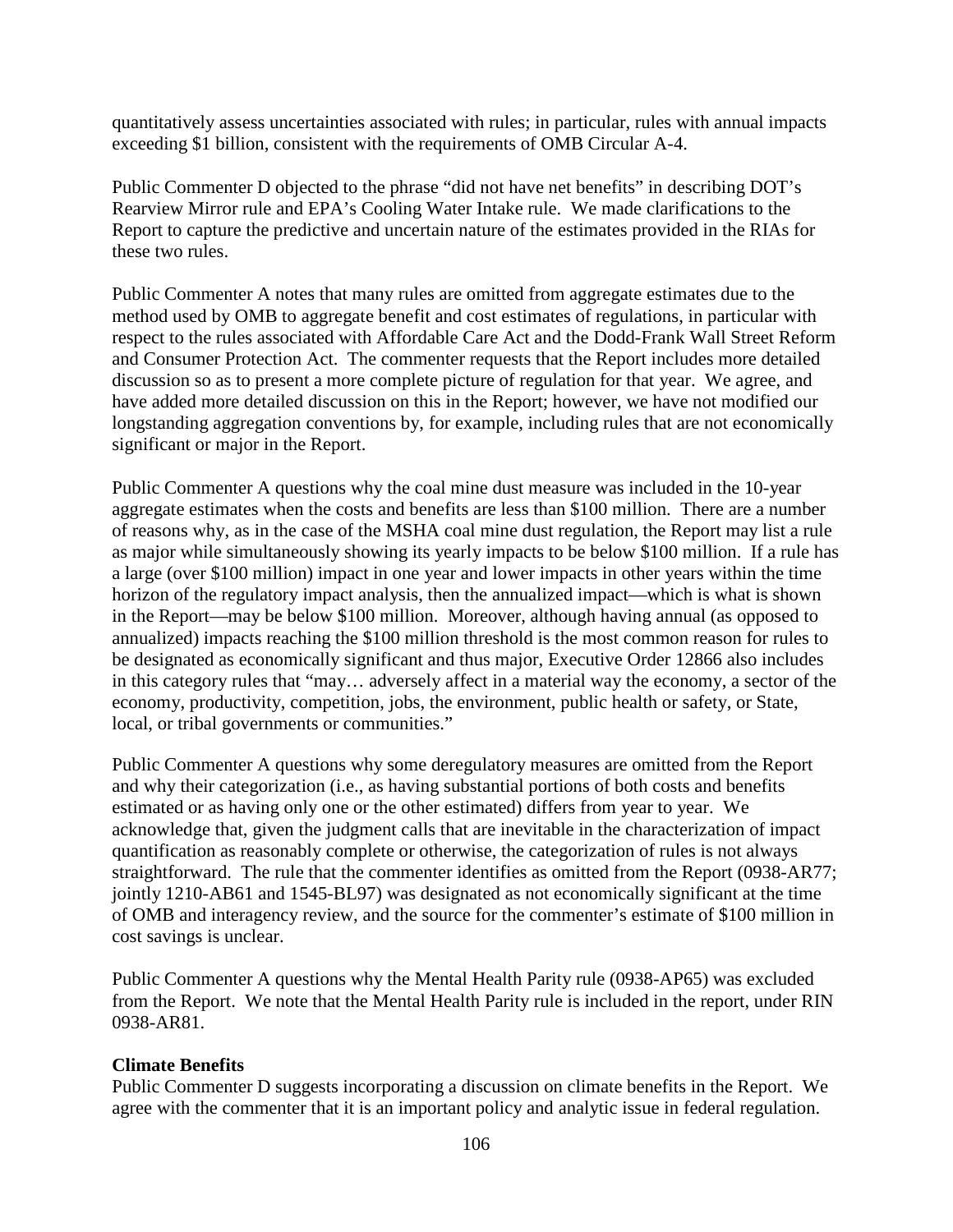We will consider incorporating a discussion on climate benefits in future Reports. We would also identify the Interagency Working Group "Technical Support Document: - Social Cost of Carbon for Regulatory Impact Analysis -Under Executive Order 12866" as a good source of more information regarding how regulatory impact analyses monetize the benefits of mitigating climate change. $185$ 

# **Co-Benefits**

Public Commenter C is critical of the selective inclusion of co-benefits. OMB recognizes in general that the selective inclusion or exclusion of benefits and costs is problematic. We encourage agencies to include all reasonably foreseeable and reasonably expected ancillary effects, both benefits and costs, which are important in providing a complete assessment of the likely impacts of rules.

# **Energy Efficiency**

Public Commenter C is critical of DOE's energy efficiency rules, because the bulk of the benefits are private energy savings that accrue to households and firms. The Commenter states that since DOE's rules have tendencies to reduce choice of appliances and other affected equipment for consumers while claiming to have significant energy savings, OMB should critically examine the evidence provided by DOE in their analysis. OMB agrees that the Commenter's conceptual criticism of energy efficiency rules brings up issues that should be addressed in energy efficiency rulemaking. In the economics literature this is known as the energy paradox. The central question is why would consumers not purchase durable goods where the associated energy savings would more than pay for the purchase of the goods? OMB is interested in advances in the conceptual framework of analyzing the purchasing behavior of energy efficient durable goods, including incorporating behavioral bias, and advances in empirical work, including whether the discount rate used by consumers deviates from social discount rates of 3% and 7% when making purchasing decisions. In practice, we encourage DOE energy efficiency rulemaking analyses to identify, and their standards to try to avoid, any obvious decreases in product performance, even in the absence of a specific behavioral or other explanation for why private utility is predicted to increase due to the regulation.

## **Independent Agency Estimates**

Public Commenter A questions why the Volcker Rule (i.e., "Prohibitions and Restrictions on Proprietary Trading and Certain Interests in, and Relationships with, Hedge Funds and Private Equity Funds," 79 FR 5536) was listed as not providing monetized costs when the agency has provided extensive discussion of monetized costs? We reiterate that we rely on the information presented in GAO reports on benefits and costs of major rules issued by independent agencies. The GAO report on the rule states: "in their submission to [GAO], the [Federal Reserve Board] and SEC indicated that the preparation of an analysis of the costs and benefits of this final rule was not applicable. FDIC indicated that it had not prepared an analysis of the costs and benefits of this final rule. [The Office of the Comptroller of the Currency] indicated that it had prepared an analysis of the costs and benefits of this final rule but did not include any information other than the text of the final rule as its submission."[186](#page-109-1) In addition, the GAO report notes the burden associated with information collection requirement. Since the information collection

<span id="page-109-1"></span><span id="page-109-0"></span><sup>&</sup>lt;sup>185</sup> See https://www.whitehouse.gov/sites/default/files/omb/inforeg/social\_cost\_of\_carbon\_for\_ria\_2013\_update.pdf. <sup>186</sup> GAO-14-353R, http://www.gao.gov/assets/670/661143.pdf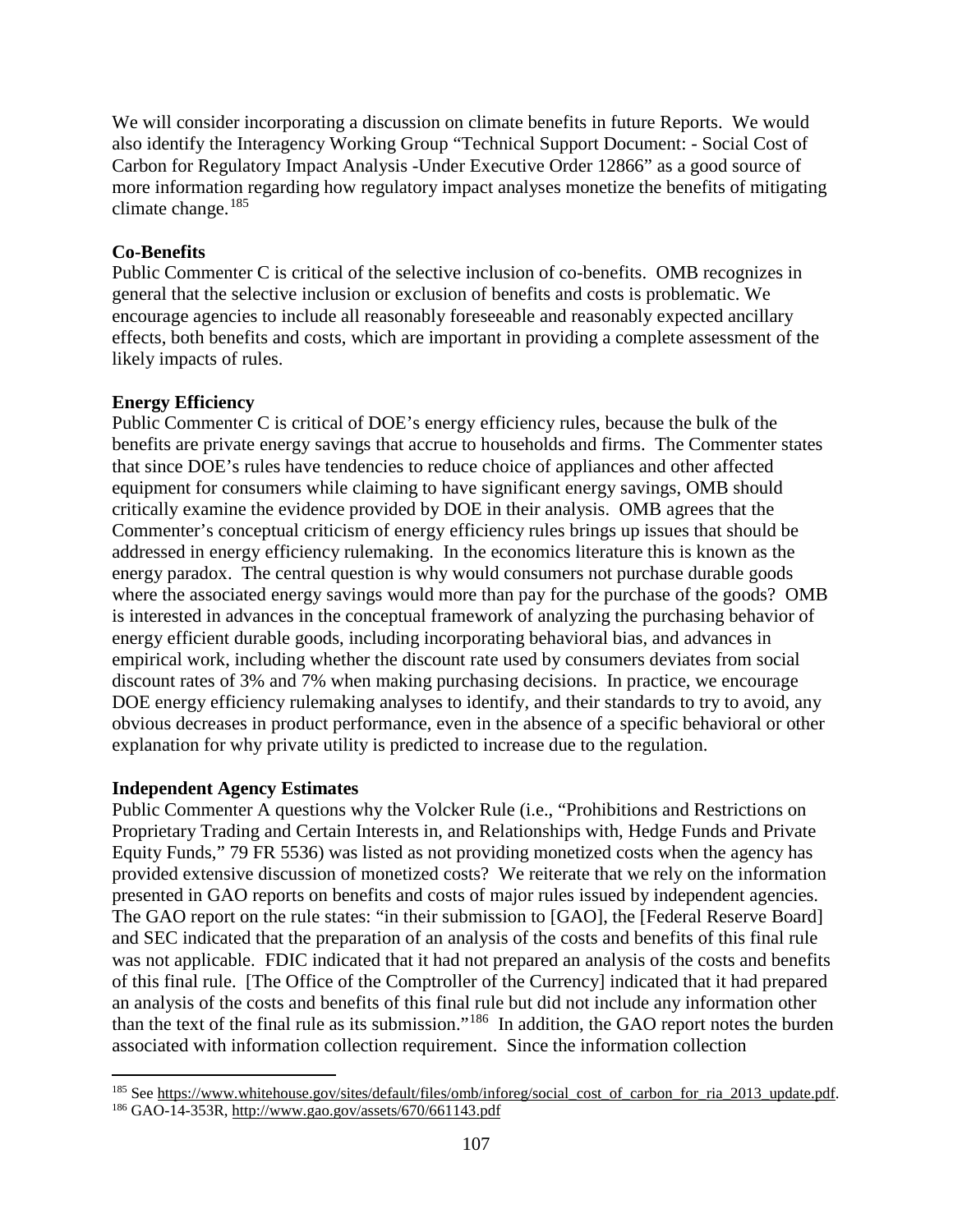requirements are not the major provisions of this rule, however, OMB believes that the GAO report's conclusion that the agencies did not provide the requisite benefit-cost information appears to be reasonable.

Public Commenter A questions why the following rules were omitted from the Report when they appear in the GAO's major rule database: Integrated Mortgage Disclosures (3170-AA19) and Derivatives (3133-AD90). The Integrated Mortgage Disclosures is a final rule from the Bureau of Consumer Financial Protection (CFPB) that was published in the Federal Register on December 31, 2013. GAO did not receive information on this rule until June 16, 2015. Because GAO did not receive the rule in a timely manner, the rule was excluded when OMB conducted its search for final rules promulgated by independent agencies during FY 2014. In response to the commenter's question, the CFPB rule is now included in Table 1-10. The same issue applies to the National Credit Union Administration's Derivatives final rule, where the rule was published in the Federal Register in January 31, 2014, but GAO did not receive the rule until August 20, 2015. This rule is also included in Table 1-10.

### **Migratory Bird Hunting Rules**

The migratory bird hunting rules are annual rules that allow hunting of ducks and other wildfowls. Without these rules, no hunting would be allowed. Public Commenter B questions the "no hunting" baseline and suggests that each annual rule should look at the incremental change from year to year. OMB believes the baseline is appropriate. The agencies are asked to use baselines that best describe the world without the rule at hand, and without these annual rules, no hunting would be allowed. However, under Circular A-4 agencies may choose more than one baseline, and we agree that use of a second "no change" baseline may be useful to analyze the incremental effect of each rule.

#### **Value of Statistical Lives**

Public Commenter B suggests that the Report present the benefits using both the value of statistical life (VSL) approach and the value of statistical life years (VSLY) approach. Consistent with OMB Circular A-4 and the Memorandum to the President's Management Council on Benefit-Cost Methods and Lifesaving Rules, we encourage agencies to use both VSL and VSLY as methods to value delayed mortality. The Circular, released in 2003, emphasizes the "developing state of knowledge" regarding the use of VSLY, so awareness of recent contributions to the economics literature is especially important when agencies include this approach as part of their benefits analyses.

#### **Unfunded Mandates Reform Act**

Public Commenter A notes a handful of discrepancies between the Report's list of rules that were expected to impose an unfunded mandate under UMRA, and the designations that appear on reginfo.gov. We appreciate the commenter's attention to this issue, and have reviewed the designations. Based on our checking of estimated impacts, and feedback from the relevant agencies, we believe the list in the Report provides an accurate representation of FY 2014 rules that triggered UMRA.

#### **Editorial**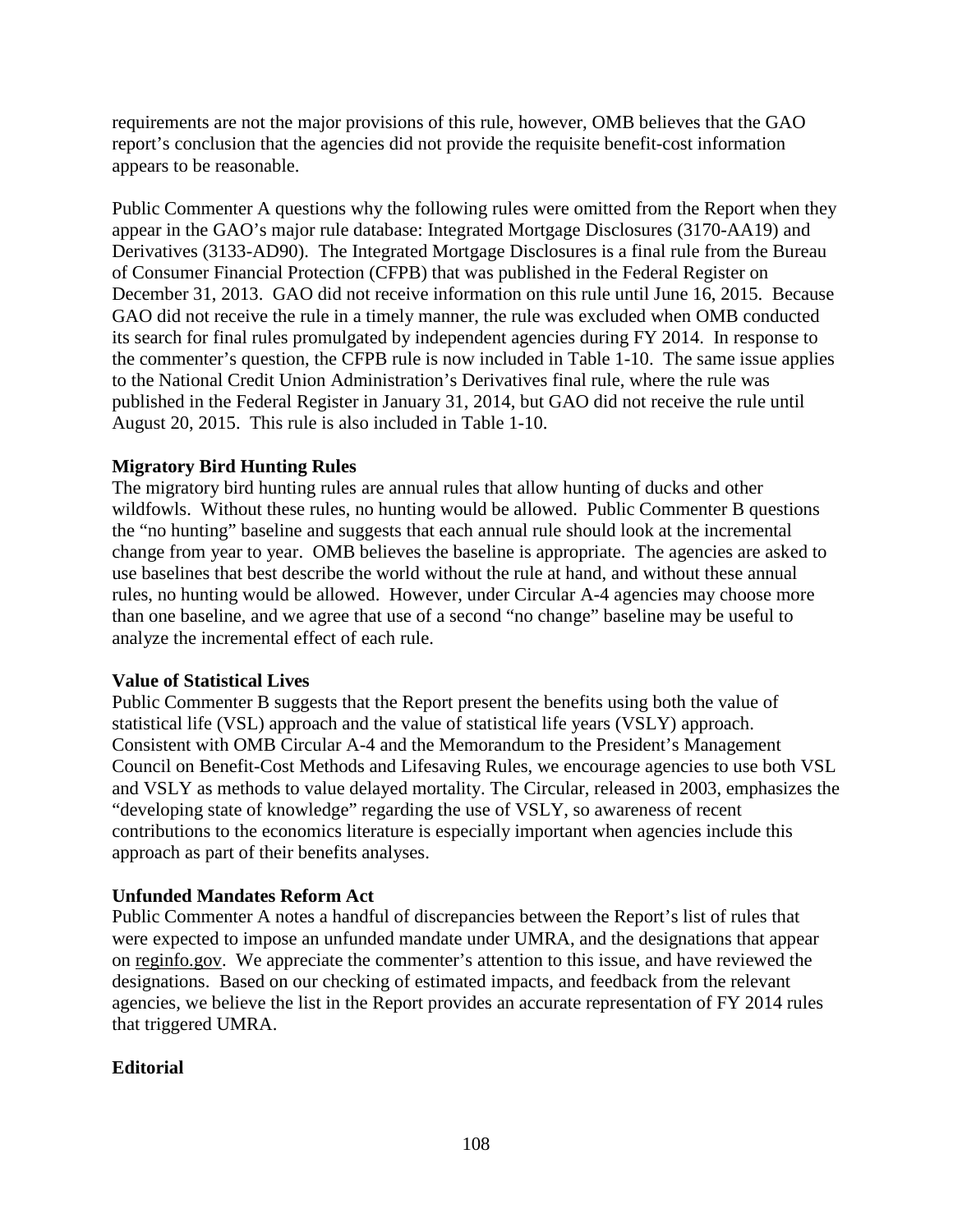Public Commenter B suggest streamlining the presentation of benefits and costs by removing duplicative dollar signs and presenting primary estimates of benefits and costs in place of benefit-cost ranges. We concur with the commenter in removing duplicative dollar signs but disagree in presenting primary estimates. As described elsewhere in this Report, our longstanding practice is to present ranges because the presentation of primary estimates tends to convey an unwarranted appearance of precision.

Public Commenter B suggests providing more detailed descriptions of rules in the Report. In the interest of brevity, we have not added descriptions; however, we have added *Federal Register* citations to the Report, and believe this will allow readers to obtain additional information about the listed rules.

Public Commenter B suggests providing various links to past Reports, Federal Register PDF file, the regulations.gov docket file, the GAO major rule description and any RIAs. We understand that the provision of these links would reduce the search cost for the readers who want to cross reference various documents. We therefore provide links when it is feasible to do so.

### **Out of Scope**

The following commenters submitted suggestions that are outside the scope of this Report. We appreciate these suggestions and we encourage agencies to incorporate these comments to the extent appropriate.

Public Commenter D requests that OIRA call for interagency coordination on the social cost of methane. We appreciate the comment, and will consider whether such coordination is warranted.

Public Commenter A questions whether OMB will incorporate the results of Resources for the Future's (RFF) retrospective analysis on 34 regulations in future OMB Reports.<sup>187</sup> Moreover, Public Commenter B, while acknowledging the pragmatic nature of OMB's choice to include in its aggregates ten years' worth of agencies' own prospective cost and benefit estimates, suggests that OMB fill in gaps in agency analyses with its own estimates of benefits and costs of pastdecade regulatory actions and that OMB highlight the highest-impact rules from more than ten years ago by reassessing their costs and benefits in light of technological development and other changes in circumstances. We have stated throughout this Report, and through other avenues, that the retrospective review of regulations continues to be a very high priority for OMB. We therefore encourage agencies to evaluate RFF's analyses, and consider whether the analyses have identified any regulations that may be good candidates to retrospectively review. We also encourage academic and other researchers outside of government to analyze effects of important policies from the past and to provide input during public comment periods for active rulemakings so as to improve cost and benefit estimates in time for such estimates to inform policy decisions.

Public Commenter B requests that the Report incorporate information from independent agency rules in a comparable level of detail as the executive branch agencies. We refer the commenter to the discussion about the source of information for the independent agency discussion, as well as the caveats.

<span id="page-111-0"></span><sup>&</sup>lt;sup>187</sup> RFF's analysis is available at http://www.rff.org/files/document/file/RFF-DP-15-47.pdf.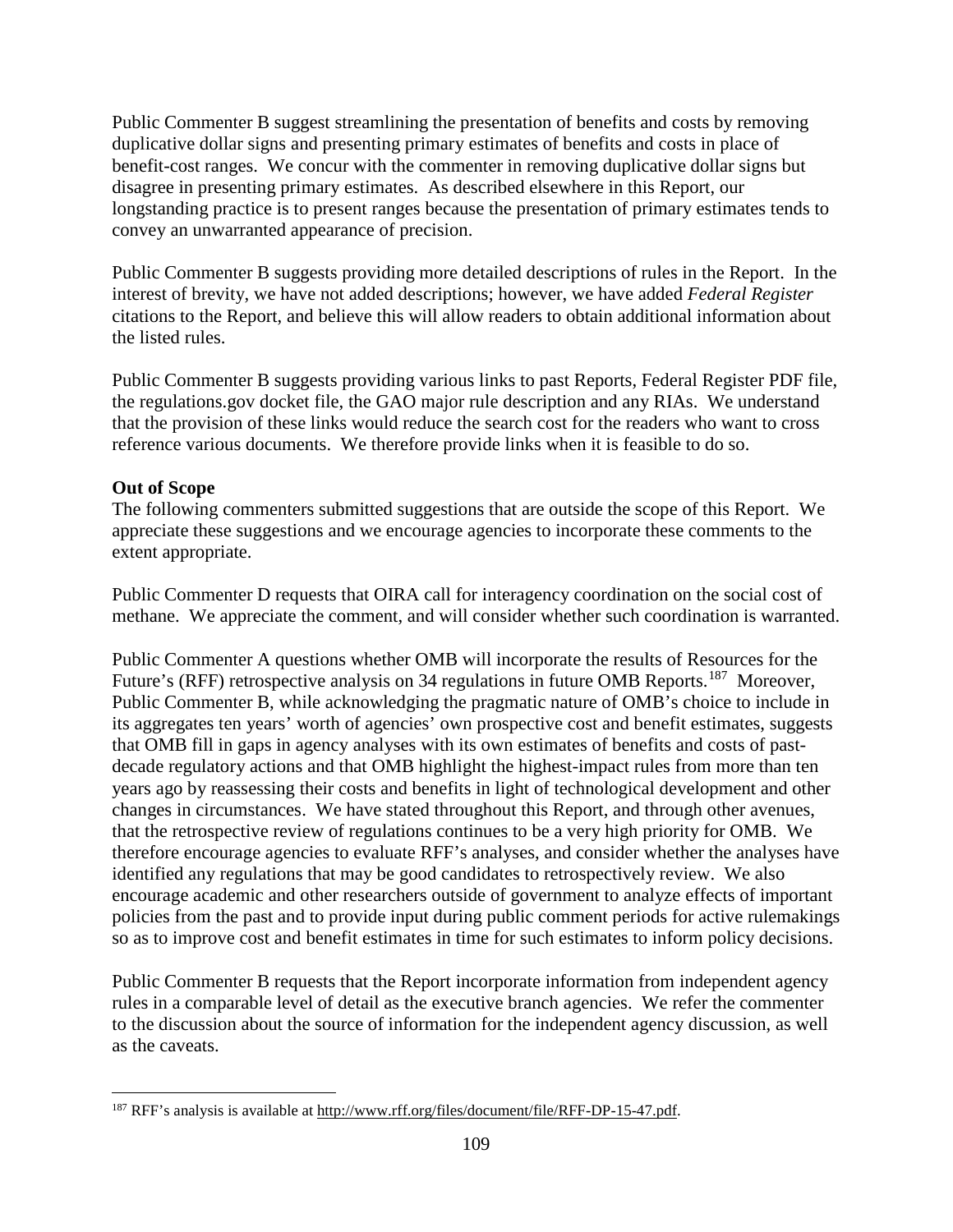Public Commenter B requests that the Report "catalog and describe recent regulatory reform legislative proposals" as an appendix to the Report. We believe this would be outside of the statutory scope of this Report.

Public Commenter B suggests providing a compendium of major rules as a reference source. We refer the commenter to Appendix A for tables of relevant rules for the 10-year aggregate estimates.

Peer Reviewer A: Sherry Glied at New York University Peer Reviewer B: Donald Kenkel at Cornell University Peer Reviewer C: Jonathan B. Wiener at Duke University

Public Commenter A: Douglas Holtz-Eakin and Sam Batkins at the American Action Forum

Public Commenter B: Walton Francis, independent contractor

Public Commenter C: Sofie E. Miller, Susan E. Dudley, and Brian F. Mannix at the George Washington University Regulatory Studies Center, the George Washington University

Public Commenter D: Jason Schwartz at the Institute for Policy Integrity, the New York University School of Law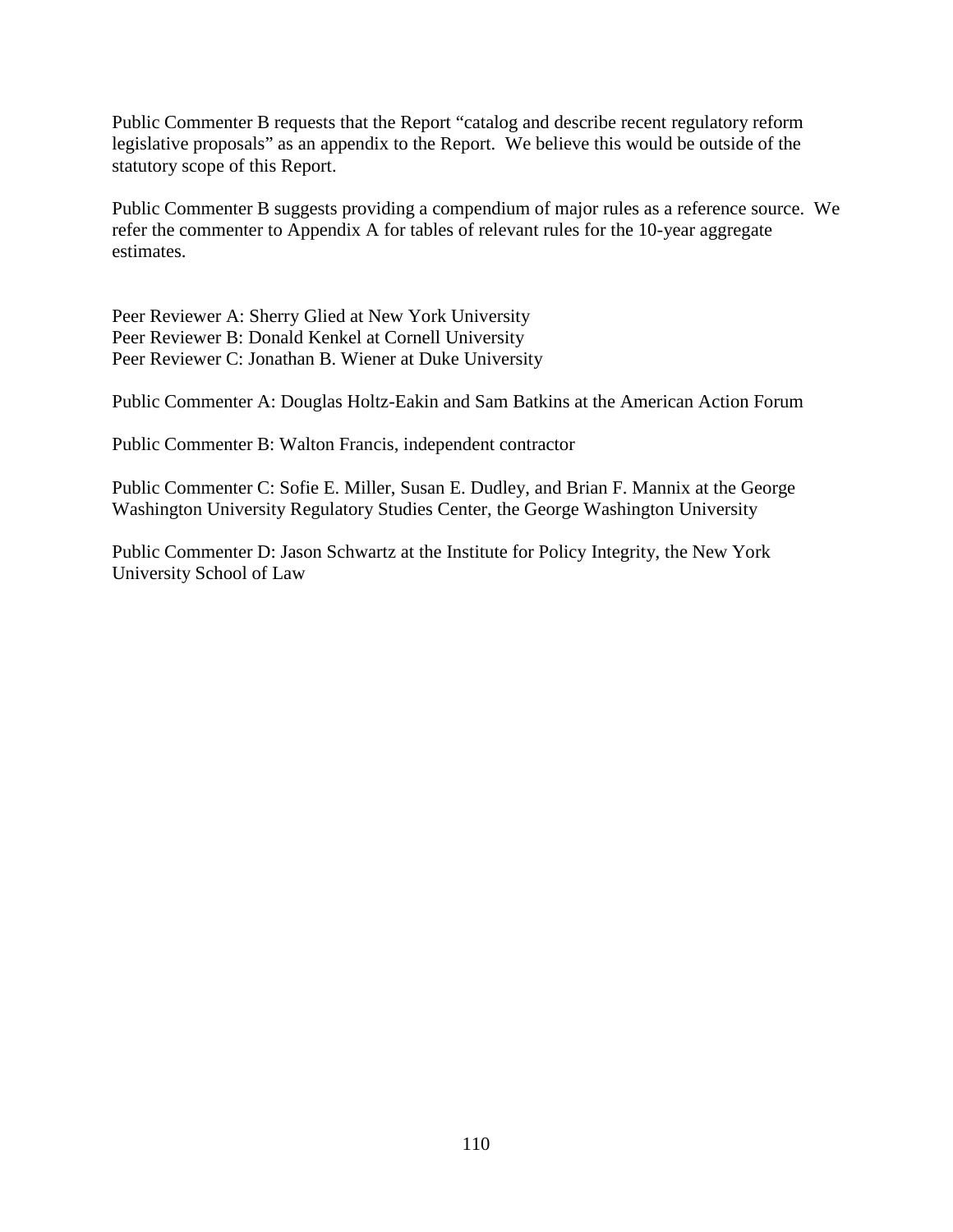#### **APPENDIX F: REFERENCES**

Acemoglu, Daron and Joshua D. Angrist. "Consequences of Employment Protection? The Case of the Americans with Disabilities Act." *Journal of Political Economy*, 2001, 109(5), 915-957.

Adler, Matthew. *Well-being and Fair Distribution: Beyond Cost-Benefit Analysis*, 2011, Oxford: Oxford University Press.

Aldy, Joseph E., and William Pizer. "The Employment and Competitive Impacts of Power-Sector Regulations." *Does Regulation Kill Jobs*? Cary Coglianese, Adam M. Finkel and Christopher Carrigan, eds., 2013, Philadelphia, Pennsylvania: University of Pennsylvania.

Allcott, Hunt and Michael Greenstone. "Is There an Energy Efficiency Gap?" *Journal of Economic Perspectives*, 2012, 26(1): 3-28.

Allcott, Hunt and Nathan Wozny. "Gasoline Prices, Fuel Economy, and the Energy Paradox." The Review of Economics and Statistics, 2014, 96(5): 779-795.

Ashenfelter, Orley and Alan Krueger. "Estimates of the Economic Return to Schooling from a New Sample of Twins." *The American Economic Review*, 1994, 84(5).

Balleisen, Edward and David Moss. *Government and Markets: Toward a New Theory of Regulation*, 2009, Cambridge, U.K.: The Tobin Project.

Bartik, Timony J. "Including Jobs in Benefit-Cost Analysis." *Annual Review of Resource Economics*, 2012, 4(1), 55-73.

Baum, Charles L. "The Effect of State Maternity Leave Legislation and the 1993 Family and Medical Leave Act on Employment and Wages." *Labour Economics,* 2003, 10(5), 573-596.

Baum, Charles L. and Christopher J. Ruhm. "The Effects of Paid Family Leave in California on Labor Market Outcomes." *National Bureau of Economic Research Working Paper*, 2013, No. 1974.

Becker, Randy. "Air Pollution Abatement Costs under the Clean Air Act: Evidence from the PACE Survey." *Journal of Environmental Economics and Management* 50.1 (2005): 144-189.

Becker, Randy, Carl Pasurka Jr., and Ronald Shadbegian. "Do Environmental Regulations Disproportionately Affect Small Businesses? Evidence from the Pollution Abatement Costs and Expenditures Survey." *Journal of Environmental Economics and Management*, 2013, 523-538.

Becker, Randy and Vernon Henderson. "Effects of Air Quality Regulation on Polluting Industries." *Journal of Political Economy*, 2000, 108(2), 379-421.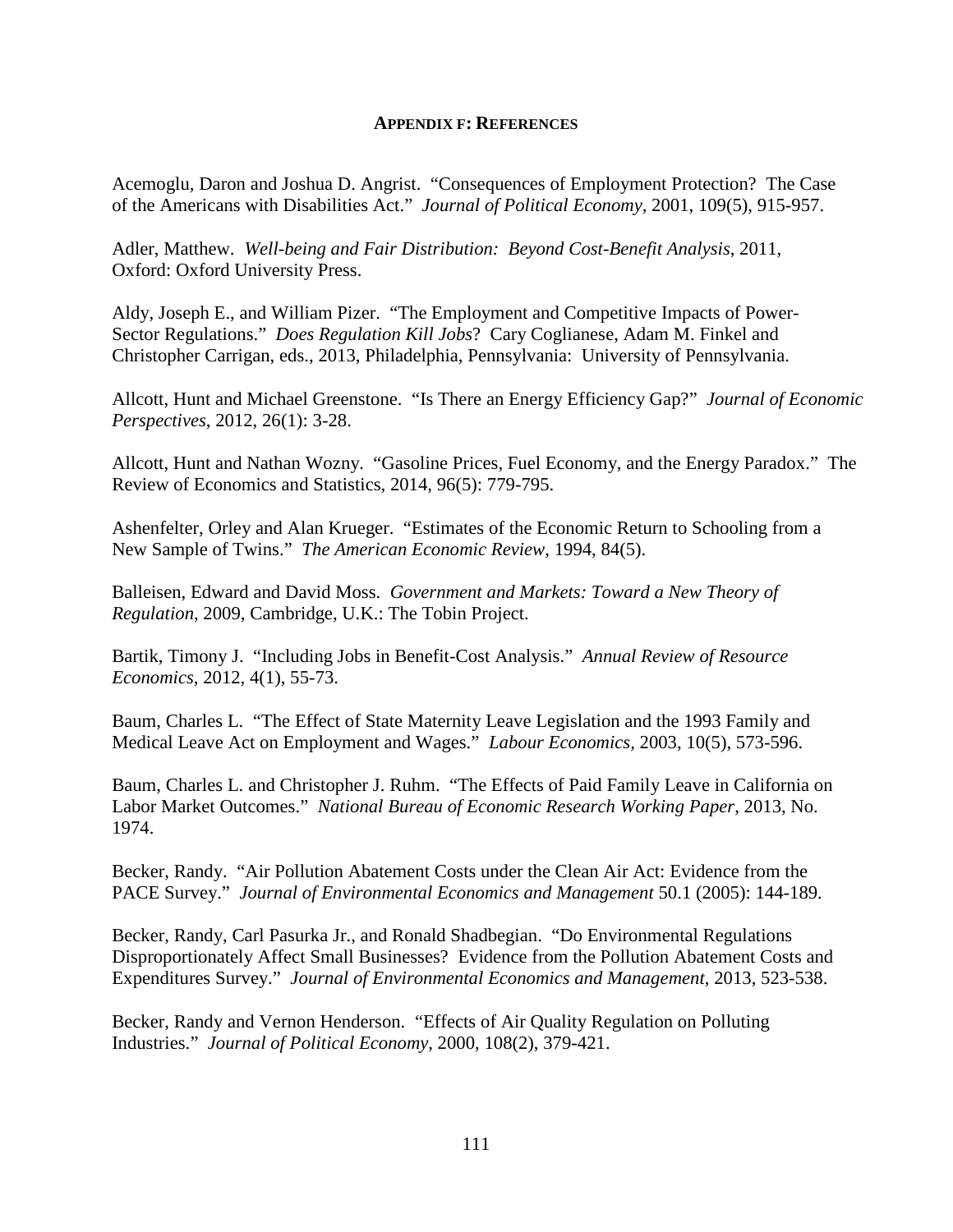Bento, Antonio M., Shanjun Li, and Kevin Roth. "Is There an Energy Paradox in Fuel Economy? A Note on the Role of Consumer Heterogeneity and Sorting Bias." *Economic Letters* 115 (2012): 44-48.

Berman, Eli and Linda T.M. Bui. "Environmental Regulation and Labor Demand: Evidence from the South Coast Air Basin." *Journal of Public Economics*, 2001, 79: 265-295.

Berman, Eli and Linda T.M. Bui. "Environmental Regulation and Productivity: Evidence from Oil Refineries." *The Review of Economics and Statistics*, 2001, 83(3), 498-510.

Bertrand, Marianne and Francis Kramarz. "Does Entry Regulation Hinder Job Creation? Evidence from the French Retail Industry." *The Quarterly Journal of Economics*, 2002, 117(4), 1369-1413.

Blanchard, Olivier and Francesco Giavazzi. "Macroeconomic Effects of Regulation and Deregulation in Goods and Labor Markets." *The Quarterly Journal of Economics*, 2003, 118(3), 879-907.

Bloom, David, Canning, David and Jaypee Sevilla. "The Effect of Health on Economic Growth: A Production Function Approach," *World Development*, 2004, 32:1: 1-13.

Brown, Charles. "Minimum wages, employment, and the distribution of income, ch. 32, p. 2101- 2163 in Ashenfelter, O. and Card, D. eds., *Handbook of Labor Economics*, vol. 3, Part B, (Elsevier, 1999).

Brunnermeier, Smita B., and Arik Levinson. "Examining the Evidence on Environmental Regulations and Industry Location." *The Journal of Environment and Development*, 2004, 13:1, 6-41.

Card, David and Alan B. Krueger. *Myth and Measurement: The New Economics of the Minimum Wage*, (Princeton University Press, 1995).

Card, David and Alan B. Krueger. *Myth and Measurement: The New Economics of the Minimum Wage*, (Princeton University Press, 2016).

Carpenter, Dan. "Confidence Games: How Does Regulation Constitute Markets?" in Edward Balleisen and David Moss, eds., *Government and Markets: Toward a New Theory of Regulation*, (New York: Cambridge University Press, 2009).

Carpenter, Dan. "Protection without Capture: Dynamic Product Approval by a Politically Responsive, Learning Regulator," *American Political Science Review*, 2004, 98:4, 613-631.

Carpenter, Dan and M.M. Ting. "Regulatory Errors with Endogenous Agendas," *American Journal of Political Science* 51:4 (2007), pp. 835-853.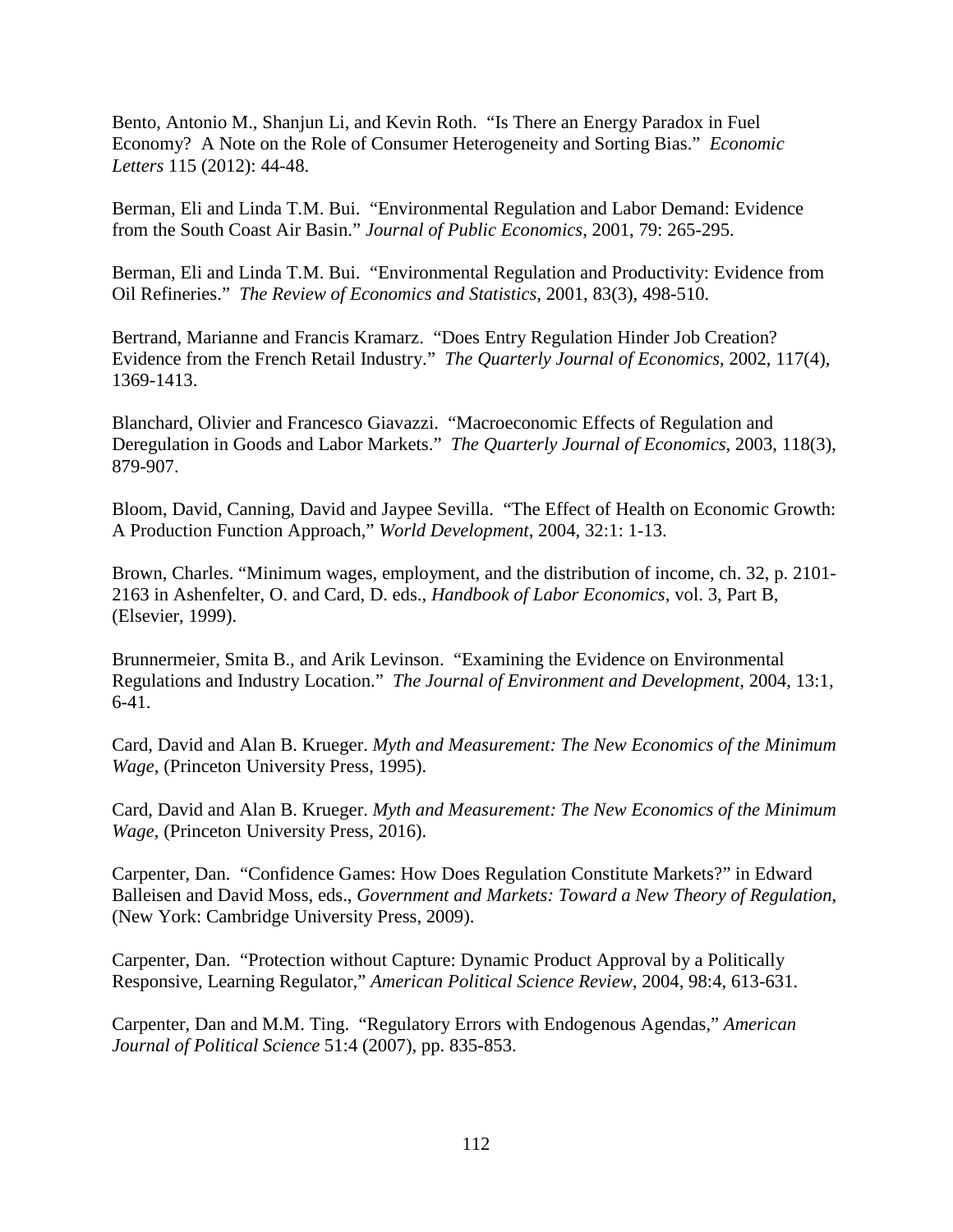Chay, Kenneth and Michael Greenstone. "Does Air Quality Matter? Evidence from the Housing Market," *Journal of Political Economy*, 2005, 113(2): 376-424.

Coglianese, Cary, Adam M. Finkel, and Christopher Carrigan, eds. *Does Regulation Kill Jobs*?, 2013, Philadelphia, Pennsylvania: University of Pennsylvania Press.

Cohen, Daniel and Marcelo Soto. "Growth and Human Capital: Good Data, Good Results," *Journal of Economic Growth*, 2007, 12: 51-76.

Crain, W. Mark. *The Impact of Regulatory Costs on Small Firms*. Report to the Office of Advocacy, United States Small Business Administration, September 2005, available at [www.sba.gov/advo/research/rs264tot.pdf.](http://www.sba.gov/advo/research/rs264tot.pdf)

Crain, W. Mark and Thomas D. Hopkins. *The Impact of Regulatory Costs on Small Firms*. Report to the Office of Advocacy, United States Small Business Administration, 2001.

Cutler, David, Amber Jessup, Donald Kenkel and Martha A. Starr. "Valuing Regulations Affecting Addictive or Habitual Goods." *Journal of Benefit-Cost Analysis* 6(2), 2015.

Dawson, John W., and John J. Seater. "Federal Regulation and Aggregate Economic Growth," *Journal of Economic Growth*, 2013, 18: 137-177.

Dean, Thomas J., Robert L. Brown, and Victor Stango. "Environmental Regulation as a Barrier to the Formation of Small Manufacturing Establishments: A Longitudinal Examination." *Journal of Environmental Economics and Management*, 2000, 40, 56-75.

DeLiere, Thomas. "The Wage and Employment Effects of the Americans with Disabilities Act." *The Journal of Human Resources*, 2000, 35(4), 693-715.

Djankov, Simeon, Rafael La Porta, Florencio Lopez-de-Silanes and Andrei Shleifer. "The Regulation of Entry," *Quarterly Journal of Economics*, 2002, 107:1: 1-37.

Environmental Protection Agency. "Valuing Mortality Risk Reductions for Environmental Policy: A White Paper." Dec. 10, 2010. Available at: [http://yosemite.epa.gov/ee/epa/eerm.nsf/vwAN/EE-0563-1.pdf/\\$file/EE-0563-1.pdf.](http://yosemite.epa.gov/ee/epa/eerm.nsf/vwAN/EE-0563-1.pdf/$file/EE-0563-1.pdf)

Fӓre, Rolf, Shawna Grosskopf, Carl A. Pasurka, Jr., and Ronald J. Shadbegian. "Environmental Regulatory Rigidity and Employment in the Electric Power Sector." *Does regulation Kill Jobs*? Cary Coglianese, Adam M. Findel, and Christopher Carrigan, eds., 2013, Philadelphia, Pennsylvania: University of Pennsylvania Press.

Ferris, Ann, Ronald J. Shadbegian, and Ann Wolverton. "The Effect of Environmental Regulation on Power Sector Employment: Phase I of the Title IV SO<sub>2</sub> Trading Program." *Journal of the Association of Environmental and Resource Economists*, 2014, 1, 521-553.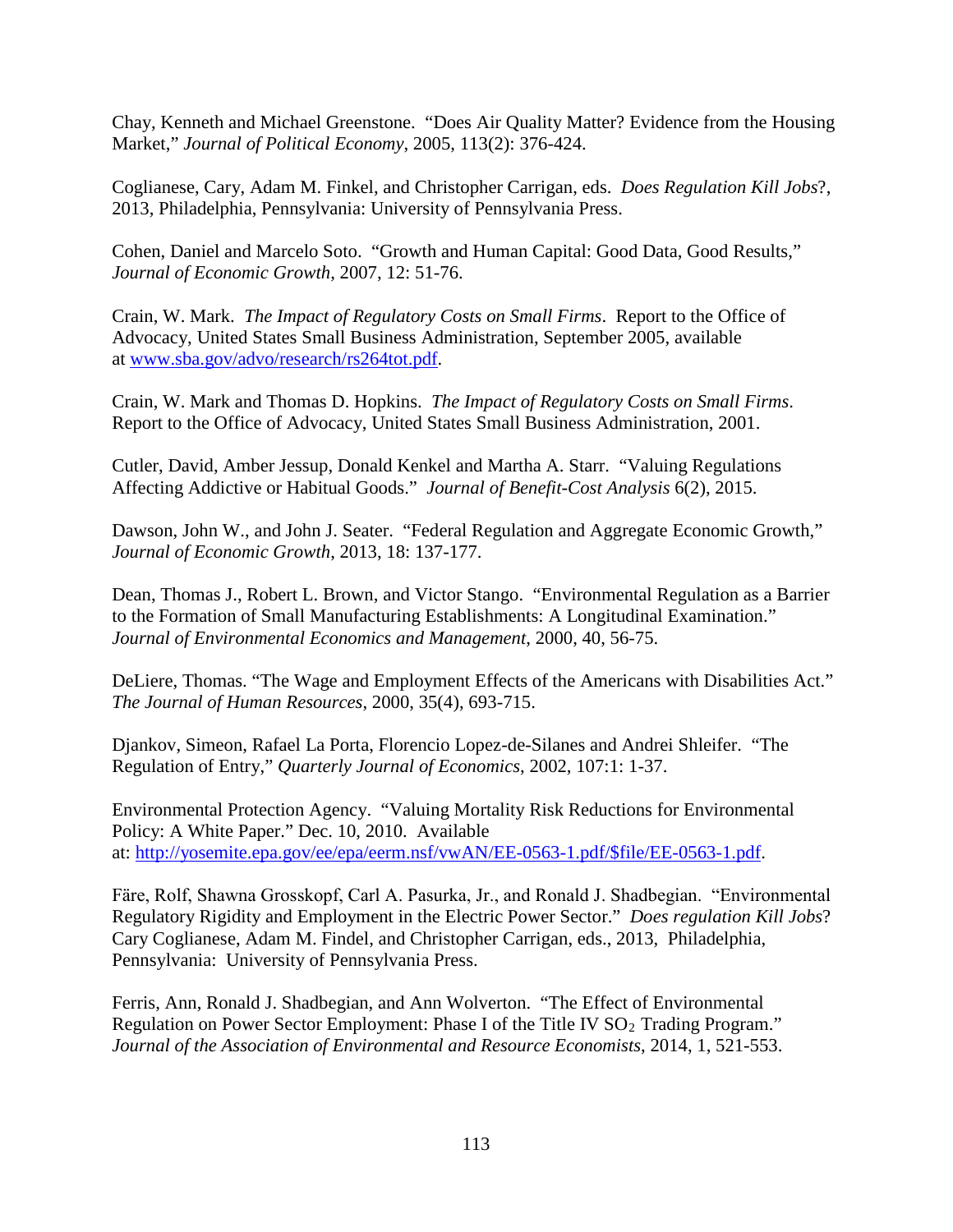Ferris, Ann, and Al McGartland. "A Research Agenda for Improving the Treatment of Employment Impacts in Regulatory Impact Analysis." *Does Regulation Kill Jobs?*, Cary Coglianese, Adam M. Finkel, and Christopher Carrigan, eds, 2013, Philadelphia, Pennsylvania: University of Pennsylvania Press.

Giuliano, Laura. "Minimum Wage Effects on Employment, Substitution, and the Teenage Labor Supply: Evidence from Personnel Data." *Journal of Labor Economics*, 2013, 31(1), 155-194.

Gray, Wayne B. and Ronald Shadbegian. "Environmental Regulation, Investment Timing, and Technology Choice." *The Journal of Industrial Economics*, 1998, 46(2), 235-256.

Gray, Wayne and Ron Shadbegian. "Do the Job Effects of Regulations Differ with the Competitive Environment?" In *Jobs and Regulation*, edited by Cary Coglianese, Adam Finkel and Chris Carrigan. University of Pennsylvania Press. 2013.

Gray, Wayne B., Ronald J. Shadbegian, Chunbei Wang, and Merve Meral. "Do EPA Regulations Affect Labor Demand? Evidence from the Pulp and Paper Industry." *Journal of Environmental Economics and Management*, 2014, 68, 188-202.

Greenstone, Michael. "The Impacts of Environmental Regulations on Industrial Activity: Evidence from the 1970 and 1977 Clean Air Act Amendments and the Census of Manufacturers." *Journal of Political Economy*, 2002, 110(6), 1175-1219.

Greenstone, Michael. "Toward a Culture of Persistent Regulatory Experimentation and Evaluation." In *New Perspectives on Regulation*, David Moss and John Cisternino (Eds.). Cambridge, MA: The Tobin Project, Inc., 2009.

Greenstone, Michael, John A. List and Chad Syverson. "The Effects of Environmental Regulation on the Competitiveness of U.S. Manufacturing." U.S. Census Bureau Center for Economic Studies Discussion Paper (February 2011).

Greenstone, Michael, Paul Oyer and Annette Vissing-Jorgensen. "Mandated Disclosure, Stock Returns, and the 1964 Securities Acts Amendments." *The Quarterly Journal of Economics* 121(2): 399-460. 2006.

Gruber, Jonathan. "The Incidence of Mandated Maternity Benefits." *American Economic Review,* 1994, 84(3), 622-641.

Hahn, Robert and John Hird, "The Costs and Benefits of Regulation: Review and Synthesis," Yale Journal on Regulation 8 (1991), pp. 233-278.

Hanna, Rema. "U.S. Environmental Regulation and FDI: Evidence from a Panel of U.S.-Based Multinational Firms," *American Economic Journal: Applied Economics,* 2010, 2(3), 158-189. Harrington, Winston. "Grading Estimates of the Benefits and Costs of Federal Regulation: A Review of Reviews," 33 tbl.7 (Res. for the Future, Discussion Paper No. RFF DP 06-39, Sept. 2006), available at [http://ssrn.com/abstract=937357.](http://ssrn.com/abstract=937357)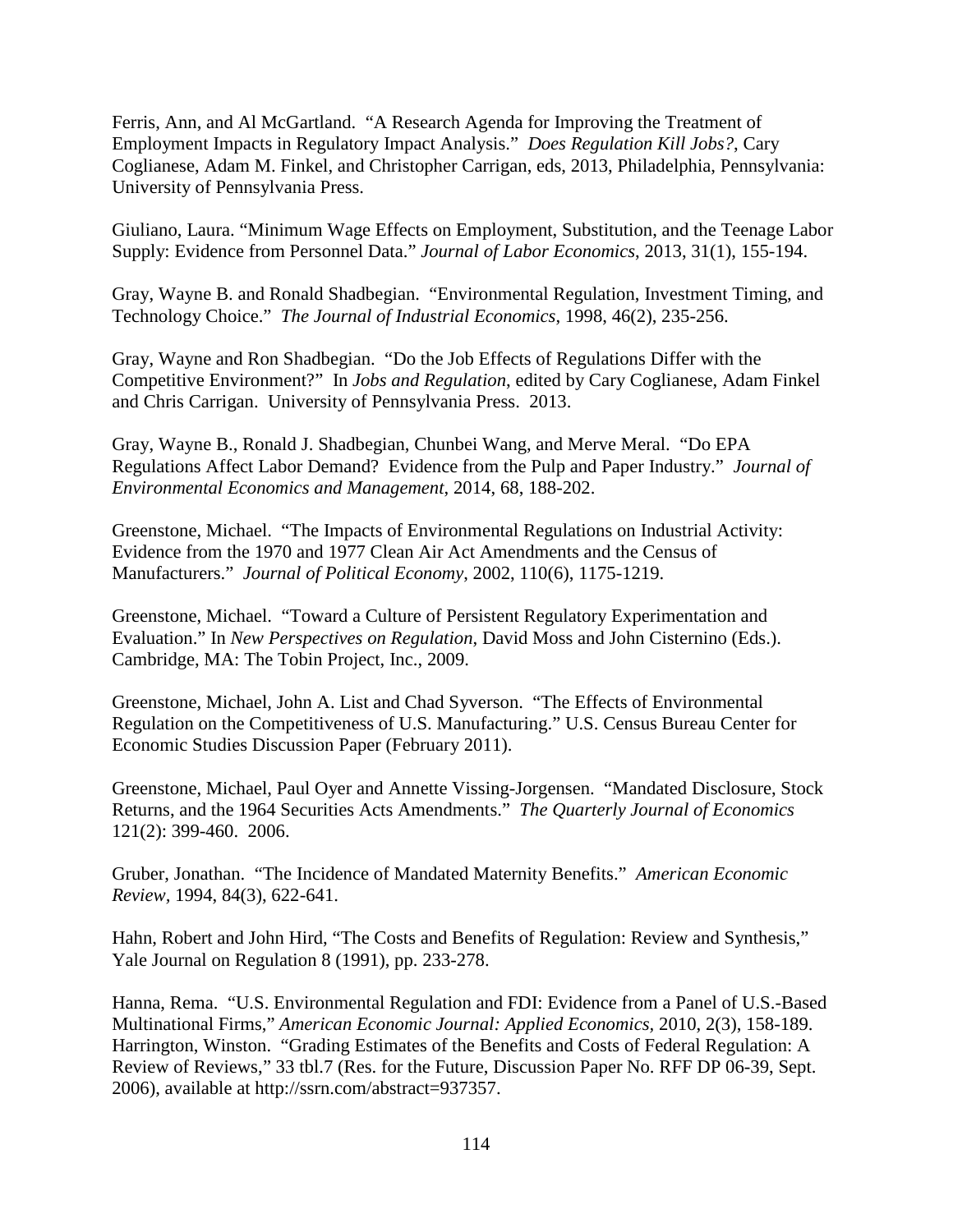Harrington, Winston, Richard D. Morgenstern and Peter Nelson. "On the Accuracy of Regulatory Cost Estimates." *Journal of Policy Analysis and Management,* 2000, 19(2), 297-322.

Haveman, Robert and John Krutilla. "Unemployment, Excess Capacity, and Benefit-Cost Investment Criteria." *The Review of Economics and Statistics* 49(3): 382-392. August 1967.

Hopkins, Thomas D. *Profiles of Regulatory Cost*, Report to the Office of Advocacy, United States Small Business Administration, 1995.

Jaffe, Adam B., et al. "Environmental Regulation and the Competitiveness of U.S. Manufacturing: What Does the Evidence Tell Us?" *Journal of Economic Literature*, 1995, 33(1), 132-163.

Jaffe, Adam and Karen Palmer. "Environmental Regulation and Innovation: A Panel Data Study," *Review of Economics and Statistics* 1997, 610-9.

Jaffe, Adam B., and Robert N. Stavins. "The Energy-Efficiency Gap. What Does It Mean?" *Energy Policy* 22.10 (1994): 804-810.

Jin, Lawrence, Don Kenkel, Feng Liu and Hua Wang. "Retrospective and Prospective Benefit-Cost Analyses of U.S. Anti-Smoking Policies." *Journal of Benefit-Cost Analysis* 6(1): 154-186, 2015.

Jolls, Christine. "Accommodation Mandates." *Stanford Law Review*, 2000, 53, 223-306.

Jorgenson, Dale W. and Peter J. Wilcoxen. "Environmental Regulation and U.S. Economic Growth." *RAND Journal of Economics*, 1990, 21(2), 314-340.

Kahn, Lawrence M. "The Impact of Employment Protection Mandates on Demographic Temporary Employment Patterns: International Microeconomic Evidence." *The Economic Journal* 117(521): F333-F356. June 2007.

Kahn, Matthew E. "The Beneficiaries of Clean Air Act Regulation." *Regulation Magazine*, 2001  $24(1)$ .

Kahneman, Daniel, Alan Krueger, David Schkade, Nobert Schwarz and Arthur Stone. "Toward National Well-Being Accounts." *American Economic Review*, 2004, 94(2), 429-434.

Keller, Wolfgang, and Arik Levinson. "Pollution Abatement Costs and Foreign Direct Investment Inflows to U.S. States." *The Review of Economics and Statistics*, 2002, 84(4), 691- 703.

Krueger, Alan B., ed. *Measuring the Subjective Well-Being of Nations: National Accounts of Time Use and Well-Being.* The University of Chicago Press, 2009.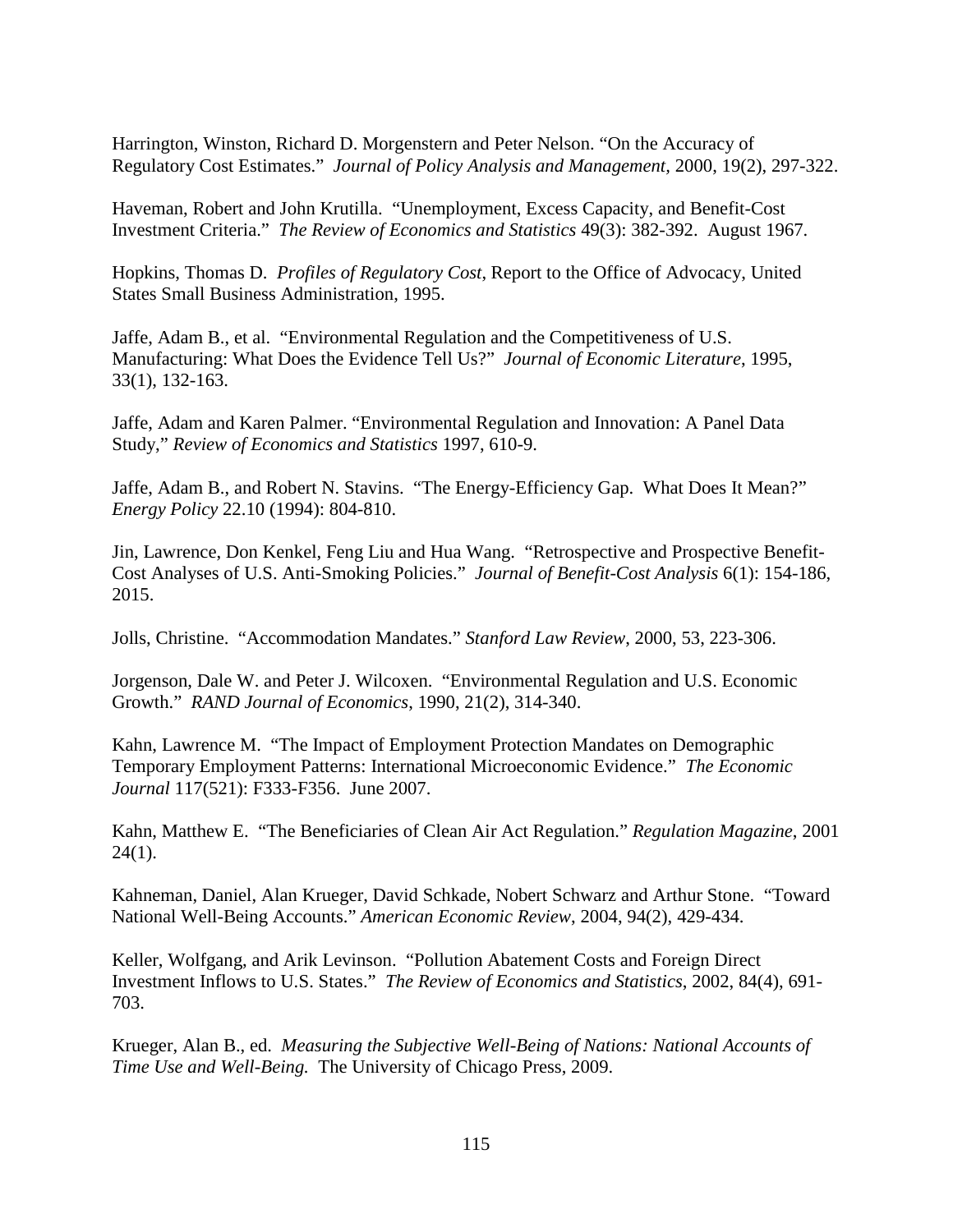Krueger, Alan B., et al. "National Time Accounting: The Currency of Life." *Measuring the Subjective Well-Being of Nations: National Accounts of Time Use and Well-being,* Alan B. Krueger, ed. Chicago: The University of Chicago Press, 2009, 9-86.

Krueger, Alan B. and Mikael Lindahl. "Education for Growth: Why and For Whom?" *Journal of Economic Literature*, 2001, XXXIX, 1101-1136.

Krupnick, Alan. "Mortality-risk Valuation and Age: Stated Preference Evidence." *Review of Environmental Economics and Policy*, 2007,1(2), 261-282.

La Porta, Rafael, Florencio Lopez-de-Silanes, and Andrei Shleifer, "Corporate Ownership around the World," *Journal of Finance*, 1999, 54, 471–517.

Lanoie, Paul, Michel Patry, and Richard Lajeunesse, "Environmental Regulation and Productivity: Testing the Porter Hypothesis," *Journal of Productivity Analysis*, 2008, 30, 121-8.

Levinson, Arik, and M. Scott Taylor. "Unmasking the Pollution Haven Effect." *International Economic Review*, 2008, 49(1), 223-254.

List, John A., Daniel L. Millimet, Per G. Fredriksson, and W. Warren McHone. "Effects of Environmental Regulations on Manufacturing Plant Births: Evidence from a Propensity Score Matching Estimator." *The Review of Economics and Statistics*, 2003, 85(4), 944-952.

Masur, Jonathan and Eric Posner. "Regulation, Unemployment, and Cost-Benefit Analysis." Virginia Law Review 98(3) (2012): 579-634.

Masur, Jonathan S., and Eric A. Posner. "Unemployment and Regulatory Policy." Does Regulation Kill Jobs?, Cary Coglianese, Adam M. Finkel, and Christopher Carrigan, eds. Philadelphia: University of Pennsylvania Press, 2013.

Miller, Wilhelmine, Lisa Robinson, and Robert S. Lawrence, eds. *Valuing Health for Regulatory Cost-Effectiveness Analysis.* National Academies Press, 2006.

Moss, David and John Cisternino, eds., *New Perspectives on Regulation*, 2009. Cambridge, U.K.: The Tobin Project.

National Research Council. *Estimating the Public Health Benefits of Proposed Air Pollution Regulations*. National Academies Press, 2002.

National Research Council. *Estimating Mortality Risk Reduction and Economic Benefits from Controlling Ozone Air Pollution.* National Academies Press, 2008.

Neumark, David and William L. Wascher. *Minimum Wages*. Cambridge: The MIT Press, 2008.

Nordhaus, William D. "Principles of National Accounting For Non-Market Accounts." National Bureau of Economic Research Paper (Feburary 6, 2004).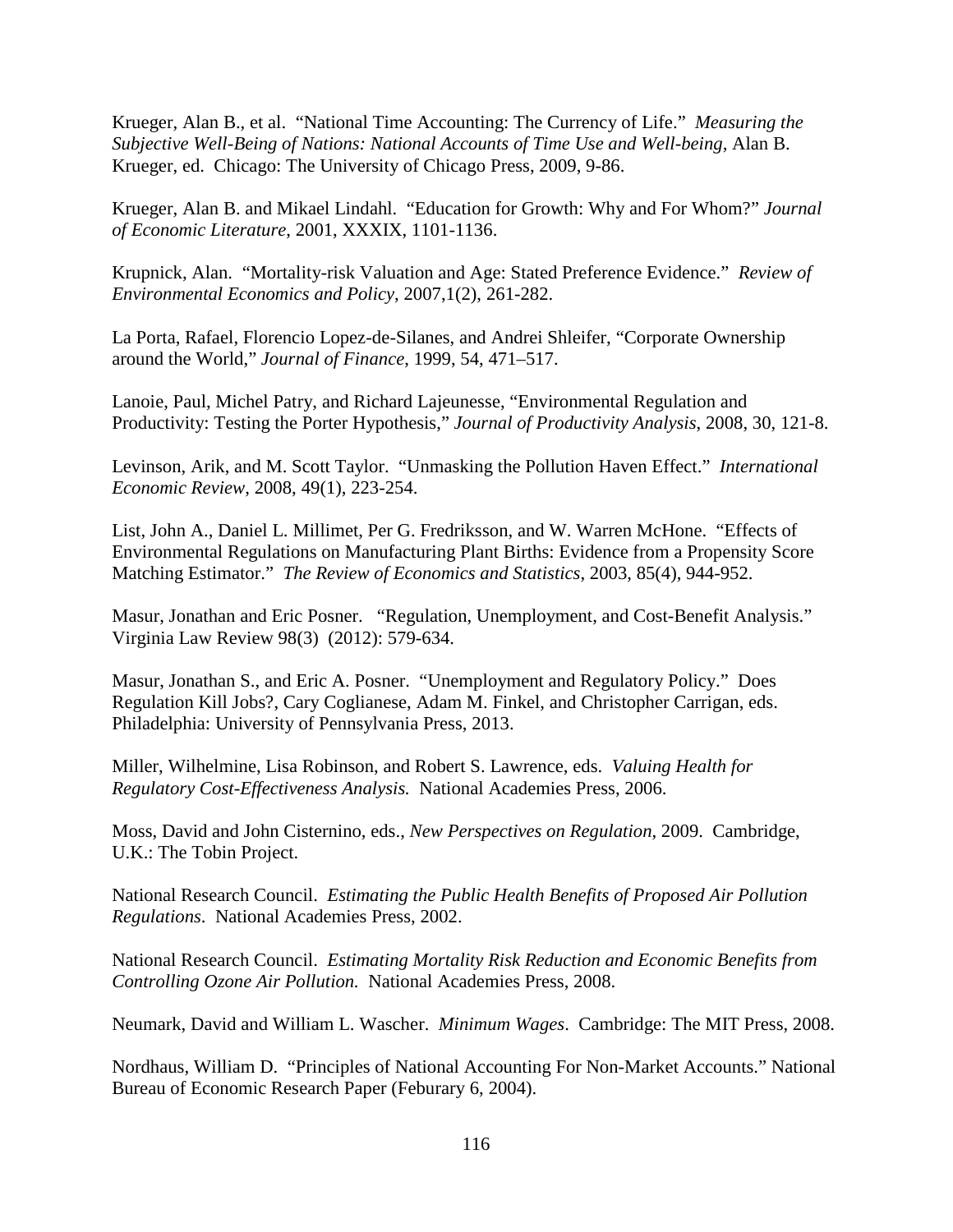Nordhaus, William D. and Edward C. Kokkelenberg. Nature's Numbers: Expanding the National Economic Accounts to Include the Environment. National Academies Press, 1999.

Peoples, James. "Deregulation and the Labor Market." *Journal of Economic Perspectives,* 1998, 12(3), 111-130.

Rossin-Slater, Maya, Christopher J. Ruhm, and Jane Waldfogel. "The Effects of California's Paid Family Leave Program on Mothers' Leave-Taking and Subsequent Labor Market Outcomes." *Journal of Policy Analysis and Management*, 2013, 32(2), 224-245.

Ruhm, Christopher. "The Economic Consequences of Parental Leave Mandates: Lessons From Europe." *The Quarterly Journal of Economics*, 1998, 113(1), 285-317.

Schmalansee, R. and R. Stavins (2011). "A Guide to Economic and Policy Analysis for the Transport Rule." White Paper. Boston, MA: Exelon Corp.

Sen, Amartya. *Development as Freedom*, Oxford University Press, 1999.

Sen, Amartya. *Commodities and Capabilities*, Oxford University Press, 1999.

Seong, Si Kyung and John Mendeloff. "Assessing the Accuracy of OSHA's Projections of the Benefits of New Safety Standards." *American Journal of Industrial Medicine*, 2004, 45(4): 313- 328.

Stiglitz, Joseph, Amartya Sen, and Jean-Paul Fitoussi. *Mismeasuring Our Lives: Why GDP Doesn't Add Up*. The New Press, 2010.

Summers, Lawrence. "Some Simple Economics of Mandated Benefits." *The American Economic Review*, 1989, 79(2), 177-183.

Temple, Jonathan, "The New Growth Evidence," *Journal of Economic Literature*, 1999, 37(1), 112-156.

U.S. Environmental Protection Agency, Office of Air and Radiation. *The Benefits and Costs of the Clean Air Act from 1990 and 2020. Final Report – Rev. A*. (2011)

van Stel, Andre, David Storey, and A. Roy Thurik, "The Effect of Business Regulations on Nascent and Young Business Entrepreneurship," *Small Business Economics*, 2007, 28, 171-186.

Waldfogel, Jane. "The Impact of the Family and Medical Leave Act." *Journal of Policy Analysis and Management,* 1999, 18(2), 281-302.

Walker, W. Reed. "Environmental Regulation and Labor Reallocation: Evidence from the Clean Air Act." *American Economic Review: Papers & Proceedings*, 2011, 101, 442-447.